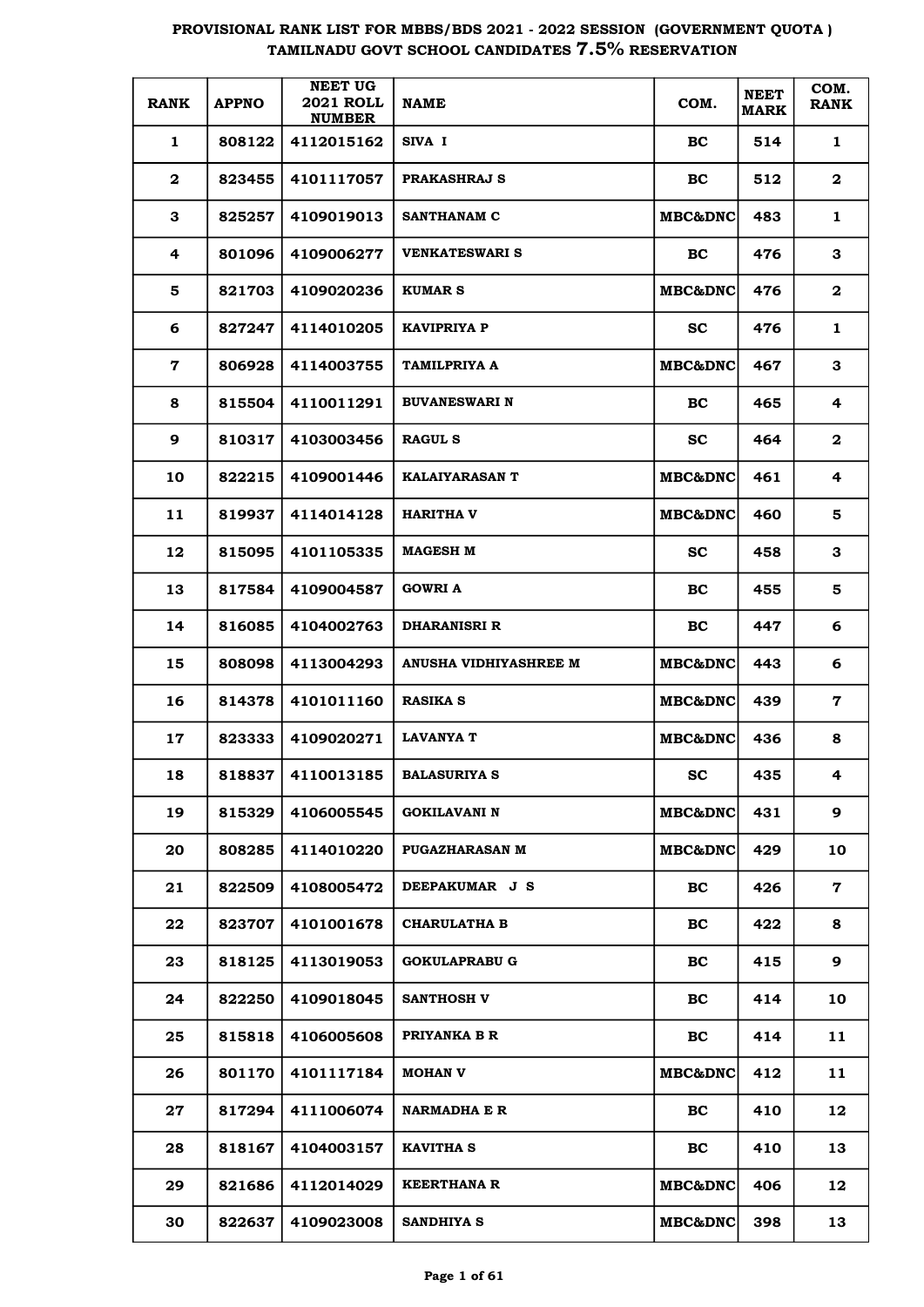| <b>RANK</b> | <b>APPNO</b> | <b>NEET UG</b><br><b>2021 ROLL</b><br><b>NUMBER</b> | <b>NAME</b>            | COM.               | <b>NEET</b><br><b>MARK</b> | COM.<br><b>RANK</b> |
|-------------|--------------|-----------------------------------------------------|------------------------|--------------------|----------------------------|---------------------|
| 31          | 814358       | 4114008532                                          | <b>SIVASANKARI R</b>   | MBC&DNC            | 398                        | 14                  |
| 32          | 822248       | 4109022141                                          | VIJITHA N              | BC                 | 397                        | 14                  |
| 33          | 820756       | 4101006310                                          | SWETHA P               | BC                 | 395                        | 15                  |
| 34          | 823813       | 4110013083                                          | ABIRAMI R              | BC                 | 394                        | 16                  |
| 35          | 820049       | 4110013220                                          | <b>DHARANIKA K</b>     | BC                 | 393                        | 17                  |
| 36          | 822759       | 4109003114                                          | <b>SHANMUGAPRIYA K</b> | BC                 | 393                        | 18                  |
| 37          | 826538       | 4109024261                                          | <b>BALAJI S</b>        | MBC&DNC            | 392                        | 15                  |
| 38          | 813404       | 4109017033                                          | YUVARAJ B              | <b>MBC&amp;DNC</b> | 389                        | 16                  |
| 39          | 822694       | 4114013208                                          | KALAIVANI K            | <b>MBC&amp;DNC</b> | 389                        | 17                  |
| 40          | 809444       | 4114006310                                          | <b>AISHWARYA S</b>     | BC                 | 389                        | 19                  |
| 41          | 825109       | 4109018132                                          | <b>KAMALESHVARI K</b>  | <b>SC</b>          | 384                        | 5                   |
| 42          | 824279       | 4109019010                                          | SIVA R                 | <b>MBC&amp;DNC</b> | 383                        | 18                  |
| 43          | 822737       | 4109027029                                          | KARTHIKA A             | BC                 | 382                        | 20                  |
| 44          | 818924       | 4106015007                                          | <b>AISHWARYA J</b>     | BC                 | 381                        | 21                  |
| 45          | 803050       | 4109013337                                          | <b>PALLAVI C</b>       | BC                 | 381                        | 22                  |
| 46          | 821016       | 4110016062                                          | <b>ATHITHIYA T</b>     | BC                 | 379                        | 23                  |
| 47          | 825389       | 4109023091                                          | <b>SANDHIYA M</b>      | MBC&DNC            | 377                        | 19                  |
| 48          | 817934       | 4109023151                                          | <b>BHUVANESHWARI R</b> | MBC&DNC            | 377                        | 20                  |
| 49          | 807367       | 4109018062                                          | <b>DIVYA S</b>         | BC                 | 377                        | 24                  |
| 50          | 806075       | 4101010265                                          | <b>SANJAY D</b>        | BC                 | 376                        | 25                  |
| 51          | 811922       | 4109024224                                          | ROJA C                 | <b>MBC&amp;DNC</b> | 376                        | 21                  |
| 52          | 813419       | 4101004313                                          | PRIYA V                | BC                 | 375                        | 26                  |
| 53          | 819667       | 4109004353                                          | <b>REVATHI S</b>       | <b>MBC&amp;DNC</b> | 375                        | 22                  |
| 54          | 824611       | 4118007140                                          | <b>VAISHNAVI N</b>     | <b>MBC&amp;DNC</b> | 373                        | 23                  |
| 55          | 822326       | 4118001428                                          | <b>ABIRAMI V</b>       | <b>MBC&amp;DNC</b> | 373                        | 24                  |
| 56          | 813507       | 4106002116                                          | <b>HARISHKUMAR A</b>   | BC                 | 373                        | 27                  |
| 57          | 822690       | 4109015316                                          | <b>NATHIYA M</b>       | <b>MBC&amp;DNC</b> | 372                        | 25                  |
| 58          | 813959       | 4104001351                                          | <b>MADHUMITHA P</b>    | BC                 | 369                        | 28                  |
| 59          | 824266       | 4106015295                                          | <b>SALAIMUTHU M</b>    | BC                 | 364                        | 29                  |
| 60          | 822543       | 4109010636                                          | <b>BHUVANESWARI P</b>  | <b>SC</b>          | 363                        | 6                   |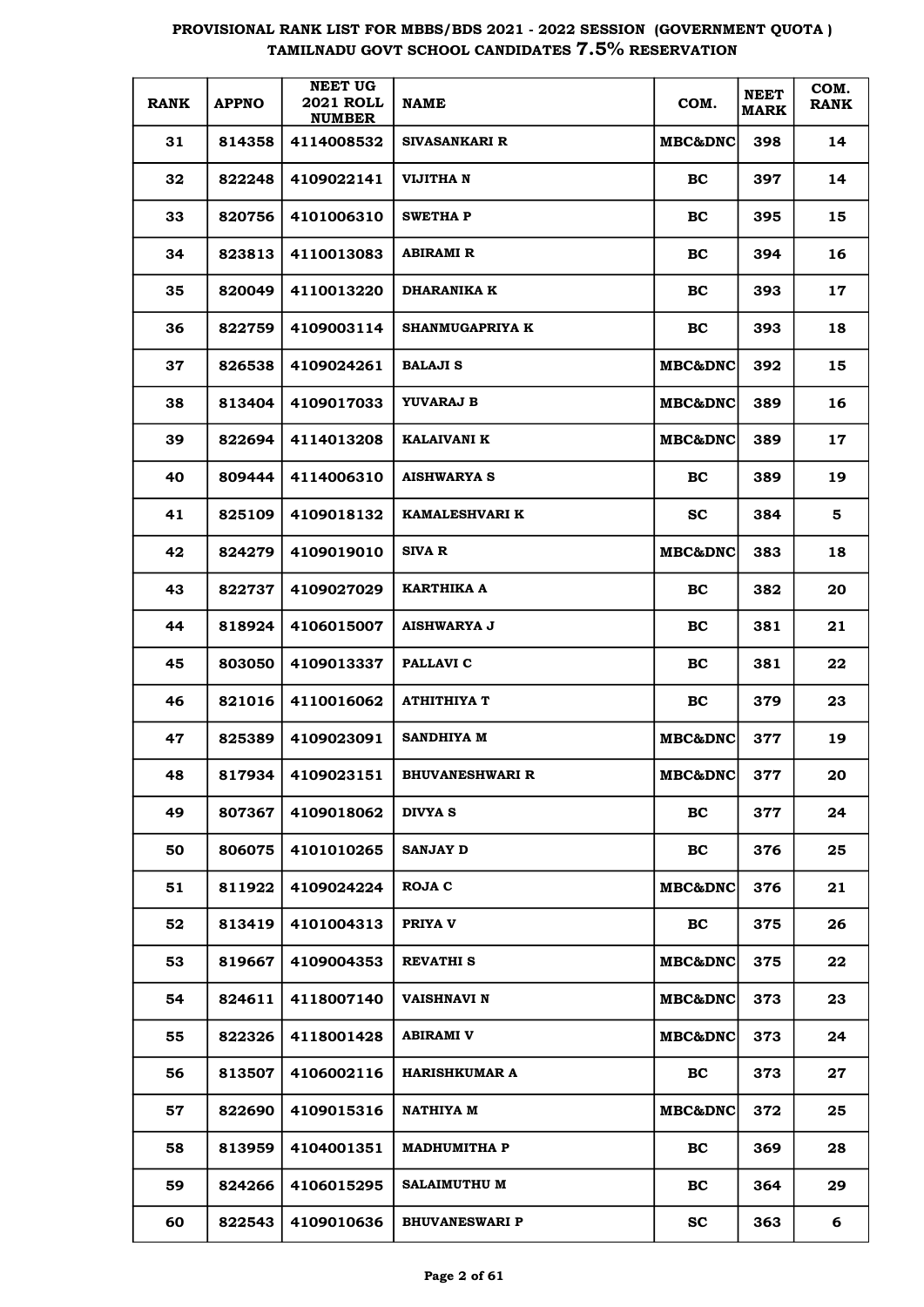| <b>RANK</b> | <b>APPNO</b> | <b>NEET UG</b><br><b>2021 ROLL</b><br><b>NUMBER</b> | <b>NAME</b>            | COM.               | <b>NEET</b><br><b>MARK</b> | COM.<br><b>RANK</b> |
|-------------|--------------|-----------------------------------------------------|------------------------|--------------------|----------------------------|---------------------|
| 61          | 823080       | 4109020264                                          | <b>MONISHAP</b>        | MBC&DNC            | 358                        | 26                  |
| 62          | 825359       | 4109020259                                          | <b>RAHUL S</b>         | MBC&DNC            | 358                        | 27                  |
| 63          | 822187       | 4112013324                                          | VINITHA R              | MBC&DNC            | 358                        | 28                  |
| 64          | 802428       | 4104001185                                          | <b>DEVADHARSHINI R</b> | BC                 | 357                        | 30                  |
| 65          | 808022       | 4118003087                                          | <b>SOWMIKA T</b>       | BC                 | 356                        | 31                  |
| 66          | 814474       | 4101101174                                          | <b>PAVITHRA D</b>      | <b>SC</b>          | 354                        | $\mathbf 7$         |
| 67          | 807644       | 4101115354                                          | PRAVEENA G             | BC                 | 353                        | 32                  |
| 68          | 814057       | 4105003233                                          | <b>AARTHIR</b>         | BC                 | 352                        | 33                  |
| 69          | 822180       | 4112016067                                          | KARTHICK RAJA A        | <b>MBC&amp;DNC</b> | 352                        | 29                  |
| 70          | 814169       | 4106004427                                          | AASHIKA RANI S         | <b>BCM</b>         | 351                        | $\mathbf{1}$        |
| 71          | 822195       | 4116008094                                          | PUSHPAKARANI J         | BC                 | 351                        | 34                  |
| 72          | 824882       | 4110013001                                          | MOHAMEDALIJINNA A      | <b>BCM</b>         | 350                        | $\mathbf{2}$        |
| 73          | 823247       | 4109001167                                          | MUKILA M               | <b>MBC&amp;DNC</b> | 350                        | 30                  |
| 74          | 803694       | 4101005237                                          | SUHAIL AHMED A         | <b>BCM</b>         | 349                        | 3                   |
| 75          | 822356       | 4109017217                                          | <b>MADHANKUMAR J</b>   | MBC&DNC            | 349                        | 31                  |
| 76          | 813819       | 4106005210                                          | <b>RADHIKA G</b>       | BC                 | 348                        | 35                  |
| 77          | 816237       | 4106019146                                          | <b>CHIBIYA E</b>       | MBC&DNC            | 345                        | 32                  |
| 78          | 823222       | 4112014207                                          | DEEPIKA N              | SC                 | 345                        | 8                   |
| 79          | 817577       | 4102003287                                          | PRIYADHARSHINI M       | <b>SC</b>          | 345                        | 9                   |
| 80          | 811504       | 3701013163                                          | <b>HARISH KUMAR M</b>  | <b>SC</b>          | 345                        | 10                  |
| 81          | 821217       | 4109022146                                          | <b>KANITHARAN S</b>    | <b>MBC&amp;DNC</b> | 345                        | 33                  |
| 82          | 810492       | 4113005250                                          | <b>GNALINY B K</b>     | BC                 | 344                        | 36                  |
| 83          | 804280       | 4113002393                                          | <b>MALINI S</b>        | <b>SC</b>          | 343                        | 11                  |
| 84          | 823272       | 4109013500                                          | LOGAVARTHINI M         | <b>BC</b>          | 343                        | 37                  |
| 85          | 814650       | 4101112055                                          | <b>BHUVANESHWARI E</b> | <b>MBC&amp;DNC</b> | 343                        | 34                  |
| 86          | 820838       | 4101010226                                          | PRABHU N               | <b>SC</b>          | 343                        | 12                  |
| 87          | 801317       | 4101002574                                          | <b>VIGNESHWARAN S</b>  | <b>BC</b>          | 342                        | 38                  |
| 88          | 822011       | 4116007138                                          | <b>BABY SHARMILA C</b> | <b>BC</b>          | 342                        | 39                  |
| 89          | 818003       | 2808109238                                          | NITHIN V P             | <b>BC</b>          | 342                        | 40                  |
| 90          | 820173       | 4109003052                                          | <b>SRIMATHI S</b>      | <b>BC</b>          | 342                        | 41                  |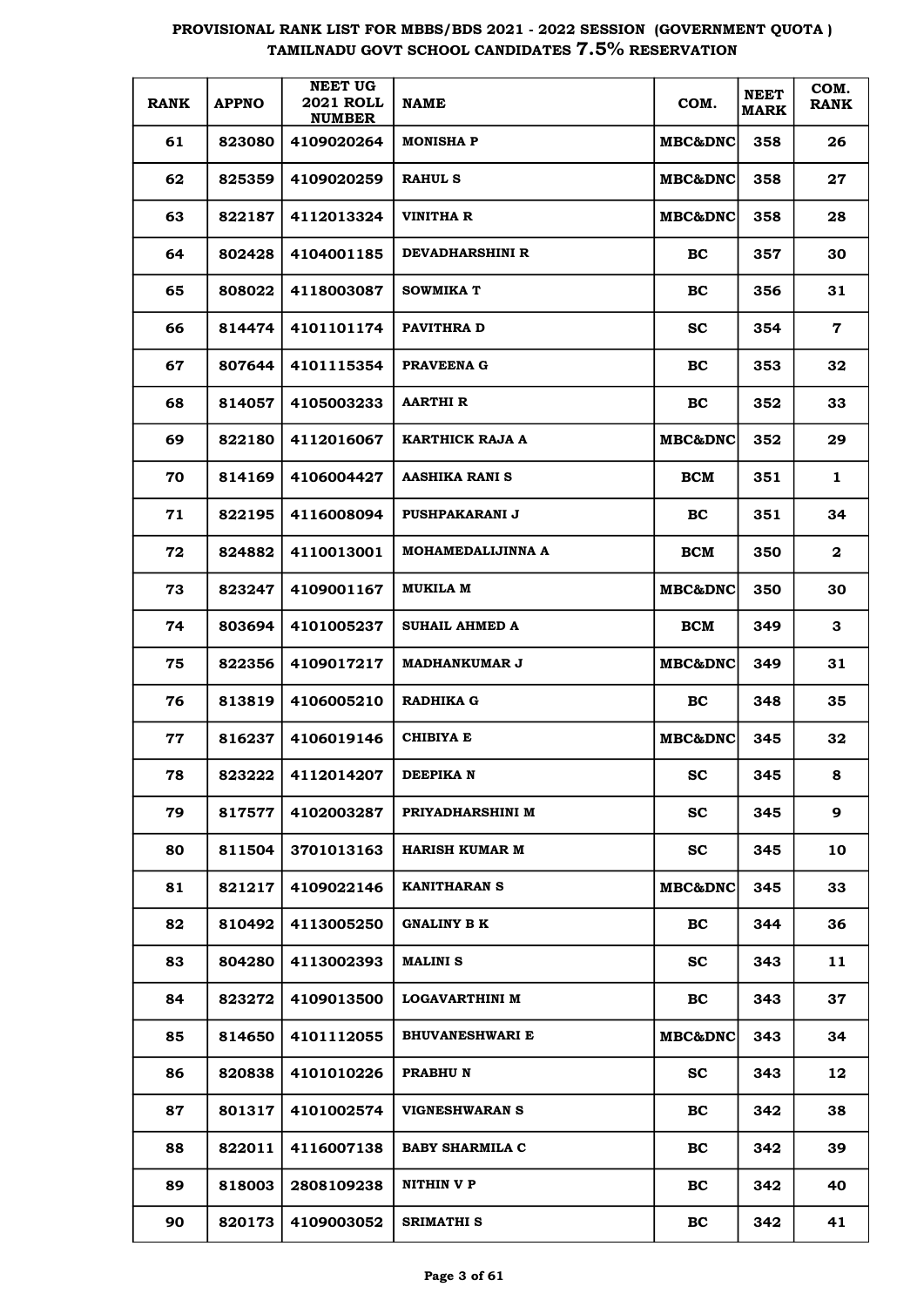| <b>RANK</b> | <b>APPNO</b> | <b>NEET UG</b><br><b>2021 ROLL</b><br><b>NUMBER</b> | <b>NAME</b>            | COM.               | <b>NEET</b><br><b>MARK</b> | COM.<br><b>RANK</b> |
|-------------|--------------|-----------------------------------------------------|------------------------|--------------------|----------------------------|---------------------|
| 91          | 822665       | 4114011009                                          | <b>MAHALAKSHMI V</b>   | <b>MBC&amp;DNC</b> | 342                        | 35                  |
| 92          | 821031       | 4112019164                                          | PAVITHIRAN P           | <b>MBC&amp;DNC</b> | 341                        | 36                  |
| 93          | 823318       | 4109006059                                          | <b>GAYATHRI K</b>      | BC                 | 341                        | 42                  |
| 94          | 808391       | 4112021062                                          | <b>NAVEENRAJ P</b>     | <b>MBC&amp;DNC</b> | 340                        | 37                  |
| 95          | 821191       | 4111002223                                          | YASWANTH SAI V         | BC                 | 338                        | 43                  |
| 96          | 808134       | 4101015271                                          | SHALINI JAYASHREE M    | <b>MBC&amp;DNC</b> | 338                        | 38                  |
| 97          | 822855       | 4112017282                                          | <b>VALANDEENA C</b>    | <b>MBC&amp;DNC</b> | 338                        | 39                  |
| 98          | 819947       | 4116008024                                          | <b>KANNAN S</b>        | BC                 | 338                        | 44                  |
| 99          | 820513       | 4101014255                                          | <b>SARANI S</b>        | BC                 | 338                        | 45                  |
| 100         | 810066       | 4117003296                                          | USHANANDHINI G         | BC                 | 337                        | 46                  |
| 101         | 824390       | 4109017259                                          | RAJASRI JOTHI M        | MBC&DNC            | 336                        | 40                  |
| 102         | 807508       | 4108005310                                          | <b>RAJASEKAR K</b>     | BC                 | 335                        | 47                  |
| 103         | 814088       | 4101115066                                          | <b>VANITHA J</b>       | BC                 | 334                        | 48                  |
| 104         | 819156       | 4107001259                                          | <b>MONISHA A R</b>     | BC                 | 334                        | 49                  |
| 105         | 824386       | 4109020109                                          | <b>TAMILSELVI G</b>    | MBC&DNC            | 333                        | 41                  |
| 106         | 814014       | 4106001010                                          | <b>NANCY P</b>         | BC                 | 332                        | 50                  |
| 107         | 801974       | 4111006083                                          | <b>BALAJI.S</b>        | BC                 | 332                        | 51                  |
| 108         | 808500       | 4112019196                                          | <b>KEERTHIKA N</b>     | MBC&DNC            | 332                        | 42                  |
| 109         | 810107       | 4109003122                                          | <b>DEEPIKA S</b>       | <b>BC</b>          | 331                        | 52                  |
| 110         | 826313       | 4109007602                                          | DIVYA R                | MBC&DNC            | 330                        | 43                  |
| 111         | 819663       | 4108002013                                          | VITHYA S               | <b>MBC&amp;DNC</b> | 330                        | 44                  |
| 112         | 822288       | 4113005377                                          | <b>BANUPRIYA A</b>     | <b>MBC&amp;DNC</b> | 330                        | 45                  |
| 113         | 800174       | 4107001640                                          | <b>AADHIL HISHAM S</b> | BCM                | 330                        | 4                   |
| 114         | 819889       | 4110014213                                          | <b>ABINAYA M</b>       | <b>SC</b>          | 330                        | 13                  |
| 115         | 824175       | 4109012320                                          | PERIYASAMY K           | MBC&DNC            | 329                        | 46                  |
| 116         | 807458       | 4110013040                                          | <b>BAVANI R</b>        | <b>BC</b>          | 327                        | 53                  |
| 117         | 815713       | 4105003396                                          | <b>CHINNADURAI M</b>   | <b>MBC&amp;DNC</b> | 327                        | 47                  |
| 118         | 821548       | 4112020052                                          | <b>PUVIYARASI G</b>    | <b>MBC&amp;DNC</b> | 326                        | 48                  |
| 119         | 824607       | 4114013063                                          | KALAIVANI E            | <b>SC</b>          | 325                        | 14                  |
| 120         | 813010       | 4101116035                                          | <b>THIRUMALAI.S</b>    | <b>SCA</b>         | 325                        | 1                   |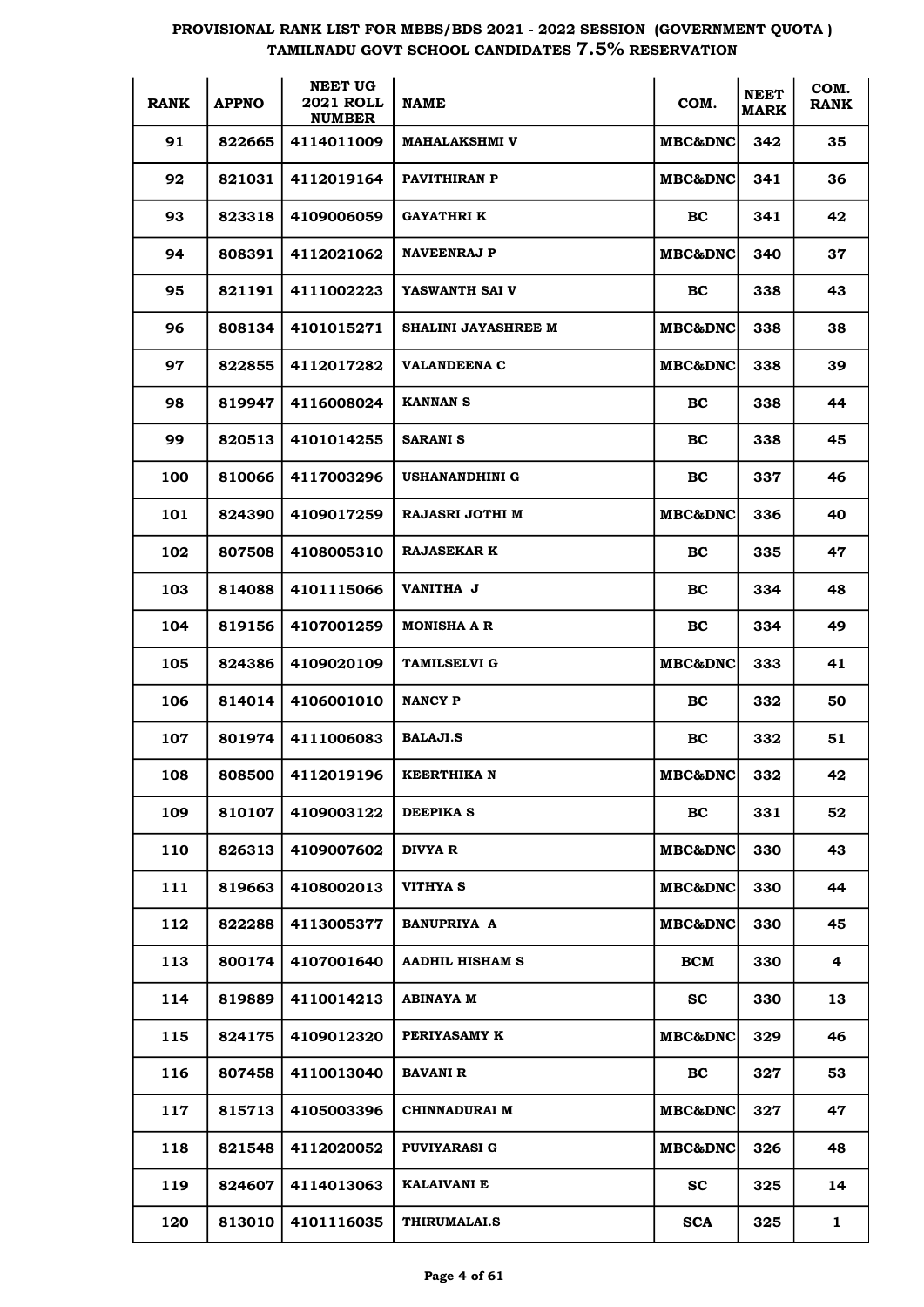| <b>RANK</b> | <b>APPNO</b> | <b>NEET UG</b><br><b>2021 ROLL</b><br><b>NUMBER</b> | <b>NAME</b>              | COM.               | <b>NEET</b><br><b>MARK</b> | COM.<br><b>RANK</b> |
|-------------|--------------|-----------------------------------------------------|--------------------------|--------------------|----------------------------|---------------------|
| 121         | 822684       | 4109024206                                          | KARTHICKRAJ K            | BC.                | 325                        | 54                  |
| 122         | 820253       | 3701014144                                          | RANJITHA V               | BC.                | 325                        | 55                  |
| 123         | 813867       | 4109020126                                          | <b>SOWBARNIKA P</b>      | <b>MBC&amp;DNC</b> | 325                        | 49                  |
| 124         | 805421       | 4101001803                                          | VIDHYA LAKSHMI B         | BC.                | 325                        | 56                  |
| 125         | 821097       | 4116008195                                          | <b>ISHWARYALAKSHMI M</b> | <b>MBC&amp;DNC</b> | 324                        | 50                  |
| 126         | 820101       | 4118007305                                          | <b>MOHANADHASAMI M</b>   | <b>SC</b>          | 323                        | 15                  |
| 127         | 822332       | 4113001020                                          | NATCHATHIRAPRIYA N       | BC.                | 323                        | 57                  |
| 128         | 824171       | 4106016308                                          | <b>SANTHOSHKUMAR S</b>   | BC.                | 321                        | 58                  |
| 129         | 814020       | 4109023241                                          | SATHISH G                | <b>MBC&amp;DNC</b> | 321                        | 51                  |
| 130         | 825153       | 4113016078                                          | <b>SILAMBARASU P</b>     | <b>MBC&amp;DNC</b> | 320                        | 52                  |
| 131         | 815803       | 4109025228                                          | <b>TAMILARASU M</b>      | <b>SCA</b>         | 320                        | $\mathbf{2}$        |
| 132         | 814405       | 4112018153                                          | <b>MANIMEGALAI V</b>     | BC.                | 320                        | 59                  |
| 133         | 820773       | 4113005078                                          | <b>LOGESHWARI K</b>      | BC.                | 320                        | 60                  |
| 134         | 815433       | 4111006175                                          | HARINI N                 | BC.                | 319                        | 61                  |
| 135         | 809040       | 4105003390                                          | KAVIYA B                 | BC.                | 318                        | 62                  |
| 136         | 817728       | 4111005291                                          | SEETHALADEVI M           | BC.                | 318                        | 63                  |
| 137         | 818149       | 4109005689                                          | <b>SWETHA N</b>          | <b>BC</b>          | 316                        | 64                  |
| 138         | 826244       | 4109019284                                          | TAMILARASI E             | <b>MBC&amp;DNC</b> | 316                        | 53                  |
| 139         | 823769       | 4109018085                                          | <b>NANTHANA V</b>        | <b>SC</b>          | 316                        | 16                  |
| 140         | 822115       | 4108005387                                          | <b>SUSILA S</b>          | BC                 | 316                        | 65                  |
| 141         | 816052       | 4109019238                                          | YUVASHANKARI M           | <b>MBC&amp;DNC</b> | 315                        | 54                  |
| 142         | 822264       | 4109018131                                          | THAMOTHARAN S            | BC                 | 315                        | 66                  |
| 143         | 807365       | 4114002413                                          | <b>PADMASHREE P</b>      | <b>MBC&amp;DNC</b> | 315                        | 55                  |
| 144         | 808868       | 4101006219                                          | <b>SAJITHA R</b>         | MBC&DNC            | 314                        | 56                  |
| 145         | 802313       | 4111004370                                          | AMBIGA M                 | BC                 | 314                        | 67                  |
| 146         | 810218       | 4106003356                                          | CHELVA INIYAMATHI M B    | <b>SC</b>          | 313                        | 17                  |
| 147         | 824397       | 4109018117                                          | <b>SAVITHA A</b>         | BC                 | 313                        | 68                  |
| 148         | 805042       | 4101105481                                          | <b>PRAGATHISWARI M</b>   | <b>SC</b>          | 311                        | 18                  |
| 149         | 821783       | 4108006215                                          | <b>MARIAPPAN M</b>       | BC                 | 311                        | 69                  |
| 150         | 805071       | 4112021180                                          | <b>SATHYA K</b>          | MBC&DNC            | 311                        | 57                  |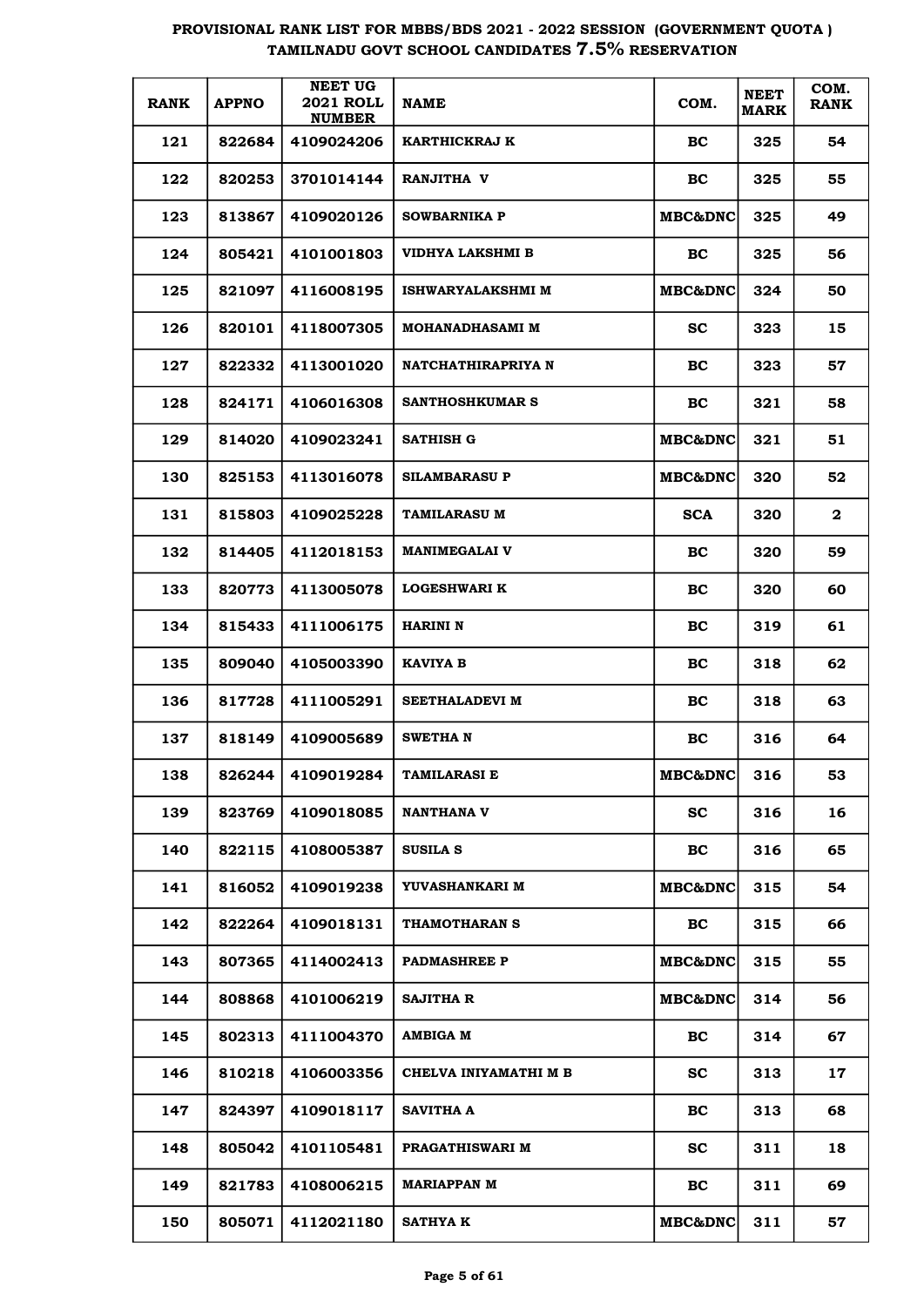| <b>RANK</b> | <b>APPNO</b> | <b>NEET UG</b><br><b>2021 ROLL</b><br><b>NUMBER</b> | <b>NAME</b>            | COM.               | <b>NEET</b><br><b>MARK</b> | COM.<br><b>RANK</b> |
|-------------|--------------|-----------------------------------------------------|------------------------|--------------------|----------------------------|---------------------|
| 151         | 813430       | 4101114136                                          | VARALAKSHMI M          | BC.                | 311                        | 70                  |
| 152         | 812305       | 4101013209                                          | <b>PRAVEENKUMAR S</b>  | <b>SC</b>          | 311                        | 19                  |
| 153         | 823165       | 4109012080                                          | <b>HARIKRISHNA S</b>   | <b>BC</b>          | 310                        | 71                  |
| 154         | 814193       | 4101113345                                          | <b>KEERTHIKA R S</b>   | <b>BC</b>          | 310                        | 72                  |
| 155         | 822327       | 4109025127                                          | <b>SANDHIYA K</b>      | <b>MBC&amp;DNC</b> | 310                        | 58                  |
| 156         | 801971       | 4113018117                                          | <b>ESAKKIAMMAL R</b>   | <b>SC</b>          | 310                        | 20                  |
| 157         | 813760       | 4102008367                                          | <b>ABARNA S</b>        | SC.                | 310                        | 21                  |
| 158         | 823258       | 4109025197                                          | <b>GOVINDHARAJ S</b>   | <b>BC</b>          | 309                        | 73                  |
| 159         | 821610       | 4108002090                                          | <b>NANDHINI N</b>      | <b>BC</b>          | 309                        | 74                  |
| 160         | 809290       | 4115002062                                          | <b>ELAVARASAN G</b>    | <b>BC</b>          | 309                        | 75                  |
| 161         | 822060       | 4113005416                                          | <b>REVATHI M</b>       | <b>MBC&amp;DNC</b> | 307                        | 59                  |
| 162         | 805309       | 4113005289                                          | <b>UDHAYASELVAM M</b>  | <b>MBC&amp;DNC</b> | 307                        | 60                  |
| 163         | 824425       | 4110014118                                          | <b>ASHA A</b>          | <b>MBC&amp;DNC</b> | 306                        | 61                  |
| 164         | 814210       | 4101108088                                          | <b>PAVITHRA V</b>      | BC.                | 306                        | 76                  |
| 165         | 810123       | 4102002469                                          | SRUTHILAYA M R         | <b>MBC&amp;DNC</b> | 306                        | 62                  |
| 166         | 803578       | 4114008323                                          | <b>BHUVANESHWARI S</b> | BC.                | 306                        | 77                  |
| 167         | 818176       | 4109024070                                          | <b>SWETHA E</b>        | MBC&DNC            | 305                        | 63                  |
| 168         | 823154       | 4112018224                                          | KANIKA M               | <b>MBC&amp;DNC</b> | 305                        | 64                  |
| 169         | 817593       | 4106010216                                          | <b>ELAKKIYA S</b>      | <b>BC</b>          | 305                        | 78                  |
| 170         | 819861       | 4108006182                                          | <b>BUVANESWARI M</b>   | BC                 | 304                        | 79                  |
| 171         | 822848       | 4108002462                                          | <b>KAVIRANGAN S</b>    | BC                 | 303                        | 80                  |
| 172         | 808375       | 3701014141                                          | <b>UDHAYAKUMAR K</b>   | MBC&DNC            | 303                        | 65                  |
| 173         | 823302       | 4109018056                                          | <b>VAISHNAVI V</b>     | BC                 | 303                        | 81                  |
| 174         | 819932       | 4118007010                                          | <b>KANCHANA S</b>      | BC                 | 302                        | 82                  |
| 175         | 803512       | 4109025124                                          | <b>SUGITHA S</b>       | MBC&DNC            | 302                        | 66                  |
| 176         | 807490       | 4113007017                                          | KIRUTHIKA S            | <b>OC</b>          | 302                        | 0                   |
| 177         | 822704       | 4109005223                                          | PRIYA S                | BC                 | 301                        | 83                  |
| 178         | 804115       | 4102007075                                          | <b>SHRUTI B</b>        | BC                 | 301                        | 84                  |
| 179         | 809719       | 4106010367                                          | DEEPA SRI A G          | BC                 | 301                        | 85                  |
| 180         | 821578       | 4108002185                                          | AJEEJA RAHIMA S        | <b>BCM</b>         | 301                        | 5                   |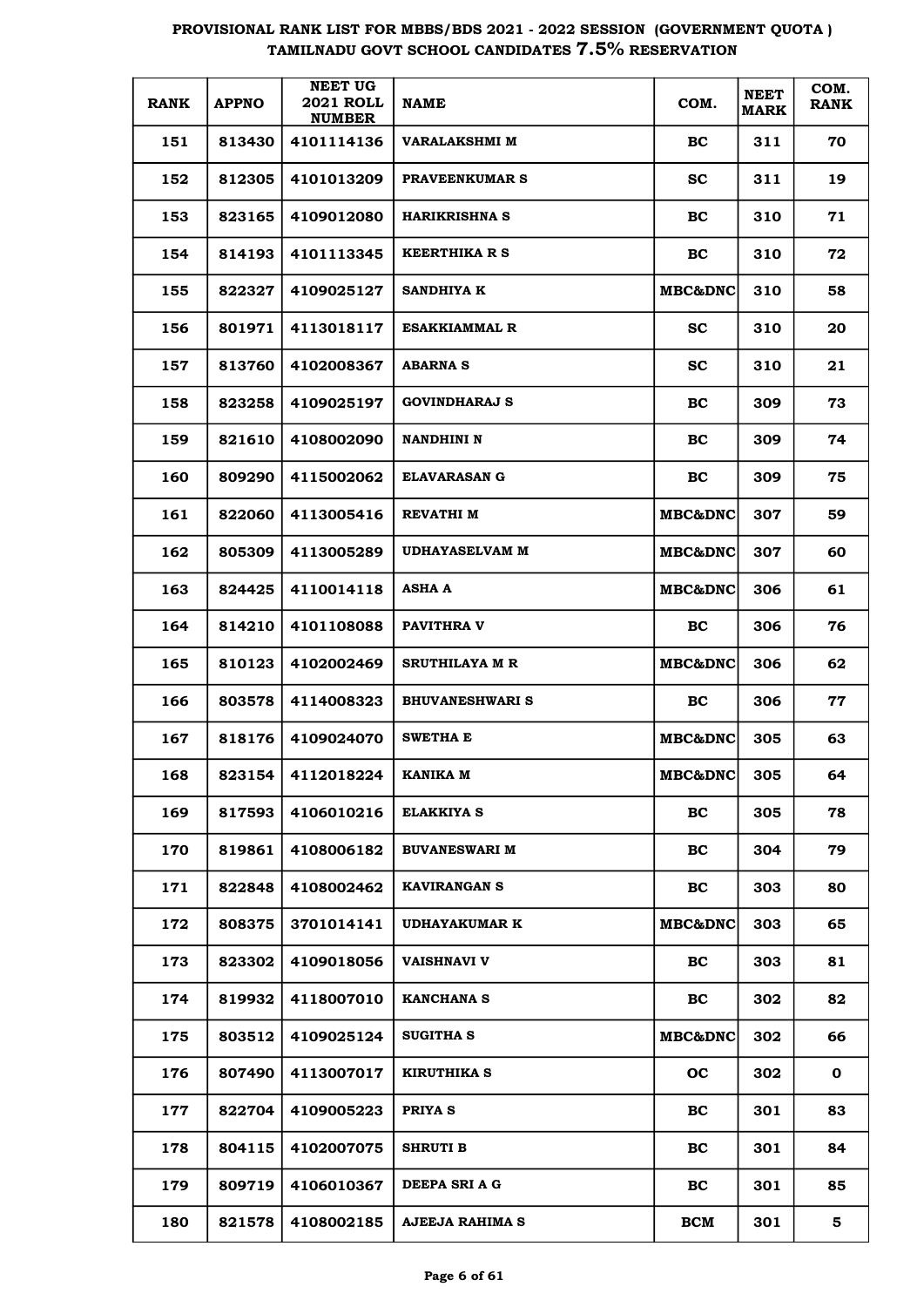| <b>RANK</b> | <b>APPNO</b> | <b>NEET UG</b><br><b>2021 ROLL</b><br><b>NUMBER</b> | <b>NAME</b>                | COM.                | <b>NEET</b><br><b>MARK</b> | COM.<br><b>RANK</b> |
|-------------|--------------|-----------------------------------------------------|----------------------------|---------------------|----------------------------|---------------------|
| 181         | 821187       | 2702004423                                          | SHAFIA AIMAN M             | <b>BCM</b>          | 301                        | 6                   |
| 182         | 815751       | 4113003263                                          | <b>SOUNDARYA P</b>         | MBC&DNC             | 301                        | 67                  |
| 183         | 819874       | 4112017207                                          | <b>KAVIYARASAN K</b>       | MBC&DNC             | 301                        | 68                  |
| 184         | 803798       | 4102007060                                          | <b>SWETHA S</b>            | <b>SCA</b>          | 300                        | 3                   |
| 185         | 811899       | 4101011059                                          | <b>VIDHYAPRIYA.S</b>       | BC                  | 299                        | 86                  |
| 186         | 826583       | 4101101446                                          | TAMILARASI T               | <b>SC</b>           | 298                        | 22                  |
| 187         | 800936       | 4112015242                                          | <b>NAGARAJAN U</b>         | BC                  | 298                        | 87                  |
| 188         | 824152       | 4101117073                                          | SIVARANJANI S              | <b>MBC&amp;DNC</b>  | 298                        | 69                  |
| 189         | 815771       | 4103009294                                          | <b>KALAISELVI K</b>        | BC                  | 298                        | 88                  |
| 190         | 822674       | 4109009408                                          | <b>BOWTHRA M</b>           | BC                  | 296                        | 89                  |
| 191         | 820230       | 4102008247                                          | <b>KAVIPRIYA T</b>         | <b>MBC&amp;DNC </b> | 296                        | 70                  |
| 192         | 813808       | 3701014274                                          | <b>MANIBALAN S</b>         | <b>MBC&amp;DNC</b>  | 296                        | 71                  |
| 193         | 816496       | 4110016011                                          | <b>ARUNAGIRI M</b>         | BC                  | 295                        | 90                  |
| 194         | 822113       | 4109023265                                          | <b>VASUDEVAN D</b>         | <b>MBC&amp;DNC</b>  | 295                        | 72                  |
| 195         | 811312       | 3701007018                                          | <b>MOHASSINA BANU H</b>    | <b>BCM</b>          | 295                        | $\mathbf 7$         |
| 196         | 821600       | 4101106157                                          | <b>SNEKA S</b>             | ST                  | 295                        | $\mathbf{1}$        |
| 197         | 814385       | 4113012110                                          | GAYATHRI M                 | MBC&DNC             | 295                        | 73                  |
| 198         | 825702       | 4109023300                                          | <b>HEMAMALINI S</b>        | BC                  | 294                        | 91                  |
| 199         | 809925       | 4114012016                                          | <b>GUNAVATHI J</b>         | <b>MBC&amp;DNC</b>  | 294                        | 74                  |
| 200         | 821856       | 4109008440                                          | <b>MALINI J</b>            | <b>SC</b>           | 293                        | 23                  |
| 201         | 824197       | 4118006375                                          | <b>PRASANTH R</b>          | <b>MBC&amp;DNC</b>  | 293                        | 75                  |
| 202         | 822234       | 4109006444                                          | <b>AJAY B</b>              | <b>MBC&amp;DNC</b>  | 293                        | 76                  |
| 203         | 827108       | 4109015166                                          | <b>SOWMIYA P</b>           | <b>MBC&amp;DNC</b>  | 293                        | 77                  |
| 204         | 813781       | 4110009304                                          | PIRAIMATHI N               | BC                  | 293                        | 92                  |
| 205         | 823025       | 4114005251                                          | <b>THIRUTHANIMURUGAN T</b> | <b>MBC&amp;DNC</b>  | 293                        | 78                  |
| 206         | 823224       | 4109021102                                          | PRIYA G                    | <b>MBC&amp;DNC</b>  | 293                        | 79                  |
| 207         | 803591       | 4109011386                                          | <b>KRISHNAVENI G</b>       | BC                  | 292                        | 93                  |
| 208         | 823187       | 4112017265                                          | SWATHI J                   | <b>MBC&amp;DNC</b>  | 291                        | 80                  |
| 209         | 826744       | 4109005808                                          | <b>GOWRISANKAR S</b>       | <b>MBC&amp;DNC</b>  | 291                        | 81                  |
| 210         | 824127       | 4109020063                                          | <b>MUKESHSARAN R</b>       | BC                  | 291                        | 94                  |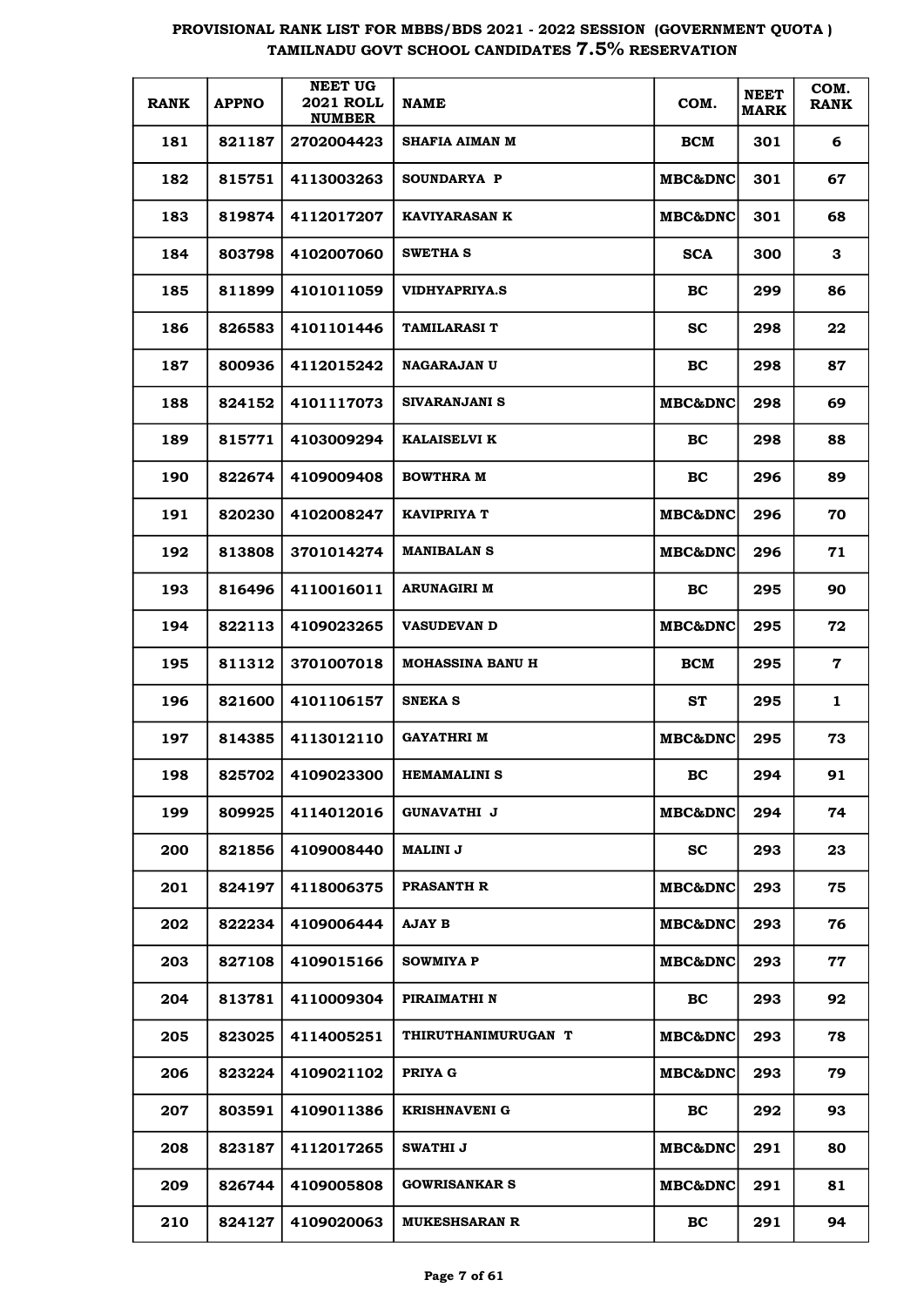| <b>RANK</b> | <b>APPNO</b> | <b>NEET UG</b><br><b>2021 ROLL</b><br><b>NUMBER</b> | <b>NAME</b>            | COM.               | <b>NEET</b><br><b>MARK</b> | COM.<br><b>RANK</b> |
|-------------|--------------|-----------------------------------------------------|------------------------|--------------------|----------------------------|---------------------|
| 211         | 801025       | 4116005294                                          | <b>ISHWARYA M</b>      | BС                 | 290                        | 95                  |
| 212         | 827244       | 4115006071                                          | <b>MOHANRAJ V</b>      | sc                 | 290                        | 24                  |
| 213         | 822244       | 4109019333                                          | <b>TAMILSELVAN D</b>   | <b>MBC&amp;DNC</b> | 290                        | 82                  |
| 214         | 816041       | 4109003884                                          | <b>SUDHARSHAN D</b>    | BC                 | 289                        | 96                  |
| 215         | 822362       | 4108002119                                          | <b>GUNASEELAN P</b>    | <b>MBC&amp;DNC</b> | 289                        | 83                  |
| 216         | 822969       | 4114016140                                          | <b>SRIVIDHYA R</b>     | <b>MBC&amp;DNC</b> | 289                        | 84                  |
| 217         | 822033       | 4102005482                                          | <b>HEMAVARSHINI S</b>  | <b>BC</b>          | 289                        | 97                  |
| 218         | 821227       | 4113016200                                          | <b>SANGEETHA R</b>     | BС                 | 288                        | 98                  |
| 219         | 824208       | 4109014083                                          | <b>SHOBIKA R</b>       | <b>MBC&amp;DNC</b> | 288                        | 85                  |
| 220         | 821555       | 4106017246                                          | <b>BHUVANESHWARI E</b> | <b>SCA</b>         | 288                        | 4                   |
| 221         | 820622       | 4112001469                                          | <b>SIVANESHAN V</b>    | BС                 | 287                        | 99                  |
| 222         | 820571       | 4110015210                                          | <b>SURYA S</b>         | <b>MBC&amp;DNC</b> | 287                        | 86                  |
| 223         | 822897       | 4109003362                                          | DHIVYA K               | <b>BC</b>          | 286                        | 100                 |
| 224         | 802128       | 4114010285                                          | <b>TAMILSELVI S</b>    | BС                 | 285                        | 101                 |
| 225         | 807821       | 4106015273                                          | <b>MANISHA R</b>       | BС                 | 285                        | 102                 |
| 226         | 816707       | 4104001092                                          | <b>MADHUMITHA S</b>    | BС                 | 285                        | 103                 |
| 227         | 814009       | 4101101046                                          | <b>CHARUMATHI V</b>    | <b>MBC&amp;DNC</b> | 285                        | 87                  |
| 228         | 824552       | 4109027104                                          | <b>BOOPATHIN</b>       | <b>MBC&amp;DNC</b> | 285                        | 88                  |
| 229         | 822638       | 4109010263                                          | <b>KOWSALYA G</b>      | <b>BC</b>          | 285                        | 104                 |
| 230         | 804256       | 4113005168                                          | DIVYA U                | <b>MBC&amp;DNC</b> | 283                        | 89                  |
| 231         | 814960       | 4106006486                                          | VINOTHINI A K          | <b>BC</b>          | 283                        | 105                 |
| 232         | 822884       | 4118004073                                          | <b>NARMATHA P</b>      | <b>MBC&amp;DNC</b> | 283                        | 90                  |
| 233         | 822696       | 4109021153                                          | SASIKALA A             | MBC&DNC            | 283                        | 91                  |
| 234         | 822833       | 4118004366                                          | <b>RESHNI A</b>        | BC                 | 281                        | 106                 |
| 235         | 813537       | 4104001522                                          | VIJAYARAJ P            | BC                 | 281                        | 107                 |
| 236         | 812686       | 4109002876                                          | <b>JAYASURIYAA G R</b> | <b>SCA</b>         | 281                        | 5                   |
| 237         | 822794       | 4112015029                                          | YAMUNA R               | <b>MBC&amp;DNC</b> | 281                        | 92                  |
| 238         | 802536       | 4112015216                                          | <b>JAMINA N</b>        | MBC&DNC            | 280                        | 93                  |
| 239         | 809107       | 4102008078                                          | YUVANRAJ M             | <b>SC</b>          | 279                        | 25                  |
| 240         | 808265       | 4101102272                                          | RIJUVANA YASIN J       | BCM                | 279                        | 8                   |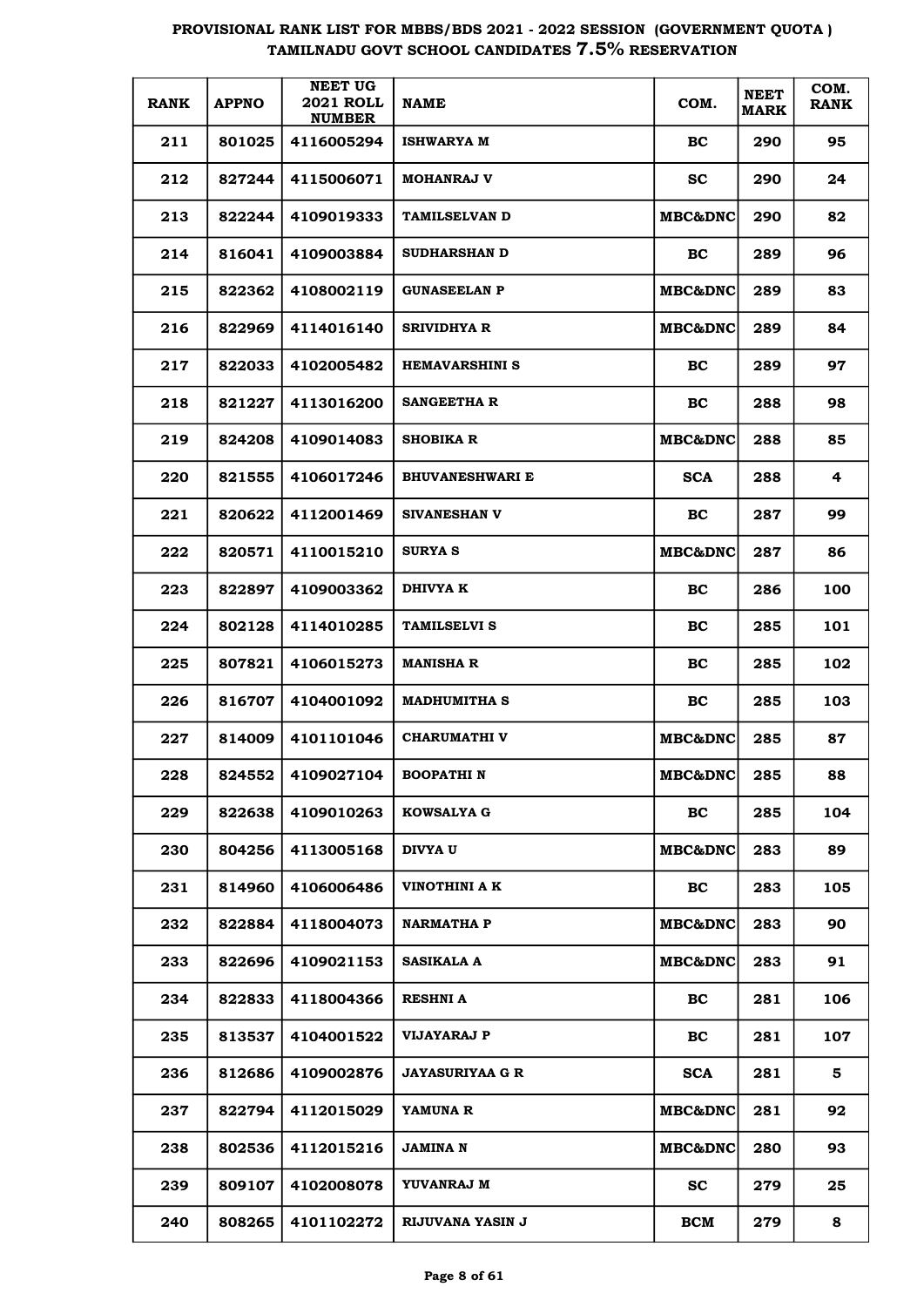| <b>RANK</b> | <b>APPNO</b> | <b>NEET UG</b><br><b>2021 ROLL</b><br><b>NUMBER</b> | <b>NAME</b>             | COM.               | <b>NEET</b><br><b>MARK</b> | COM.<br><b>RANK</b> |
|-------------|--------------|-----------------------------------------------------|-------------------------|--------------------|----------------------------|---------------------|
| 241         | 821234       | 4111001252                                          | <b>BHARATH R</b>        | BC.                | 279                        | 108                 |
| 242         | 823865       | 4111006006                                          | <b>EZHILARASU G</b>     | <b>SC</b>          | 278                        | 26                  |
| 243         | 822636       | 4109017208                                          | KARTHIKEYAN J           | SC.                | 278                        | 27                  |
| 244         | 821678       | 4104001440                                          | KOKILA DEVI U           | <b>BC</b>          | 278                        | 109                 |
| 245         | 802789       | 4109023237                                          | SUJI S                  | <b>BC</b>          | 277                        | 110                 |
| 246         | 822453       | 4109018068                                          | <b>MADHUMANI N</b>      | <b>MBC&amp;DNC</b> | 276                        | 94                  |
| 247         | 822312       | 4109011117                                          | <b>ELANGOVAN S</b>      | <b>MBC&amp;DNC</b> | 276                        | 95                  |
| 248         | 821879       | 4109021190                                          | <b>TAMILARASAN M</b>    | SС                 | 276                        | 28                  |
| 249         | 824079       | 4109019267                                          | <b>SWETHAR</b>          | <b>MBC&amp;DNC</b> | 276                        | 96                  |
| 250         | 821839       | 4110010065                                          | <b>KARTHIKA P</b>       | <b>MBC&amp;DNC</b> | 276                        | 97                  |
| 251         | 815241       | 4106014109                                          | DHIVYA S                | <b>MBC&amp;DNC</b> | 276                        | 98                  |
| 252         | 824412       | 4118006312                                          | PRIYA M                 | BC.                | 275                        | 111                 |
| 253         | 811779       | 3701010093                                          | ELAKKIYA A              | <b>MBC&amp;DNC</b> | 275                        | 99                  |
| 254         | 811315       | 4106006543                                          | <b>JEYADHARSHINI V</b>  | <b>MBC&amp;DNC</b> | 275                        | 100                 |
| 255         | 804418       | 4113008158                                          | <b>VISHNUPRIYA S</b>    | <b>MBC&amp;DNC</b> | 275                        | 101                 |
| 256         | 811067       | 4103009135                                          | <b>SAVITHA M</b>        | <b>MBC&amp;DNC</b> | 274                        | 102                 |
| 257         | 802899       | 4112021049                                          | <b>KOWSIKAI R</b>       | <b>MBC&amp;DNC</b> | 274                        | 103                 |
| 258         | 825347       | 4109017144                                          | <b>RENUGA A</b>         | BС                 | 274                        | 112                 |
| 259         | 824260       | 4111005149                                          | <b>ANUSHA S</b>         | <b>SC</b>          | 273                        | 29                  |
| 260         | 817311       | 4117001433                                          | MAHARAJOTHI RAJA M      | BC                 | 273                        | 113                 |
| 261         | 805491       | 4114007478                                          | ABINAYA A               | BC                 | 273                        | 114                 |
| 262         | 822765       | 4118001030                                          | <b>BADRINARAYANAN R</b> | BC.                | 273                        | 115                 |
| 263         | 819785       | 4114016026                                          | YOSIA S                 | BC                 | 272                        | 116                 |
| 264         | 820003       | 4103005113                                          | <b>BAVADHARANI R</b>    | <b>SC</b>          | 272                        | 30                  |
| 265         | 823604       | 4109013313                                          | <b>SUGASHINI N</b>      | BC                 | 272                        | 117                 |
| 266         | 822522       | 4114013269                                          | TAMILARASU S            | MBC&DNC            | 272                        | 104                 |
| 267         | 814413       | 4103002460                                          | <b>DHARANI B</b>        | MBC&DNC            | 272                        | 105                 |
| 268         | 802211       | 4102006064                                          | <b>KEERTHANA R</b>      | <b>SC</b>          | 272                        | 31                  |
| 269         | 820912       | 4113001193                                          | <b>SUBHA SHREE I</b>    | BC                 | 272                        | 118                 |
| 270         | 811956       | 4109018311                                          | DEVI D                  | BC                 | 272                        | 119                 |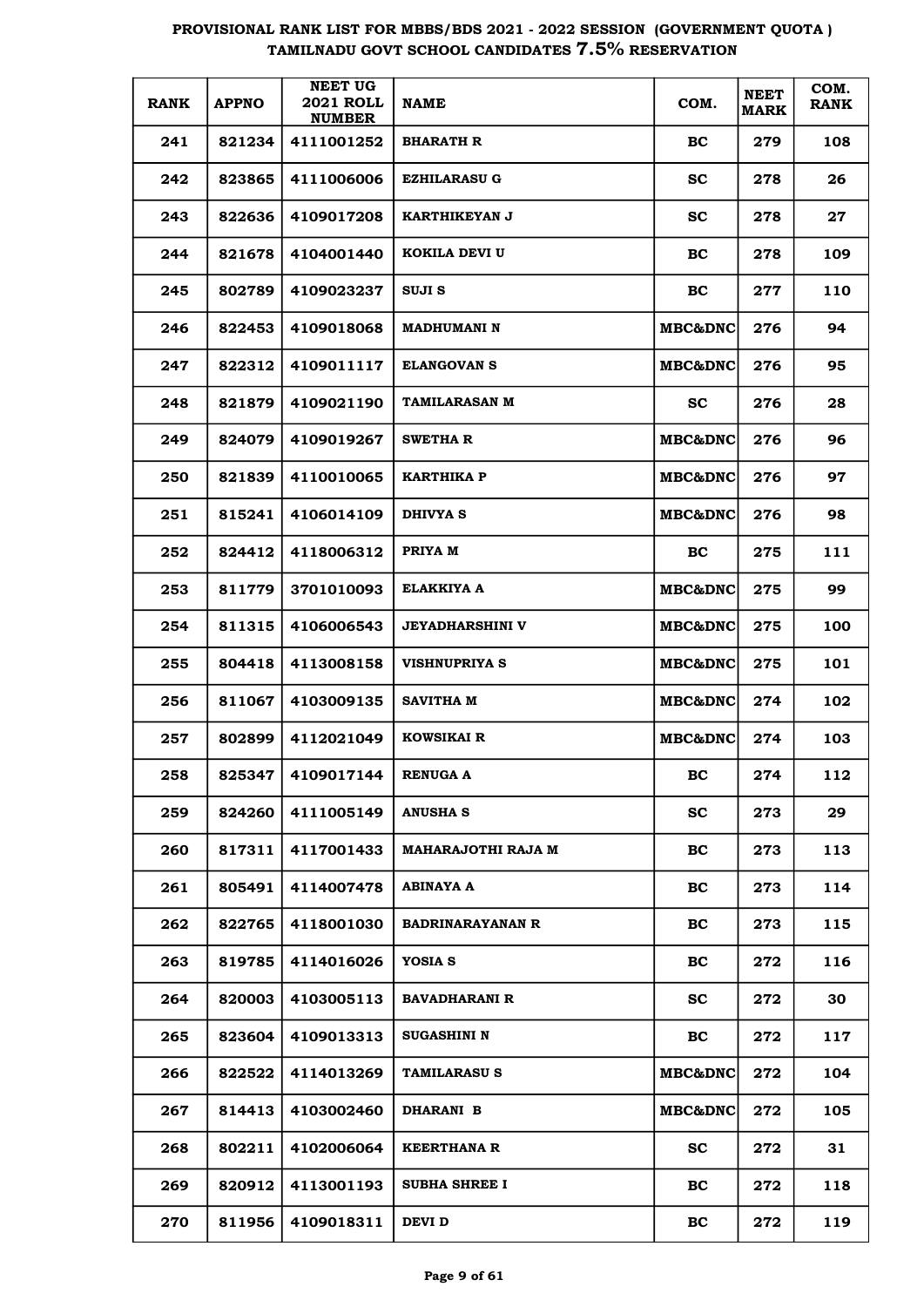| <b>RANK</b> | <b>APPNO</b> | <b>NEET UG</b><br><b>2021 ROLL</b><br><b>NUMBER</b> | NAME                    | COM.                | <b>NEET</b><br><b>MARK</b> | COM.<br><b>RANK</b> |
|-------------|--------------|-----------------------------------------------------|-------------------------|---------------------|----------------------------|---------------------|
| 271         | 822670       | 4109018008                                          | RAJENDRAN P             | MBC&DNC             | 272                        | 106                 |
| 272         | 823060       | 4112014293                                          | VAITHIYANATHAN S        | <b>MBC&amp;DNC </b> | 272                        | 107                 |
| 273         | 824610       | 4103010057                                          | <b>VARUN A</b>          | <b>MBC&amp;DNC</b>  | 271                        | 108                 |
| 274         | 824187       | 4118002466                                          | <b>MOHALATHA R</b>      | BC.                 | 271                        | 120                 |
| 275         | 805242       | 4104001681                                          | SWATHI S                | BC                  | 271                        | 121                 |
| 276         | 807999       | 3701002503                                          | <b>GOMALAVALLI S</b>    | MBC&DNC             | 271                        | 109                 |
| 277         | 808536       | 4112005151                                          | VASUMATHI A             | <b>BC</b>           | 270                        | 122                 |
| 278         | 816950       | 4106018124                                          | SIVARANJANI V           | BC                  | 270                        | 123                 |
| 279         | 807148       | 4109018345                                          | <b>PRASANTH G</b>       | ST                  | 270                        | $\mathbf{2}$        |
| 280         | 819683       | 4104002523                                          | DHARANI K               | BC                  | 269                        | 124                 |
| 281         | 824161       | 4110009206                                          | <b>ASWIN D</b>          | <b>MBC&amp;DNC</b>  | 269                        | 110                 |
| 282         | 814231       | 4112017165                                          | POTHUMPONNU S           | <b>BC</b>           | 269                        | 125                 |
| 283         | 821373       | 4110011145                                          | <b>AARTHIS</b>          | <b>BC</b>           | 269                        | 126                 |
| 284         | 822723       | 4109024233                                          | <b>RAGAVAN R</b>        | SC.                 | 268                        | 32                  |
| 285         | 819360       | 4102004474                                          | <b>SHREEJA S</b>        | <b>SCA</b>          | 267                        | 6                   |
| 286         | 817016       | 4113007259                                          | KARTHIKA S              | <b>BC</b>           | 267                        | 127                 |
| 287         | 811320       | 4108001249                                          | DEEKSHITH G             | $\mathbf{sc}$       | 267                        | 33                  |
| 288         | 819681       | 4102008048                                          | DHARANA T               | MBC&DNC             | 267                        | 111                 |
| 289         | 805206       | 4109021225                                          | <b>VENKATESHWARAN R</b> | <b>SCA</b>          | 267                        | $\mathbf 7$         |
| 290         | 821937       | 4101116268                                          | KALAIVANI A             | <b>BC</b>           | 265                        | 128                 |
| 291         | 820614       | 4113006181                                          | <b>AISHWARYA R</b>      | BC                  | 265                        | 129                 |
| 292         | 821564       | 4108006085                                          | <b>KARTHIK K</b>        | BC                  | 265                        | 130                 |
| 293         | 800014       | 4108005401                                          | <b>BARATH KUMAR E</b>   | <b>MBC&amp;DNC</b>  | 265                        | 112                 |
| 294         | 800131       | 4118006342                                          | MADHAN G                | <b>BC</b>           | 265                        | 131                 |
| 295         | 811939       | 4113014237                                          | <b>ISWARYA S</b>        | <b>MBC&amp;DNC</b>  | 264                        | 113                 |
| 296         | 824488       | 4109010177                                          | DHANALAKSHMI A          | BC                  | 264                        | 132                 |
| 297         | 820364       | 4105003418                                          | <b>NARGUNASELVI S</b>   | <b>SC</b>           | 263                        | 34                  |
| 298         | 819235       | 3701014054                                          | RAMAN R                 | MBC&DNC             | 263                        | 114                 |
| 299         | 821274       | 4114002626                                          | HARINI M                | BC                  | 263                        | 133                 |
| 300         | 824334       | 4109021205                                          | <b>SARANYA M</b>        | <b>SCA</b>          | 263                        | 8                   |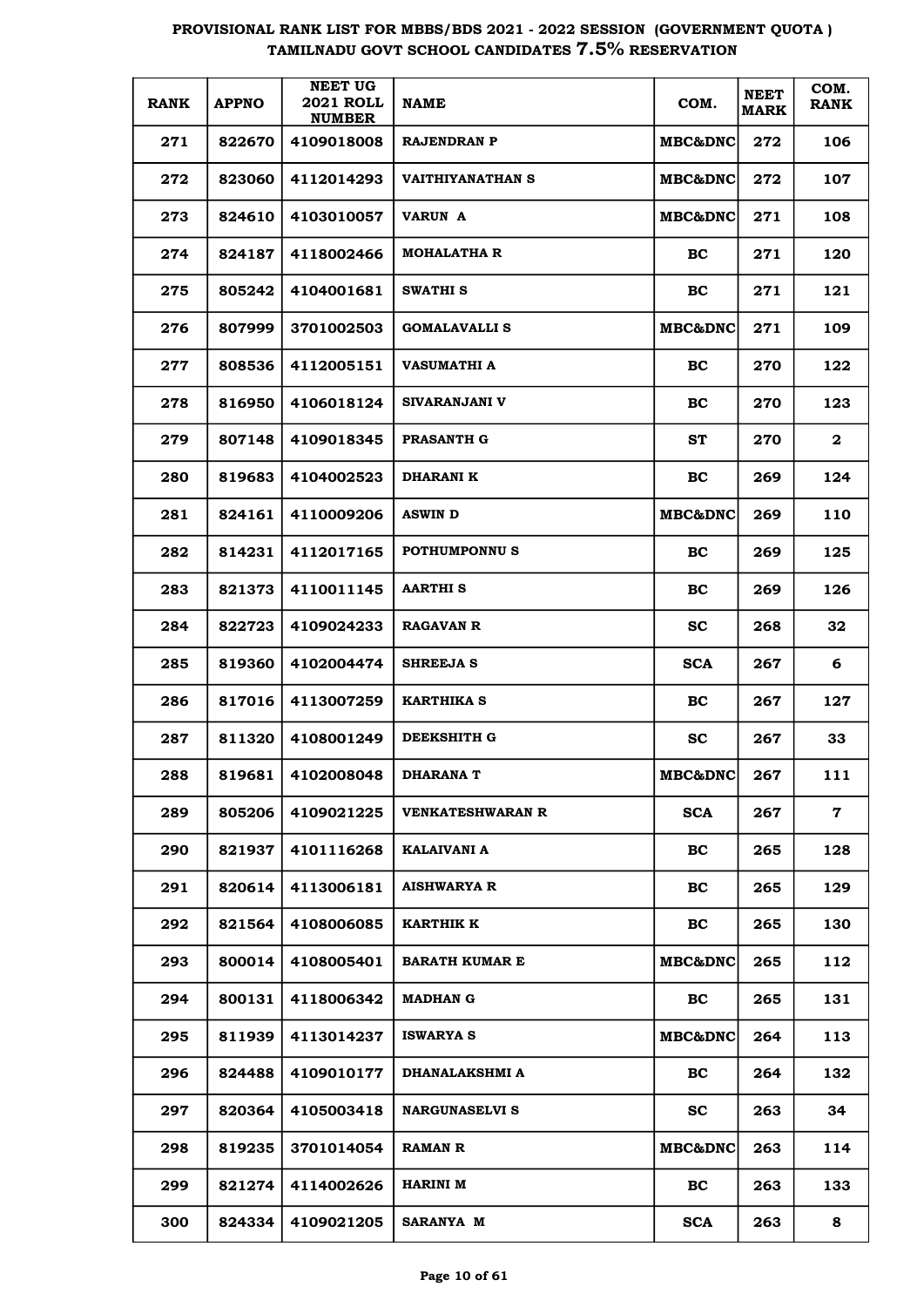| <b>RANK</b> | <b>APPNO</b> | <b>NEET UG</b><br><b>2021 ROLL</b><br><b>NUMBER</b> | <b>NAME</b>             | COM.               | <b>NEET</b><br><b>MARK</b> | COM.<br><b>RANK</b> |
|-------------|--------------|-----------------------------------------------------|-------------------------|--------------------|----------------------------|---------------------|
| 301         | 816679       | 4104002677                                          | <b>SNEGA K</b>          | <b>MBC&amp;DNC</b> | 263                        | 115                 |
| 302         | 812255       | 4109020302                                          | <b>PASUPATHIR</b>       | <b>MBC&amp;DNC</b> | 262                        | 116                 |
| 303         | 822554       | 4116004068                                          | <b>SUNDARESHWARAN B</b> | BC.                | 262                        | 134                 |
| 304         | 821646       | 4112017168                                          | <b>AKASH E</b>          | sc                 | 262                        | 35                  |
| 305         | 822642       | 4113004370                                          | SOUTHA AFRIN N S        | BCM                | 262                        | 9                   |
| 306         | 802667       | 4101108471                                          | <b>AAFIYA OMAM</b>      | BCM                | 261                        | 10                  |
| 307         | 824471       | 4113018215                                          | <b>MURSHITHA BANU J</b> | BCM                | 261                        | 11                  |
| 308         | 805207       | 4101108060                                          | GOMATHI G               | BC.                | 261                        | 135                 |
| 309         | 824184       | 4109007598                                          | <b>PARTHIPAN S</b>      | <b>SC</b>          | 261                        | 36                  |
| 310         | 823244       | 4112021218                                          | <b>NISHALINI P</b>      | <b>MBC&amp;DNC</b> | 261                        | 117                 |
| 311         | 806148       | 4113018210                                          | CHITHRA DEVI K          | SС                 | 261                        | 37                  |
| 312         | 805308       | 4109025164                                          | <b>MADHUMITHA P</b>     | BC.                | 260                        | 136                 |
| 313         | 822529       | 4109022096                                          | <b>HEMALATHA V</b>      | <b>MBC&amp;DNC</b> | 260                        | 118                 |
| 314         | 821810       | 4112016277                                          | <b>THILAGA D</b>        | <b>MBC&amp;DNC</b> | 260                        | 119                 |
| 315         | 819041       | 4118001163                                          | <b>MAHAMATHI V</b>      | BC.                | 260                        | 137                 |
| 316         | 822528       | 4109008588                                          | <b>MURUGAN P</b>        | <b>MBC&amp;DNC</b> | 259                        | 120                 |
| 317         | 816029       | 4108006252                                          | <b>NISHANTH E</b>       | BC                 | 259                        | 138                 |
| 318         | 813795       | 4109006454                                          | RAHUL KANNA K           | <b>MBC&amp;DNC</b> | 258                        | 121                 |
| 319         | 812362       | 4106006343                                          | SANGEETHA B             | <b>BC</b>          | 258                        | 139                 |
| 320         | 815608       | 4101111049                                          | SOWMYA R                | <b>MBC&amp;DNC</b> | 258                        | 122                 |
| 321         | 824193       | 4109009027                                          | SAKTHIVEL M             | <b>MBC&amp;DNC</b> | 256                        | 123                 |
| 322         | 814013       | 4101108343                                          | <b>SAGANA PARVEEN M</b> | BCM                | 256                        | 12                  |
| 323         | 816381       | 4117001571                                          | RAMA KRISHNAN M         | <b>BC</b>          | 256                        | 140                 |
| 324         | 823380       | 4118002295                                          | <b>RAMYA T</b>          | BC                 | 256                        | 141                 |
| 325         | 822270       | 4109013345                                          | SANTHOSH M              | BC                 | 256                        | 142                 |
| 326         | 826861       | 4106015305                                          | THANGAPETCHI S          | MBC&DNC            | 256                        | 124                 |
| 327         | 827245       | 4112005296                                          | <b>KALAIYARASI K</b>    | MBC&DNC            | 256                        | 125                 |
| 328         | 814486       | 4101116296                                          | VIJI S                  | <b>BC</b>          | 255                        | 143                 |
| 329         | 820649       | 4110009276                                          | VINOTH R                | MBC&DNC            | 255                        | 126                 |
| 330         | 818120       | 4105002332                                          | <b>AKALTHIKAA P S</b>   | <b>SCA</b>         | 255                        | 9                   |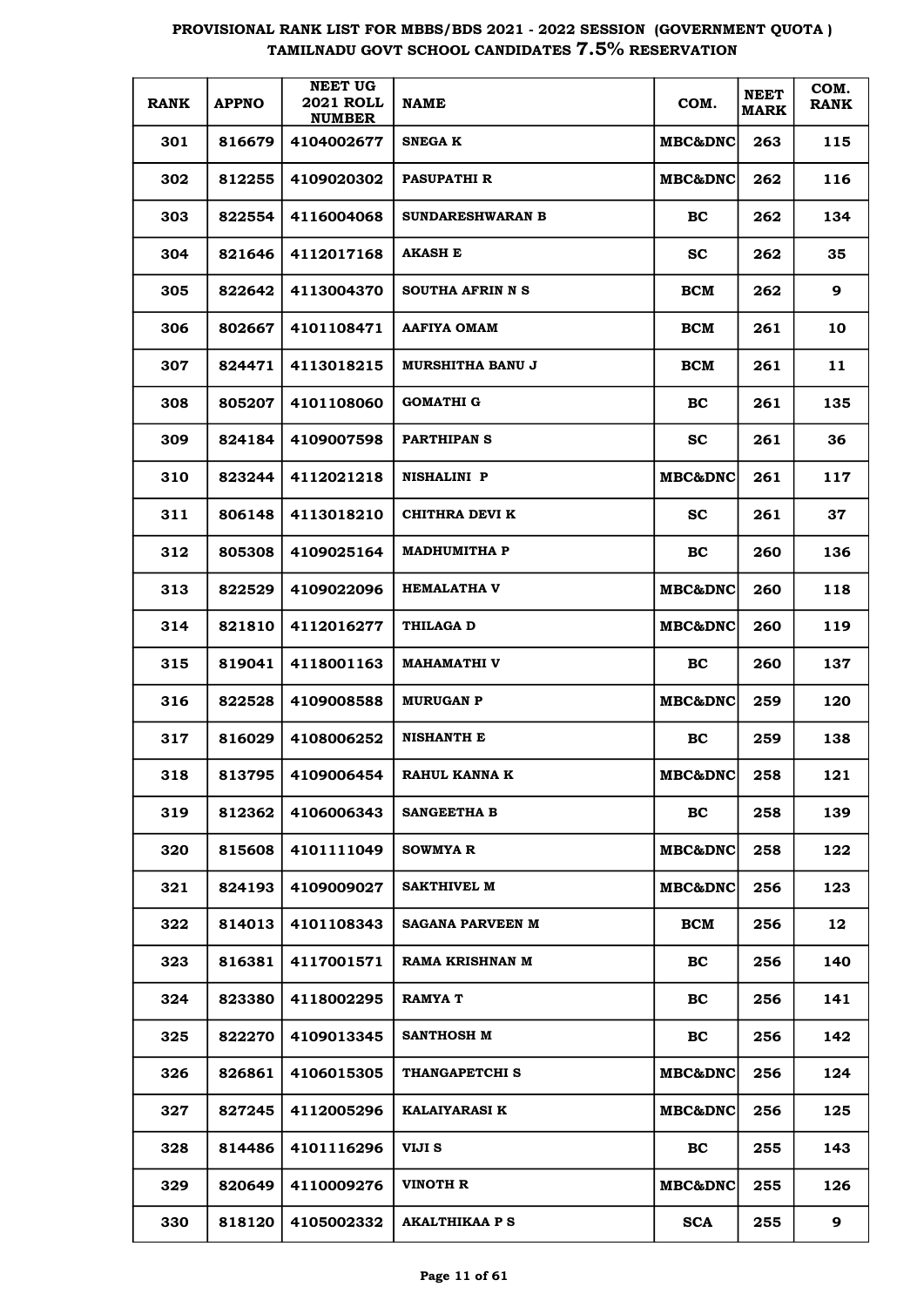| <b>RANK</b> | <b>APPNO</b> | <b>NEET UG</b><br><b>2021 ROLL</b><br><b>NUMBER</b> | <b>NAME</b>            | COM.               | <b>NEET</b><br><b>MARK</b> | COM.<br><b>RANK</b> |
|-------------|--------------|-----------------------------------------------------|------------------------|--------------------|----------------------------|---------------------|
| 331         | 813978       | 4108005241                                          | <b>SARUMATHI G</b>     | <b>SC</b>          | 255                        | 38                  |
| 332         | 817854       | 4113015138                                          | <b>KALAIVANAN R</b>    | BC                 | 255                        | 144                 |
| 333         | 801819       | 4118007177                                          | <b>JEGAN G</b>         | BC                 | 254                        | 145                 |
| 334         | 821613       | 4102005730                                          | AAFRIN JAGAN A         | BCM                | 254                        | 13                  |
| 335         | 814089       | 4107004426                                          | <b>SREE NIDHI ML</b>   | BC                 | 254                        | 146                 |
| 336         | 802938       | 4109019113                                          | SILAMBARASAN M         | <b>MBC&amp;DNC</b> | 254                        | 127                 |
| 337         | 822347       | 4109003958                                          | <b>MOULIESWARAN S</b>  | BC.                | 254                        | 147                 |
| 338         | 803572       | 3701006477                                          | <b>VIJAYALAKSHMI S</b> | <b>MBC&amp;DNC</b> | 254                        | 128                 |
| 339         | 824623       | 4102008211                                          | <b>GURU PRASANTH S</b> | <b>MBC&amp;DNC</b> | 254                        | 129                 |
| 340         | 814787       | 4102007203                                          | DEVI K                 | BC.                | 253                        | 148                 |
| 341         | 822323       | 4114002735                                          | <b>VASANTH G</b>       | BC                 | 252                        | 149                 |
| 342         | 818179       | 4106019097                                          | <b>HARSHINI M</b>      | BC                 | 252                        | 150                 |
| 343         | 802688       | 4107005238                                          | <b>AKSHAYA A</b>       | BC                 | 252                        | 151                 |
| 344         | 823195       | 4114014299                                          | SRINITHI S             | <b>MBC&amp;DNC</b> | 252                        | 130                 |
| 345         | 815304       | 4109024257                                          | <b>SUGANTHI K</b>      | SС                 | 251                        | 39                  |
| 346         | 824716       | 4114005680                                          | <b>SRILAKSHMI M</b>    | SС                 | 251                        | 40                  |
| 347         | 805526       | 4118007297                                          | THIRUMURUGAN K         | MBC&DNC            | 250                        | 131                 |
| 348         | 802419       | 4115006168                                          | SIRANJEEVI MOHANRAJ S  | SC.                | 250                        | 41                  |
| 349         | 827995       | 4109006510                                          | <b>K SIVAPRAKASAM</b>  | MBC&DNC            | 249                        | 132                 |
| 350         | 817034       | 4109017229                                          | <b>HARIYARASI D</b>    | ST                 | 249                        | 3                   |
| 351         | 813792       | 4109001512                                          | YUVARANI A             | BC                 | 249                        | 152                 |
| 352         | 824365       | 4109019281                                          | <b>RATHINAVEL J</b>    | <b>MBC&amp;DNC</b> | 249                        | 133                 |
| 353         | 826392       | 4109021187                                          | <b>SARANYA K</b>       | <b>MBC&amp;DNC</b> | 249                        | 134                 |
| 354         | 825458       | 4109014390                                          | UMABHARATHI P          | <b>MBC&amp;DNC</b> | 248                        | 135                 |
| 355         | 810064       | 4106016351                                          | NUFAILA RAHMATH A      | <b>BCM</b>         | 248                        | 14                  |
| 356         | 811883       | 3701004303                                          | <b>SWETHA R</b>        | <b>SC</b>          | 248                        | 42                  |
| 357         | 821718       | 4109028014                                          | AJITH K                | <b>SC</b>          | 248                        | 43                  |
| 358         | 807094       | 4101116104                                          | MONIKA M               | BC                 | 248                        | 153                 |
| 359         | 823213       | 4107005107                                          | <b>HAREESH R</b>       | BC                 | 248                        | 154                 |
| 360         | 811700       | 4101008007                                          | <b>ANGALAESWARI S</b>  | BC                 | 247                        | 155                 |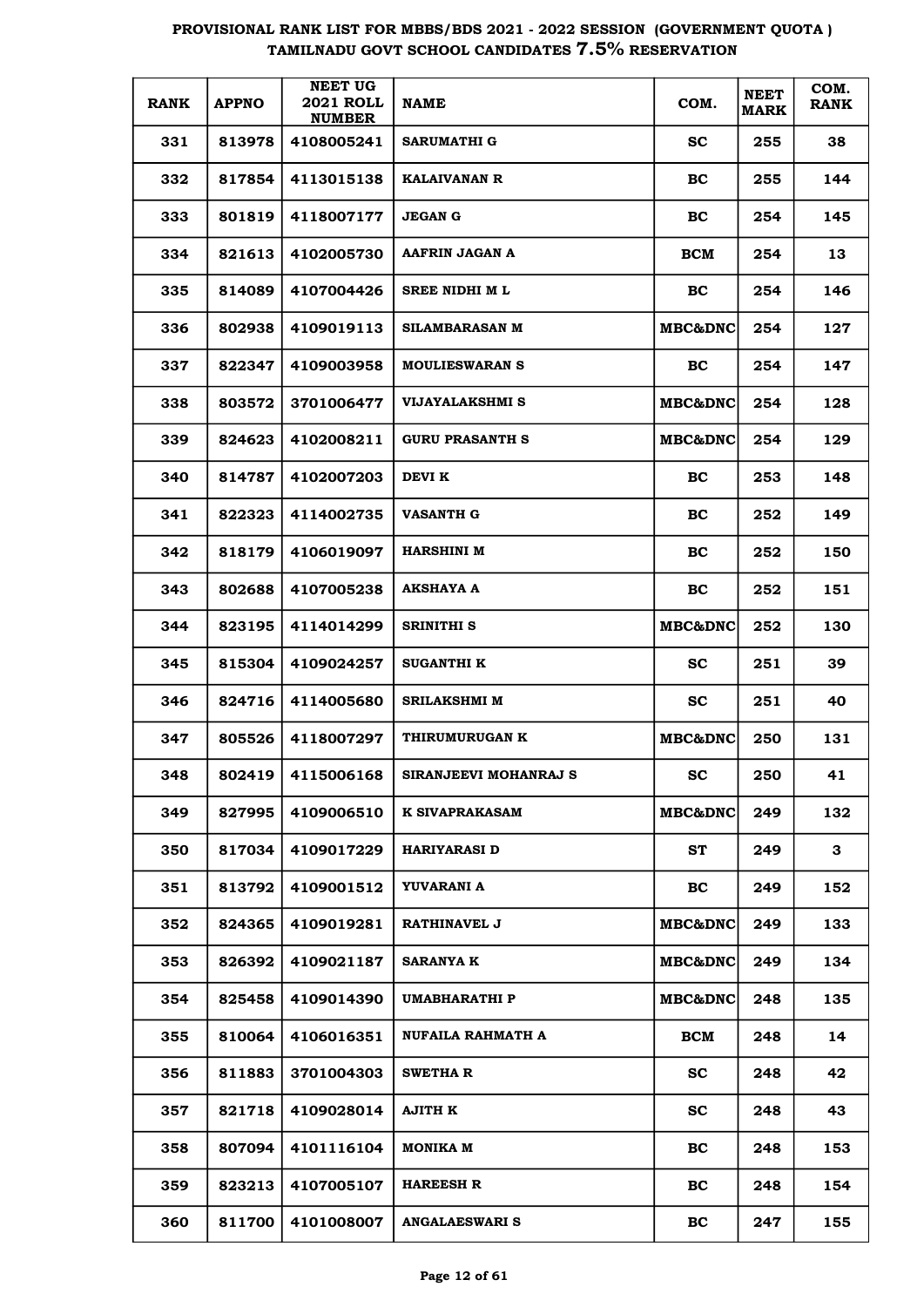| <b>RANK</b> | <b>APPNO</b> | <b>NEET UG</b><br><b>2021 ROLL</b><br><b>NUMBER</b> | <b>NAME</b>                 | COM.                | <b>NEET</b><br><b>MARK</b> | COM.<br><b>RANK</b> |
|-------------|--------------|-----------------------------------------------------|-----------------------------|---------------------|----------------------------|---------------------|
| 361         | 810817       | 3701014283                                          | <b>BALAJI P</b>             | <b>MBC&amp;DNC</b>  | 246                        | 136                 |
| 362         | 814706       | 4117002404                                          | KAVIYA C                    | BC                  | 246                        | 156                 |
| 363         | 811750       | 4110015134                                          | PRADHAP R K                 | BC                  | 246                        | 157                 |
| 364         | 801048       | 4106002330                                          | YAZHINI P                   | BC                  | 246                        | 158                 |
| 365         | 826086       | 4109020308                                          | <b>JAGADEESH S</b>          | MBC&DNC             | 245                        | 137                 |
| 366         | 826910       | 4101116250                                          | <b>MANIBHARATHI A</b>       | <b>MBC&amp;DNC </b> | 245                        | 138                 |
| 367         | 825602       | 4104001452                                          | JANANI I                    | MBC&DNC             | 245                        | 139                 |
| 368         | 826967       | 4109022010                                          | <b>PAVITHRAP</b>            | MBC&DNC             | 245                        | 140                 |
| 369         | 811917       | 4118005212                                          | <b>NAVANEETHAKRISHNAN S</b> | <b>MBC&amp;DNC</b>  | 244                        | 141                 |
| 370         | 825215       | 4109023282                                          | AMOGHASHREE J               | <b>MBC&amp;DNC</b>  | 244                        | 142                 |
| 371         | 811219       | 4110011255                                          | NILAVAZHAGI K               | <b>SC</b>           | 244                        | 44                  |
| 372         | 807592       | 4114007003                                          | <b>NANDHINI K</b>           | BC                  | 244                        | 159                 |
| 373         | 816858       | 4109018031                                          | DIVYA M                     | BC                  | 244                        | 160                 |
| 374         | 805356       | 4107001511                                          | SIVA PRATHEEBA R            | BC                  | 243                        | 161                 |
| 375         | 803252       | 4109025040                                          | <b>MAGESHWARI M</b>         | MBC&DNC             | 243                        | 143                 |
| 376         | 821790       | 4108005421                                          | DEEPIKA R                   | <b>SCA</b>          | 242                        | 10                  |
| 377         | 803165       | 4109020306                                          | PAVITHRA C                  | MBC&DNC             | 242                        | 144                 |
| 378         | 813975       | 4102001131                                          | <b>CHANDRADEVI T</b>        | BC                  | 242                        | 162                 |
| 379         | 824153       | 4101011205                                          | <b>KEERTHANA R</b>          | <b>MBC&amp;DNC</b>  | 242                        | 145                 |
| 380         | 807309       | 4101003259                                          | SUMITHRAA P S               | <b>MBC&amp;DNC</b>  | 241                        | 146                 |
| 381         | 821712       | 4108002815                                          | <b>SHOBIKA R</b>            | <b>MBC&amp;DNC</b>  | 241                        | 147                 |
| 382         | 824455       | 4109022026                                          | <b>LAVANYA D</b>            | <b>MBC&amp;DNC</b>  | 241                        | 148                 |
| 383         | 819772       | 4115006086                                          | THAMILELAKKIYA M            | <b>MBC&amp;DNC</b>  | 241                        | 149                 |
| 384         | 819689       | 4102006534                                          | <b>MOUNIKA T</b>            | <b>MBC&amp;DNC</b>  | 241                        | 150                 |
| 385         | 826098       | 4114009327                                          | <b>SURUTHI S</b>            | <b>SC</b>           | 241                        | 45                  |
| 386         | 814896       | 4112019148                                          | <b>NARMADHA K</b>           | BC                  | 240                        | 163                 |
| 387         | 814264       | 4101117329                                          | <b>GAYATHRI L</b>           | sc                  | 240                        | 46                  |
| 388         | 818048       | 4111006165                                          | KEERTHANA A T J             | BC                  | 240                        | 164                 |
| 389         | 818487       | 4106005185                                          | <b>BHUVANESWARI B</b>       | BC                  | 239                        | 165                 |
| 390         | 815541       | 4114007021                                          | <b>RANJINI D</b>            | BC                  | 239                        | 166                 |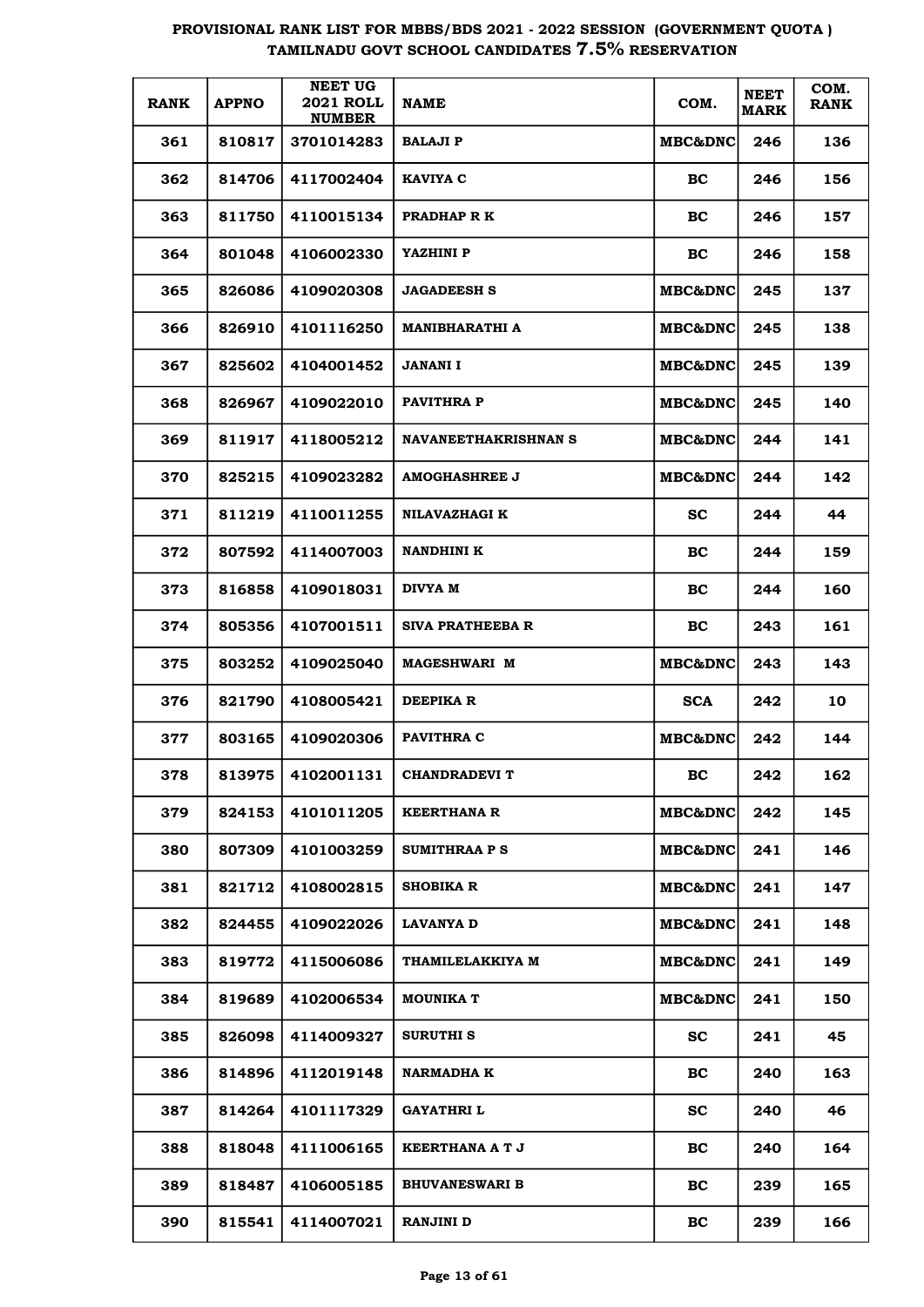| <b>RANK</b> | <b>APPNO</b> | <b>NEET UG</b><br><b>2021 ROLL</b><br><b>NUMBER</b> | <b>NAME</b>           | COM.                | <b>NEET</b><br><b>MARK</b> | COM.<br><b>RANK</b> |
|-------------|--------------|-----------------------------------------------------|-----------------------|---------------------|----------------------------|---------------------|
| 391         | 803119       | 4115001371                                          | <b>LOKESHWARI S</b>   | <b>MBC&amp;DNC</b>  | 239                        | 151                 |
| 392         | 801336       | 4115006152                                          | <b>LOKASH M</b>       | BC                  | 239                        | 167                 |
| 393         | 821406       | 4110005126                                          | <b>ARIVARASI D</b>    | BC                  | 239                        | 168                 |
| 394         | 822651       | 4108005229                                          | <b>LOGESWARI S</b>    | <b>SCA</b>          | 239                        | 11                  |
| 395         | 815759       | 3701007065                                          | <b>AARTHI A</b>       | BC                  | 239                        | 169                 |
| 396         | 808867       | 4106016279                                          | <b>GURUNATHAN P</b>   | BC                  | 239                        | 170                 |
| 397         | 823250       | 4106016267                                          | <b>MATHESHWARI T</b>  | <b>SC</b>           | 239                        | 47                  |
| 398         | 825843       | 3701007227                                          | <b>DINESHKUMAR K</b>  | BC                  | 238                        | 171                 |
| 399         | 817145       | 4103001113                                          | <b>RANJITHKUMAR P</b> | <b>SC</b>           | 238                        | 48                  |
| 400         | 822348       | 4102007626                                          | POORNIMA K            | <b>OC</b>           | 238                        | $\mathbf 0$         |
| 401         | 825278       | 4109022244                                          | <b>LOGANAYAKI P</b>   | <b>MBC&amp;DNC</b>  | 238                        | 152                 |
| 402         | 802918       | 4118002106                                          | <b>BOOMIKA R</b>      | BC                  | 238                        | 172                 |
| 403         | 815849       | 4109025091                                          | <b>ANANTHI A</b>      | <b>SC</b>           | 238                        | 49                  |
| 404         | 817511       | 4102008056                                          | <b>MOHAN B</b>        | <b>MBC&amp;DNC</b>  | 238                        | 153                 |
| 405         | 823573       | 4106019264                                          | <b>ALEXPANDI M</b>    | <b>MBC&amp;DNC</b>  | 238                        | 154                 |
| 406         | 802960       | 4115006209                                          | <b>SABARI D</b>       | <b>MBC&amp;DNC </b> | 238                        | 155                 |
| 407         | 821834       | 4110012027                                          | <b>KALIDAS M</b>      | <b>MBC&amp;DNC</b>  | 238                        | 156                 |
| 408         | 822493       | 4118004381                                          | <b>KOWSIKA M</b>      | BC                  | 237                        | 173                 |
| 409         | 806800       | 4109027007                                          | <b>YUVASRIS</b>       | <b>MBC&amp;DNC</b>  | 237                        | 157                 |
| 410         | 803141       | 4101103081                                          | <b>JAYANTHAN</b>      | BC                  | 237                        | 174                 |
| 411         | 811818       | 4112014086                                          | <b>RAJESHWARI R</b>   | BC                  | 237                        | 175                 |
| 412         | 808667       | 4104001554                                          | ROHITHA E             | <b>MBC&amp;DNC</b>  | 237                        | 158                 |
| 413         | 820231       | 4109007410                                          | <b>MANJU R</b>        | <b>MBC&amp;DNC</b>  | 236                        | 159                 |
| 414         | 826963       | 4101103099                                          | <b>MUNIRATHINAM S</b> | <b>SC</b>           | 236                        | 50                  |
| 415         | 822304       | 4109022022                                          | SARAVANAN A           | <b>MBC&amp;DNC</b>  | 236                        | 160                 |
| 416         | 825966       | 4101009257                                          | RAJA S                | BC                  | 235                        | 176                 |
| 417         | 806037       | 4113017049                                          | <b>DHARSHINI G</b>    | BC                  | 235                        | 177                 |
| 418         | 819127       | 4101102107                                          | <b>JAYASANJAY A</b>   | BC                  | 235                        | 178                 |
| 419         | 803764       | 4114012068                                          | THAVAMANI P           | <b>SC</b>           | 235                        | 51                  |
| 420         | 814286       | 4118005146                                          | <b>NAVEENKUMAR C</b>  | <b>MBC&amp;DNC</b>  | 235                        | 161                 |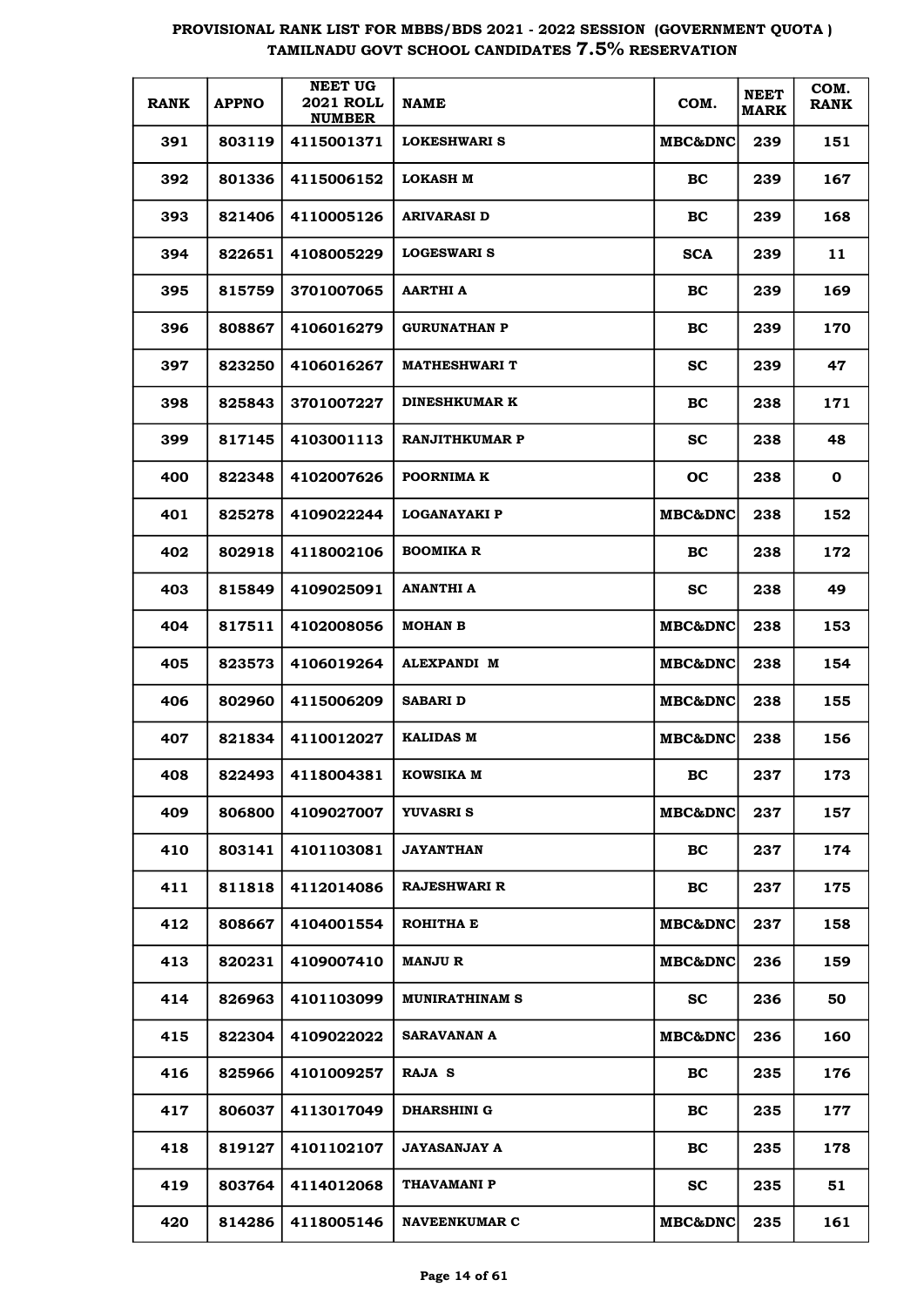| <b>RANK</b> | <b>APPNO</b> | <b>NEET UG</b><br><b>2021 ROLL</b><br><b>NUMBER</b> | <b>NAME</b>               | COM.               | <b>NEET</b><br><b>MARK</b> | COM.<br><b>RANK</b> |
|-------------|--------------|-----------------------------------------------------|---------------------------|--------------------|----------------------------|---------------------|
| 421         | 823020       | 4118003005                                          | <b>LAMINI S</b>           | <b>MBC&amp;DNC</b> | 235                        | 162                 |
| 422         | 800398       | 4101116277                                          | <b>JEEVAPRIYAN K</b>      | <b>MBC&amp;DNC</b> | 234                        | 163                 |
| 423         | 814518       | 4103002552                                          | SUJI V                    | BC.                | 233                        | 179                 |
| 424         | 827048       | 4109013146                                          | <b>RAJESHWARI R</b>       | <b>MBC&amp;DNC</b> | 233                        | 164                 |
| 425         | 823014       | 4109021265                                          | <b>SIVAKUMAR C</b>        | <b>MBC&amp;DNC</b> | 233                        | 165                 |
| 426         | 802989       | 3701014299                                          | <b>KASTHURI K</b>         | SС                 | 233                        | 52                  |
| 427         | 803609       | 4109013087                                          | NIVETHA M                 | MBC&DNC            | 232                        | 166                 |
| 428         | 820751       | 4105003325                                          | <b>DINESHKUMAR R</b>      | <b>MBC&amp;DNC</b> | 232                        | 167                 |
| 429         | 811254       | 4101111341                                          | PAVITHRA R                | <b>MBC&amp;DNC</b> | 232                        | 168                 |
| 430         | 827741       | 4109017013                                          | <b>GOPAL R</b>            | BC.                | 232                        | 180                 |
| 431         | 823592       | 4112020063                                          | <b>SATHISHKUMAR S</b>     | <b>MBC&amp;DNC</b> | 232                        | 169                 |
| 432         | 824195       | 4109022074                                          | GAJENDIRAN R              | ST                 | 232                        | 4                   |
| 433         | 824223       | 4114013296                                          | <b>PUSHPARAJ E</b>        | <b>MBC&amp;DNC</b> | 232                        | 170                 |
| 434         | 822423       | 4101116270                                          | <b>JEEVASUTHAN J</b>      | <b>MBC&amp;DNC</b> | 232                        | 171                 |
| 435         | 814889       | 4103002158                                          | <b>THENMOZHI U</b>        | <b>MBC&amp;DNC</b> | 232                        | 172                 |
| 436         | 824322       | 4109024008                                          | INIYA R                   | <b>MBC&amp;DNC</b> | 232                        | 173                 |
| 437         | 812326       | 4104002448                                          | KOTTESWARI A              | <b>MBC&amp;DNC</b> | 231                        | 174                 |
| 438         | 822807       | 4114013332                                          | SITHIKSIVA K              | SC                 | 231                        | 53                  |
| 439         | 821468       | 4109006012                                          | <b>ANJUM B</b>            | <b>BCM</b>         | 231                        | 15                  |
| 440         | 811696       | 3701013089                                          | <b>KARTHIKA S</b>         | BC                 | 231                        | 181                 |
| 441         | 820565       | 4113019032                                          | PRAVEENA N                | <b>SC</b>          | 231                        | 54                  |
| 442         | 820760       | 4110010267                                          | <b>KAARUNIYA R</b>        | BC                 | 231                        | 182                 |
| 443         | 805154       | 4112017174                                          | PRAVEENKUMAR R            | MBC&DNC            | 231                        | 175                 |
| 444         | 821517       | 4109020299                                          | <b>DEVI V</b>             | <b>MBC&amp;DNC</b> | 231                        | 176                 |
| 445         | 823764       | 4116008111                                          | ABINAYA KRISHNA LAKSHMI B | MBC&DNC            | 231                        | 177                 |
| 446         | 808918       | 4117003136                                          | MOHANA DEVI M             | BC                 | 231                        | 183                 |
| 447         | 821798       | 4102001464                                          | <b>RAGUL R</b>            | BC                 | 231                        | 184                 |
| 448         | 805096       | 4109003189                                          | TAMIL SELVAN A T          | MBC&DNC            | 230                        | 178                 |
| 449         | 807646       | 3701002265                                          | <b>CHARULATHA C</b>       | <b>SC</b>          | 230                        | 55                  |
| 450         | 814186       | 4109014360                                          | <b>SUBATHRA S</b>         | BC                 | 230                        | 185                 |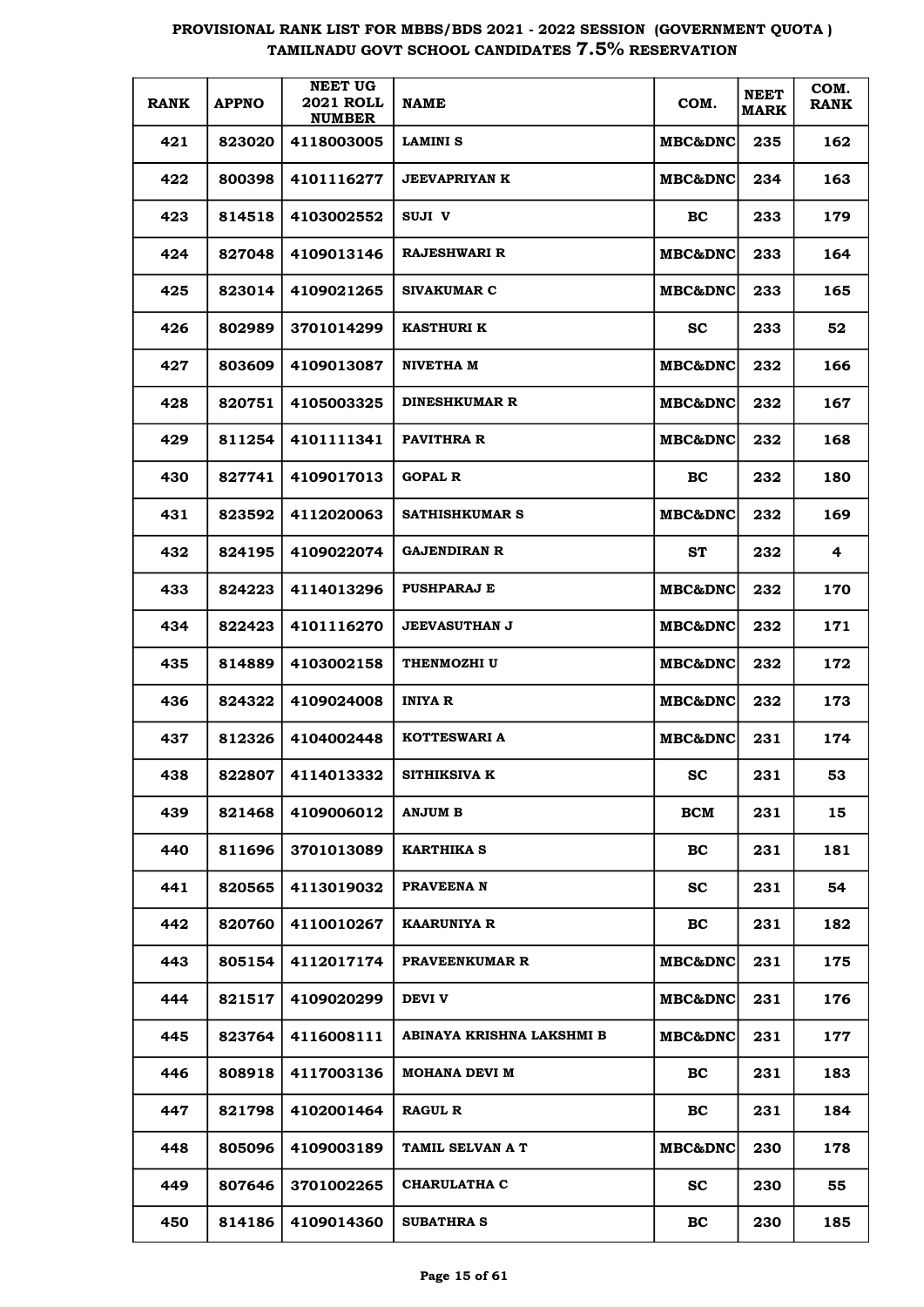|             |              | <b>NEET UG</b>                    |                         |                    |                            |                     |
|-------------|--------------|-----------------------------------|-------------------------|--------------------|----------------------------|---------------------|
| <b>RANK</b> | <b>APPNO</b> | <b>2021 ROLL</b><br><b>NUMBER</b> | <b>NAME</b>             | COM.               | <b>NEET</b><br><b>MARK</b> | COM.<br><b>RANK</b> |
| 451         | 825107       | 4109004162                        | THARUN RAJ K            | <b>MBC&amp;DNC</b> | 229                        | 179                 |
| 452         | 812762       | 4111006112                        | <b>JAYAPRABHA P</b>     | <b>MBC&amp;DNC</b> | 229                        | 180                 |
| 453         | 822321       | 4109013357                        | <b>REVATHI S</b>        | <b>MBC&amp;DNC</b> | 228                        | 181                 |
| 454         | 822803       | 4110012149                        | <b>BALAKUMARAN P</b>    | <b>SC</b>          | 228                        | 56                  |
| 455         | 807325       | 4112019160                        | RANJANI R               | <b>MBC&amp;DNC</b> | 227                        | 182                 |
| 456         | 822461       | 4114015091                        | <b>INDHUMATHI A</b>     | <b>MBC&amp;DNC</b> | 227                        | 183                 |
| 457         | 822391       | 4112007341                        | KAMALI K                | <b>MBC&amp;DNC</b> | 227                        | 184                 |
| 458         | 804036       | 4112021200                        | KARTHIK K               | <b>BC</b>          | 227                        | 186                 |
| 459         | 825145       | 4109001869                        | PRIYADHARSHINI K R      | <b>MBC&amp;DNC</b> | 226                        | 185                 |
| 460         | 821606       | 4108006315                        | <b>ROHINI THANGAM S</b> | <b>MBC&amp;DNC</b> | 226                        | 186                 |
| 461         | 815056       | 4106004443                        | KOUSALYA T G            | <b>BC</b>          | 226                        | 187                 |
| 462         | 821080       | 4101116049                        | <b>DURGALAKSHMI S</b>   | BC                 | 226                        | 188                 |
| 463         | 819741       | 4110013234                        | <b>SUBA B</b>           | <b>SC</b>          | 225                        | 57                  |
| 464         | 824571       | 4104003034                        | <b>ARTHIM</b>           | <b>MBC&amp;DNC</b> | 225                        | 187                 |
| 465         | 813518       | 4109002513                        | VIJAY S                 | <b>SC</b>          | 225                        | 58                  |
| 466         | 823759       | 4114013276                        | <b>YESWINI S</b>        | MBC&DNC            | 225                        | 188                 |
| 467         | 817810       | 4114001856                        | <b>VASUNTHURA M</b>     | BC                 | 225                        | 189                 |
| 468         | 815458       | 4103004272                        | <b>SELVABHARATHI B</b>  | MBC&DNC            | 224                        | 189                 |
| 469         | 811946       | 3701014284                        | <b>MADHAVAN M</b>       | MBC&DNC            | 224                        | 190                 |
| 470         | 811830       | 4114015219                        | <b>VASIKARAN P</b>      | <b>SC</b>          | 223                        | 59                  |
| 471         | 811800       | 4110012186                        | PRADEEP R K             | BC                 | 223                        | 190                 |
| 472         | 824214       | 4104002432                        | YAMINI S                | <b>BC</b>          | 223                        | 191                 |
| 473         | 814738       | 4118006237                        | KARTHIK M               | <b>MBC&amp;DNC</b> | 223                        | 191                 |
| 474         | 823580       | 4112019180                        | <b>BHARATHI N</b>       | <b>MBC&amp;DNC</b> | 223                        | 192                 |
| 475         | 811796       | 3701014092                        | PRIYA B                 | MBC&DNC            | 223                        | 193                 |
| 476         | 809909       | 4103001581                        | DEVADHARSHINI G         | <b>BC</b>          | 223                        | 192                 |
| 477         | 813902       | 4106001090                        | RISWANA PARVEEN S       | BCM                | 222                        | 16                  |
| 478         | 822576       | 4101117215                        | <b>ABIRAMI D</b>        | MBC&DNC            | 222                        | 194                 |
| 479         | 822813       | 4109010689                        | <b>AFRINS</b>           | BCM                | 222                        | 17                  |
| 480         | 824018       | 4110016238                        | <b>MUTHAMILDEVI M</b>   | <b>SC</b>          | 222                        | 60                  |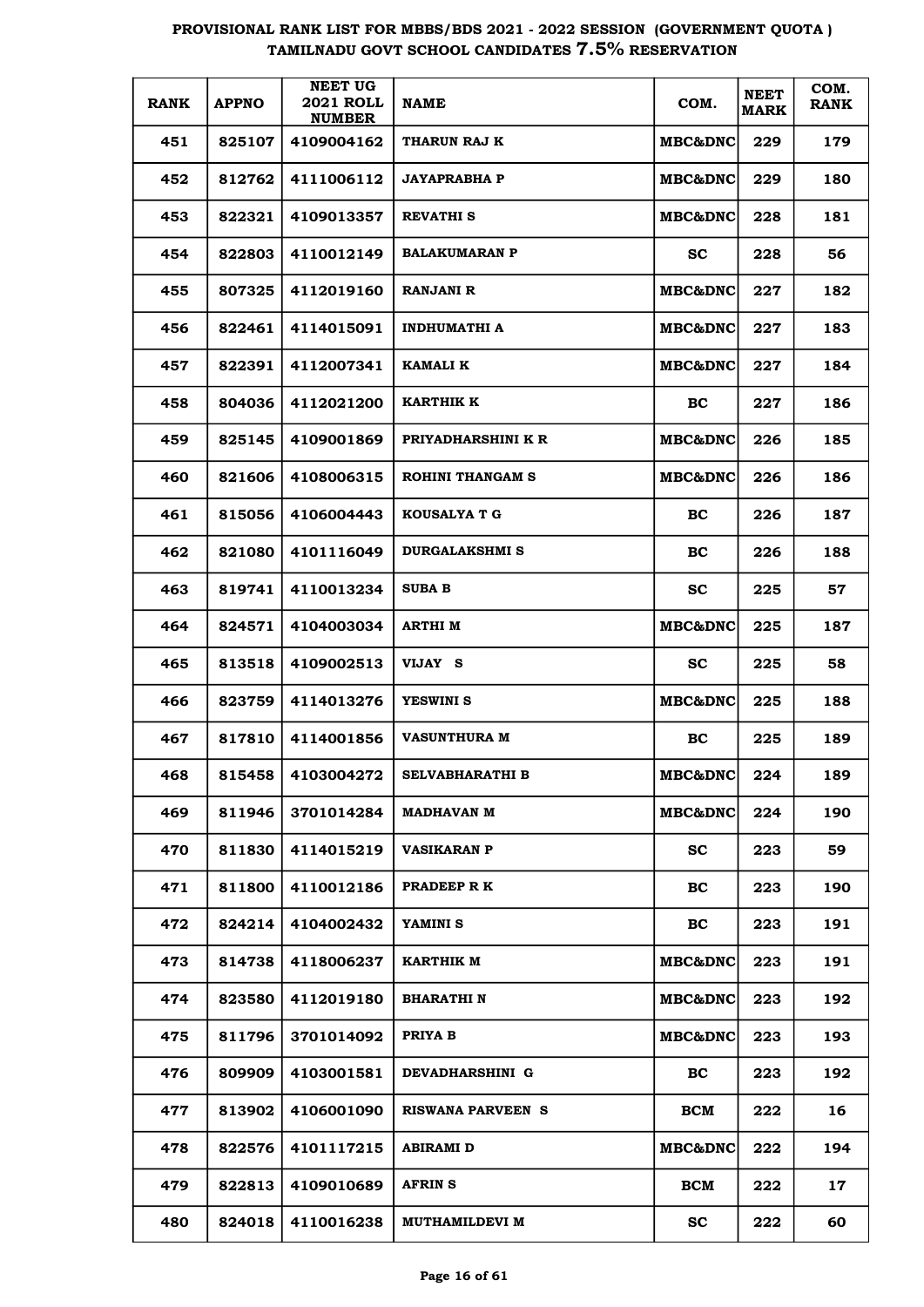| <b>RANK</b> | <b>APPNO</b> | <b>NEET UG</b><br><b>2021 ROLL</b><br><b>NUMBER</b> | <b>NAME</b>         | COM.               | <b>NEET</b><br><b>MARK</b> | COM.<br><b>RANK</b> |
|-------------|--------------|-----------------------------------------------------|---------------------|--------------------|----------------------------|---------------------|
| 481         | 806208       | 4110014225                                          | <b>ANUSHYA S</b>    | <b>SC</b>          | 221                        | 61                  |
| 482         | 814159       | 4109020312                                          | VIGNESH V           | <b>SC</b>          | 221                        | 62                  |
| 483         | 820891       | 4112005425                                          | <b>VETRIVEL J</b>   | MBC&DNC            | 221                        | 195                 |
| 484         | 821730       | 4110013089                                          | <b>HEMALATHA G</b>  | MBC&DNC            | 221                        | 196                 |
| 485         | 824350       | 4109010385                                          | <b>GOWSALYA R</b>   | <b>SCA</b>         | 221                        | 12                  |
| 486         | 816301       | 4103011194                                          | SUSHMITHA SEN.R     | <b>SC</b>          | 221                        | 63                  |
| 487         | 821979       | 4116008098                                          | <b>MUTHURAJA V</b>  | <b>MBC&amp;DNC</b> | 221                        | 197                 |
| 488         | 822802       | 4118005242                                          | NIVETHA S           | <b>SC</b>          | 220                        | 64                  |
| 489         | 825490       | 4109005159                                          | <b>DEEPAM</b>       | <b>MBC&amp;DNC</b> | 220                        | 198                 |
| 490         | 824898       | 4111006130                                          | <b>SUDHAKAR S L</b> | BC                 | 220                        | 193                 |
| 491         | 813705       | 4114016072                                          | KOKILA D            | BC                 | 220                        | 194                 |
| 492         | 803367       | 4104003090                                          | KARTHIKEYAN T       | MBC&DNC            | 220                        | 199                 |
| 493         | 820897       | 4113001639                                          | FATHIMA SAINIYA S   | <b>BCM</b>         | 219                        | 18                  |
| 494         | 827704       | 4114014021                                          | SANTHOSH V          | <b>SC</b>          | 219                        | 65                  |
| 495         | 822677       | 4113011211                                          | SEETHA DEVI B       | BC                 | 219                        | 195                 |
| 496         | 821282       | 4116002094                                          | AGALVIZHI P         | BC                 | 219                        | 196                 |
| 497         | 811822       | 4102003072                                          | ALFINA BANU A       | <b>BCM</b>         | 219                        | 19                  |
| 498         | 805324       | 4101010305                                          | <b>EZHILARASI P</b> | MBC&DNC            | 219                        | 200                 |
| 499         | 817130       | 4106007584                                          | SAKTHI PAVITHRA M   | <b>BC</b>          | 219                        | 197                 |
| 500         | 805391       | 4118007302                                          | PARTHIBAN R         | MBC&DNC            | 219                        | 201                 |
| 501         | 821499       | 4112007500                                          | SIVARANJANI G       | <b>SC</b>          | 218                        | 66                  |
| 502         | 822701       | 4109019147                                          | SIVAPRAKASH P       | BC                 | 218                        | 198                 |
| 503         | 820306       | 4108005227                                          | LATHA M             | BC                 | 218                        | 199                 |
| 504         | 822377       | 4105003427                                          | PRIYADHARSHINI M    | <b>MBC&amp;DNC</b> | 217                        | 202                 |
| 505         | 823033       | 3701014106                                          | MANJUMITHA M        | <b>MBC&amp;DNC</b> | 217                        | 203                 |
| 506         | 822731       | 4112014248                                          | NISHA T             | <b>MBC&amp;DNC</b> | 217                        | 204                 |
| 507         | 802665       | 4112006467                                          | SUNDARAMBIGAI S     | BC                 | 217                        | 200                 |
| 508         | 819884       | 4114007463                                          | ANANDHI M           | <b>BC</b>          | 216                        | 201                 |
| 509         | 814832       | 4113008270                                          | AFRIN FATHIMA S     | BCM                | 216                        | 20                  |
| 510         | 822622       | 4112008227                                          | <b>NISHANTHI S</b>  | <b>BC</b>          | 216                        | 202                 |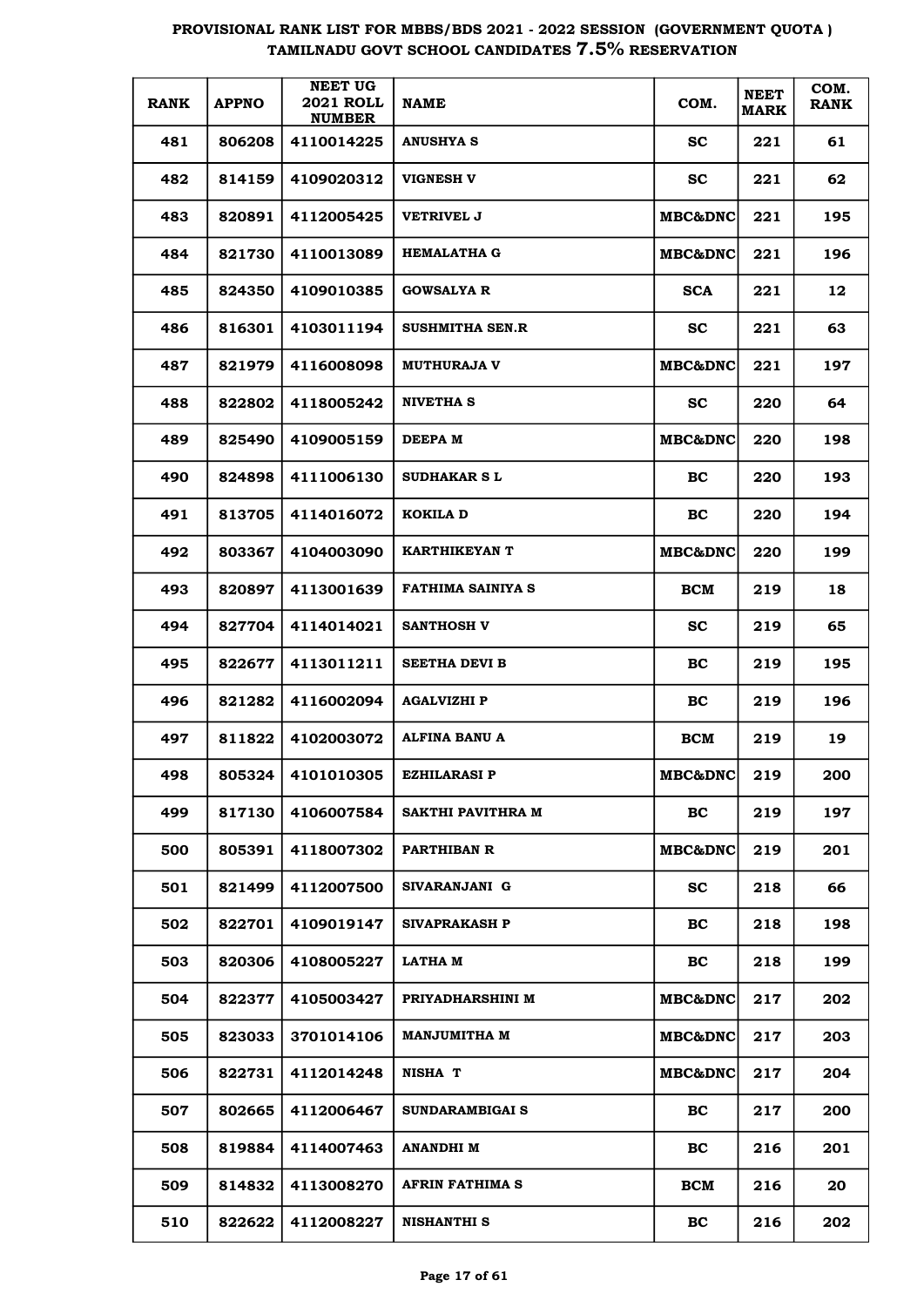| <b>RANK</b> | <b>APPNO</b> | <b>NEET UG</b><br><b>2021 ROLL</b><br><b>NUMBER</b> | <b>NAME</b>             | COM.               | <b>NEET</b><br><b>MARK</b> | COM.<br><b>RANK</b> |
|-------------|--------------|-----------------------------------------------------|-------------------------|--------------------|----------------------------|---------------------|
| 511         | 814725       | 4103001555                                          | <b>MEENAV</b>           | BC                 | 216                        | 203                 |
| 512         | 813327       | 4115003194                                          | SHARUMATHI T            | BC                 | 215                        | 204                 |
| 513         | 814837       | 4105001223                                          | <b>JEEVITHA V</b>       | <b>SCA</b>         | 215                        | 13                  |
| 514         | 814170       | 4111002162                                          | DIVYA M N               | BC                 | 215                        | 205                 |
| 515         | 811397       | 4109017087                                          | <b>NANDHINI K</b>       | BC                 | 215                        | 206                 |
| 516         | 819371       | 4110011152                                          | PRAVEEN KRISHNA G       | BC                 | 215                        | 207                 |
| 517         | 811656       | 2702008454                                          | DIVYASHREE S            | <b>MBC&amp;DNC</b> | 215                        | 205                 |
| 518         | 822396       | 4109026051                                          | PRAGATHEESH M           | <b>BC</b>          | 215                        | 208                 |
| 519         | 800140       | 4108006026                                          | <b>MUNIRAJ R</b>        | BC                 | 214                        | 209                 |
| 520         | 804815       | 4109010084                                          | SIRANJITH V             | BC                 | 214                        | 210                 |
| 521         | 811398       | 4106005598                                          | YOGITHA A               | BC                 | 214                        | 211                 |
| 522         | 821637       | 4111005228                                          | SANTHIYADEVI A S        | BC                 | 214                        | 212                 |
| 523         | 824393       | 4103011115                                          | <b>LEEBANAK</b>         | <b>SC</b>          | 214                        | 67                  |
| 524         | 819433       | 4111005221                                          | <b>LALITHA S D</b>      | BC                 | 214                        | 213                 |
| 525         | 814129       | 4114012225                                          | <b>NANDHINI A</b>       | <b>MBC&amp;DNC</b> | 214                        | 206                 |
| 526         | 817552       | 4111005185                                          | SATHIYA S               | BC.                | 214                        | 214                 |
| 527         | 817308       | 4110015198                                          | <b>AARTHI G</b>         | <b>BC</b>          | 214                        | 215                 |
| 528         | 811891       | 4117003060                                          | <b>SIVAKAMU K</b>       | <b>MBC&amp;DNC</b> | 214                        | 207                 |
| 529         | 818991       | 4114012384                                          | SOWMIYA S               | BC                 | 214                        | 216                 |
| 530         | 821779       | 4102004191                                          | DHARSHINI M A           | <b>BC</b>          | 214                        | 217                 |
| 531         | 813225       | 4108005261                                          | <b>KARTHEESWARAN R</b>  | <b>MBC&amp;DNC</b> | 214                        | 208                 |
| 532         | 818782       | 2808008309                                          | <b>ANAGHAPB</b>         | BC                 | 214                        | 218                 |
| 533         | 820633       | 4112011299                                          | <b>MEENAS</b>           | <b>SC</b>          | 213                        | 68                  |
| 534         | 822276       | 4116009136                                          | <b>KARPAGALAKSHMI G</b> | BC                 | 213                        | 219                 |
| 535         | 822675       | 4109027187                                          | PRADHEEP P              | MBC&DNC            | 213                        | 209                 |
| 536         | 802914       | 4102007593                                          | <b>MAGITHA S</b>        | BC                 | 213                        | 220                 |
| 537         | 814492       | 4104003072                                          | VIKRAM A                | MBC&DNC            | 213                        | 210                 |
| 538         | 819983       | 4116008051                                          | <b>MATHAVI S</b>        | MBC&DNC            | 212                        | 211                 |
| 539         | 819617       | 4110014161                                          | <b>BASKAR E</b>         | <b>BC</b>          | 211                        | 221                 |
| 540         | 824837       | 4106020026                                          | <b>BHUVANESHWARI S</b>  | BC                 | 211                        | 222                 |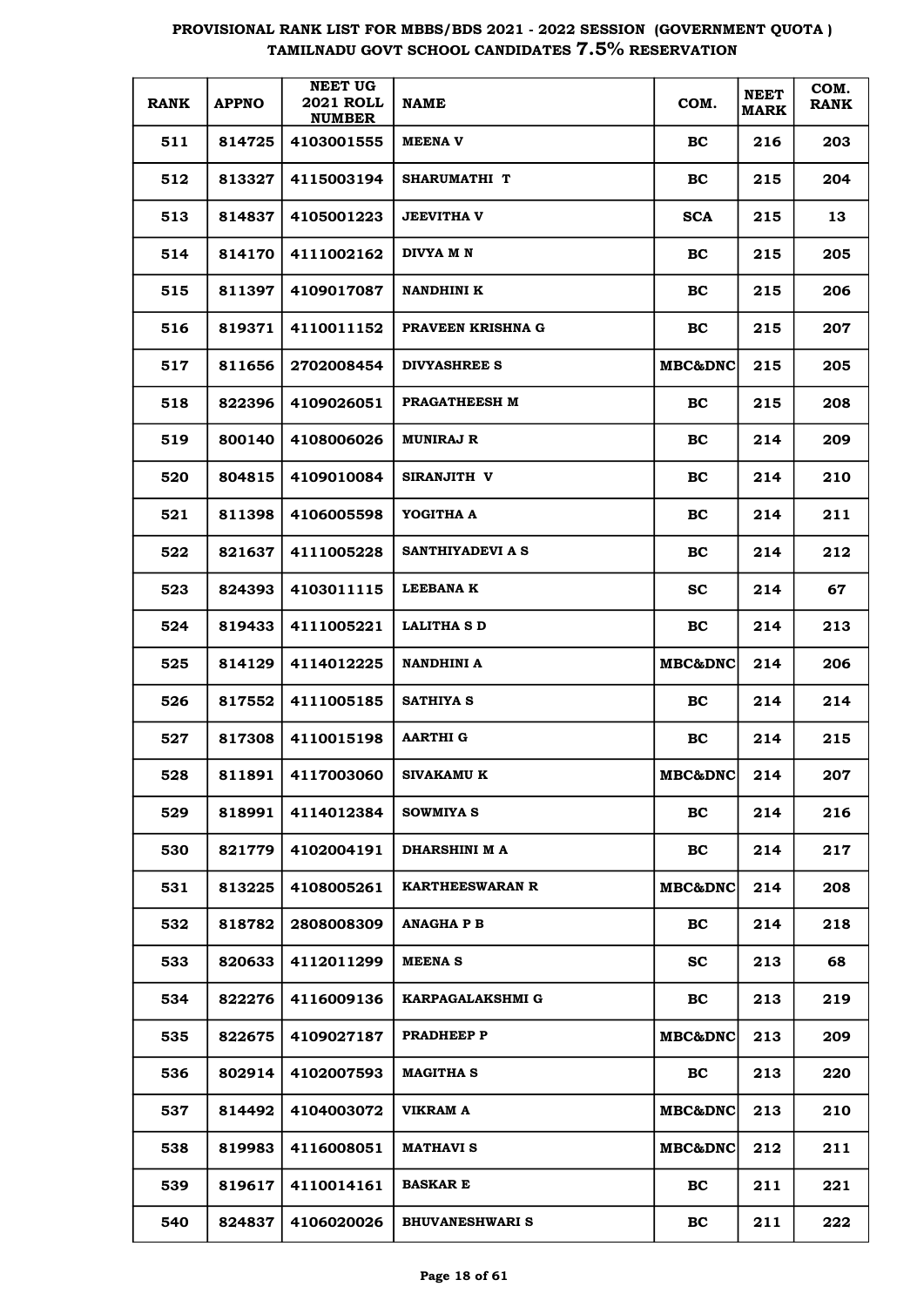| <b>RANK</b> | <b>APPNO</b> | <b>NEET UG</b><br><b>2021 ROLL</b><br><b>NUMBER</b> | <b>NAME</b>                | COM.               | <b>NEET</b><br><b>MARK</b> | COM.<br><b>RANK</b> |
|-------------|--------------|-----------------------------------------------------|----------------------------|--------------------|----------------------------|---------------------|
| 541         | 816884       | 4102007833                                          | <b>MEENAS</b>              | BC.                | 211                        | 223                 |
| 542         | 821621       | 4101110201                                          | PRIYADHARSHINI S           | BC                 | 210                        | 224                 |
| 543         | 826598       | 4109002225                                          | <b>MITHILAA K S</b>        | <b>MBC&amp;DNC</b> | 210                        | 212                 |
| 544         | 822683       | 4109022202                                          | <b>RAMESH V</b>            | <b>MBC&amp;DNC</b> | 210                        | 213                 |
| 545         | 821965       | 4109024051                                          | <b>AGALYA M</b>            | <b>SC</b>          | 210                        | 69                  |
| 546         | 818820       | 4101116005                                          | <b>JAGADISH M</b>          | BC                 | 210                        | 225                 |
| 547         | 823783       | 4109001193                                          | <b>KAVI SREE S</b>         | BC                 | 210                        | 226                 |
| 548         | 803565       | 4109004756                                          | PREMADHARSHINI K           | <b>SC</b>          | 209                        | 70                  |
| 549         | 807759       | 4103009251                                          | <b>ANBUSELVI A</b>         | <b>MBC&amp;DNC</b> | 209                        | 214                 |
| 550         | 821362       | 4109014378                                          | <b>DHANASRIP</b>           | <b>MBC&amp;DNC</b> | 209                        | 215                 |
| 551         | 824788       | 4109017300                                          | <b>AASHA S</b>             | <b>MBC&amp;DNC</b> | 209                        | 216                 |
| 552         | 824465       | 4109023250                                          | RENUKA DEVI S              | SC.                | 209                        | 71                  |
| 553         | 812900       | 4107007216                                          | <b>ASHWIN V J</b>          | BC                 | 209                        | 227                 |
| 554         | 824280       | 4109001880                                          | <b>SUGANYA S</b>           | <b>SC</b>          | 208                        | 72                  |
| 555         | 824858       | 4102004447                                          | <b>DEVASHYA J</b>          | <b>MBC&amp;DNC</b> | 208                        | 217                 |
| 556         | 802534       | 4105003299                                          | YUVASRI N                  | BC.                | 208                        | 228                 |
| 557         | 813597       | 4113015084                                          | KARTHIKA M                 | <b>MBC&amp;DNC</b> | 208                        | 218                 |
| 558         | 827139       | 4109018276                                          | HARIHARASUDHAN N           | <b>MBC&amp;DNC</b> | 208                        | 219                 |
| 559         | 819185       | 4114001775                                          | <b>AMREEN S</b>            | <b>BCM</b>         | 208                        | 21                  |
| 560         | 822439       | 4118004142                                          | <b>HARIPRIYA RV</b>        | <b>BC</b>          | 208                        | 229                 |
| 561         | 819098       | 4110010118                                          | <b>ARUNTHATHI A</b>        | <b>BC</b>          | 207                        | 230                 |
| 562         | 804692       | 4115004292                                          | <b>RAJA T</b>              | <b>SC</b>          | 207                        | 73                  |
| 563         | 819009       | 4102003465                                          | <b>ABINAYASRI S</b>        | BC                 | 207                        | 231                 |
| 564         | 822579       | 4118002468                                          | <b>MADHAN RAJ M</b>        | <b>SCA</b>         | 207                        | 14                  |
| 565         | 818941       | 3701014134                                          | <b>JOSEPHSUNDARSINGH D</b> | <b>SC</b>          | 206                        | 74                  |
| 566         | 821677       | 4113016215                                          | <b>DEVI L</b>              | BC                 | 206                        | 232                 |
| 567         | 819786       | 4114008365                                          | <b>KEERTHIGA S</b>         | BC                 | 206                        | 233                 |
| 568         | 802554       | 4118007139                                          | ABIRAMI V                  | BC                 | 206                        | 234                 |
| 569         | 818512       | 4111002111                                          | <b>LOKESH B</b>            | BC                 | 206                        | 235                 |
| 570         | 817562       | 4114010341                                          | <b>SOWMIYA R</b>           | BC                 | 206                        | 236                 |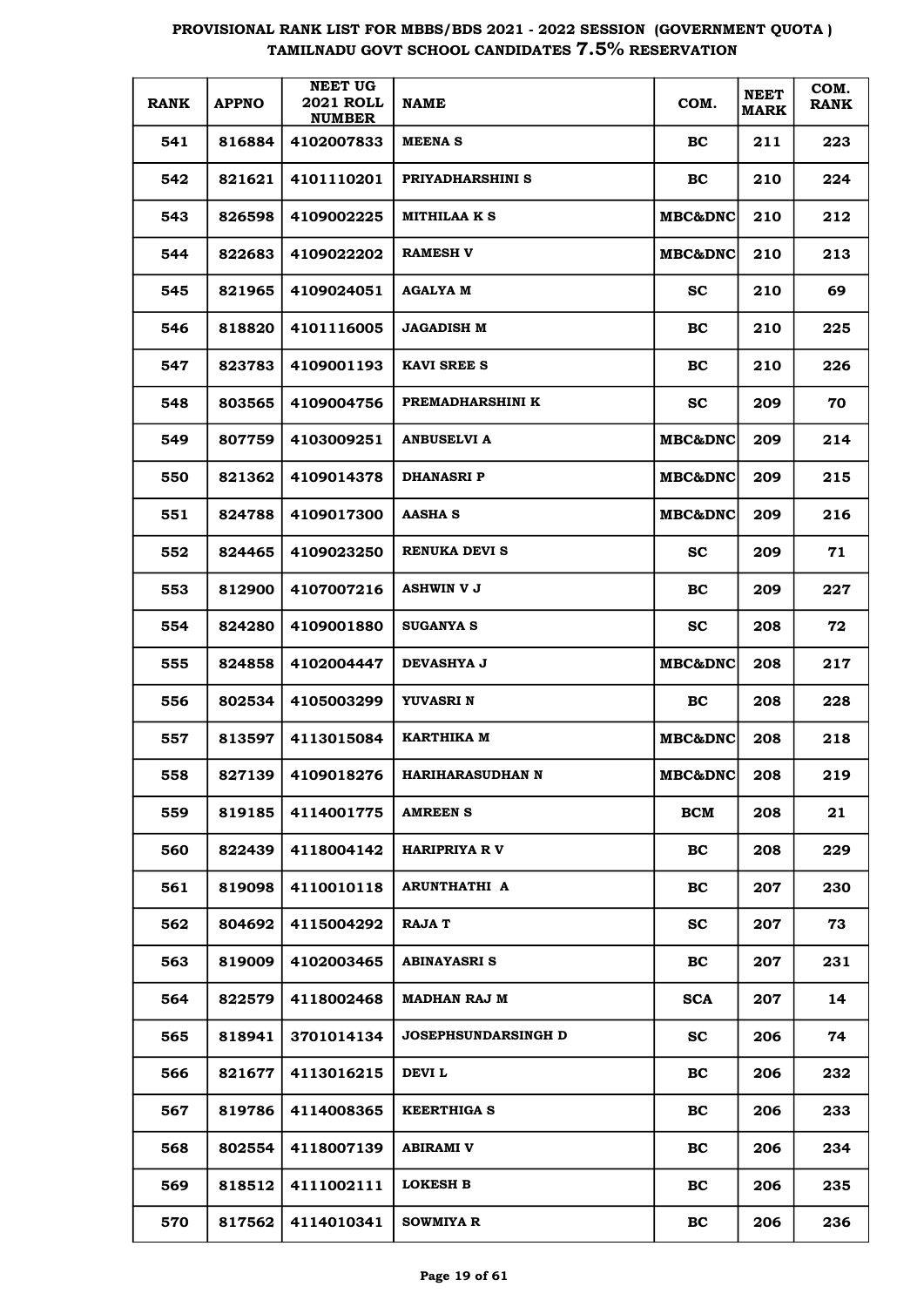| <b>RANK</b> | <b>APPNO</b> | <b>NEET UG</b><br><b>2021 ROLL</b><br><b>NUMBER</b> | <b>NAME</b>              | COM.               | <b>NEET</b><br><b>MARK</b> | COM.<br><b>RANK</b> |
|-------------|--------------|-----------------------------------------------------|--------------------------|--------------------|----------------------------|---------------------|
| 571         | 821303       | 4109019170                                          | ELAKKIYA S               | <b>MBC&amp;DNC</b> | 206                        | 220                 |
| 572         | 810487       | 4117003102                                          | KARPAGALAKSHUMI S        | <b>BC</b>          | 206                        | 237                 |
| 573         | 816027       | 4114007089                                          | REVATHI B                | <b>BC</b>          | 205                        | 238                 |
| 574         | 822478       | 4108001392                                          | <b>DHARNEESH K</b>       | <b>SC</b>          | 205                        | 75                  |
| 575         | 825297       | 4112019119                                          | SUNDARAMOORTHI A         | BC                 | 205                        | 239                 |
| 576         | 824496       | 4108005478                                          | <b>HARISH A</b>          | <b>MBC&amp;DNC</b> | 205                        | 221                 |
| 577         | 822768       | 4102008307                                          | DHIVYA G                 | <b>BC</b>          | 205                        | 240                 |
| 578         | 813471       | 4113018276                                          | <b>KALIDASS M</b>        | <b>SC</b>          | 205                        | 76                  |
| 579         | 825088       | 4104003182                                          | <b>BADRINATHAN A</b>     | <b>BC</b>          | 205                        | 241                 |
| 580         | 818045       | 4110009332                                          | <b>ANUSIYA C</b>         | <b>SC</b>          | 205                        | 77                  |
| 581         | 814058       | 4112003012                                          | <b>DHARSHIKA D</b>       | <b>BC</b>          | 204                        | 242                 |
| 582         | 817962       | 4110017089                                          | KARTHIKEYAN P            | <b>BC</b>          | 204                        | 243                 |
| 583         | 810401       | 4113016121                                          | SINDHIA P                | <b>BC</b>          | 204                        | 244                 |
| 584         | 822401       | 4111006087                                          | <b>BOOPATHY A</b>        | <b>BC</b>          | 204                        | 245                 |
| 585         | 806587       | 4114013160                                          | <b>GOKULA KRISHNAN V</b> | <b>BC</b>          | 203                        | 246                 |
| 586         | 821439       | 4113015126                                          | <b>AARTHIV</b>           | <b>BC</b>          | 203                        | 247                 |
| 587         | 808447       | 4113003438                                          | <b>VINITHA S</b>         | BC                 | 203                        | 248                 |
| 588         | 800842       | 4109011109                                          | <b>KAMALAGANTH T</b>     | BС                 | 203                        | 249                 |
| 589         | 823319       | 4112019272                                          | <b>SARATHI K</b>         | <b>SC</b>          | 203                        | 78                  |
| 590         | 818305       | 4112007081                                          | <b>HARINI G</b>          | <b>MBC&amp;DNC</b> | 203                        | 222                 |
| 591         | 804043       | 4101113305                                          | <b>PAVITHRA B</b>        | BC                 | 203                        | 250                 |
| 592         | 825306       | 4102008009                                          | <b>NAGANRAJ P</b>        | <b>BC</b>          | 203                        | 251                 |
| 593         | 821075       | 4111006111                                          | <b>RAMYA D</b>           | BC                 | 202                        | 252                 |
| 594         | 821580       | 4103008164                                          | <b>SANDHIYA K</b>        | MBC&DNC            | 202                        | 223                 |
| 595         | 801484       | 4102008292                                          | <b>SHANGAVI M</b>        | ST                 | 202                        | 5                   |
| 596         | 827404       | 4109010231                                          | <b>SOMASUNDARAM E</b>    | MBC&DNC            | 202                        | 224                 |
| 597         | 823943       | 4112015179                                          | <b>ABISHEK S</b>         | <b>SC</b>          | 201                        | 79                  |
| 598         | 816343       | 4103003173                                          | <b>AMIRTHA P</b>         | MBC&DNC            | 201                        | 225                 |
| 599         | 820099       | 4114001141                                          | <b>JANANI M</b>          | MBC&DNC            | 201                        | 226                 |
| 600         | 825081       | 4112020081                                          | <b>ASTALAKSHMI E</b>     | <b>BC</b>          | 201                        | 253                 |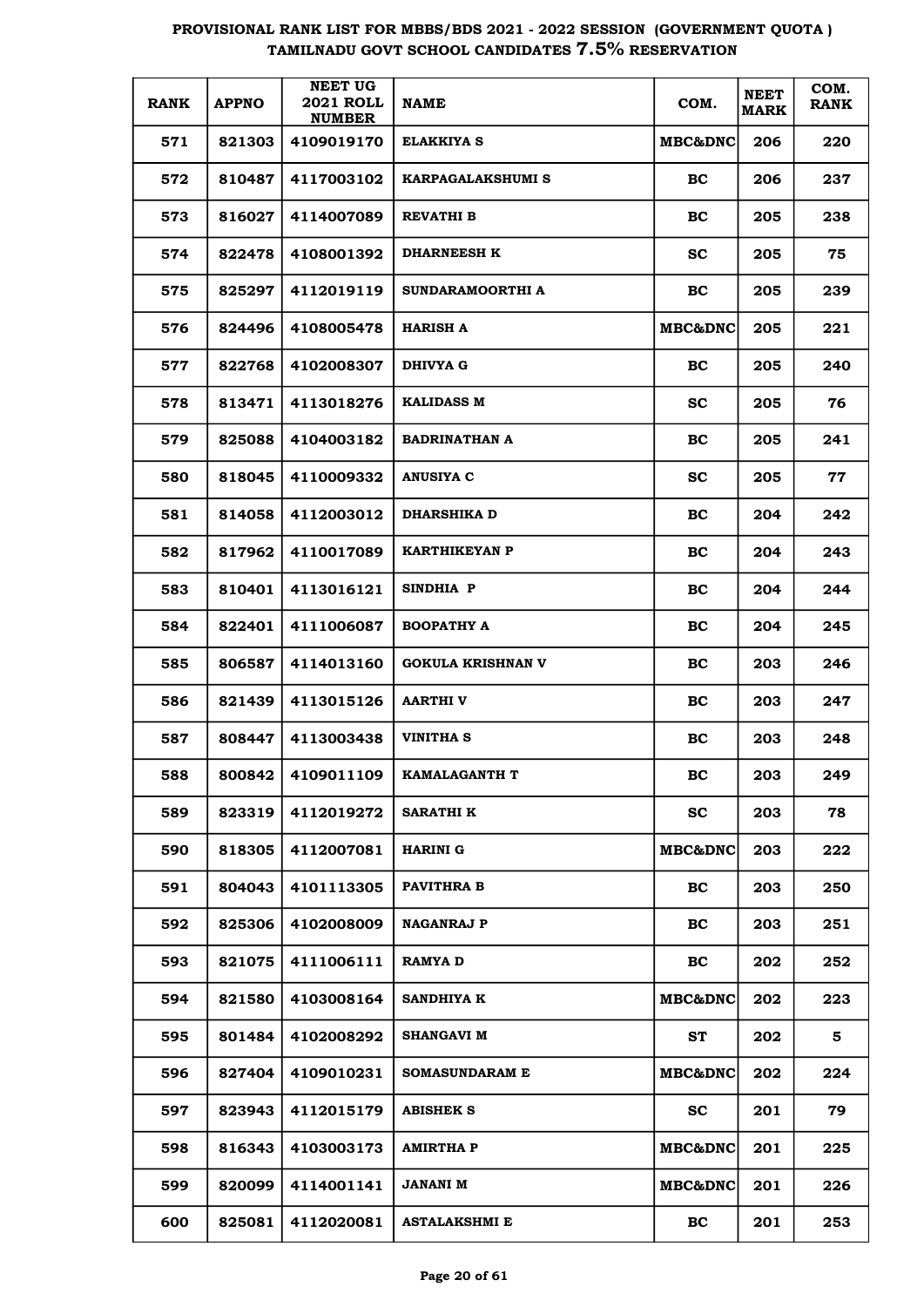| <b>RANK</b> | <b>APPNO</b> | <b>NEET UG</b><br><b>2021 ROLL</b><br><b>NUMBER</b> | <b>NAME</b>            | COM.               | <b>NEET</b><br><b>MARK</b> | COM.<br><b>RANK</b> |
|-------------|--------------|-----------------------------------------------------|------------------------|--------------------|----------------------------|---------------------|
| 601         | 811647       | 4109028154                                          | <b>SWETHA K</b>        | <b>MBC&amp;DNC</b> | 200                        | 227                 |
| 602         | 808183       | 4109019175                                          | AKALYA M               | BC                 | 200                        | 254                 |
| 603         | 822457       | 4113007220                                          | GAYATHRI R             | BC                 | 200                        | 255                 |
| 604         | 821695       | 4112019212                                          | SATHISHKUMAR R         | MBC&DNC            | 200                        | 228                 |
| 605         | 811833       | 4101102863                                          | YASMEEN A              | BCM                | 199                        | 22                  |
| 606         | 822559       | 4108006262                                          | <b>NAVEENKUMAR S</b>   | <b>SCA</b>         | 199                        | 15                  |
| 607         | 824627       | 4118006325                                          | KAVIYAPRIYA M          | BC                 | 199                        | 256                 |
| 608         | 808020       | 4113016217                                          | <b>ARPUTHA SELVI R</b> | BC                 | 199                        | 257                 |
| 609         | 814113       | 4106018219                                          | <b>SNEKA S K</b>       | <b>SC</b>          | 199                        | 80                  |
| 610         | 827730       | 4105003438                                          | PUNITHA S              | BC                 | 199                        | 258                 |
| 611         | 827349       | 4118007312                                          | <b>CHANDRUS</b>        | <b>MBC&amp;DNC</b> | 199                        | 229                 |
| 612         | 824165       | 4118007200                                          | <b>HARITHI S B</b>     | <b>MBC&amp;DNC</b> | 199                        | 230                 |
| 613         | 820660       | 4109015353                                          | <b>GOKULADHARANI T</b> | MBC&DNC            | 199                        | 231                 |
| 614         | 824353       | 4104003015                                          | <b>ARINI K</b>         | <b>SC</b>          | 198                        | 81                  |
| 615         | 800553       | 4105003380                                          | PRIYADHARSHINI S       | MBC&DNC            | 198                        | 232                 |
| 616         | 820709       | 4114012079                                          | KAVITHA J              | <b>SC</b>          | 196                        | 82                  |
| 617         | 806639       | 4106017261                                          | <b>LATHIKA R</b>       | BC                 | 196                        | 259                 |
| 618         | 818155       | 4118006327                                          | SASIKUMAR M            | <b>SCA</b>         | 196                        | 16                  |
| 619         | 808739       | 4112006071                                          | <b>NANCY V</b>         | <b>BC</b>          | 196                        | 260                 |
| 620         | 823073       | 4112014127                                          | DHARANI M              | <b>MBC&amp;DNC</b> | 196                        | 233                 |
| 621         | 823052       | 4114015221                                          | <b>SAHANA V K</b>      | <b>SCA</b>         | 196                        | 17                  |
| 622         | 825399       | 4109028052                                          | <b>DHANUSHKANNAN M</b> | <b>MBC&amp;DNC</b> | 195                        | 234                 |
| 623         | 825049       | 4109024138                                          | <b>KATHIRVEL A</b>     | <b>MBC&amp;DNC</b> | 195                        | 235                 |
| 624         | 821572       | 4110010180                                          | SHALINI R              | BC                 | 195                        | 261                 |
| 625         | 823105       | 4102008116                                          | SULEKA BEBI A          | BCM                | 195                        | 23                  |
| 626         | 825125       | 4109018046                                          | <b>JAYARINITHA M</b>   | <b>MBC&amp;DNC</b> | 195                        | 236                 |
| 627         | 807608       | 4114012276                                          | PUSHPANCHALI T         | <b>MBC&amp;DNC</b> | 195                        | 237                 |
| 628         | 821395       | 4106019256                                          | THANGASELVAM R         | <b>MBC&amp;DNC</b> | 194                        | 238                 |
| 629         | 822756       | 4112014186                                          | MOULI D                | <b>MBC&amp;DNC</b> | 194                        | 239                 |
| 630         | 818123       | 4114014241                                          | DEEPA G                | <b>MBC&amp;DNC</b> | 194                        | 240                 |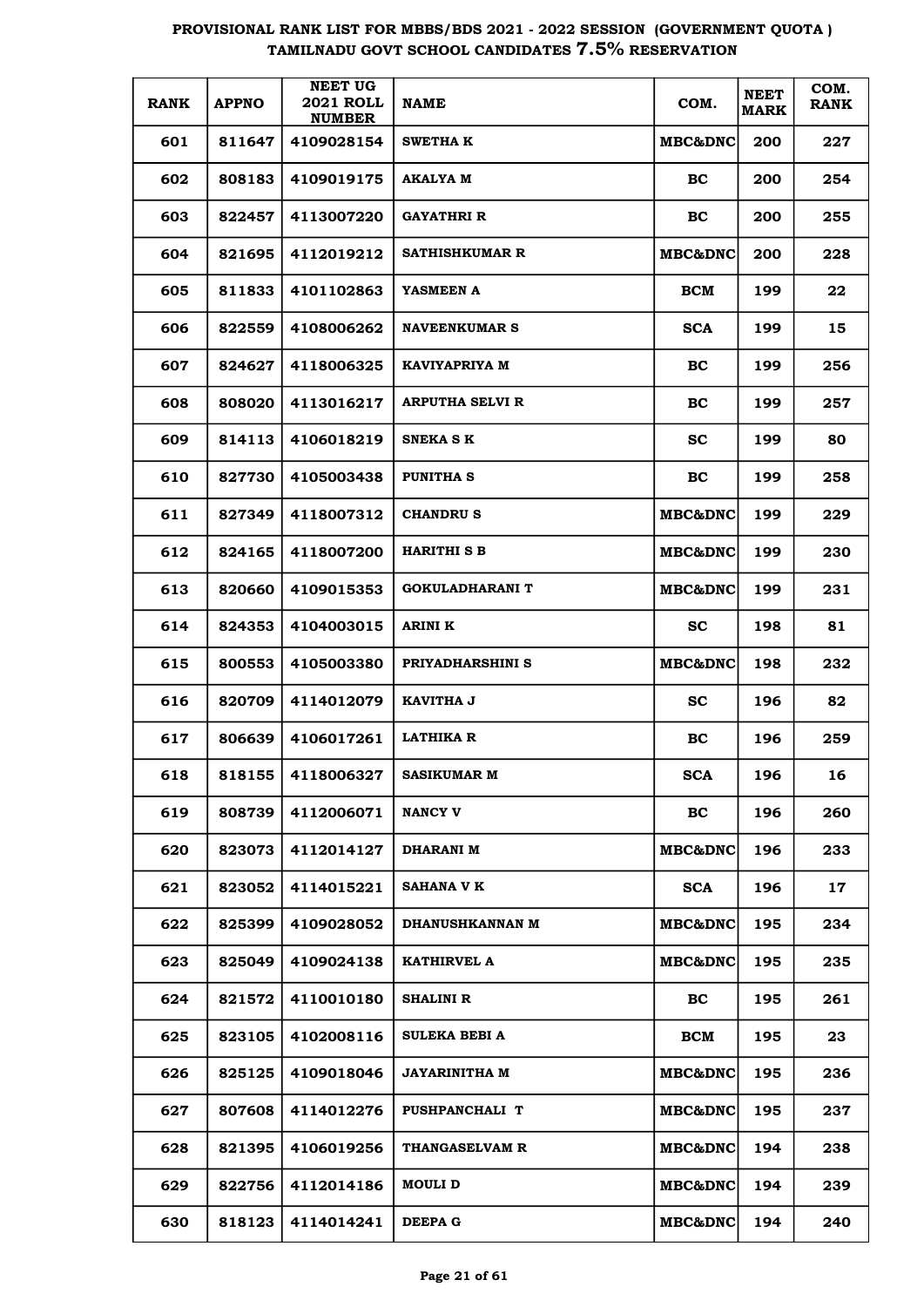| <b>RANK</b> | <b>APPNO</b> | <b>NEET UG</b><br><b>2021 ROLL</b><br><b>NUMBER</b> | <b>NAME</b>                 | COM.               | <b>NEET</b><br><b>MARK</b> | COM.<br><b>RANK</b> |
|-------------|--------------|-----------------------------------------------------|-----------------------------|--------------------|----------------------------|---------------------|
| 631         | 801054       | 4118007071                                          | <b>DURKADEVI M</b>          | BC.                | 194                        | 262                 |
| 632         | 822262       | 4111006043                                          | <b>MONISHKUMAR P</b>        | <b>MBC&amp;DNC</b> | 194                        | 241                 |
| 633         | 825216       | 4101001438                                          | <b>RANJITHA B</b>           | SC.                | 194                        | 83                  |
| 634         | 822514       | 4118002217                                          | <b>KAVIYANJALI S</b>        | SС                 | 193                        | 84                  |
| 635         | 808998       | 4110015028                                          | <b>KOWSIKA P</b>            | BC                 | 193                        | 263                 |
| 636         | 818030       | 4101116142                                          | SARUMATHI.A                 | <b>MBC&amp;DNC</b> | 193                        | 242                 |
| 637         | 805802       | 4109007190                                          | <b>VENKAT G</b>             | <b>MBC&amp;DNC</b> | 193                        | 243                 |
| 638         | 826136       | 4112015133                                          | DIVYABHARATHI D             | BC                 | 193                        | 264                 |
| 639         | 824137       | 4111005230                                          | <b>MADHIVANAN M K</b>       | BC                 | 193                        | 265                 |
| 640         | 804792       | 4101001662                                          | <b>AARTHISANDHIYA K</b>     | BC                 | 193                        | 266                 |
| 641         | 823411       | 4101117216                                          | <b>KARTHICK K</b>           | SС                 | 193                        | 85                  |
| 642         | 822491       | 4111006137                                          | <b>NITHYASREE M</b>         | <b>MBC&amp;DNC</b> | 192                        | 244                 |
| 643         | 824520       | 4113009183                                          | KANTHALAKSHMI PETCHIAMMAL A | OС                 | 192                        | 0                   |
| 644         | 825855       | 4112003618                                          | <b>SWETHA S</b>             | <b>MBC&amp;DNC</b> | 192                        | 245                 |
| 645         | 822224       | 4102001529                                          | <b>DHESIGA K</b>            | BC.                | 191                        | 267                 |
| 646         | 813973       | 4102006040                                          | GOMATHI K                   | <b>MBC&amp;DNC</b> | 191                        | 246                 |
| 647         | 808511       | 4107007185                                          | <b>VENI B</b>               | SС                 | 191                        | 86                  |
| 648         | 821539       | 4112015040                                          | NIVETHA A                   | <b>MBC&amp;DNC</b> | 191                        | 247                 |
| 649         | 824244       | 4114002772                                          | THILAGA R                   | <b>BC</b>          | 191                        | 268                 |
| 650         | 820187       | 4104002778                                          | THENMOZHI S                 | <b>MBC&amp;DNC</b> | 190                        | 248                 |
| 651         | 824287       | 4107005337                                          | <b>SUJITH K</b>             | <b>BC</b>          | 190                        | 269                 |
| 652         | 825235       | 4109024284                                          | <b>HARIHARAN P</b>          | <b>MBC&amp;DNC</b> | 190                        | 249                 |
| 653         | 826415       | 4114012397                                          | SNEHA E                     | <b>SC</b>          | 190                        | 87                  |
| 654         | 821614       | 4112006226                                          | SANTHOSH M                  | <b>MBC&amp;DNC</b> | 190                        | 250                 |
| 655         | 824199       | 4109019031                                          | <b>SANDHIYA K</b>           | MBC&DNC            | 190                        | 251                 |
| 656         | 827491       | 4109019082                                          | LATHIKA N                   | MBC&DNC            | 190                        | 252                 |
| 657         | 826424       | 4114014099                                          | VETRI VIGNESH SHIVAM S      | MBC&DNC            | 190                        | 253                 |
| 658         | 812783       | 4106019357                                          | ARAVINDAN K A               | BC                 | 190                        | 270                 |
| 659         | 820209       | 4117001359                                          | PRIYALAKSHMI T              | MBC&DNC            | 190                        | 254                 |
| 660         | 822540       | 4118007289                                          | MONISHA K                   | <b>BC</b>          | 190                        | 271                 |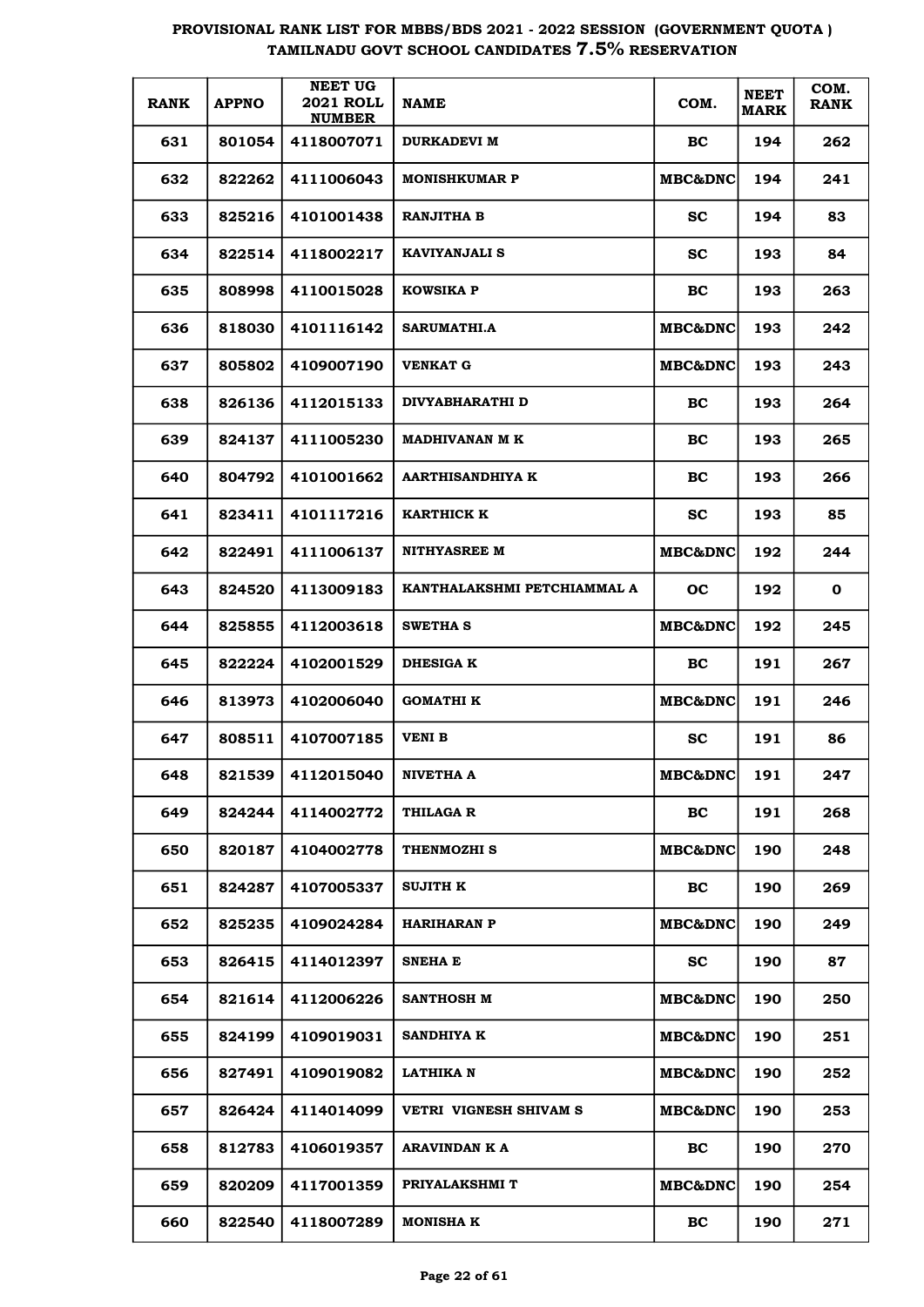| <b>RANK</b> | <b>APPNO</b> | <b>NEET UG</b><br><b>2021 ROLL</b><br><b>NUMBER</b> | <b>NAME</b>          | COM.               | <b>NEET</b><br><b>MARK</b> | COM.<br><b>RANK</b> |
|-------------|--------------|-----------------------------------------------------|----------------------|--------------------|----------------------------|---------------------|
| 661         | 821843       | 4109017170                                          | PRABU M R            | <b>SC</b>          | 190                        | 88                  |
| 662         | 823857       | 4111005271                                          | <b>SHARUN G</b>      | <b>SC</b>          | 189                        | 89                  |
| 663         | 815555       | 4112005223                                          | <b>RESHMA A</b>      | <b>BC</b>          | 189                        | 272                 |
| 664         | 816988       | 4111005095                                          | <b>ABITHA S</b>      | <b>SC</b>          | 189                        | 90                  |
| 665         | 813759       | 4109019037                                          | PERIYASAMY M         | <b>SC</b>          | 189                        | 91                  |
| 666         | 811540       | 4112008164                                          | PRIYADHARSHINI R     | <b>MBC&amp;DNC</b> | 189                        | 255                 |
| 667         | 820206       | 4112015300                                          | <b>MAHESWARI D</b>   | <b>BC</b>          | 189                        | 273                 |
| 668         | 805365       | 4114015206                                          | <b>KAVIPRIYA V</b>   | <b>BC</b>          | 189                        | 274                 |
| 669         | 819661       | 4111005297                                          | SADHANA S S          | <b>BC</b>          | 188                        | 275                 |
| 670         | 819078       | 4106020007                                          | <b>NAVEEN R</b>      | <b>SC</b>          | 188                        | 92                  |
| 671         | 805493       | 4101116134                                          | SANTHOSH S           | <b>MBC&amp;DNC</b> | 188                        | 256                 |
| 672         | 828034       | 3701008327                                          | <b>SARASWATHI S</b>  | BC.                | 188                        | 276                 |
| 673         | 826381       | 4106019240                                          | <b>THULASIRAM C</b>  | <b>BC</b>          | 188                        | 277                 |
| 674         | 822414       | 4114003770                                          | POOJA S              | <b>MBC&amp;DNC</b> | 188                        | 257                 |
| 675         | 825302       | 4109026031                                          | DINESH M             | BC.                | 188                        | 278                 |
| 676         | 827332       | 4109005507                                          | <b>KAVIYA C</b>      | <b>MBC&amp;DNC</b> | 187                        | 258                 |
| 677         | 821684       | 4109023087                                          | <b>DINESHKUMAR V</b> | <b>MBC&amp;DNC</b> | 187                        | 259                 |
| 678         | 811577       | 4108005381                                          | <b>SRILEKHA S</b>    | SС                 | 187                        | 93                  |
| 679         | 817774       | 4116007010                                          | PRIYA B              | BC                 | 187                        | 279                 |
| 680         | 805786       | 4114001103                                          | <b>MANIMOZHI D</b>   | <b>SC</b>          | 186                        | 94                  |
| 681         | 825525       | 4109024042                                          | ABINAYA A            | <b>SC</b>          | 186                        | 95                  |
| 682         | 820320       | 4117003045                                          | SHANTHINI S          | <b>MBC&amp;DNC</b> | 186                        | 260                 |
| 683         | 816481       | 4112019033                                          | <b>MALAR R</b>       | <b>SC</b>          | 186                        | 96                  |
| 684         | 818821       | 4114013019                                          | <b>SELVARANI K</b>   | <b>MBC&amp;DNC</b> | 186                        | 261                 |
| 685         | 822535       | 4109024225                                          | RATHIKA K            | MBC&DNC            | 186                        | 262                 |
| 686         | 819118       | 3701014327                                          | <b>HEMALATHA R</b>   | MBC&DNC            | 186                        | 263                 |
| 687         | 816963       | 4104002391                                          | <b>MADHUMITHA L</b>  | BC                 | 185                        | 280                 |
| 688         | 823686       | 4101001782                                          | <b>SWASTHIGA E</b>   | BC                 | 185                        | 281                 |
| 689         | 821345       | 4112018121                                          | <b>SUHASINI R</b>    | MBC&DNC            | 185                        | 264                 |
| 690         | 822319       | 4118004211                                          | ANITHA M             | BC                 | 185                        | 282                 |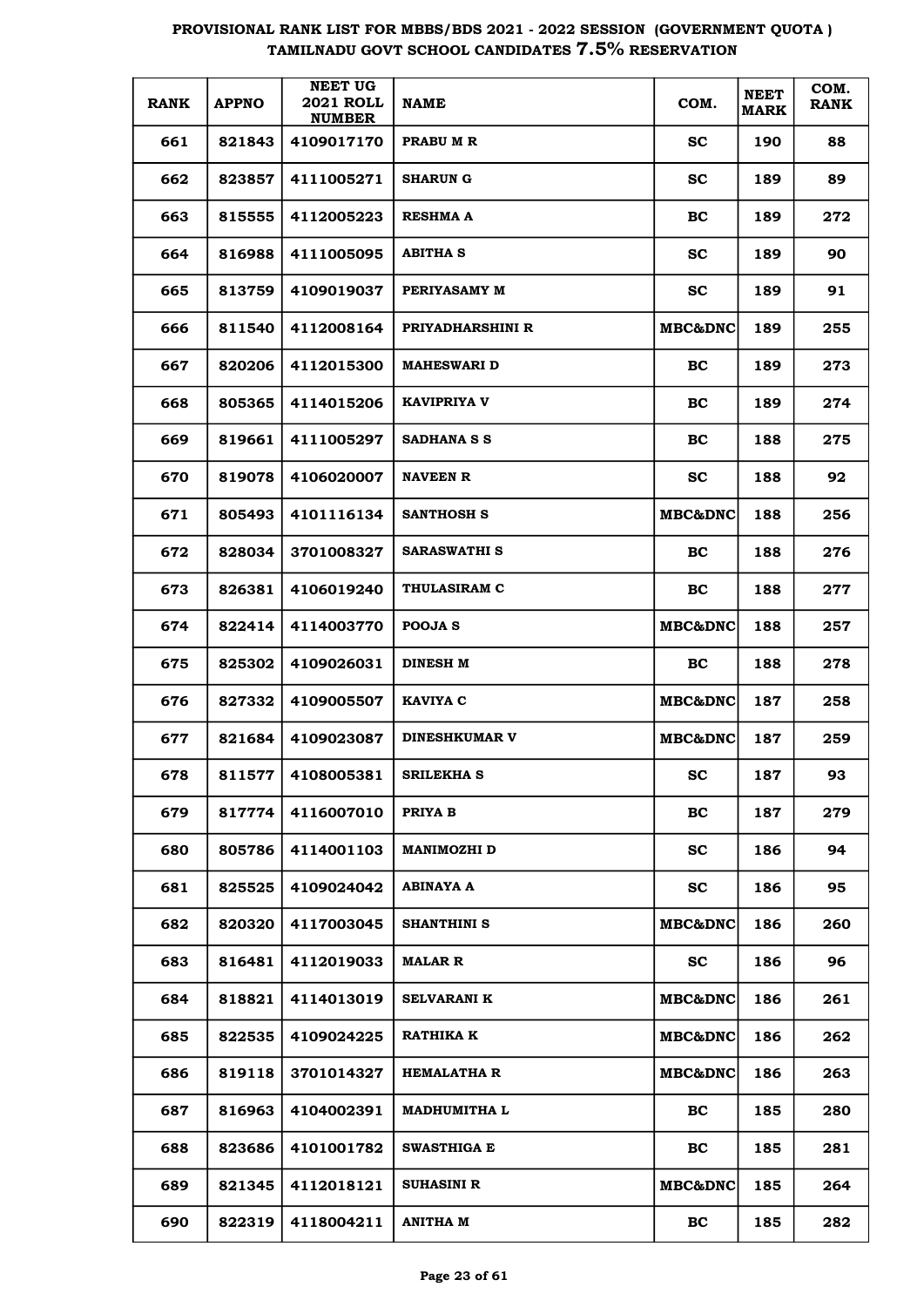| <b>RANK</b> | <b>APPNO</b> | <b>NEET UG</b><br><b>2021 ROLL</b><br><b>NUMBER</b> | <b>NAME</b>              | COM.                | <b>NEET</b><br><b>MARK</b> | COM.<br><b>RANK</b> |
|-------------|--------------|-----------------------------------------------------|--------------------------|---------------------|----------------------------|---------------------|
| 691         | 827691       | 4109028183                                          | SIVARAJ M                | <b>MBC&amp;DNC</b>  | 185                        | 265                 |
| 692         | 824026       | 4104003129                                          | <b>SOORYA G</b>          | <b>SC</b>           | 185                        | 97                  |
| 693         | 815473       | 4106020081                                          | PRAVEENA P               | BC                  | 184                        | 283                 |
| 694         | 821666       | 4110012080                                          | KANIMOZHI M              | BC                  | 184                        | 284                 |
| 695         | 805677       | 4118003464                                          | K RAMAMOORTHY            | <b>MBC&amp;DNC </b> | 184                        | 266                 |
| 696         | 823263       | 4103010163                                          | ABINAYASUNDARI A         | <b>MBC&amp;DNC</b>  | 184                        | 267                 |
| 697         | 815795       | 4102004824                                          | <b>VISHNUKUMAR V</b>     | <b>MBC&amp;DNC</b>  | 184                        | 268                 |
| 698         | 807687       | 4114015018                                          | <b>DIVYA K</b>           | <b>SC</b>           | 183                        | 98                  |
| 699         | 824318       | 4109012246                                          | <b>BHUVANESHWARI G</b>   | <b>MBC&amp;DNC</b>  | 183                        | 269                 |
| 700         | 826299       | 4109007367                                          | ABIRAMI S                | BC                  | 182                        | 285                 |
| 701         | 825538       | 4109005074                                          | <b>ROASHINI V</b>        | BC                  | 182                        | 286                 |
| 702         | 824245       | 4109018138                                          | <b>JAGATHESWARI J</b>    | BC                  | 182                        | 287                 |
| 703         | 816739       | 4101117159                                          | <b>SELVAKUMAR M</b>      | BC                  | 182                        | 288                 |
| 704         | 824499       | 4107006263                                          | <b>GOLDA E P</b>         | BC                  | 182                        | 289                 |
| 705         | 818474       | 4105003346                                          | THARAKESWARI A           | BC                  | 182                        | 290                 |
| 706         | 815445       | 3701010292                                          | <b>SUGANTHI K</b>        | BC                  | 182                        | 291                 |
| 707         | 818432       | 4110010235                                          | AJITHA M                 | <b>SC</b>           | 182                        | 99                  |
| 708         | 821350       | 4118007007                                          | <b>SUBARANJANI D</b>     | <b>MBC&amp;DNC</b>  | 181                        | 270                 |
| 709         | 824319       | 4113020027                                          | <b>MUTHUSELVI M</b>      | BC                  | 181                        | 292                 |
| 710         | 826487       | 4109015256                                          | <b>MANGAIYARKARASI S</b> | BC                  | 181                        | 293                 |
| 711         | 821640       | 4110011020                                          | SRINITHI M               | <b>SC</b>           | 181                        | 100                 |
| 712         | 820708       | 4104001699                                          | DASAPRAKASAM T R         | BC                  | 181                        | 294                 |
| 713         | 824556       | 4114012381                                          | <b>KAVIYA S</b>          | <b>MBC&amp;DNC</b>  | 181                        | 271                 |
| 714         | 813221       | 4113017004                                          | MANIKANDAN D             | <b>SC</b>           | 181                        | 101                 |
| 715         | 821999       | 4102002288                                          | <b>GOKUL R</b>           | BC                  | 181                        | 295                 |
| 716         | 814427       | 4112021116                                          | <b>SAREEM S</b>          | <b>BCM</b>          | 181                        | 24                  |
| 717         | 817686       | 4110009252                                          | SUBASRI S                | BC                  | 181                        | 296                 |
| 718         | 822294       | 4112020149                                          | <b>MUTHUKUMAR T</b>      | BC                  | 181                        | 297                 |
| 719         | 821497       | 4110010250                                          | <b>SRIDEVI B</b>         | <b>MBC&amp;DNC</b>  | 181                        | 272                 |
| 720         | 814148       | 4101008140                                          | <b>BARANIYA P</b>        | BC                  | 180                        | 298                 |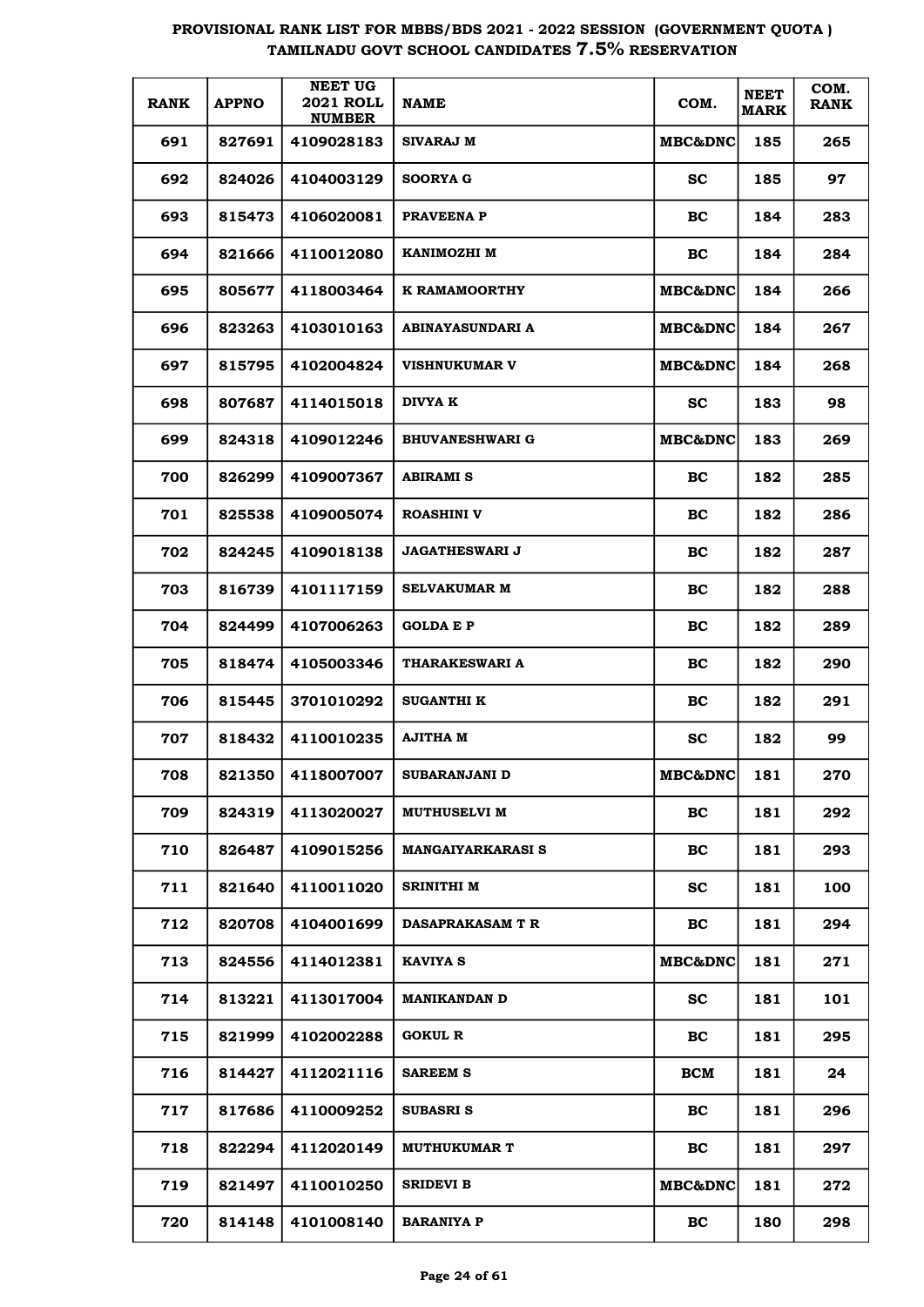| <b>RANK</b> | <b>APPNO</b> | <b>NEET UG</b><br><b>2021 ROLL</b><br><b>NUMBER</b> | <b>NAME</b>            | COM.               | <b>NEET</b><br><b>MARK</b> | COM.<br><b>RANK</b> |
|-------------|--------------|-----------------------------------------------------|------------------------|--------------------|----------------------------|---------------------|
| 721         | 801933       | 4109011216                                          | <b>SOUNTHARIYA B</b>   | <b>MBC&amp;DNC</b> | 180                        | 273                 |
| 722         | 813672       | 4109024142                                          | <b>BHARATHIP</b>       | MBC&DNC            | 180                        | 274                 |
| 723         | 824661       | 4109017168                                          | <b>RAMYA S</b>         | <b>MBC&amp;DNC</b> | 180                        | 275                 |
| 724         | 825164       | 4108005318                                          | GOMATHI R              | BC                 | 180                        | 299                 |
| 725         | 826215       | 4118007236                                          | KARTHIKA K             | BC                 | 180                        | 300                 |
| 726         | 819810       | 4118007133                                          | <b>DEVATHARSHINI V</b> | BC                 | 180                        | 301                 |
| 727         | 823778       | 4112017239                                          | <b>MALATHI P</b>       | <b>MBC&amp;DNC</b> | 180                        | 276                 |
| 728         | 819709       | 4113001056                                          | ASHIKHA M              | <b>SC</b>          | 180                        | 102                 |
| 729         | 817938       | 4110015204                                          | NIVETHA M              | <b>MBC&amp;DNC</b> | 180                        | 277                 |
| 730         | 825736       | 4114014231                                          | <b>KALAISELVI M</b>    | MBC&DNC            | 180                        | 278                 |
| 731         | 821872       | 4106008395                                          | <b>BALA SWATHI S J</b> | BC                 | 180                        | 302                 |
| 732         | 819591       | 4113008069                                          | SOUNDARAVALLI M        | BC                 | 179                        | 303                 |
| 733         | 824236       | 4113016005                                          | <b>SUJITHA S</b>       | BC                 | 179                        | 304                 |
| 734         | 822729       | 4114013357                                          | <b>HARISH P</b>        | BC                 | 179                        | 305                 |
| 735         | 819132       | 4110011175                                          | <b>VIDHYA R</b>        | BC                 | 179                        | 306                 |
| 736         | 817638       | 4106008445                                          | <b>BABY SHAAKILA S</b> | <b>BCM</b>         | 178                        | 25                  |
| 737         | 822175       | 4118003160                                          | <b>SIVARANJANI M</b>   | MBC&DNC            | 178                        | 279                 |
| 738         | 826945       | 4114012382                                          | VINODHINI S            | MBC&DNC            | 178                        | 280                 |
| 739         | 820058       | 4110012122                                          | <b>OVIYA P</b>         | BC                 | 178                        | 307                 |
| 740         | 824439       | 4109013237                                          | NIHA Y                 | <b>BCM</b>         | 178                        | 26                  |
| 741         | 821698       | 4106016206                                          | <b>MUTHU LAKSHMI M</b> | BC                 | 178                        | 308                 |
| 742         | 801253       | 3701014193                                          | THAMAYANTHI A          | <b>SC</b>          | 177                        | 103                 |
| 743         | 825310       | 4109015220                                          | SAKTHIPRIYA J          | <b>SC</b>          | 177                        | 104                 |
| 744         | 814158       | 4116008178                                          | ALEXPANDIAN C          | MBC&DNC            | 177                        | 281                 |
| 745         | 803790       | 4101117066                                          | <b>DINESH M</b>        | BC                 | 177                        | 309                 |
| 746         | 821670       | 4112017129                                          | <b>PRABAKARAN B</b>    | <b>MBC&amp;DNC</b> | 177                        | 282                 |
| 747         | 819914       | 4112002598                                          | <b>SUDARMANI K</b>     | <b>MBC&amp;DNC</b> | 177                        | 283                 |
| 748         | 812450       | 4108004513                                          | <b>NATARAJ M</b>       | <b>SCA</b>         | 177                        | 18                  |
| 749         | 824885       | 4108006359                                          | <b>MANOHARI S</b>      | <b>MBC&amp;DNC</b> | 177                        | 284                 |
| 750         | 813400       | 4109023080                                          | <b>CHANDRAMATHI S</b>  | BC                 | 176                        | 310                 |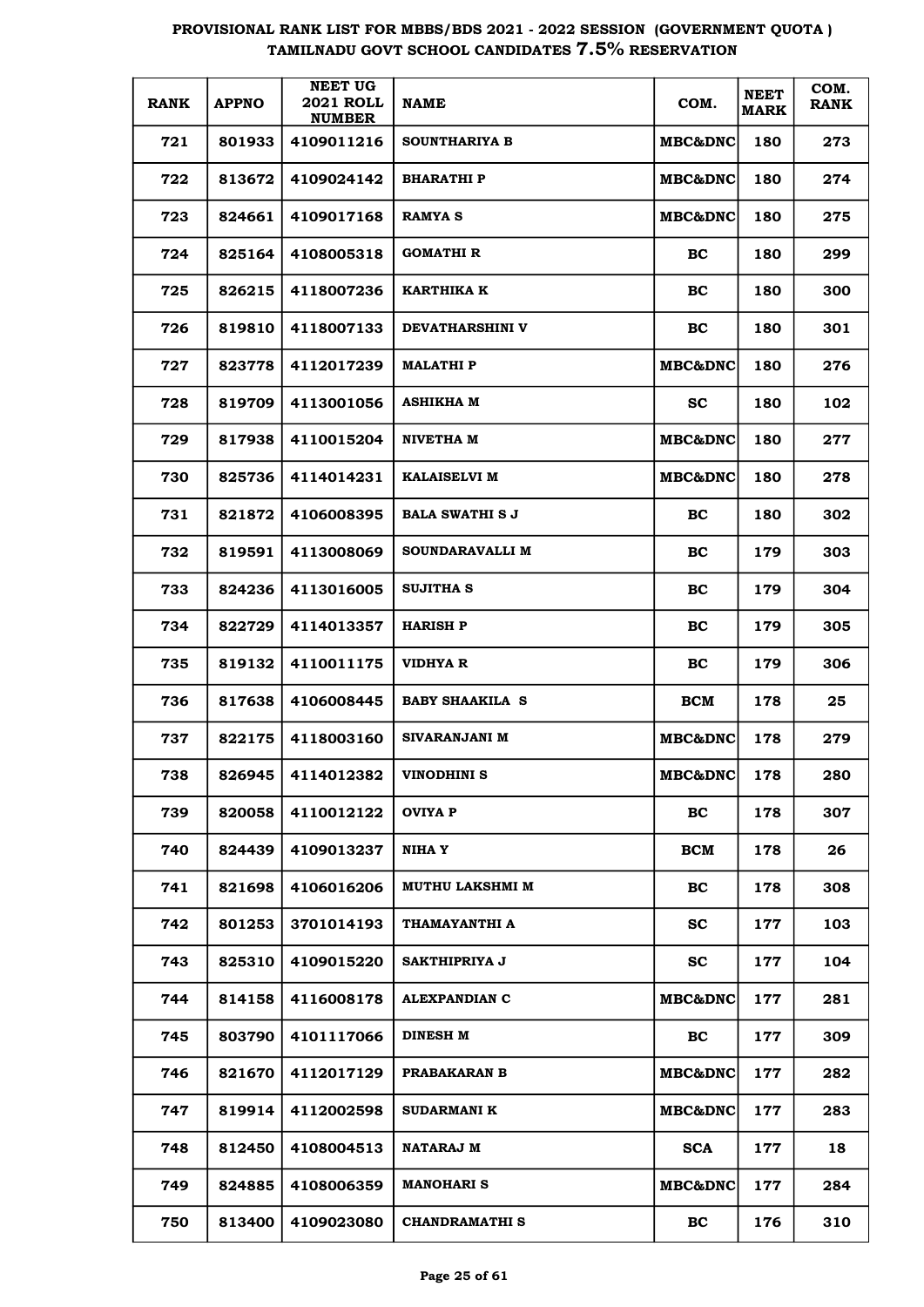| <b>RANK</b> | <b>APPNO</b> | <b>NEET UG</b><br><b>2021 ROLL</b><br><b>NUMBER</b> | <b>NAME</b>            | COM.               | <b>NEET</b><br><b>MARK</b> | COM.<br><b>RANK</b> |
|-------------|--------------|-----------------------------------------------------|------------------------|--------------------|----------------------------|---------------------|
| 751         | 821665       | 4109011061                                          | KARTHIKA V             | <b>MBC&amp;DNC</b> | 176                        | 285                 |
| 752         | 823024       | 4112012163                                          | <b>MAHENDHIRI C</b>    | <b>MBC&amp;DNC</b> | 176                        | 286                 |
| 753         | 808479       | 4101003086                                          | YOGA DHARSHINI V       | BC.                | 176                        | 311                 |
| 754         | 817022       | 4101103378                                          | <b>MURALIDHARAN A</b>  | BC                 | 176                        | 312                 |
| 755         | 825236       | 4118007226                                          | <b>KRISHNA DEVI K</b>  | BC                 | 176                        | 313                 |
| 756         | 807165       | 4112021081                                          | <b>MOHANAPRIYA R</b>   | <b>MBC&amp;DNC</b> | 176                        | 287                 |
| 757         | 825670       | 4110014029                                          | <b>ANUSUYA P</b>       | SC.                | 176                        | 105                 |
| 758         | 820005       | 4112021136                                          | <b>SUJITHRA R</b>      | SС                 | 176                        | 106                 |
| 759         | 820414       | 4113017129                                          | <b>SEEGAN PAUL G</b>   | BC.                | 176                        | 314                 |
| 760         | 822124       | 4112019142                                          | <b>TAMILARASAN P</b>   | <b>MBC&amp;DNC</b> | 176                        | 288                 |
| 761         | 822570       | 4108002669                                          | <b>BOOMIKA NV</b>      | BC.                | 175                        | 315                 |
| 762         | 808856       | 4106014156                                          | <b>ABITHARANI R</b>    | BC                 | 175                        | 316                 |
| 763         | 818377       | 4116007007                                          | <b>AJITHA L</b>        | <b>BC</b>          | 175                        | 317                 |
| 764         | 824241       | 4114016207                                          | THAMIZHRANJANI T       | <b>MBC&amp;DNC</b> | 175                        | 289                 |
| 765         | 803691       | 4113008241                                          | KATHEEJA MUFLIHA S A   | BCM                | 175                        | 27                  |
| 766         | 803710       | 4112019027                                          | <b>MADHANKUMAR K</b>   | BC.                | 175                        | 318                 |
| 767         | 814320       | 4102005208                                          | <b>SALOMIYA V</b>      | BC                 | 175                        | 319                 |
| 768         | 808717       | 4110013238                                          | JAYASRI N              | <b>MBC&amp;DNC</b> | 175                        | 290                 |
| 769         | 819998       | 4110016300                                          | ABINAYA M              | <b>BC</b>          | 174                        | 320                 |
| 770         | 823232       | 4102008004                                          | MOWNIKA M              | BC                 | 174                        | 321                 |
| 771         | 820095       | 4110010057                                          | <b>SIVADURGA J</b>     | <b>MBC&amp;DNC</b> | 174                        | 291                 |
| 772         | 807748       | 4112003629                                          | NITHISHA R             | <b>BC</b>          | 174                        | 322                 |
| 773         | 817834       | 4114016071                                          | <b>KALAIVANI A</b>     | <b>MBC&amp;DNC</b> | 174                        | 292                 |
| 774         | 824443       | 4118007110                                          | <b>GOKULAVASAN T</b>   | <b>MBC&amp;DNC</b> | 174                        | 293                 |
| 775         | 817862       | 4107001597                                          | <b>RANJITH KUMAR R</b> | <b>SC</b>          | 174                        | 107                 |
| 776         | 822598       | 4112016074                                          | <b>JAIKANTH K</b>      | <b>SC</b>          | 174                        | 108                 |
| 777         | 800957       | 4104003115                                          | VINOTHKUMAR K          | MBC&DNC            | 174                        | 294                 |
| 778         | 820192       | 4110009285                                          | <b>KAVIYA S</b>        | BC                 | 173                        | 323                 |
| 779         | 804156       | 4109021092                                          | <b>MANIKANDAN S</b>    | BC                 | 173                        | 324                 |
| 780         | 819945       | 4106014318                                          | SHAHITH AKIL A         | <b>BCM</b>         | 173                        | 28                  |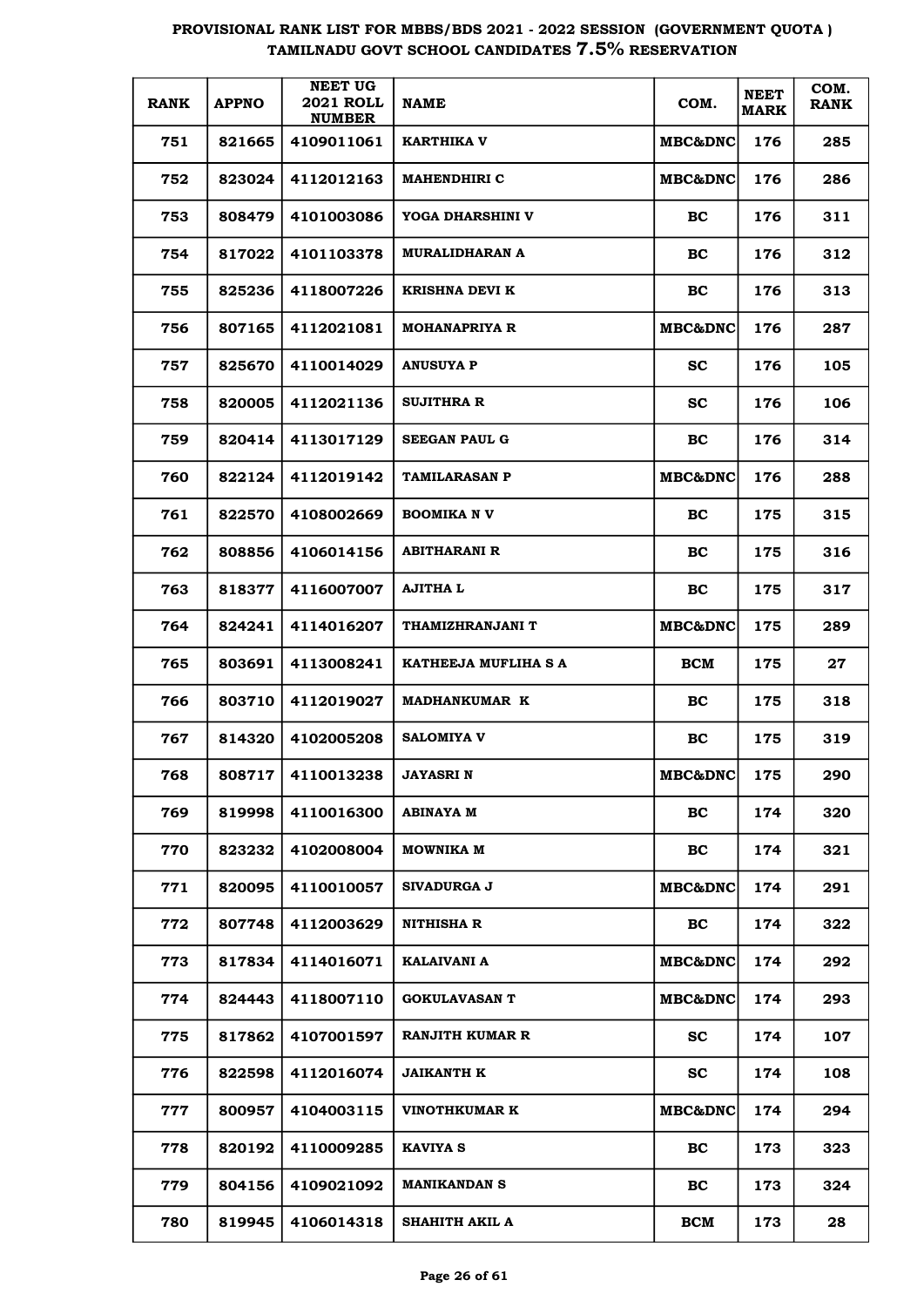| <b>RANK</b> | <b>APPNO</b> | <b>NEET UG</b><br><b>2021 ROLL</b><br><b>NUMBER</b> | <b>NAME</b>            | COM.               | <b>NEET</b><br><b>MARK</b> | COM.<br><b>RANK</b> |
|-------------|--------------|-----------------------------------------------------|------------------------|--------------------|----------------------------|---------------------|
| 781         | 824091       | 4112016243                                          | THILAKAVATHI A         | <b>MBC&amp;DNC</b> | 173                        | 295                 |
| 782         | 819073       | 4109022150                                          | <b>BHUVANESHWARI M</b> | <b>MBC&amp;DNC</b> | 173                        | 296                 |
| 783         | 825104       | 4108005226                                          | VIJAYADHARSHINI T      | <b>SCA</b>         | 173                        | 19                  |
| 784         | 822373       | 4113001003                                          | KAVITHA M              | BC.                | 172                        | 325                 |
| 785         | 823077       | 4114012348                                          | <b>ABINAYA S</b>       | <b>MBC&amp;DNC</b> | 172                        | 297                 |
| 786         | 811851       | 4106018244                                          | SARMILADEVI A          | <b>BC</b>          | 172                        | 326                 |
| 787         | 822804       | 4113003099                                          | <b>PUSHPAMATHIP</b>    | SС                 | 172                        | 109                 |
| 788         | 818057       | 4110016143                                          | <b>KIRUBA S A</b>      | <b>BC</b>          | 172                        | 327                 |
| 789         | 819800       | 4106016217                                          | <b>NANTHINI M</b>      | <b>MBC&amp;DNC</b> | 172                        | 298                 |
| 790         | 813628       | 4106005609                                          | <b>SHARMILI S</b>      | <b>SC</b>          | 172                        | 110                 |
| 791         | 818022       | 4114013316                                          | <b>KEERTHANA S</b>     | <b>BC</b>          | 172                        | 328                 |
| 792         | 801223       | 2702025013                                          | ROHITH P               | BCM                | 172                        | 29                  |
| 793         | 820312       | 4109003703                                          | SUJA S                 | <b>MBC&amp;DNC</b> | 172                        | 299                 |
| 794         | 814078       | 4118007094                                          | <b>SANHOSH A</b>       | <b>SCA</b>         | 172                        | 20                  |
| 795         | 813311       | 4111001197                                          | <b>JAYASHREE A M</b>   | SС                 | 172                        | 111                 |
| 796         | 813348       | 4106015306                                          | <b>SOWNDARYA M</b>     | <b>BC</b>          | 172                        | 329                 |
| 797         | 826952       | 4109024286                                          | <b>SANTHOSH B</b>      | <b>MBC&amp;DNC</b> | 172                        | 300                 |
| 798         | 822986       | 4111005190                                          | POOJA P R              | BC                 | 172                        | 330                 |
| 799         | 824813       | 3701014166                                          | <b>JEGAN A</b>         | MBC&DNC            | 171                        | 301                 |
| 800         | 822287       | 4112017108                                          | <b>THANUSIYA M</b>     | <b>SC</b>          | 171                        | 112                 |
| 801         | 808440       | 4113018235                                          | <b>SUKUMAR V</b>       | <b>BC</b>          | 171                        | 331                 |
| 802         | 816008       | 4109019169                                          | <b>SUJIBALA R</b>      | SС                 | 171                        | 113                 |
| 803         | 802215       | 4101116256                                          | <b>SUJIE</b>           | <b>SC</b>          | 171                        | 114                 |
| 804         | 822518       | 4118004165                                          | <b>GAYATHRIS</b>       | BC                 | 171                        | 332                 |
| 805         | 821612       | 3701014285                                          | <b>SIVARAJ S</b>       | MBC&DNC            | 171                        | 302                 |
| 806         | 825083       | 4101116316                                          | VENDA E                | MBC&DNC            | 170                        | 303                 |
| 807         | 822555       | 4109024097                                          | <b>LOGANATHAN M</b>    | SC                 | 170                        | 115                 |
| 808         | 822565       | 4118005326                                          | LAVANYA J              | BC                 | 170                        | 333                 |
| 809         | 818789       | 4116009200                                          | <b>SWATHI A</b>        | MBC&DNC            | 170                        | 304                 |
| 810         | 821846       | 4108005248                                          | <b>JANANI S</b>        | BC                 | 170                        | 334                 |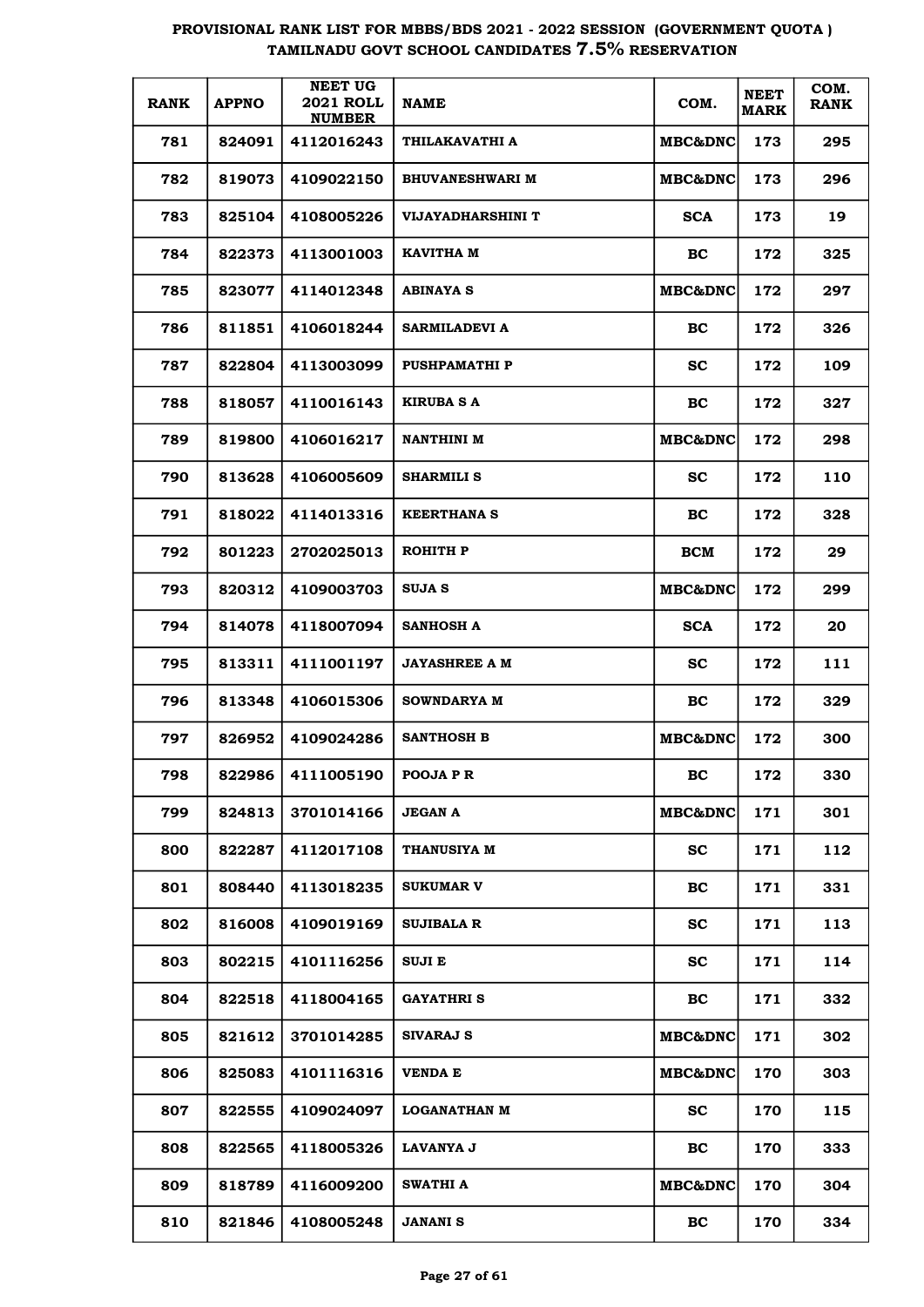| <b>RANK</b> | <b>APPNO</b> | <b>NEET UG</b><br><b>2021 ROLL</b><br><b>NUMBER</b> | <b>NAME</b>           | COM.               | <b>NEET</b><br><b>MARK</b> | COM.<br><b>RANK</b> |
|-------------|--------------|-----------------------------------------------------|-----------------------|--------------------|----------------------------|---------------------|
| 811         | 814368       | 3701006233                                          | <b>INDIRANI S</b>     | BC.                | 170                        | 335                 |
| 812         | 825044       | 4114015114                                          | <b>VAITHEESWARI S</b> | <b>MBC&amp;DNC</b> | 170                        | 305                 |
| 813         | 827109       | 4112014237                                          | KISHORE KUMAAR H      | <b>MBC&amp;DNC</b> | 170                        | 306                 |
| 814         | 802171       | 4112017169                                          | NIRMAL BHARATHI R K   | BC.                | 170                        | 336                 |
| 815         | 825231       | 4109017288                                          | <b>RAMAKRISHNAN M</b> | <b>MBC&amp;DNC</b> | 169                        | 307                 |
| 816         | 804725       | 4102006443                                          | <b>CHRISTOPHER A</b>  | BC.                | 169                        | 337                 |
| 817         | 821427       | 4113015236                                          | <b>NISHANTH M</b>     | <b>OC</b>          | 169                        | 0                   |
| 818         | 820581       | 4116007106                                          | <b>RAMYA V</b>        | <b>MBC&amp;DNC</b> | 169                        | 308                 |
| 819         | 825274       | 4109028024                                          | KAVIYAPRIYA P         | <b>SCA</b>         | 169                        | 21                  |
| 820         | 807233       | 4112015292                                          | KAVIYAPAVAI M         | <b>MBC&amp;DNC</b> | 169                        | 309                 |
| 821         | 823649       | 4109023275                                          | <b>PONMANI P</b>      | <b>MBC&amp;DNC</b> | 169                        | 310                 |
| 822         | 822788       | 4109017346                                          | <b>ABINAYA R</b>      | <b>MBC&amp;DNC</b> | 169                        | 311                 |
| 823         | 802506       | 4101117229                                          | <b>MOHANKUMAR S</b>   | BC.                | 169                        | 338                 |
| 824         | 822379       | 4109002236                                          | <b>LINGESHWARAN J</b> | <b>MBC&amp;DNC</b> | 168                        | 312                 |
| 825         | 821081       | 4106018273                                          | <b>NAVEENKUMAR S</b>  | BC.                | 168                        | 339                 |
| 826         | 822246       | 4118003163                                          | <b>NANDHINI M</b>     | BC.                | 168                        | 340                 |
| 827         | 812199       | 4106015013                                          | <b>SELVARANI M</b>    | <b>SCA</b>         | 168                        | 22                  |
| 828         | 824239       | 4109001548                                          | <b>SHALINI C</b>      | <b>MBC&amp;DNC</b> | 168                        | 313                 |
| 829         | 809239       | 3701001618                                          | YUVASHREE A           | <b>SC</b>          | 168                        | 116                 |
| 830         | 825601       | 4101106445                                          | <b>NIVASINI M</b>     | <b>MBC&amp;DNC</b> | 168                        | 314                 |
| 831         | 803486       | 4115006241                                          | <b>ABINAYA B</b>      | <b>SC</b>          | 168                        | 117                 |
| 832         | 818083       | 4114016118                                          | PADMAPRIYA R          | <b>MBC&amp;DNC</b> | 168                        | 315                 |
| 833         | 827142       | 4112020197                                          | <b>JEEVA K</b>        | BC                 | 167                        | 341                 |
| 834         | 803981       | 4112015288                                          | <b>VASIKARAN C</b>    | <b>MBC&amp;DNC</b> | 167                        | 316                 |
| 835         | 815207       | 4110007414                                          | <b>RAJESWARI E</b>    | BC                 | 167                        | 342                 |
| 836         | 818122       | 4102008403                                          | KEERTHIGA A           | <b>BC</b>          | 167                        | 343                 |
| 837         | 824659       | 4102008174                                          | <b>RANGANATHAN R</b>  | <b>SC</b>          | 167                        | 118                 |
| 838         | 801415       | 4109003571                                          | <b>HEMALATHA G</b>    | BC                 | 167                        | 344                 |
| 839         | 807594       | 4109018230                                          | MUTHULAKSHMI C        | <b>MBC&amp;DNC</b> | 167                        | 317                 |
| 840         | 825226       | 4115006055                                          | ELUMALAI M            | MBC&DNC            | 167                        | 318                 |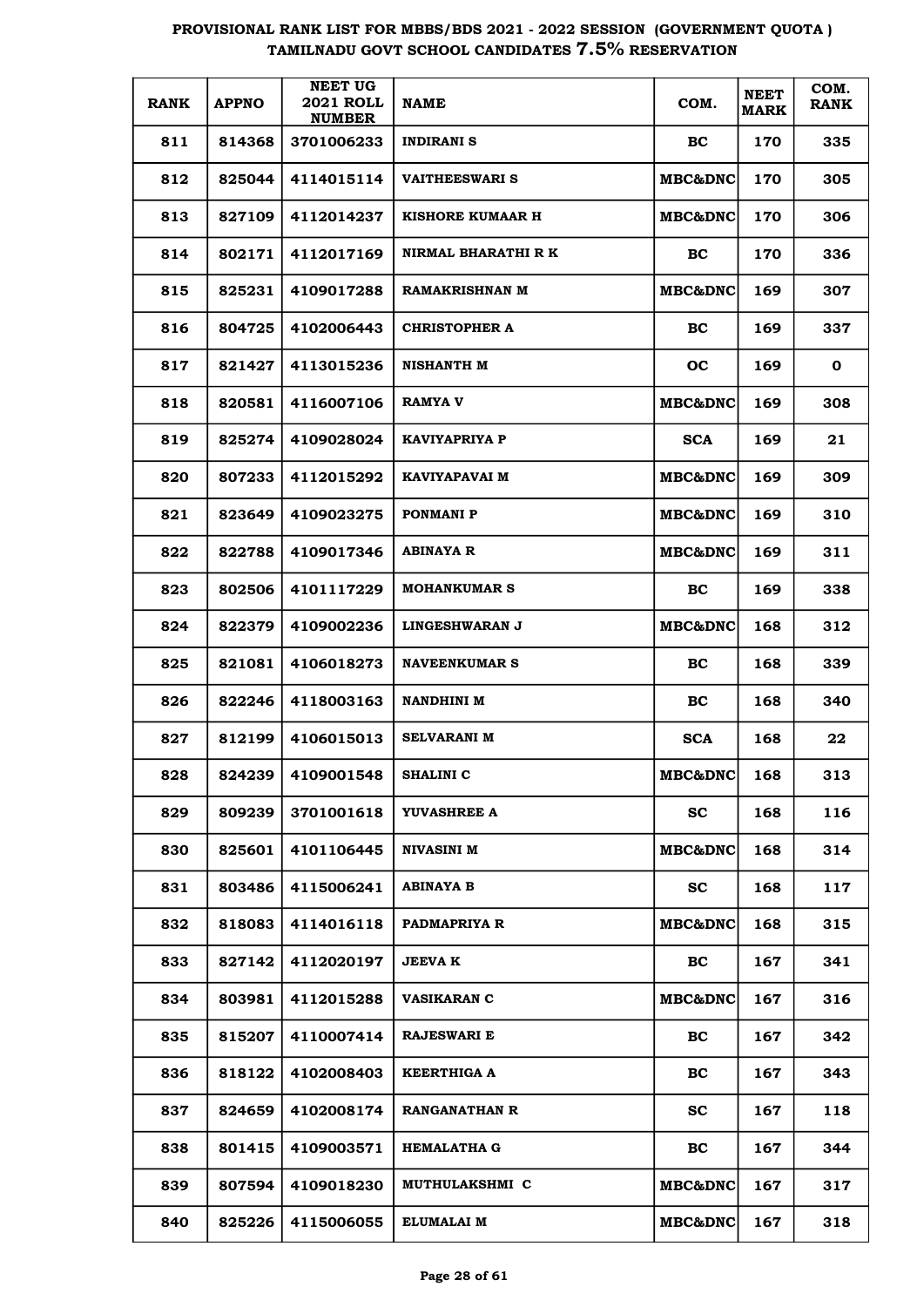| <b>RANK</b> | <b>APPNO</b> | <b>NEET UG</b><br><b>2021 ROLL</b><br><b>NUMBER</b> | <b>NAME</b>           | COM.               | <b>NEET</b><br><b>MARK</b> | COM.<br><b>RANK</b> |
|-------------|--------------|-----------------------------------------------------|-----------------------|--------------------|----------------------------|---------------------|
| 841         | 814637       | 4106016047                                          | <b>VARUN D</b>        | BC                 | 167                        | 345                 |
| 842         | 804321       | 4112010083                                          | <b>ADRIAN MARK A</b>  | BC                 | 167                        | 346                 |
| 843         | 825263       | 4109027177                                          | <b>SARATHI R</b>      | <b>SC</b>          | 166                        | 119                 |
| 844         | 818101       | 4113001197                                          | <b>SIVASANKARI L</b>  | <b>MBC&amp;DNC</b> | 166                        | 319                 |
| 845         | 815947       | 4109006538                                          | <b>GAYATHRI M</b>     | BC                 | 166                        | 347                 |
| 846         | 825480       | 4115006177                                          | <b>SAKTHI S</b>       | <b>MBC&amp;DNC</b> | 166                        | 320                 |
| 847         | 826366       | 4109022218                                          | <b>CHETHAN V</b>      | <b>MBC&amp;DNC</b> | 166                        | 321                 |
| 848         | 820532       | 4110014093                                          | <b>NAVEENA P</b>      | <b>SC</b>          | 165                        | 120                 |
| 849         | 803005       | 4108006336                                          | YOGESHWARAN V         | BC                 | 165                        | 348                 |
| 850         | 822777       | 4109001141                                          | <b>MENAGA K</b>       | <b>MBC&amp;DNC</b> | 165                        | 322                 |
| 851         | 800777       | 4114015143                                          | <b>REVATHIK</b>       | <b>SC</b>          | 165                        | 121                 |
| 852         | 820612       | 4103010015                                          | KAVIYA T              | <b>SC</b>          | 165                        | 122                 |
| 853         | 824544       | 4109025133                                          | <b>KASI C</b>         | <b>MBC&amp;DNC</b> | 165                        | 323                 |
| 854         | 827242       | 4109024215                                          | PERARASU T            | <b>SC</b>          | 165                        | 123                 |
| 855         | 802751       | 4106019275                                          | <b>PAVITHRAP</b>      | BC                 | 165                        | 349                 |
| 856         | 822475       | 4110010237                                          | <b>LAKSHMIPRIYA R</b> | BC                 | 165                        | 350                 |
| 857         | 817391       | 4111005153                                          | <b>SHARIKKA R</b>     | <b>SC</b>          | 165                        | 124                 |
| 858         | 823134       | 4112015092                                          | VASIKA T              | <b>MBC&amp;DNC</b> | 165                        | 324                 |
| 859         | 826270       | 4106014416                                          | PRADEEPA R            | BC                 | 165                        | 351                 |
| 860         | 805964       | 4114009199                                          | PRIYADHARSHINI M      | <b>MBC&amp;DNC</b> | 165                        | 325                 |
| 861         | 826515       | 4109003196                                          | <b>HEENA KOWSAR Y</b> | BCM                | 165                        | 30                  |
| 862         | 811426       | 4109024151                                          | <b>HEMALATHA G</b>    | <b>SCA</b>         | 165                        | 23                  |
| 863         | 807296       | 4101104305                                          | ZAINAB AMEEN N        | BCM                | 165                        | 31                  |
| 864         | 813069       | 4101116166                                          | <b>SWATHI K</b>       | <b>SC</b>          | 165                        | 125                 |
| 865         | 818847       | 4110014223                                          | GAYATHRI R            | MBC&DNC            | 165                        | 326                 |
| 866         | 818017       | 4109025081                                          | <b>NANDHITHA S</b>    | <b>SC</b>          | 165                        | 126                 |
| 867         | 827267       | 4114005623                                          | GUNASEKARI M          | BC                 | 165                        | 352                 |
| 868         | 822341       | 4112017147                                          | <b>BALAMURUGAN R</b>  | MBC&DNC            | 165                        | 327                 |
| 869         | 822832       | 4102008344                                          | GOWRI M               | <b>SCA</b>         | 165                        | 24                  |
| 870         | 813660       | 4115006212                                          | SIVA R                | <b>MBC&amp;DNC</b> | 165                        | 328                 |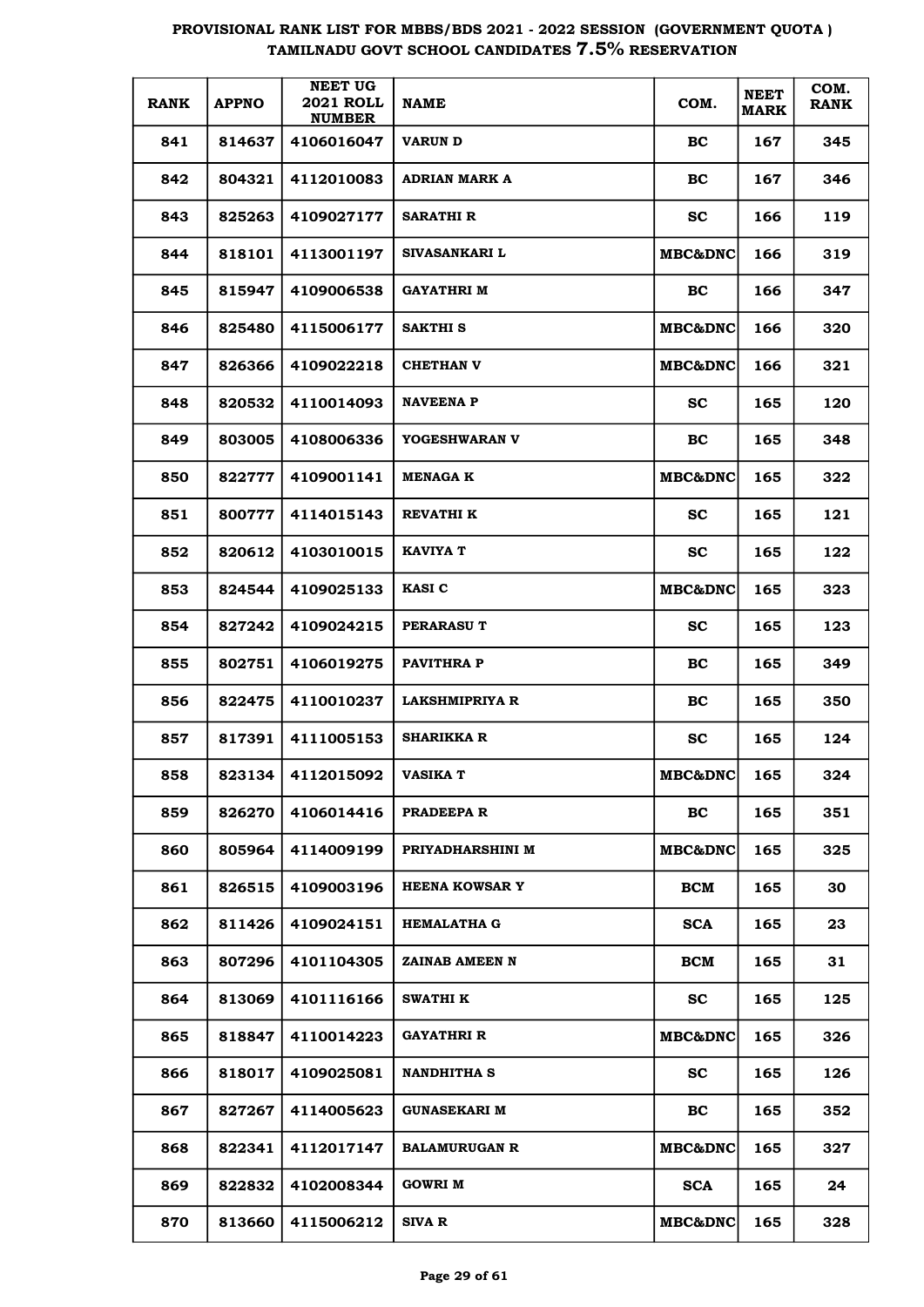| <b>RANK</b> | <b>APPNO</b> | <b>NEET UG</b><br><b>2021 ROLL</b><br><b>NUMBER</b> | <b>NAME</b>              | COM.               | <b>NEET</b><br><b>MARK</b> | COM.<br><b>RANK</b> |
|-------------|--------------|-----------------------------------------------------|--------------------------|--------------------|----------------------------|---------------------|
| 871         | 821969       | 4109003877                                          | SARIKA B                 | oc                 | 165                        | 0                   |
| 872         | 823643       | 4109002191                                          | <b>BUVANESHWARI A</b>    | <b>MBC&amp;DNC</b> | 164                        | 329                 |
| 873         | 826220       | 4109024180                                          | <b>BHARATHI R</b>        | <b>MBC&amp;DNC</b> | 164                        | 330                 |
| 874         | 804429       | 4113011106                                          | <b>SHANMUGASUNDARI G</b> | <b>MBC&amp;DNC</b> | 164                        | 331                 |
| 875         | 823792       | 4118004035                                          | <b>VARNIKA S</b>         | <b>MBC&amp;DNC</b> | 164                        | 332                 |
| 876         | 822659       | 4113005206                                          | SHAJITHA FATHIMA M       | BCM                | 164                        | 32                  |
| 877         | 801141       | 4111004221                                          | SRINITHI R               | sc                 | 164                        | 127                 |
| 878         | 811419       | 4114013349                                          | <b>USHA S</b>            | <b>MBC&amp;DNC</b> | 164                        | 333                 |
| 879         | 817623       | 4106016193                                          | <b>SOUNDHARYA T</b>      | BC.                | 164                        | 353                 |
| 880         | 803090       | 4109023188                                          | <b>GOWRIS</b>            | <b>MBC&amp;DNC</b> | 164                        | 334                 |
| 881         | 820138       | 4110011254                                          | <b>ASHVITHIYA T</b>      | SС                 | 163                        | 128                 |
| 882         | 806132       | 4112014082                                          | <b>SUBASH S</b>          | <b>MBC&amp;DNC</b> | 163                        | 335                 |
| 883         | 825574       | 4116001092                                          | MONISHA H                | BC.                | 163                        | 354                 |
| 884         | 825286       | 4118006164                                          | DEEPIKA K                | <b>MBC&amp;DNC</b> | 163                        | 336                 |
| 885         | 820567       | 4102008139                                          | <b>KANAKA S</b>          | <b>SCA</b>         | 163                        | 25                  |
| 886         | 827395       | 4101102316                                          | LEENA A                  | BC.                | 163                        | 355                 |
| 887         | 822680       | 4114015191                                          | <b>SHARMILA M</b>        | BC                 | 163                        | 356                 |
| 888         | 825751       | 4110016241                                          | AJITHA B                 | <b>MBC&amp;DNC</b> | 163                        | 337                 |
| 889         | 827823       | 4118003239                                          | <b>GOWTHAM G</b>         | <b>BC</b>          | 163                        | 357                 |
| 890         | 803207       | 4112021143                                          | NIRAIMATHI K             | <b>MBC&amp;DNC</b> | 163                        | 338                 |
| 891         | 824284       | 4109027171                                          | <b>VETRIVEL P</b>        | <b>SCA</b>         | 162                        | 26                  |
| 892         | 825247       | 4112018155                                          | GUNAVATHI M              | <b>MBC&amp;DNC</b> | 162                        | 339                 |
| 893         | 815369       | 4101102385                                          | <b>CHARUMATHI V</b>      | <b>BC</b>          | 162                        | 358                 |
| 894         | 818995       | 4116009082                                          | <b>ESHWARI G</b>         | BC                 | 162                        | 359                 |
| 895         | 824419       | 4116002305                                          | JAYASANTHIYA V           | MBC&DNC            | 162                        | 340                 |
| 896         | 809462       | 4111005183                                          | PRIYADHARSHINI I         | <b>SC</b>          | 162                        | 129                 |
| 897         | 822371       | 4109023128                                          | <b>CHENNAKESAVAN K</b>   | MBC&DNC            | 162                        | 341                 |
| 898         | 802955       | 4112005129                                          | KARTHIKEYAN R            | MBC&DNC            | 162                        | 342                 |
| 899         | 825516       | 4118007293                                          | <b>KIRUTHIKA M</b>       | <b>SCA</b>         | 162                        | 27                  |
| 900         | 805036       | 4110009198                                          | <b>ANUSHIYA P</b>        | MBC&DNC            | 161                        | 343                 |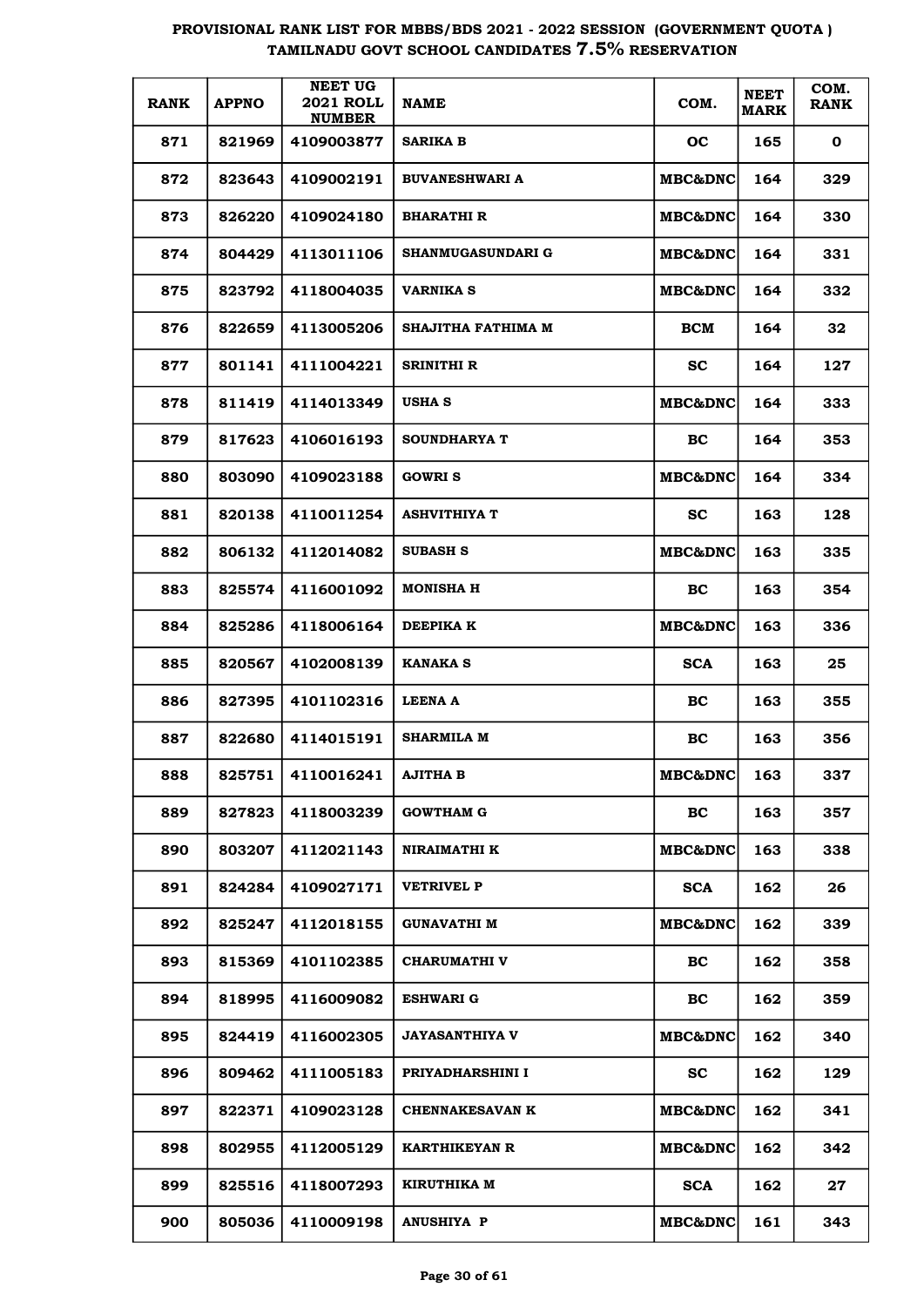| <b>RANK</b> | <b>APPNO</b> | <b>NEET UG</b><br><b>2021 ROLL</b><br><b>NUMBER</b> | <b>NAME</b>            | COM.               | <b>NEET</b><br><b>MARK</b> | COM.<br><b>RANK</b> |
|-------------|--------------|-----------------------------------------------------|------------------------|--------------------|----------------------------|---------------------|
| 901         | 812338       | 4109018277                                          | <b>BHARATHIP</b>       | ST                 | 161                        | 6                   |
| 902         | 826587       | 4109024297                                          | NITHYA M               | MBC&DNC            | 161                        | 344                 |
| 903         | 815565       | 4109025137                                          | <b>NANDHINI G</b>      | <b>MBC&amp;DNC</b> | 161                        | 345                 |
| 904         | 805785       | 4109017096                                          | <b>OBULIMADHESH S</b>  | BC                 | 161                        | 360                 |
| 905         | 820079       | 4109024276                                          | <b>ANUSHA V</b>        | <b>MBC&amp;DNC</b> | 160                        | 346                 |
| 906         | 827382       | 4109008252                                          | <b>JAYAPRIYA S</b>     | <b>MBC&amp;DNC</b> | 160                        | 347                 |
| 907         | 827031       | 4109027175                                          | SANDHIYA D             | BC                 | 160                        | 361                 |
| 908         | 813952       | 4101004417                                          | <b>VENGEESWARI.S</b>   | <b>SC</b>          | 160                        | 130                 |
| 909         | 813874       | 4113019071                                          | VIJAYA PRABHA M        | BC                 | 160                        | 362                 |
| 910         | 822369       | 4114013313                                          | VARALAKSHMI K          | BC                 | 160                        | 363                 |
| 911         | 806197       | 4102005131                                          | <b>NIVETHA S S</b>     | <b>SC</b>          | 160                        | 131                 |
| 912         | 812128       | 4106001148                                          | <b>NOWFA SAFRIN A</b>  | <b>BCM</b>         | 160                        | 33                  |
| 913         | 814822       | 4112020190                                          | <b>SNEHAR</b>          | oc                 | 160                        | $\mathbf 0$         |
| 914         | 817350       | 4116008225                                          | <b>ARAVINTH P</b>      | MBC&DNC            | 160                        | 348                 |
| 915         | 825198       | 4114016135                                          | <b>LAVANYA N</b>       | <b>SC</b>          | 160                        | 132                 |
| 916         | 819053       | 4109022064                                          | <b>VIJAYALAKSHMI R</b> | MBC&DNC            | 160                        | 349                 |
| 917         | 812745       | 4111005269                                          | <b>GANESH KUMAR S</b>  | BC                 | 160                        | 364                 |
| 918         | 825778       | 4112017206                                          | NIRAIMATHI K           | BC                 | 160                        | 365                 |
| 919         | 821374       | 4109006309                                          | NIVETHA M              | BC                 | 160                        | 366                 |
| 920         | 816628       | 4114012281                                          | <b>LAVANYA S</b>       | <b>MBC&amp;DNC</b> | 160                        | 350                 |
| 921         | 822927       | 3701013199                                          | CHITHRA G              | <b>MBC&amp;DNC</b> | 160                        | 351                 |
| 922         | 813431       | 4106007408                                          | <b>KEERTHANA M</b>     | BC                 | 160                        | 367                 |
| 923         | 800029       | 4104002182                                          | VIGNESHPANDIYAN S      | BC                 | 160                        | 368                 |
| 924         | 820537       | 4101116056                                          | YOGESHWARI M           | BC                 | 159                        | 369                 |
| 925         | 827857       | 4113001303                                          | <b>INDHUMATHI M</b>    | <b>MBC&amp;DNC</b> | 159                        | 352                 |
| 926         | 822607       | 4108005505                                          | <b>SARANYA M</b>       | <b>MBC&amp;DNC</b> | 159                        | 353                 |
| 927         | 811001       | 4101109124                                          | <b>ABINAYA SHREE K</b> | <b>MBC&amp;DNC</b> | 159                        | 354                 |
| 928         | 822558       | 4101013176                                          | <b>JAYAPRIYA E</b>     | <b>SC</b>          | 159                        | 133                 |
| 929         | 823477       | 4115006225                                          | <b>NIVETHA S</b>       | BC                 | 159                        | 370                 |
| 930         | 820730       | 4103002545                                          | SHAKTHIKA V            | <b>SC</b>          | 159                        | 134                 |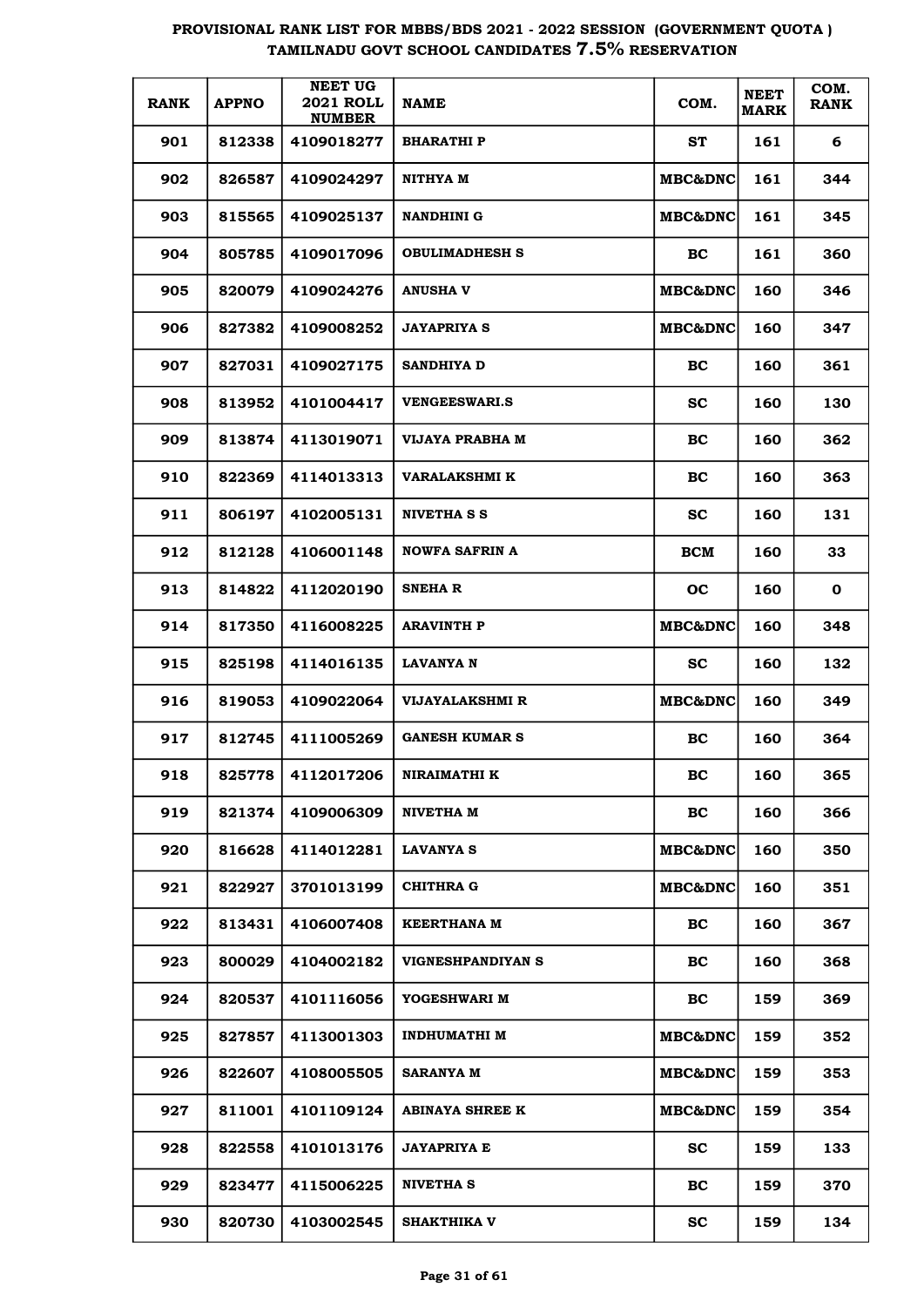| <b>RANK</b> | <b>APPNO</b> | <b>NEET UG</b><br><b>2021 ROLL</b><br><b>NUMBER</b> | <b>NAME</b>             | COM.               | <b>NEET</b><br><b>MARK</b> | COM.<br><b>RANK</b> |
|-------------|--------------|-----------------------------------------------------|-------------------------|--------------------|----------------------------|---------------------|
| 931         | 824407       | 4109025113                                          | KOKILA K                | SС                 | 158                        | 135                 |
| 932         | 821782       | 4109020157                                          | PREMA <sub>S</sub>      | <b>MBC&amp;DNC</b> | 158                        | 355                 |
| 933         | 826061       | 4109023276                                          | <b>RAMADURAI T</b>      | ST                 | 158                        | $\mathbf 7$         |
| 934         | 816374       | 4106017077                                          | <b>SINDHUS</b>          | BC                 | 158                        | 371                 |
| 935         | 821652       | 3701013167                                          | <b>BANU PRAKASH G</b>   | <b>SC</b>          | 158                        | 136                 |
| 936         | 826710       | 4114015036                                          | SAMREENTAJ A            | BCM                | 158                        | 34                  |
| 937         | 814692       | 4102002850                                          | DHILIPKUMAR C           | <b>SCA</b>         | 158                        | 28                  |
| 938         | 816710       | 4111006034                                          | PRIYADHARSHINI S        | <b>BC</b>          | 158                        | 372                 |
| 939         | 801031       | 4109027070                                          | PAVITHRA A              | <b>SCA</b>         | 157                        | 29                  |
| 940         | 825392       | 4109004193                                          | <b>RENUKA V</b>         | <b>BC</b>          | 157                        | 373                 |
| 941         | 827822       | 4109024262                                          | GAYATHIRI P             | <b>MBC&amp;DNC</b> | 157                        | 356                 |
| 942         | 808749       | 4112006039                                          | <b>SUDHA K</b>          | <b>MBC&amp;DNC</b> | 157                        | 357                 |
| 943         | 823086       | 4114013037                                          | <b>ABINAYA S</b>        | <b>MBC&amp;DNC</b> | 157                        | 358                 |
| 944         | 815251       | 4113019098                                          | MOHAMED JAMEEN H        | BCM                | 157                        | 35                  |
| 945         | 809262       | 4116008039                                          | UMAPATHALAKALEESWARI K  | SС                 | 157                        | 137                 |
| 946         | 824726       | 4110013102                                          | <b>KUZHALI M</b>        | BC                 | 157                        | 374                 |
| 947         | 823252       | 4118006386                                          | SAKTHI M                | <b>MBC&amp;DNC</b> | 157                        | 359                 |
| 948         | 821861       | 4101012159                                          | THANGAVEL M             | <b>MBC&amp;DNC</b> | 157                        | 360                 |
| 949         | 817169       | 4103004309                                          | VINITH P                | SC.                | 157                        | 138                 |
| 950         | 825523       | 4118007149                                          | <b>HARIPRAKASH S</b>    | <b>MBC&amp;DNC</b> | 157                        | 361                 |
| 951         | 827308       | 4110002584                                          | ADHIRA BEGAM A          | BCM                | 157                        | 36                  |
| 952         | 825254       | 4108005392                                          | PRAVEENA A              | <b>MBC&amp;DNC</b> | 156                        | 362                 |
| 953         | 800152       | 4114013075                                          | PREETHA A               | <b>MBC&amp;DNC</b> | 156                        | 363                 |
| 954         | 825358       | 4109002649                                          | AARTHI M                | ST                 | 156                        | 8                   |
| 955         | 822912       | 4109024145                                          | <b>NABIEENA A</b>       | <b>BCM</b>         | 156                        | 37                  |
| 956         | 827745       | 4118007145                                          | THAMARAIKANNAN P        | <b>MBC&amp;DNC</b> | 156                        | 364                 |
| 957         | 800978       | 4101117082                                          | <b>BHAKYA LAKSHMI D</b> | MBC&DNC            | 156                        | 365                 |
| 958         | 812742       | 4112015037                                          | <b>RAJESHWARI P</b>     | MBC&DNC            | 156                        | 366                 |
| 959         | 815353       | 4112015282                                          | ANBARASI K              | MBC&DNC            | 156                        | 367                 |
| 960         | 822003       | 4114001573                                          | <b>VARSHA R</b>         | <b>BC</b>          | 156                        | 375                 |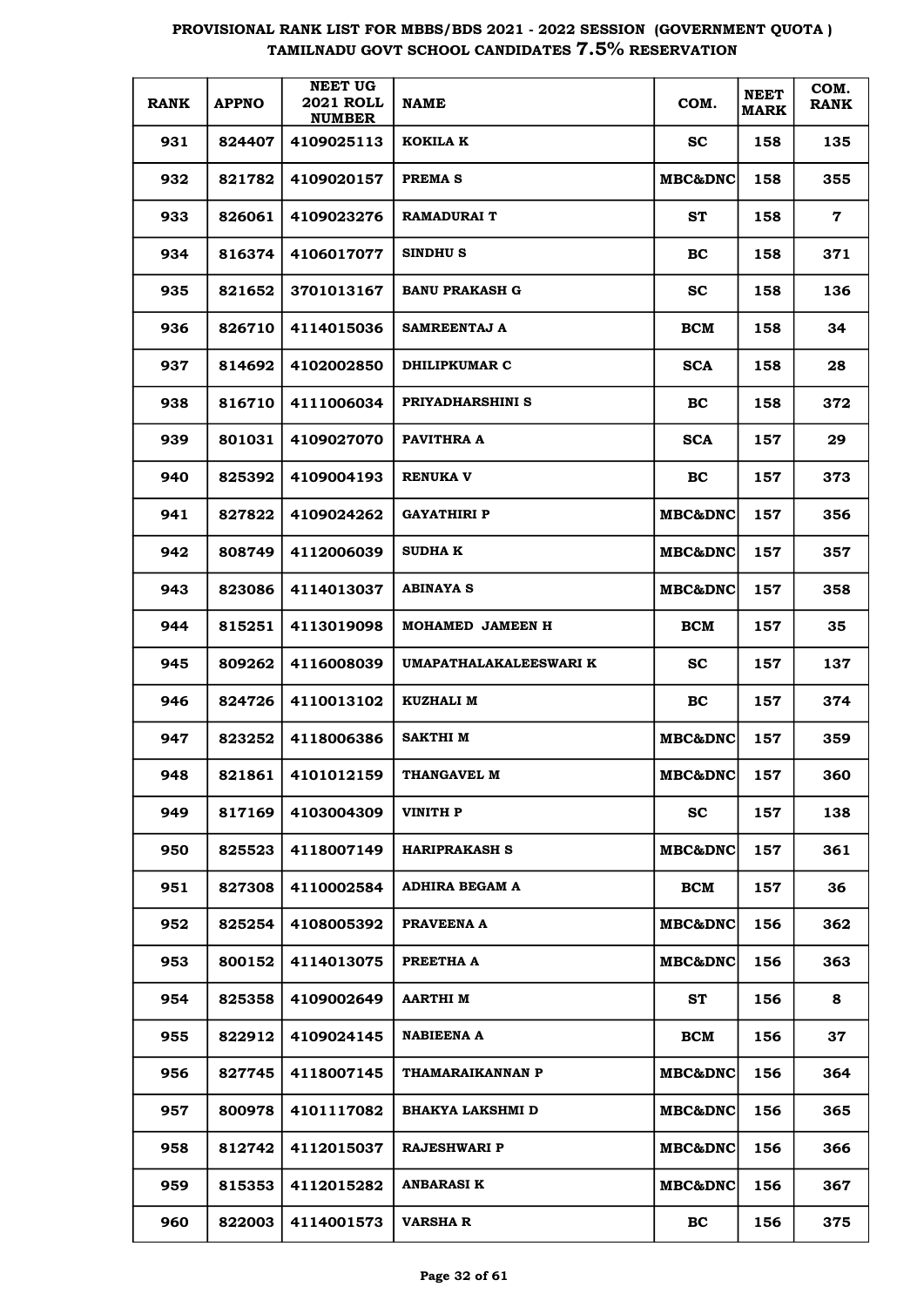| <b>RANK</b> | <b>APPNO</b> | <b>NEET UG</b><br><b>2021 ROLL</b><br><b>NUMBER</b> | <b>NAME</b>             | COM.               | <b>NEET</b><br><b>MARK</b> | COM.<br><b>RANK</b> |
|-------------|--------------|-----------------------------------------------------|-------------------------|--------------------|----------------------------|---------------------|
| 961         | 825475       | 4112006579                                          | <b>RAGHAVAPRIYA L</b>   | oc                 | 156                        | $\mathbf 0$         |
| 962         | 826532       | 4109002763                                          | POORNIMA V              | MBC&DNC            | 156                        | 368                 |
| 963         | 804068       | 4112001276                                          | <b>MADHUBALA M</b>      | MBC&DNC            | 155                        | 369                 |
| 964         | 807889       | 4109027079                                          | <b>MULLAIKODI K</b>     | BC                 | 155                        | 376                 |
| 965         | 826337       | 4111006095                                          | <b>KOMALA S</b>         | BC                 | 155                        | 377                 |
| 966         | 804065       | 4108006371                                          | <b>GOKULRAJ R</b>       | <b>SC</b>          | 155                        | 139                 |
| 967         | 824445       | 4108005244                                          | <b>SARATHIT</b>         | MBC&DNC            | 155                        | 370                 |
| 968         | 800625       | 4118002035                                          | <b>ANISHA A</b>         | <b>SC</b>          | 155                        | 140                 |
| 969         | 825800       | 4118005030                                          | <b>ABISHEK A</b>        | <b>SCA</b>         | 155                        | 30                  |
| 970         | 819850       | 4103011022                                          | <b>SHANMUGAPRIYAN S</b> | BC                 | 155                        | 378                 |
| 971         | 800511       | 4101102760                                          | <b>DHANUSH P</b>        | <b>SC</b>          | 155                        | 141                 |
| 972         | 801649       | 4118006395                                          | <b>MOHAMED SABICK K</b> | <b>BCM</b>         | 155                        | 38                  |
| 973         | 817201       | 4106010355                                          | YAMEEKA K               | MBC&DNC            | 155                        | 371                 |
| 974         | 814879       | 4113017235                                          | SUBBULAKSHMI S          | <b>SC</b>          | 155                        | 142                 |
| 975         | 821681       | 4108006122                                          | SUBASHINI S             | MBC&DNC            | 155                        | 372                 |
| 976         | 827831       | 4112017086                                          | <b>THIRISHA P</b>       | <b>MBC&amp;DNC</b> | 155                        | 373                 |
| 977         | 826382       | 4112021034                                          | ANUPRABA J              | <b>MBC&amp;DNC</b> | 155                        | 374                 |
| 978         | 812117       | 4102007620                                          | <b>SHARMILA K</b>       | <b>SC</b>          | 155                        | 143                 |
| 979         | 826445       | 4102008237                                          | <b>ARTHIBABY R</b>      | BC                 | 155                        | 379                 |
| 980         | 826204       | 4109020007                                          | DHIVYA C                | BC                 | 155                        | 380                 |
| 981         | 826990       | 4109008170                                          | VINOTHINI S             | <b>MBC&amp;DNC</b> | 155                        | 375                 |
| 982         | 822279       | 4106020040                                          | THIRSHA M               | BC                 | 154                        | 381                 |
| 983         | 824785       | 4112002334                                          | AKASH D                 | <b>SC</b>          | 154                        | 144                 |
| 984         | 821634       | 4109018241                                          | SHALINI T               | <b>MBC&amp;DNC</b> | 154                        | 376                 |
| 985         | 805085       | 4110010123                                          | <b>JAYAPRATHA K</b>     | <b>SC</b>          | 154                        | 145                 |
| 986         | 811156       | 4117003194                                          | <b>MANJULA DEVI T</b>   | <b>SC</b>          | 154                        | 146                 |
| 987         | 801905       | 4109026154                                          | KAVIYARASAN KASINATHAN  | <b>SCA</b>         | 154                        | 31                  |
| 988         | 825526       | 4109016012                                          | NIVETHA E               | <b>MBC&amp;DNC</b> | 154                        | 377                 |
| 989         | 821329       | 4112020014                                          | <b>KOWSALYA R</b>       | <b>MBC&amp;DNC</b> | 154                        | 378                 |
| 990         | 812129       | 4104002727                                          | <b>LAVANYA E</b>        | SС                 | 154                        | 147                 |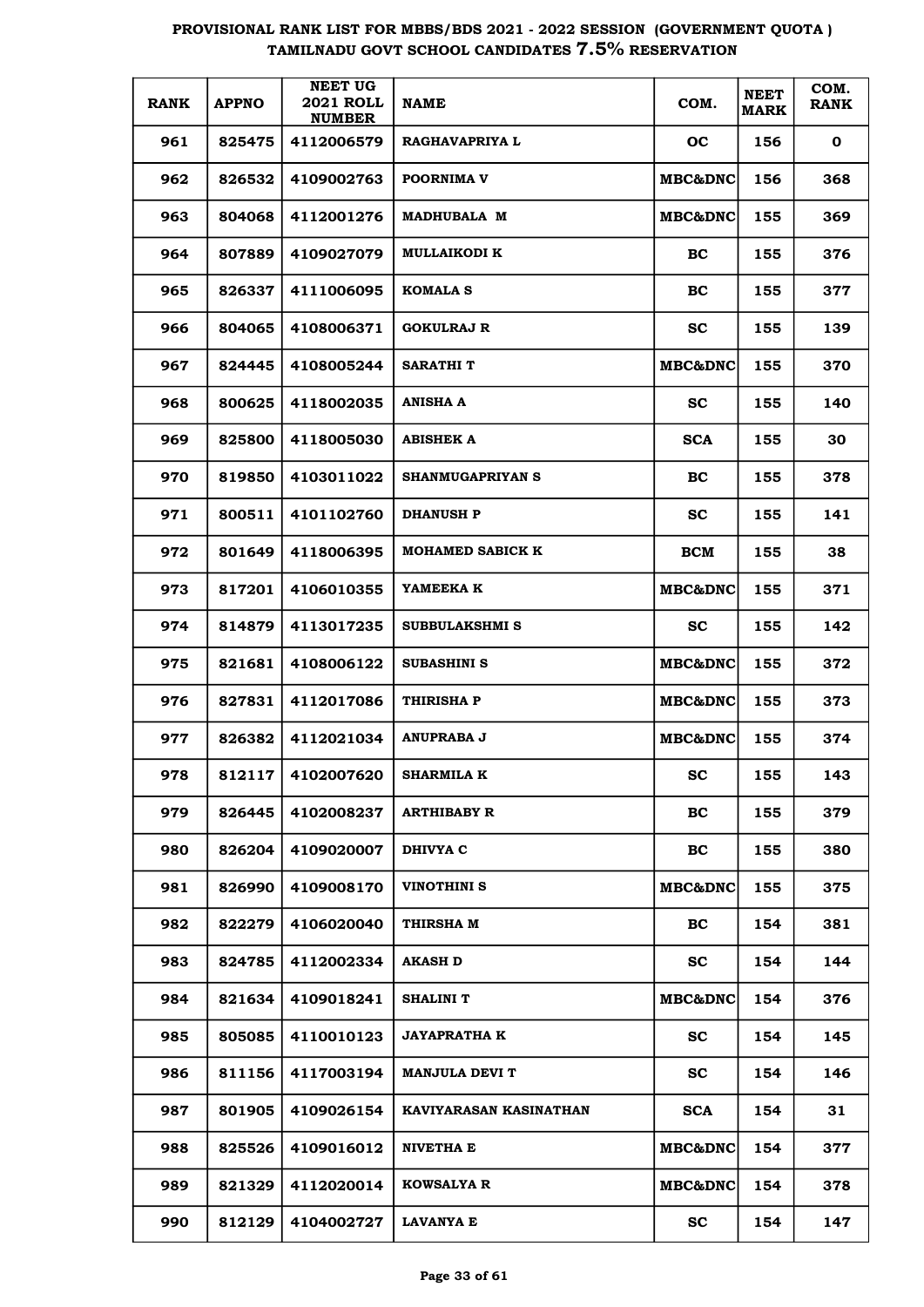| <b>RANK</b> | <b>APPNO</b> | <b>NEET UG</b><br><b>2021 ROLL</b><br><b>NUMBER</b> | <b>NAME</b>            | COM.               | <b>NEET</b><br><b>MARK</b> | COM.<br><b>RANK</b> |
|-------------|--------------|-----------------------------------------------------|------------------------|--------------------|----------------------------|---------------------|
| 991         | 818858       | 4113016209                                          | <b>MATHUMATHI C</b>    | BC                 | 154                        | 382                 |
| 992         | 800438       | 4111006144                                          | <b>GIRITHARAN P</b>    | <b>MBC&amp;DNC</b> | 154                        | 379                 |
| 993         | 823376       | 4112009374                                          | <b>BHAVADHARANI P</b>  | SC.                | 154                        | 148                 |
| 994         | 809821       | 4114014095                                          | PARTHIBAN A            | <b>MBC&amp;DNC</b> | 154                        | 380                 |
| 995         | 824818       | 4109023257                                          | <b>KASTHURI V</b>      | <b>MBC&amp;DNC</b> | 154                        | 381                 |
| 996         | 822483       | 4109023073                                          | <b>MOHANA M</b>        | <b>MBC&amp;DNC</b> | 154                        | 382                 |
| 997         | 827546       | 4110008005                                          | <b>MADHAN R</b>        | SC.                | 153                        | 149                 |
| 998         | 819631       | 4110011085                                          | <b>ABIRAMI R</b>       | <b>MBC&amp;DNC</b> | 153                        | 383                 |
| 999         | 820054       | 4109003070                                          | <b>KOGILA S</b>        | BC                 | 153                        | 383                 |
| 1000        | 826159       | 4109019057                                          | <b>MULLAIKODI S</b>    | <b>MBC&amp;DNC</b> | 153                        | 384                 |
| 1001        | 815497       | 4108006198                                          | HEMASHREEVARSHINI M    | BC                 | 153                        | 384                 |
| 1002        | 820676       | 4109027021                                          | <b>RAJARAJAN V</b>     | <b>MBC&amp;DNC</b> | 153                        | 385                 |
| 1003        | 826105       | 4110010189                                          | <b>ARANGANATHAN R</b>  | BC.                | 153                        | 385                 |
| 1004        | 826596       | 4109019339                                          | PRIYADHARSHINI R       | SС                 | 153                        | 150                 |
| 1005        | 827027       | 4109022117                                          | <b>JAMUNARANI S</b>    | <b>MBC&amp;DNC</b> | 153                        | 386                 |
| 1006        | 818555       | 4101010357                                          | <b>CHARUMATHI S</b>    | SС                 | 153                        | 151                 |
| 1007        | 816563       | 3701014069                                          | <b>MOORTHI A</b>       | <b>MBC&amp;DNC</b> | 153                        | 387                 |
| 1008        | 822584       | 4118007184                                          | SNEHA R                | BС                 | 153                        | 386                 |
| 1009        | 826437       | 4108006218                                          | <b>VIGNESHWARAN M</b>  | BC                 | 152                        | 387                 |
| 1010        | 821474       | 4110010188                                          | <b>KABILAN G</b>       | BC                 | 152                        | 388                 |
| 1011        | 804788       | 4106017339                                          | KAVIYA K               | BC                 | 152                        | 389                 |
| 1012        | 821522       | 4108004084                                          | <b>SABITHA D</b>       | <b>SCA</b>         | 152                        | 32                  |
| 1013        | 800196       | 4118005145                                          | AZHAGU MUTHUKARTHIKA A | BC                 | 152                        | 390                 |
| 1014        | 814607       | 4114013034                                          | OVIYA J                | <b>SC</b>          | 152                        | 152                 |
| 1015        | 814884       | 4106018247                                          | AARTHI M               | <b>SC</b>          | 152                        | 153                 |
| 1016        | 814499       | 4104002762                                          | <b>BANUPRIYA R</b>     | BC                 | 152                        | 391                 |
| 1017        | 822481       | 4110012171                                          | JAYAPRIYA J            | BC                 | 152                        | 392                 |
| 1018        | 821369       | 4114007297                                          | ALAFIYA A              | <b>BCM</b>         | 152                        | 39                  |
| 1019        | 811330       | 4106020030                                          | LINGA PANDI M          | <b>SC</b>          | 151                        | 154                 |
| 1020        | 828088       | 4109024086                                          | <b>KADARBASHA B</b>    | <b>BCM</b>         | 151                        | 40                  |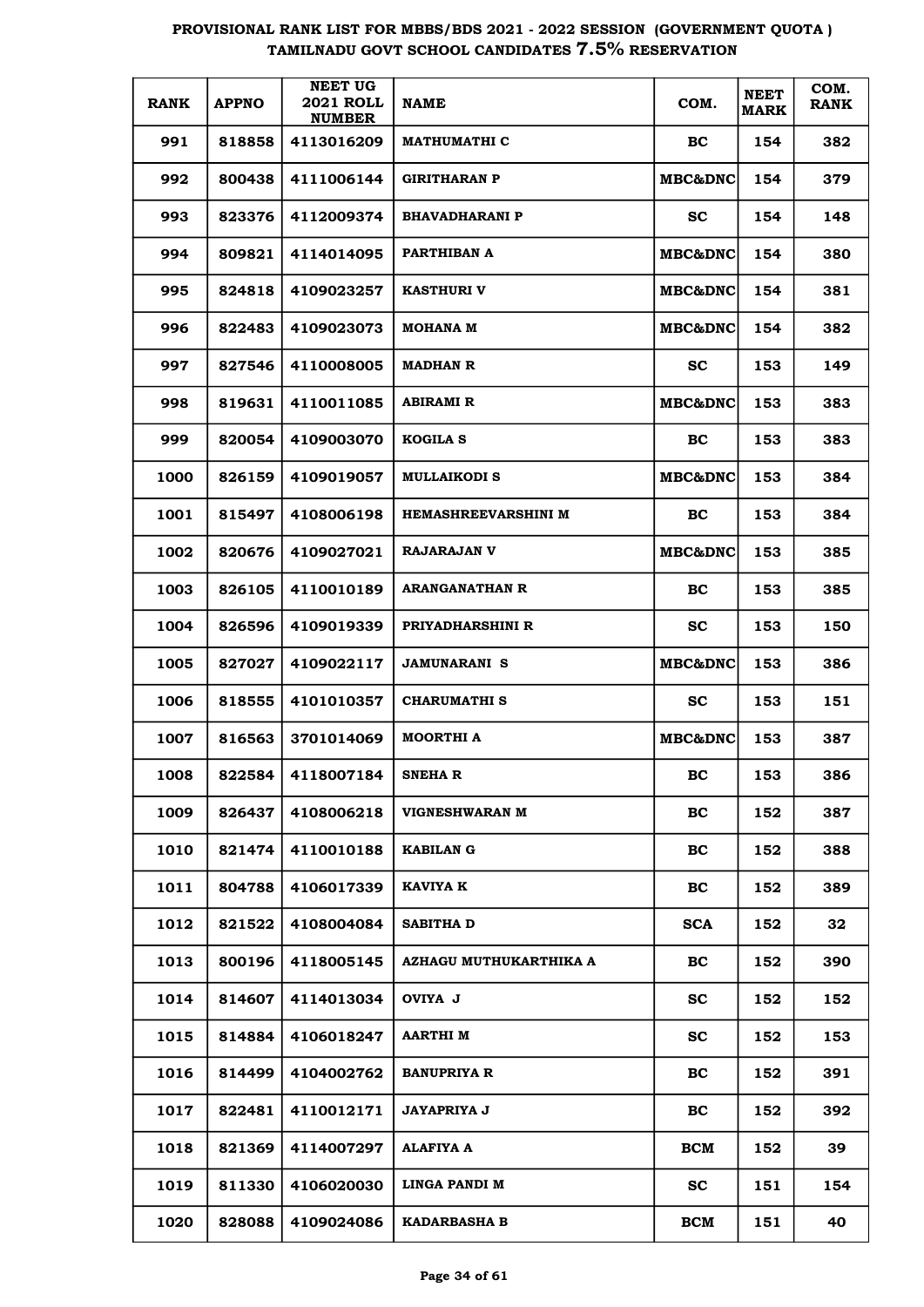| <b>RANK</b> | <b>APPNO</b> | <b>NEET UG</b><br><b>2021 ROLL</b><br><b>NUMBER</b> | <b>NAME</b>              | COM.               | <b>NEET</b><br><b>MARK</b> | COM.<br><b>RANK</b> |
|-------------|--------------|-----------------------------------------------------|--------------------------|--------------------|----------------------------|---------------------|
| 1021        | 822818       | 4118005294                                          | LAVANYA L                | BC                 | 151                        | 393                 |
| 1022        | 822809       | 4114005049                                          | <b>JAANUS SRI K G</b>    | sc                 | 151                        | 155                 |
| 1023        | 816981       | 4106015043                                          | <b>RAMU M</b>            | sc                 | 151                        | 156                 |
| 1024        | 821371       | 3701014203                                          | <b>BHANUMATHI D</b>      | <b>SC</b>          | 151                        | 157                 |
| 1025        | 805523       | 4118006289                                          | <b>SIVAGIRI S</b>        | <b>MBC&amp;DNC</b> | 151                        | 388                 |
| 1026        | 815772       | 4101116171                                          | <b>KALAISELVI P</b>      | <b>MBC&amp;DNC</b> | 151                        | 389                 |
| 1027        | 827093       | 4113014188                                          | <b>SOWNDHARYA G</b>      | <b>MBC&amp;DNC</b> | 150                        | 390                 |
| 1028        | 813957       | 4112017176                                          | SUGANTHINI M             | <b>MBC&amp;DNC</b> | 150                        | 391                 |
| 1029        | 822629       | 4116008006                                          | <b>KIRUTHIKA J</b>       | BC.                | 150                        | 394                 |
| 1030        | 813676       | 4110016142                                          | UMADEVI C                | <b>MBC&amp;DNC</b> | 150                        | 392                 |
| 1031        | 818255       | 4102008043                                          | <b>MADHUMITHA M</b>      | <b>MBC&amp;DNC</b> | 150                        | 393                 |
| 1032        | 825917       | 4111006168                                          | <b>SANJAY K</b>          | <b>MBC&amp;DNC</b> | 150                        | 394                 |
| 1033        | 820334       | 4116008033                                          | <b>KARTHIGAISELVI P</b>  | SС                 | 150                        | 158                 |
| 1034        | 822626       | 4109021250                                          | <b>MANOJ M</b>           | <b>MBC&amp;DNC</b> | 150                        | 395                 |
| 1035        | 825407       | 4112018169                                          | RADHA C                  | <b>MBC&amp;DNC</b> | 150                        | 396                 |
| 1036        | 826827       | 4103011096                                          | <b>AMARTHIYASEN L</b>    | SС                 | 150                        | 159                 |
| 1037        | 813671       | 4115006121                                          | <b>MEENATCHI A</b>       | <b>MBC&amp;DNC</b> | 150                        | 397                 |
| 1038        | 807213       | 4112021017                                          | <b>KEERTHANA S</b>       | SС                 | 150                        | 160                 |
| 1039        | 813102       | 4102001637                                          | PUGALARASAN J M          | <b>MBC&amp;DNC</b> | 150                        | 398                 |
| 1040        | 806128       | 4117003275                                          | SHARMILA E               | <b>MBC&amp;DNC</b> | 150                        | 399                 |
| 1041        | 811672       | 4101103231                                          | <b>KAVIYA T</b>          | <b>SC</b>          | 150                        | 161                 |
| 1042        | 803765       | 4111005114                                          | PARTHIBAN K              | BC.                | 150                        | 395                 |
| 1043        | 817642       | 4102004939                                          | <b>SHAHAH SILVANUS P</b> | <b>SC</b>          | 150                        | 162                 |
| 1044        | 800011       | 4106016063                                          | SONAKSHI M               | <b>SC</b>          | 150                        | 163                 |
| 1045        | 802660       | 4113020083                                          | <b>NASEHA M</b>          | <b>BCM</b>         | 149                        | 41                  |
| 1046        | 827135       | 4108005444                                          | <b>NITHISHKUMAR P</b>    | <b>BC</b>          | 149                        | 396                 |
| 1047        | 803551       | 4101116185                                          | ANUSIYA S                | MBC&DNC            | 149                        | 400                 |
| 1048        | 811925       | 4101015144                                          | <b>PRASHANTH S</b>       | MBC&DNC            | 149                        | 401                 |
| 1049        | 821414       | 4109007299                                          | <b>SHEHARA BANU J</b>    | <b>BCM</b>         | 149                        | 42                  |
| 1050        | 825086       | 4118007091                                          | RAMYA R                  | <b>MBC&amp;DNC</b> | 149                        | 402                 |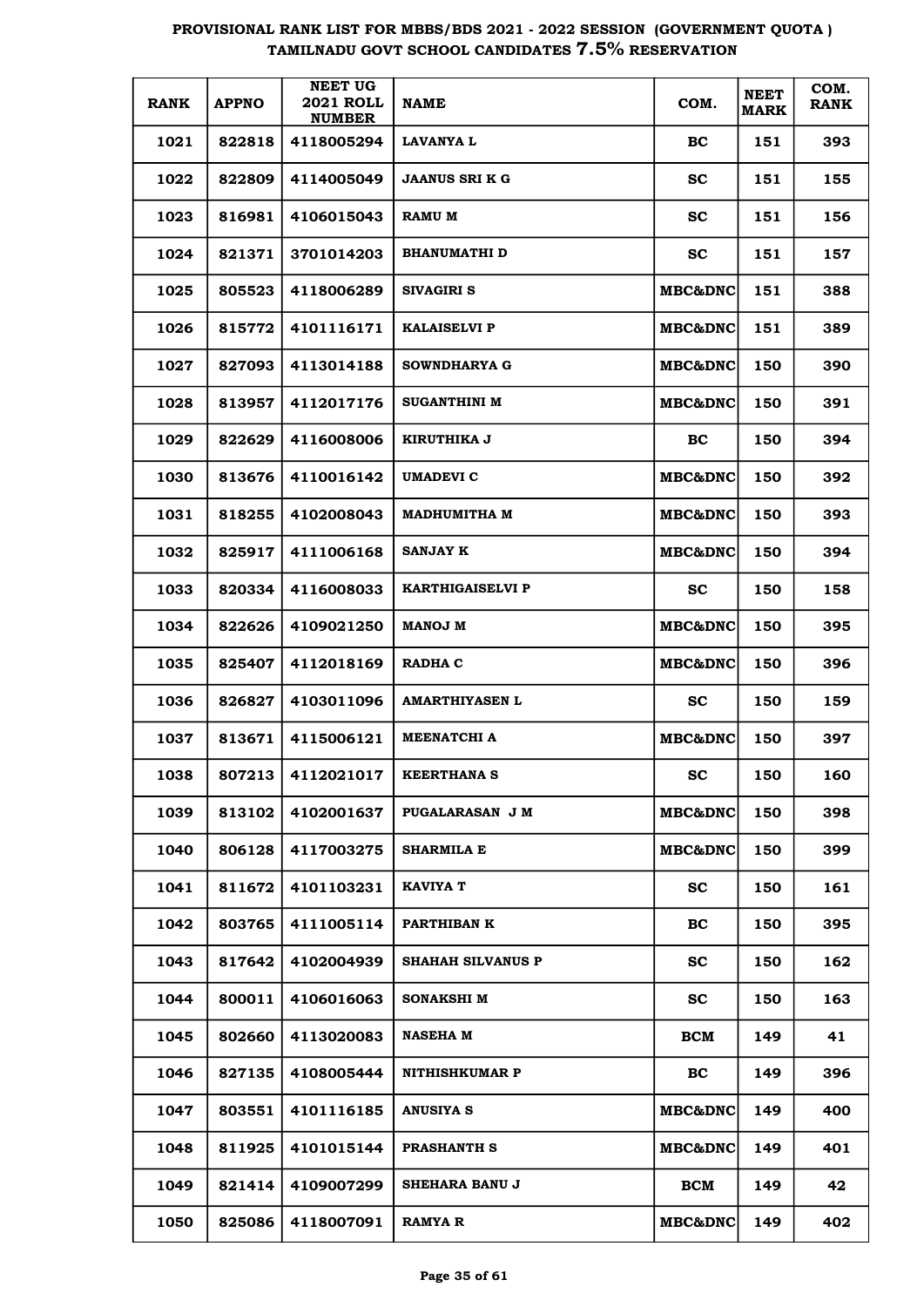| <b>RANK</b> | <b>APPNO</b> | <b>NEET UG</b><br><b>2021 ROLL</b><br><b>NUMBER</b> | <b>NAME</b>            | COM.               | <b>NEET</b><br><b>MARK</b> | COM.<br><b>RANK</b> |
|-------------|--------------|-----------------------------------------------------|------------------------|--------------------|----------------------------|---------------------|
| 1051        | 826514       | 4112017053                                          | POONGUZHALI N          | sc                 | 149                        | 164                 |
| 1052        | 822634       | 4118004235                                          | <b>PARISHMA B</b>      | <b>SCA</b>         | 149                        | 33                  |
| 1053        | 826405       | 4103011137                                          | SIVASANKARI G          | BC.                | 149                        | 397                 |
| 1054        | 822179       | 4106009097                                          | <b>RAGUL KUMAR V</b>   | BC                 | 149                        | 398                 |
| 1055        | 818202       | 4112016089                                          | <b>SRINIVASAN S</b>    | <b>MBC&amp;DNC</b> | 148                        | 403                 |
| 1056        | 824115       | 4112021115                                          | <b>MENAKA C</b>        | <b>MBC&amp;DNC</b> | 148                        | 404                 |
| 1057        | 813858       | 4106016008                                          | <b>NANTHINI N</b>      | <b>MBC&amp;DNC</b> | 148                        | 405                 |
| 1058        | 825141       | 4112016256                                          | PRIYADHARSHINI S       | <b>MBC&amp;DNC</b> | 148                        | 406                 |
| 1059        | 825859       | 4109006479                                          | <b>JASIMA Z B</b>      | BCM                | 148                        | 43                  |
| 1060        | 808151       | 4114014171                                          | <b>NANDHAKUMAR P</b>   | <b>MBC&amp;DNC</b> | 148                        | 407                 |
| 1061        | 825042       | 4108005326                                          | <b>AAKAASH S K</b>     | <b>MBC&amp;DNC</b> | 148                        | 408                 |
| 1062        | 822749       | 4114002065                                          | UMA S                  | <b>SCA</b>         | 148                        | 34                  |
| 1063        | 824654       | 4118007218                                          | <b>DHINAKAR S</b>      | BC.                | 148                        | 399                 |
| 1064        | 814079       | 4101103338                                          | <b>KEERTHIKA V</b>     | SС                 | 147                        | 165                 |
| 1065        | 821795       | 4112012143                                          | DEEPIKA C              | SС                 | 147                        | 166                 |
| 1066        | 825072       | 4106008377                                          | <b>SAMUNDEESWARI T</b> | BC                 | 147                        | 400                 |
| 1067        | 826727       | 4106009344                                          | VANITHA M              | SС                 | 147                        | 167                 |
| 1068        | 808872       | 4113009196                                          | PAVITHRA M             | SС                 | 147                        | 168                 |
| 1069        | 827864       | 4114012404                                          | <b>HERAMN</b>          | <b>MBC&amp;DNC</b> | 147                        | 409                 |
| 1070        | 827488       | 4109026188                                          | <b>RAJA S</b>          | <b>MBC&amp;DNC</b> | 147                        | 410                 |
| 1071        | 819848       | 4105001465                                          | <b>SANGEETHA S</b>     | <b>BC</b>          | 147                        | 401                 |
| 1072        | 818907       | 4106019134                                          | <b>ABINASH S</b>       | <b>SC</b>          | 147                        | 169                 |
| 1073        | 813604       | 4117003133                                          | <b>KEERTHIKA S</b>     | <b>SCA</b>         | 147                        | 35                  |
| 1074        | 807615       | 4106015122                                          | <b>RAMYA R</b>         | MBC&DNC            | 147                        | 411                 |
| 1075        | 825295       | 4118006347                                          | <b>DHANABALAN M</b>    | <b>SC</b>          | 147                        | 170                 |
| 1076        | 804084       | 4106010208                                          | THICITHASRI A          | <b>SC</b>          | 147                        | 171                 |
| 1077        | 824480       | 4109021218                                          | ARCHANA M              | <b>SC</b>          | 147                        | 172                 |
| 1078        | 826245       | 4112019130                                          | NITHISH K              | <b>SCA</b>         | 147                        | 36                  |
| 1079        | 818021       | 4114012264                                          | <b>SUMITHRA S</b>      | <b>MBC&amp;DNC</b> | 147                        | 412                 |
| 1080        | 824135       | 4113020002                                          | <b>GUNA CHITRA C</b>   | MBC&DNC            | 147                        | 413                 |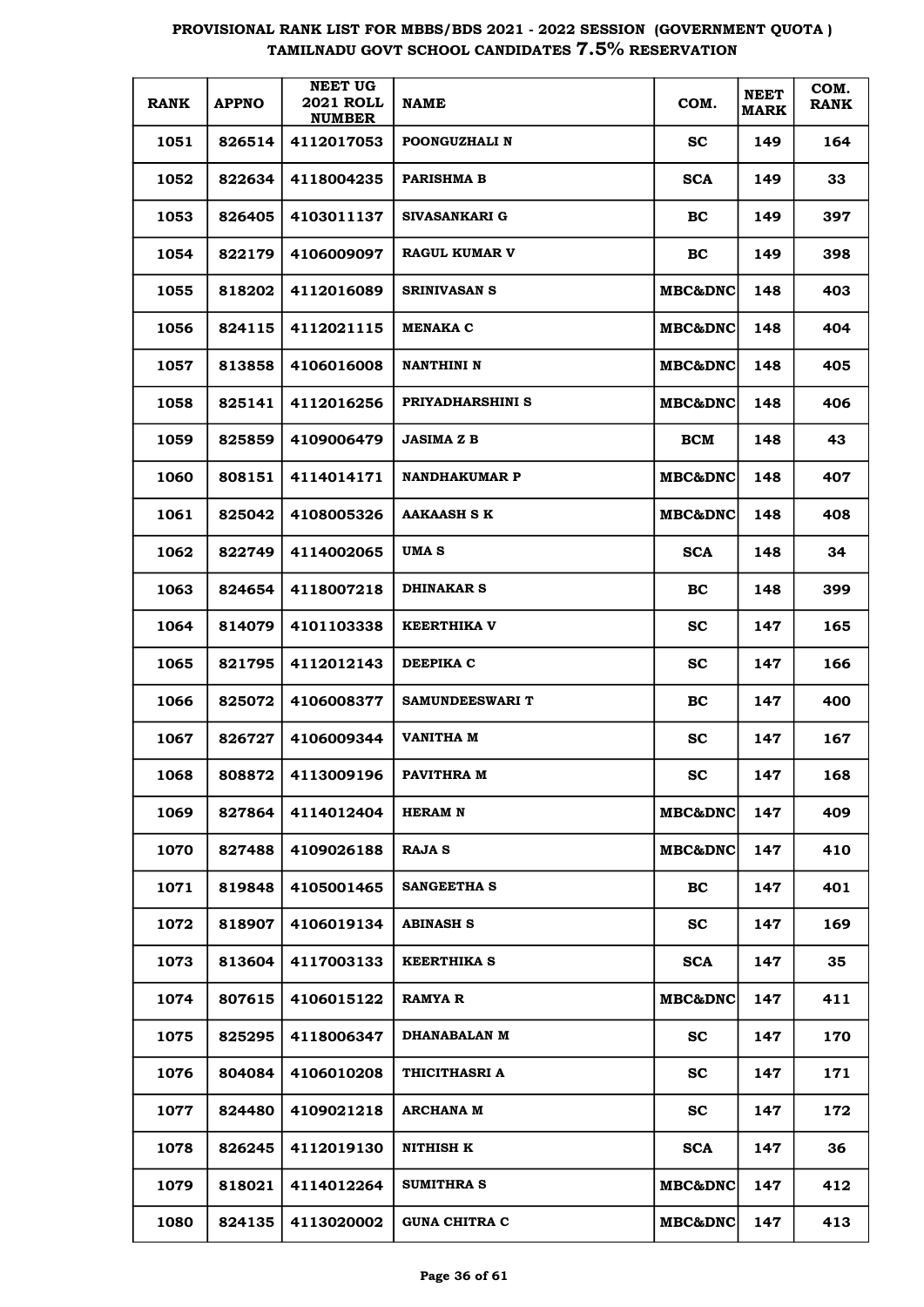| <b>RANK</b> | <b>APPNO</b> | <b>NEET UG</b><br><b>2021 ROLL</b><br><b>NUMBER</b> | <b>NAME</b>           | COM.               | <b>NEET</b><br><b>MARK</b> | COM.<br><b>RANK</b> |
|-------------|--------------|-----------------------------------------------------|-----------------------|--------------------|----------------------------|---------------------|
| 1081        | 824515       | 4109020218                                          | KEERTHIKA K           | SC.                | 146                        | 173                 |
| 1082        | 808054       | 4109023077                                          | PARTHEEBAN J          | <b>BC</b>          | 146                        | 402                 |
| 1083        | 824695       | 3701014160                                          | <b>MUTHULAKSHMI S</b> | <b>MBC&amp;DNC</b> | 146                        | 414                 |
| 1084        | 807570       | 4108005371                                          | <b>GOBIKA R</b>       | BC.                | 146                        | 403                 |
| 1085        | 827098       | 4101117004                                          | ASHIKA ALMAS N        | BCM                | 146                        | 44                  |
| 1086        | 804413       | 4103006248                                          | <b>VELAYUTHAM P</b>   | <b>MBC&amp;DNC</b> | 146                        | 415                 |
| 1087        | 827226       | 4109024125                                          | <b>SUDHA V</b>        | <b>MBC&amp;DNC</b> | 146                        | 416                 |
| 1088        | 811803       | 4106001253                                          | KIRUTHIGA R           | <b>MBC&amp;DNC</b> | 146                        | 417                 |
| 1089        | 800230       | 4107002076                                          | LIDVIN PRABU S        | <b>BC</b>          | 146                        | 404                 |
| 1090        | 822572       | 4114013282                                          | <b>GOPI AANAN S</b>   | <b>MBC&amp;DNC</b> | 146                        | 418                 |
| 1091        | 826768       | 4118001350                                          | RITHU G               | SС                 | 146                        | 174                 |
| 1092        | 826225       | 4112018245                                          | MITHRA N              | SС                 | 145                        | 175                 |
| 1093        | 822767       | 4102006642                                          | <b>MYTHILY S</b>      | <b>BC</b>          | 145                        | 405                 |
| 1094        | 824345       | 4110005269                                          | AKASH M               | <b>SC</b>          | 145                        | 176                 |
| 1095        | 824724       | 4114016189                                          | <b>HEMALATHA J</b>    | <b>MBC&amp;DNC</b> | 145                        | 419                 |
| 1096        | 820118       | 4110012203                                          | <b>KEERTHIKA R</b>    | <b>SC</b>          | 145                        | 177                 |
| 1097        | 824402       | 4118007306                                          | <b>PRIYANKA S</b>     | <b>BC</b>          | 145                        | 406                 |
| 1098        | 807964       | 4112016081                                          | HEMALATHA P           | <b>BC</b>          | 145                        | 407                 |
| 1099        | 810944       | 4106017010                                          | <b>ESWARAN C</b>      | <b>SCA</b>         | 145                        | 37                  |
| 1100        | 816613       | 4114012110                                          | DHANUSHRAMAN K S      | <b>BC</b>          | 145                        | 408                 |
| 1101        | 821648       | 4112017243                                          | REVATHI P             | <b>MBC&amp;DNC</b> | 145                        | 420                 |
| 1102        | 823054       | 4104003117                                          | KOKILA M              | <b>MBC&amp;DNC</b> | 145                        | 421                 |
| 1103        | 815206       | 4106001633                                          | <b>VARSHA J</b>       | <b>BC</b>          | 145                        | 409                 |
| 1104        | 815493       | 4118004249                                          | KAYALVIZHY G P        | BC.                | 145                        | 410                 |
| 1105        | 822850       | 4114013257                                          | <b>SANGEETHA B</b>    | BC                 | 145                        | 411                 |
| 1106        | 814664       | 3701013236                                          | <b>RAJALAKSHMI R</b>  | BC                 | 145                        | 412                 |
| 1107        | 822562       | 4108006070                                          | <b>SAKTHIVEL V</b>    | MBC&DNC            | 145                        | 422                 |
| 1108        | 814097       | 4112019163                                          | <b>BALAJI S</b>       | <b>SC</b>          | 145                        | 178                 |
| 1109        | 812069       | 4114014051                                          | YUVASHANKARI R        | <b>MBC&amp;DNC</b> | 145                        | 423                 |
| 1110        | 816922       | 4110017173                                          | NANDHINIPRIYA J       | $\mathbf{sc}$      | 145                        | 179                 |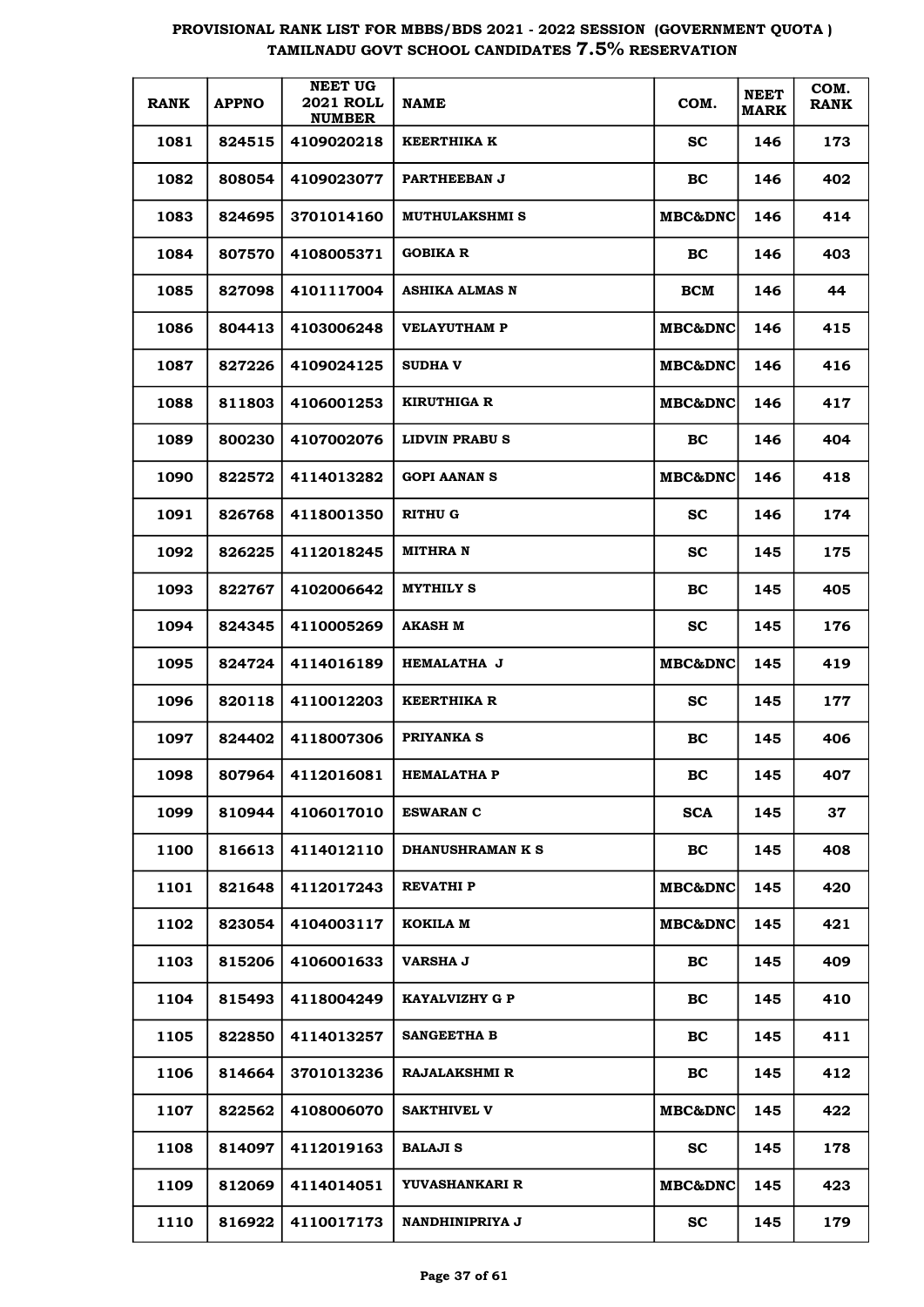| <b>RANK</b> | <b>APPNO</b> | <b>NEET UG</b><br><b>2021 ROLL</b><br><b>NUMBER</b> | <b>NAME</b>               | COM.               | <b>NEET</b><br><b>MARK</b> | COM.<br><b>RANK</b> |
|-------------|--------------|-----------------------------------------------------|---------------------------|--------------------|----------------------------|---------------------|
| 1111        | 821738       | 4110013106                                          | <b>BAIRAVI I</b>          | <b>MBC&amp;DNC</b> | 145                        | 424                 |
| 1112        | 815410       | 4106006273                                          | <b>SIVASAKTHI N</b>       | BC                 | 145                        | 413                 |
| 1113        | 827500       | 4108005285                                          | <b>AGALYA J</b>           | <b>MBC&amp;DNC</b> | 145                        | 425                 |
| 1114        | 802224       | 4114009478                                          | <b>SHARMILAN S</b>        | BC                 | 145                        | 414                 |
| 1115        | 824533       | 4110015043                                          | <b>NITHYASRI S</b>        | BC                 | 145                        | 415                 |
| 1116        | 823130       | 4112015006                                          | KARTHI C                  | <b>MBC&amp;DNC</b> | 145                        | 426                 |
| 1117        | 815885       | 4111005155                                          | <b>ILAVARASAN S</b>       | <b>MBC&amp;DNC</b> | 144                        | 427                 |
| 1118        | 826175       | 4114014278                                          | <b>YUVARAJ S</b>          | <b>MBC&amp;DNC</b> | 144                        | 428                 |
| 1119        | 821050       | 4113002228                                          | <b>SUBHASHINI V</b>       | BC                 | 144                        | 416                 |
| 1120        | 803053       | 4118007113                                          | <b>VISHMAYA S</b>         | <b>SCA</b>         | 144                        | 38                  |
| 1121        | 822466       | 4114013220                                          | <b>SARATHI K K</b>        | <b>MBC&amp;DNC</b> | 144                        | 429                 |
| 1122        | 814324       | 4110014214                                          | <b>ROHINI K</b>           | BC                 | 144                        | 417                 |
| 1123        | 824379       | 4109011063                                          | <b>DURGA M</b>            | <b>MBC&amp;DNC</b> | 144                        | 430                 |
| 1124        | 821918       | 4114013306                                          | PORKODI M                 | <b>MBC&amp;DNC</b> | 144                        | 431                 |
| 1125        | 826956       | 4109024012                                          | VIJAY A                   | <b>MBC&amp;DNC</b> | 144                        | 432                 |
| 1126        | 824444       | 4112014214                                          | <b>GAYATHRI R</b>         | <b>MBC&amp;DNC</b> | 144                        | 433                 |
| 1127        | 812568       | 4109018300                                          | <b>TAMILARASAN S</b>      | <b>ST</b>          | 144                        | 9                   |
| 1128        | 825766       | 4108001046                                          | KAVYA M                   | <b>MBC&amp;DNC</b> | 144                        | 434                 |
| 1129        | 816586       | 4109010055                                          | <b>EZHILARASI K</b>       | <b>SC</b>          | 143                        | 180                 |
| 1130        | 806248       | 4103004413                                          | <b>VASUKI K</b>           | BC                 | 143                        | 418                 |
| 1131        | 814587       | 4103009216                                          | <b>VASANTHA BARATHI E</b> | <b>SC</b>          | 143                        | 181                 |
| 1132        | 811308       | 4106016329                                          | <b>NAJEEBHA M</b>         | BCM                | 143                        | 45                  |
| 1133        | 826968       | 4109011488                                          | YAMUNAPRIYA S             | <b>MBC&amp;DNC</b> | 143                        | 435                 |
| 1134        | 808721       | 4104002758                                          | <b>CHANDRALEKA K</b>      | <b>MBC&amp;DNC</b> | 143                        | 436                 |
| 1135        | 813365       | 4110015137                                          | ABINAYA A                 | MBC&DNC            | 143                        | 437                 |
| 1136        | 822574       | 4110011097                                          | <b>PAVARASI P</b>         | <b>SC</b>          | 143                        | 182                 |
| 1137        | 826927       | 4104003036                                          | <b>GNANAVEL P</b>         | BC                 | 143                        | 419                 |
| 1138        | 822358       | 4101116043                                          | <b>GEETHALAKSHMI E</b>    | <b>MBC&amp;DNC</b> | 143                        | 438                 |
| 1139        | 824109       | 4114013247                                          | UMAMAGESHWARI R           | BC                 | 143                        | 420                 |
| 1140        | 822567       | 4108006091                                          | <b>SABITHRA S</b>         | <b>SCA</b>         | 142                        | 39                  |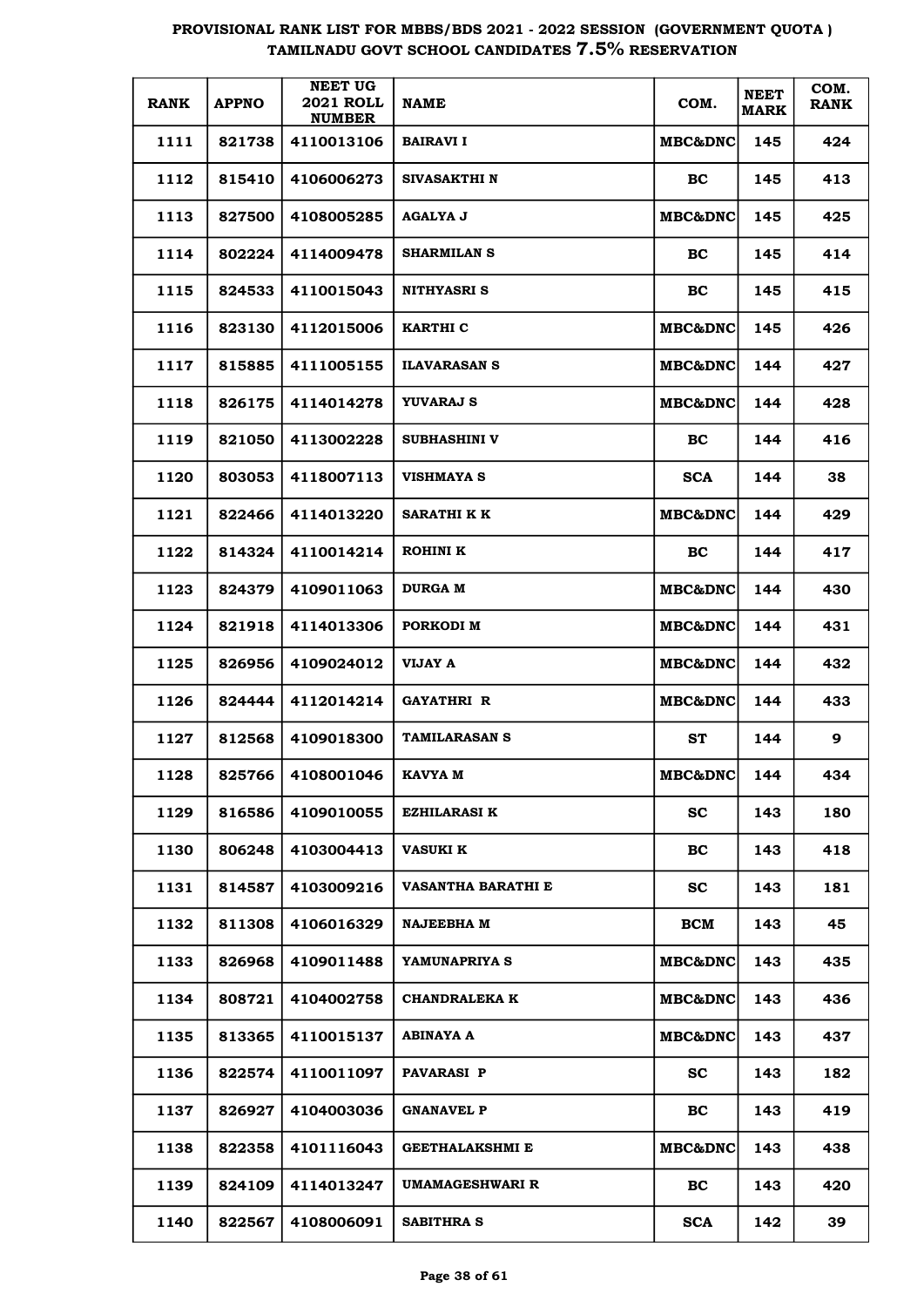| <b>RANK</b> | <b>APPNO</b> | <b>NEET UG</b><br><b>2021 ROLL</b><br><b>NUMBER</b> | <b>NAME</b>            | COM.               | <b>NEET</b><br><b>MARK</b> | COM.<br><b>RANK</b> |
|-------------|--------------|-----------------------------------------------------|------------------------|--------------------|----------------------------|---------------------|
| 1141        | 824431       | 4109024119                                          | <b>RANJITHA D</b>      | <b>MBC&amp;DNC</b> | 142                        | 439                 |
| 1142        | 814050       | 4113018097                                          | <b>HEMALATHA B</b>     | MBC&DNC            | 142                        | 440                 |
| 1143        | 820177       | 4114001326                                          | <b>SRUTHI M</b>        | BC                 | 142                        | 421                 |
| 1144        | 817691       | 4106012049                                          | <b>ABISHA A</b>        | BC                 | 142                        | 422                 |
| 1145        | 823045       | 4113018350                                          | <b>AKALYA C</b>        | MBC&DNC            | 142                        | 441                 |
| 1146        | 806595       | 4108006272                                          | <b>ESHWARAN R</b>      | <b>SCA</b>         | 142                        | 40                  |
| 1147        | 815277       | 4106006320                                          | <b>TAMILARASI A</b>    | BC                 | 142                        | 423                 |
| 1148        | 807902       | 4103011020                                          | <b>RAJESWARI S</b>     | BC                 | 142                        | 424                 |
| 1149        | 826073       | 4110012217                                          | <b>KAYALVIZHI S</b>    | <b>SC</b>          | 142                        | 183                 |
| 1150        | 818852       | 4109017224                                          | <b>RAMYAK</b>          | <b>SC</b>          | 142                        | 184                 |
| 1151        | 824587       | 4110016168                                          | <b>SUBAPRIYA P</b>     | BC                 | 142                        | 425                 |
| 1152        | 809176       | 4106018021                                          | <b>DIVYALAKSHMI M</b>  | BC                 | 141                        | 426                 |
| 1153        | 824516       | 4109008505                                          | <b>SALMA BANU A</b>    | <b>BCM</b>         | 141                        | 46                  |
| 1154        | 808871       | 4108006155                                          | <b>JAYABHARATHI R</b>  | <b>SCA</b>         | 141                        | 41                  |
| 1155        | 826121       | 4103005139                                          | <b>HARIPRIYA R</b>     | BC                 | 141                        | 427                 |
| 1156        | 812106       | 4109028034                                          | <b>JANANI R</b>        | <b>SC</b>          | 141                        | 185                 |
| 1157        | 818437       | 4109027205                                          | <b>VASUKI P</b>        | <b>SC</b>          | 141                        | 186                 |
| 1158        | 819940       | 4109028104                                          | DEVI ABIRAMI S         | $\mathbf{SC}$      | 141                        | 187                 |
| 1159        | 822351       | 4109018251                                          | <b>DINESHKUMAR M</b>   | <b>MBC&amp;DNC</b> | 141                        | 442                 |
| 1160        | 817981       | 4106019303                                          | <b>JEYASURYA K</b>     | MBC&DNC            | 141                        | 443                 |
| 1161        | 815276       | 4114013179                                          | <b>SANTHAMURTHY B</b>  | <b>SC</b>          | 141                        | 188                 |
| 1162        | 814037       | 4110009232                                          | <b>SOWNDHARYA S</b>    | MBC&DNC            | 141                        | 444                 |
| 1163        | 824250       | 4112016016                                          | <b>MAHAPANDIDEVI S</b> | BC                 | 141                        | 428                 |
| 1164        | 812157       | 4103008340                                          | <b>ARULMOZHI A</b>     | <b>SC</b>          | 141                        | 189                 |
| 1165        | 825268       | 4109027051                                          | <b>ANBARASUS</b>       | BC                 | 141                        | 429                 |
| 1166        | 818835       | 4106015252                                          | <b>KARANYA V</b>       | BC                 | 141                        | 430                 |
| 1167        | 822899       | 4116005117                                          | <b>GAYATHIRI K</b>     | MBC&DNC            | 140                        | 445                 |
| 1168        | 819595       | 4110009314                                          | <b>ARIVAZHAGAN E</b>   | BC                 | 140                        | 431                 |
| 1169        | 812032       | 4106017113                                          | <b>VISHALINI E</b>     | <b>SC</b>          | 140                        | 190                 |
| 1170        | 802443       | 4107007333                                          | <b>ATHIRISHA M</b>     | BC                 | 140                        | 432                 |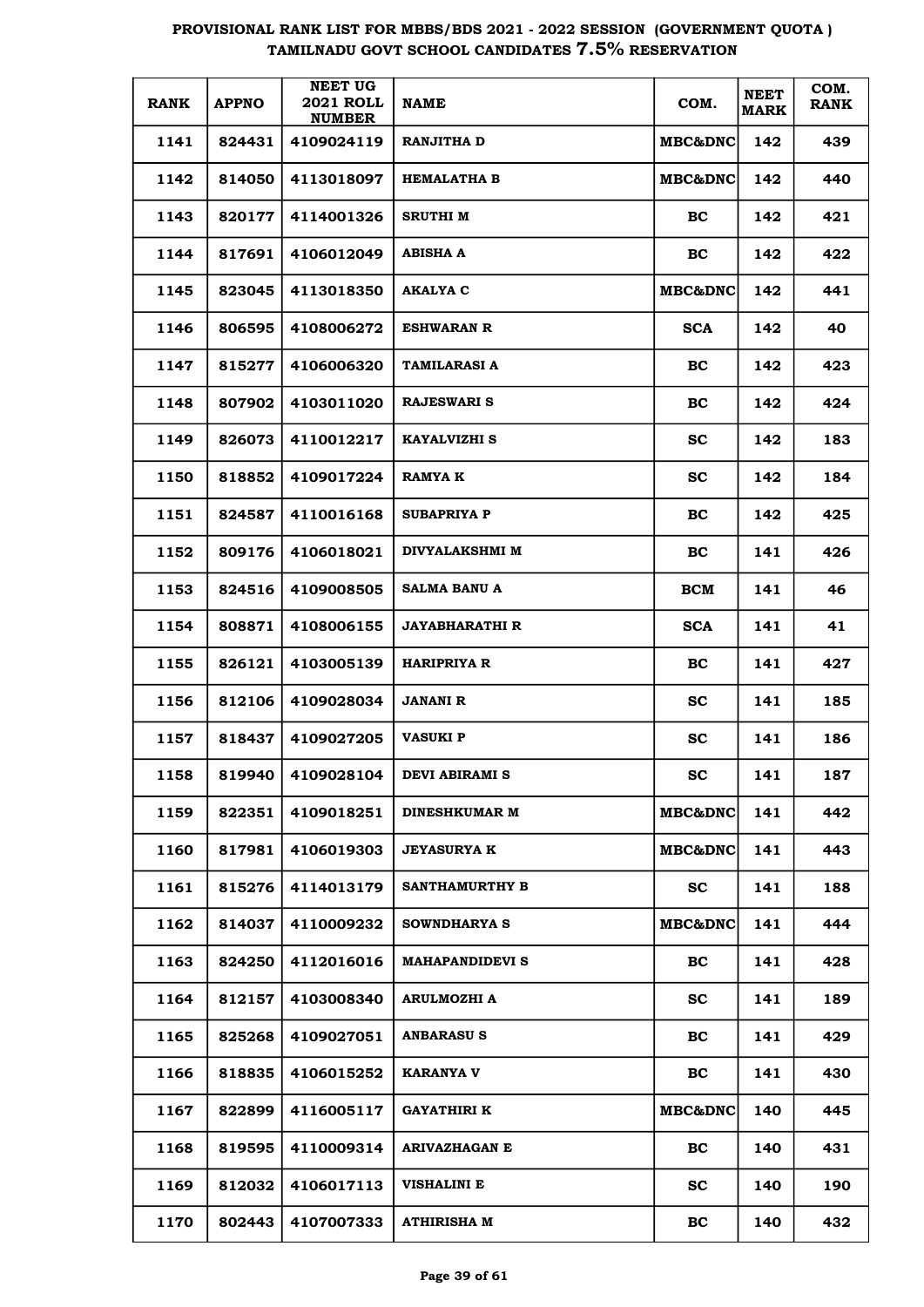| <b>RANK</b> | <b>APPNO</b> | <b>NEET UG</b><br><b>2021 ROLL</b><br><b>NUMBER</b> | <b>NAME</b>           | COM.               | <b>NEET</b><br><b>MARK</b> | COM.<br><b>RANK</b> |
|-------------|--------------|-----------------------------------------------------|-----------------------|--------------------|----------------------------|---------------------|
| 1171        | 825111       | 4111001473                                          | THRISHA J M           | <b>MBC&amp;DNC</b> | 140                        | 446                 |
| 1172        | 815464       | 3701014224                                          | <b>GAJALAKSHMI A</b>  | sc                 | 140                        | 191                 |
| 1173        | 806541       | 4108006009                                          | <b>NITHISHWARAN M</b> | <b>SCA</b>         | 140                        | 42                  |
| 1174        | 825848       | 4111005159                                          | KALAIYARASI N M       | <b>BC</b>          | 140                        | 433                 |
| 1175        | 827021       | 4102007793                                          | <b>ARTHI G</b>        | <b>SCA</b>         | 140                        | 43                  |
| 1176        | 817828       | 4102008330                                          | <b>HEMALATHA V</b>    | <b>MBC&amp;DNC</b> | 140                        | 447                 |
| 1177        | 805845       | 4109026132                                          | KAVINILAVU A          | sc                 | 140                        | 192                 |
| 1178        | 800045       | 4109017133                                          | <b>SABITHA M</b>      | <b>SCA</b>         | 140                        | 44                  |
| 1179        | 818323       | 4114013086                                          | RAMAPRABHA R          | <b>MBC&amp;DNC</b> | 140                        | 448                 |
| 1180        | 823138       | 4104002632                                          | <b>SANTHOSH P</b>     | <b>MBC&amp;DNC</b> | 140                        | 449                 |
| 1181        | 823208       | 4102007790                                          | <b>NALINIPRIYA D</b>  | <b>MBC&amp;DNC</b> | 140                        | 450                 |
| 1182        | 827752       | 4108002720                                          | SRIRUPHA P            | <b>SCA</b>         | 140                        | 45                  |
| 1183        | 824332       | 4109024017                                          | ROOPITHA C            | BC.                | 140                        | 434                 |
| 1184        | 812159       | 4115006190                                          | VINITH V              | <b>SC</b>          | 140                        | 193                 |
| 1185        | 809437       | 4114015202                                          | <b>AISHWARYA M</b>    | <b>MBC&amp;DNC</b> | 140                        | 451                 |
| 1186        | 825075       | 4101117005                                          | SUNIL KUMAR S         | BC.                | 140                        | 435                 |
| 1187        | 818199       | 4103010240                                          | <b>SNEGA A</b>        | BC                 | 140                        | 436                 |
| 1188        | 826421       | 4102008133                                          | ABIRAMI G             | BС                 | 140                        | 437                 |
| 1189        | 825308       | 4114002177                                          | <b>DHIVYA P</b>       | MBC&DNC            | 140                        | 452                 |
| 1190        | 821256       | 4110015053                                          | KOKILA A              | <b>SC</b>          | 140                        | 194                 |
| 1191        | 825600       | 3701014011                                          | <b>BALAJI S</b>       | <b>MBC&amp;DNC</b> | 140                        | 453                 |
| 1192        | 803397       | 41011111213                                         | <b>GAYATHRI K</b>     | <b>MBC&amp;DNC</b> | 140                        | 454                 |
| 1193        | 811960       | 4101003727                                          | <b>ARCHANA K</b>      | <b>MBC&amp;DNC</b> | 140                        | 455                 |
| 1194        | 825098       | 4114012361                                          | <b>MALARAVAN D</b>    | <b>SC</b>          | 140                        | 195                 |
| 1195        | 819774       | 4108006008                                          | ASHWINI M             | BC                 | 139                        | 438                 |
| 1196        | 822136       | 4115001401                                          | <b>SARUDEVI S</b>     | <b>SC</b>          | 139                        | 196                 |
| 1197        | 822656       | 4118007261                                          | <b>DHANASRI D</b>     | BC                 | 139                        | 439                 |
| 1198        | 822994       | 4104002753                                          | <b>SABARI P</b>       | <b>MBC&amp;DNC</b> | 139                        | 456                 |
| 1199        | 825262       | 4109007084                                          | <b>MADHUMITHA R</b>   | <b>MBC&amp;DNC</b> | 139                        | 457                 |
| 1200        | 814023       | 4112020287                                          | <b>KARUPPAIYA M</b>   | $\mathbf{sc}$      | 139                        | 197                 |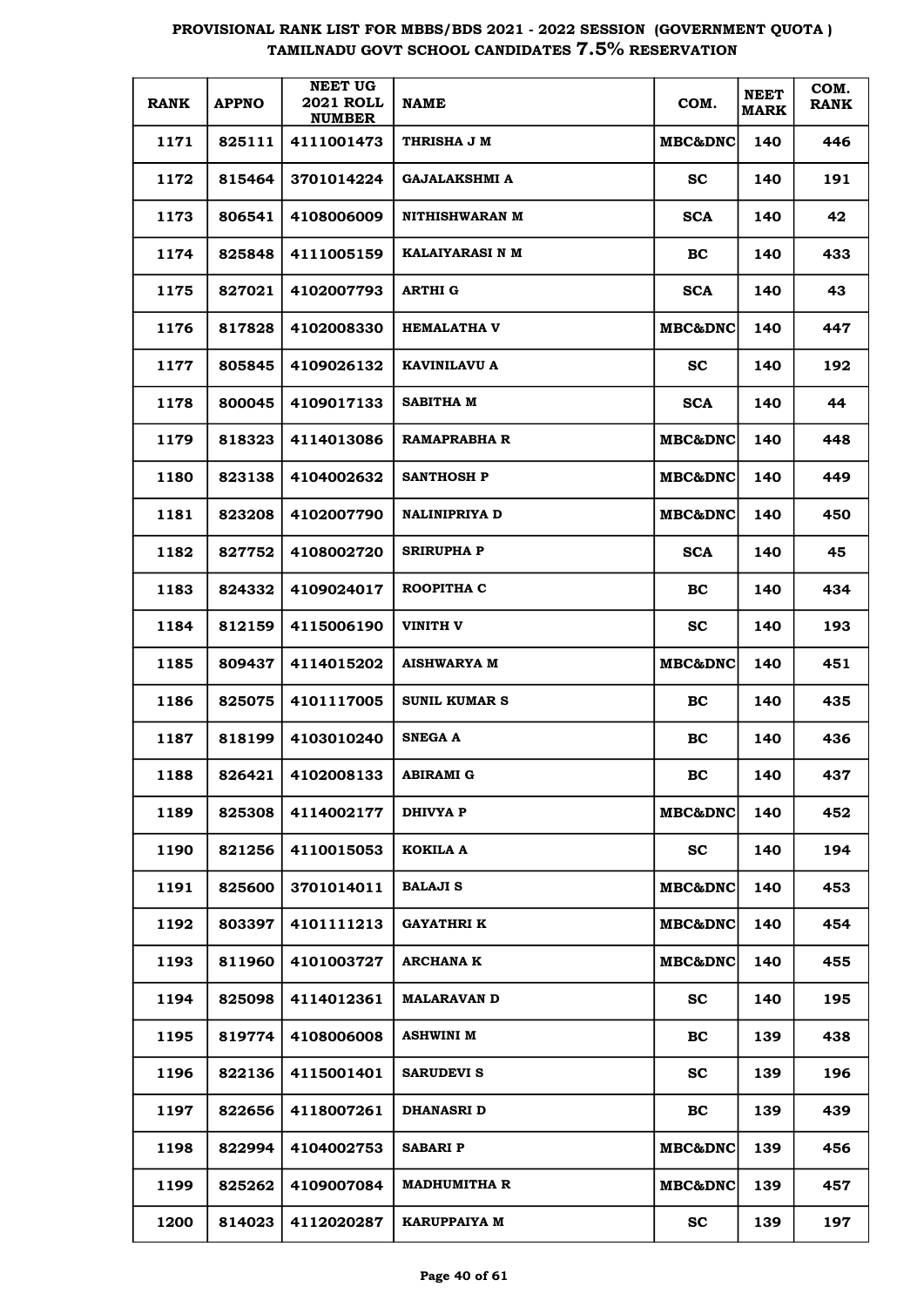| <b>RANK</b> | <b>APPNO</b> | <b>NEET UG</b><br><b>2021 ROLL</b><br><b>NUMBER</b> | <b>NAME</b>               | COM.               | <b>NEET</b><br><b>MARK</b> | COM.<br><b>RANK</b> |
|-------------|--------------|-----------------------------------------------------|---------------------------|--------------------|----------------------------|---------------------|
| 1201        | 816845       | 4106019140                                          | <b>RAMESH K</b>           | <b>MBC&amp;DNC</b> | 139                        | 458                 |
| 1202        | 814180       | 4107004110                                          | <b>SUBITCHA K</b>         | BC                 | 139                        | 440                 |
| 1203        | 816109       | 4102008394                                          | SOWRABHA S S              | BC                 | 139                        | 441                 |
| 1204        | 811614       | 4112020220                                          | SUMAIYA RILWANA A         | BCM                | 139                        | 47                  |
| 1205        | 815209       | 4106006468                                          | <b>NEETHU VARSHINI M</b>  | BC                 | 139                        | 442                 |
| 1206        | 820727       | 4101112043                                          | <b>ABIRAMI V</b>          | <b>MBC&amp;DNC</b> | 139                        | 459                 |
| 1207        | 807997       | 4107001022                                          | <b>BHUVANESHWAR D K</b>   | BC.                | 139                        | 443                 |
| 1208        | 821781       | 4112017271                                          | <b>VIDHYA K</b>           | SC.                | 139                        | 198                 |
| 1209        | 823738       | 4106020017                                          | <b>MUTHURAMAN A</b>       | <b>MBC&amp;DNC</b> | 139                        | 460                 |
| 1210        | 825234       | 4108005372                                          | VASANTH M                 | BC.                | 139                        | 444                 |
| 1211        | 825586       | 4118006377                                          | <b>AISHWARYA K</b>        | BC                 | 138                        | 445                 |
| 1212        | 821971       | 4114011142                                          | UMME AIMAN M              | BCM                | 138                        | 48                  |
| 1213        | 824113       | 4106019074                                          | <b>MOHANAPRIYA I</b>      | <b>BC</b>          | 138                        | 446                 |
| 1214        | 806667       | 4102008106                                          | <b>NAVEENA B</b>          | <b>MBC&amp;DNC</b> | 138                        | 461                 |
| 1215        | 803438       | 4109001303                                          | <b>SHEBAKARINI B</b>      | BC.                | 138                        | 447                 |
| 1216        | 818517       | 4103011001                                          | <b>BANUPRIYA A</b>        | <b>MBC&amp;DNC</b> | 138                        | 462                 |
| 1217        | 815186       | 4113018298                                          | SAKTHIVELMURUGAN M        | <b>SCA</b>         | 138                        | 46                  |
| 1218        | 824870       | 4110013211                                          | ABINA A                   | <b>MBC&amp;DNC</b> | 138                        | 463                 |
| 1219        | 827323       | 4114016073                                          | VIJI V                    | MBC&DNC            | 138                        | 464                 |
| 1220        | 808270       | 4109028063                                          | <b>SRIYESVANTHARA S V</b> | <b>SCA</b>         | 138                        | 47                  |
| 1221        | 803126       | 4107001722                                          | <b>VINSHA V S</b>         | BC.                | 138                        | 448                 |
| 1222        | 826594       | 4106002073                                          | <b>MAITHILY S</b>         | BC.                | 138                        | 449                 |
| 1223        | 814494       | 4106006554                                          | <b>SUREKA SUKI S</b>      | BC                 | 137                        | 450                 |
| 1224        | 822299       | 4116002304                                          | VANITHAMANI N             | <b>SC</b>          | 137                        | 199                 |
| 1225        | 826247       | 4109019148                                          | <b>SOUNDARRAJAN K</b>     | MBC&DNC            | 137                        | 465                 |
| 1226        | 825641       | 4110013085                                          | AKALYA S                  | <b>SC</b>          | 137                        | 200                 |
| 1227        | 823139       | 4112017074                                          | THIRISHA P                | MBC&DNC            | 137                        | 466                 |
| 1228        | 823099       | 4102007634                                          | NANDHINI V                | <b>BC</b>          | 137                        | 451                 |
| 1229        | 823149       | 4113017041                                          | <b>ISWARYA S</b>          | MBC&DNC            | 137                        | 467                 |
| 1230        | 823046       | 4106009192                                          | VEERALAKSHMI K            | <b>BC</b>          | 137                        | 452                 |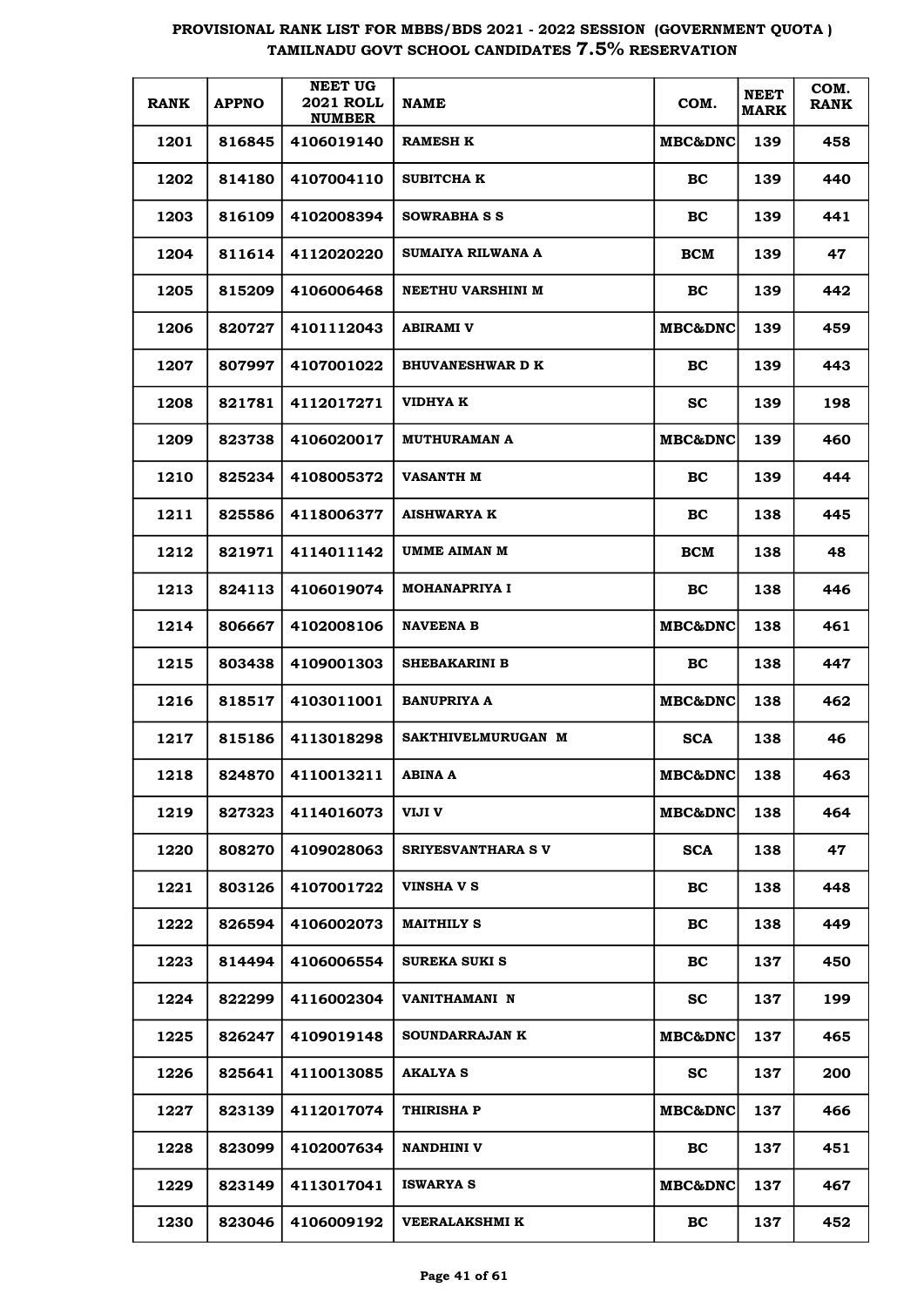| <b>RANK</b> | <b>APPNO</b> | <b>NEET UG</b><br><b>2021 ROLL</b><br><b>NUMBER</b> | <b>NAME</b>            | COM.               | <b>NEET</b><br><b>MARK</b> | COM.<br><b>RANK</b> |
|-------------|--------------|-----------------------------------------------------|------------------------|--------------------|----------------------------|---------------------|
| 1231        | 821524       | 4101106467                                          | <b>KIRUBA B</b>        | BC                 | 137                        | 453                 |
| 1232        | 824289       | 4104002146                                          | <b>LAVANYA B</b>       | BC                 | 137                        | 454                 |
| 1233        | 811521       | 4113018249                                          | <b>SABIRA BEGAM U</b>  | BCM                | 137                        | 49                  |
| 1234        | 809790       | 4118006355                                          | <b>SALINI M</b>        | <b>SC</b>          | 137                        | 201                 |
| 1235        | 822842       | 4104001750                                          | <b>RAMYA B</b>         | <b>MBC&amp;DNC</b> | 137                        | 468                 |
| 1236        | 823106       | 4109021078                                          | <b>INDHUP</b>          | SС                 | 137                        | 202                 |
| 1237        | 820792       | 4109027132                                          | PRIYADHARSHINI M       | <b>MBC&amp;DNC</b> | 137                        | 469                 |
| 1238        | 803770       | 4101003447                                          | <b>DHAYA S</b>         | BC.                | 136                        | 455                 |
| 1239        | 824678       | 4116008231                                          | <b>SATHIYA V</b>       | <b>MBC&amp;DNC</b> | 136                        | 470                 |
| 1240        | 805422       | 4106016123                                          | <b>BHAVANI T</b>       | <b>MBC&amp;DNC</b> | 136                        | 471                 |
| 1241        | 826248       | 4103009157                                          | <b>MALATHI N</b>       | <b>MBC&amp;DNC</b> | 136                        | 472                 |
| 1242        | 820172       | 4106018071                                          | LATHA R                | BC.                | 136                        | 456                 |
| 1243        | 825237       | 4102007712                                          | <b>PRADEEP P</b>       | <b>SCA</b>         | 136                        | 48                  |
| 1244        | 822338       | 4102007715                                          | <b>DIVYADHARSINI R</b> | <b>MBC&amp;DNC</b> | 136                        | 473                 |
| 1245        | 821759       | 4112021068                                          | DEEPAMARI D            | SС                 | 136                        | 203                 |
| 1246        | 803431       | 4112014211                                          | NIMMY A                | BC.                | 136                        | 457                 |
| 1247        | 818240       | 4113020006                                          | <b>VELMURUGAN M</b>    | BC                 | 136                        | 458                 |
| 1248        | 818850       | 4106016276                                          | YUVARANI S             | SC                 | 136                        | 204                 |
| 1249        | 818336       | 4112020219                                          | <b>VEERAMANI G</b>     | MBC&DNC            | 136                        | 474                 |
| 1250        | 819842       | 4101116066                                          | <b>LAVANYA M</b>       | <b>SC</b>          | 135                        | 205                 |
| 1251        | 824251       | 4110012066                                          | <b>NISHANTHINI P</b>   | <b>MBC&amp;DNC</b> | 135                        | 475                 |
| 1252        | 824503       | 4112021050                                          | <b>NILOBER K</b>       | BCM                | 135                        | 50                  |
| 1253        | 826494       | 4109011095                                          | UMABHARATHI G          | BC                 | 135                        | 459                 |
| 1254        | 817600       | 4103010310                                          | <b>AATHIKA P</b>       | <b>MBC&amp;DNC</b> | 135                        | 476                 |
| 1255        | 821864       | 4112015103                                          | <b>MANOJ M</b>         | MBC&DNC            | 135                        | 477                 |
| 1256        | 803811       | 4114006407                                          | <b>HEMALATHA K</b>     | <b>BC</b>          | 135                        | 460                 |
| 1257        | 806997       | 4109005351                                          | ELAMATHI S             | MBC&DNC            | 135                        | 478                 |
| 1258        | 815778       | 4109019276                                          | <b>MANIYARASAN V</b>   | MBC&DNC            | 135                        | 479                 |
| 1259        | 820200       | 4110013224                                          | KANCHANA M             | <b>SC</b>          | 135                        | 206                 |
| 1260        | 827825       | 4106018169                                          | <b>GANESHPANDI P</b>   | <b>SCA</b>         | 135                        | 49                  |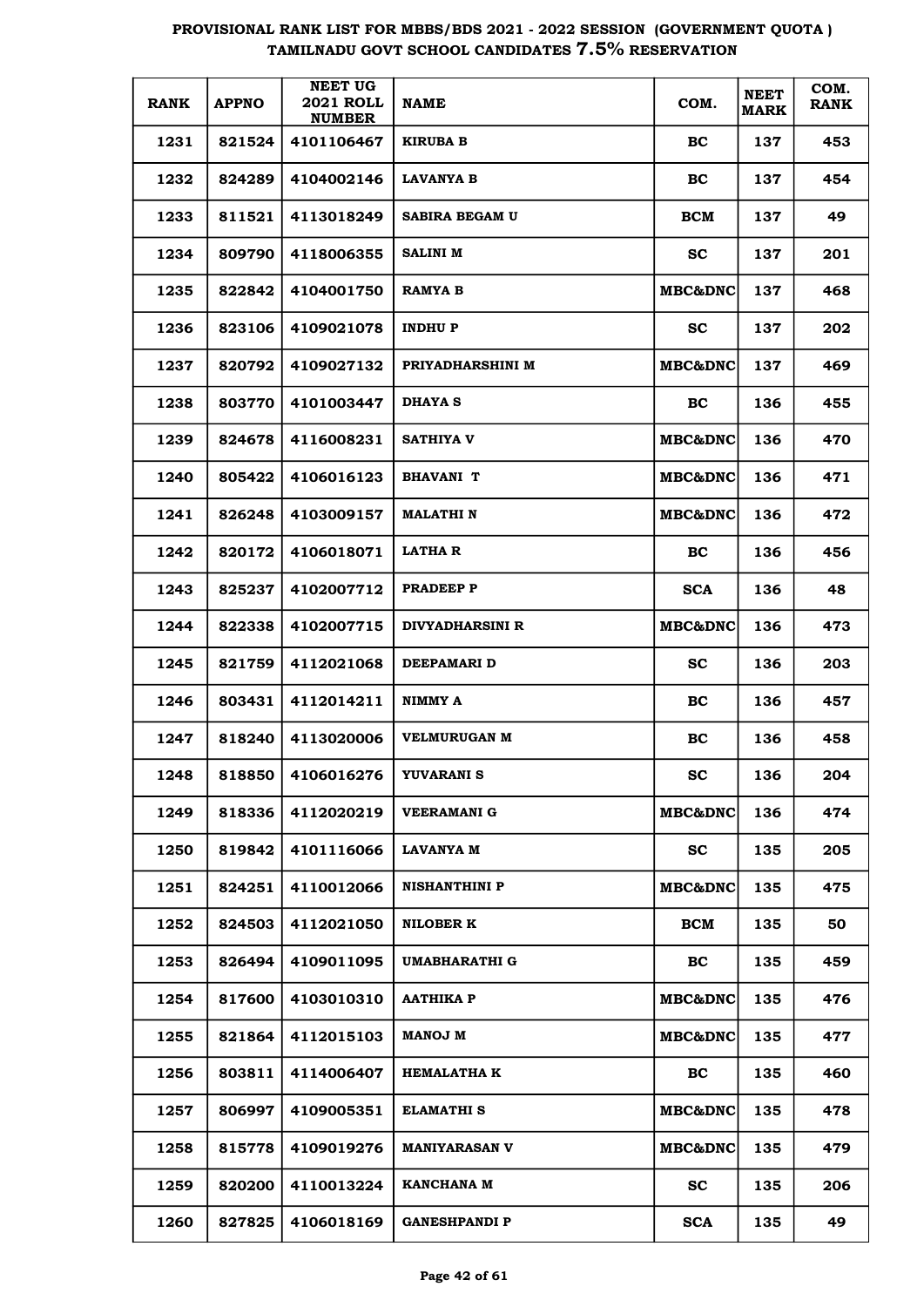| <b>RANK</b> | <b>APPNO</b> | <b>NEET UG</b><br><b>2021 ROLL</b><br><b>NUMBER</b> | <b>NAME</b>             | COM.               | <b>NEET</b><br><b>MARK</b> | COM.<br><b>RANK</b> |
|-------------|--------------|-----------------------------------------------------|-------------------------|--------------------|----------------------------|---------------------|
| 1261        | 808196       | 4103005397                                          | KAYALVIZHI R            | <b>MBC&amp;DNC</b> | 135                        | 480                 |
| 1262        | 822445       | 4115006139                                          | VARSHINI K              | <b>SC</b>          | 135                        | 207                 |
| 1263        | 827283       | 4106016226                                          | <b>IBRAMSHA S</b>       | BCM                | 135                        | 51                  |
| 1264        | 804476       | 4102002742                                          | <b>SURYA.S</b>          | <b>SC</b>          | 135                        | 208                 |
| 1265        | 819961       | 4111004280                                          | SAIYASHVANTHRA R        | BC                 | 135                        | 461                 |
| 1266        | 818547       | 4106004556                                          | VISHNUPRIYA R           | BC                 | 135                        | 462                 |
| 1267        | 813053       | 4106018223                                          | PRAVEENA M              | <b>MBC&amp;DNC</b> | 135                        | 481                 |
| 1268        | 826472       | 4109020008                                          | <b>MALARKODI P</b>      | MBC&DNC            | 135                        | 482                 |
| 1269        | 826305       | 4104002733                                          | VASANTHI G              | <b>MBC&amp;DNC</b> | 134                        | 483                 |
| 1270        | 825445       | 4114004499                                          | GAYATHIREEN M           | BC                 | 134                        | 463                 |
| 1271        | 824108       | 4114013271                                          | <b>SNEKA R</b>          | <b>MBC&amp;DNC</b> | 134                        | 484                 |
| 1272        | 807241       | 4108002576                                          | NISHALINI R             | <b>BC</b>          | 134                        | 464                 |
| 1273        | 820460       | 4113019008                                          | <b>SANTHIYA C</b>       | <b>SC</b>          | 134                        | 209                 |
| 1274        | 820420       | 4110017015                                          | <b>PRAGADEESHWARI M</b> | MBC&DNC            | 134                        | 485                 |
| 1275        | 824514       | 4103003388                                          | VEERALAKSHMI M          | <b>MBC&amp;DNC</b> | 134                        | 486                 |
| 1276        | 802753       | 4106020185                                          | <b>ALAGU MEENA D</b>    | BC                 | 133                        | 465                 |
| 1277        | 825412       | 4113018247                                          | MUTHULAKSHMI M          | BC                 | 133                        | 466                 |
| 1278        | 826315       | 4105003343                                          | KANIMOZHI R             | BC                 | 133                        | 467                 |
| 1279        | 824922       | 4113008129                                          | SUBBULAKSHMI S R        | BC                 | 133                        | 468                 |
| 1280        | 820046       | 4106008390                                          | <b>RAJESHWARI M</b>     | <b>MBC&amp;DNC</b> | 133                        | 487                 |
| 1281        | 823421       | 4107006255                                          | <b>JEYA SUREKA S</b>    | BC                 | 133                        | 469                 |
| 1282        | 814848       | 4103011080                                          | <b>SUJATHA C</b>        | BC                 | 133                        | 470                 |
| 1283        | 827097       | 4109025179                                          | <b>JAYADEVI P</b>       | BC                 | 133                        | 471                 |
| 1284        | 822951       | 4109014173                                          | <b>KABILAN S</b>        | BC                 | 133                        | 472                 |
| 1285        | 814071       | 4106020168                                          | <b>SARULATHA S</b>      | <b>SC</b>          | 133                        | 210                 |
| 1286        | 800896       | 4102007564                                          | <b>DHARSHINI P</b>      | <b>SC</b>          | 133                        | 211                 |
| 1287        | 827905       | 4109006716                                          | <b>ABISEKAN C</b>       | <b>MBC&amp;DNC</b> | 133                        | 488                 |
| 1288        | 826912       | 4109019188                                          | MANIKKAM S              | <b>MBC&amp;DNC</b> | 133                        | 489                 |
| 1289        | 803800       | 4103002096                                          | GEETHA G                | <b>BC</b>          | 133                        | 473                 |
| 1290        | 819340       | 4118006339                                          | <b>DEVASHREE A</b>      | <b>SCA</b>         | 132                        | 50                  |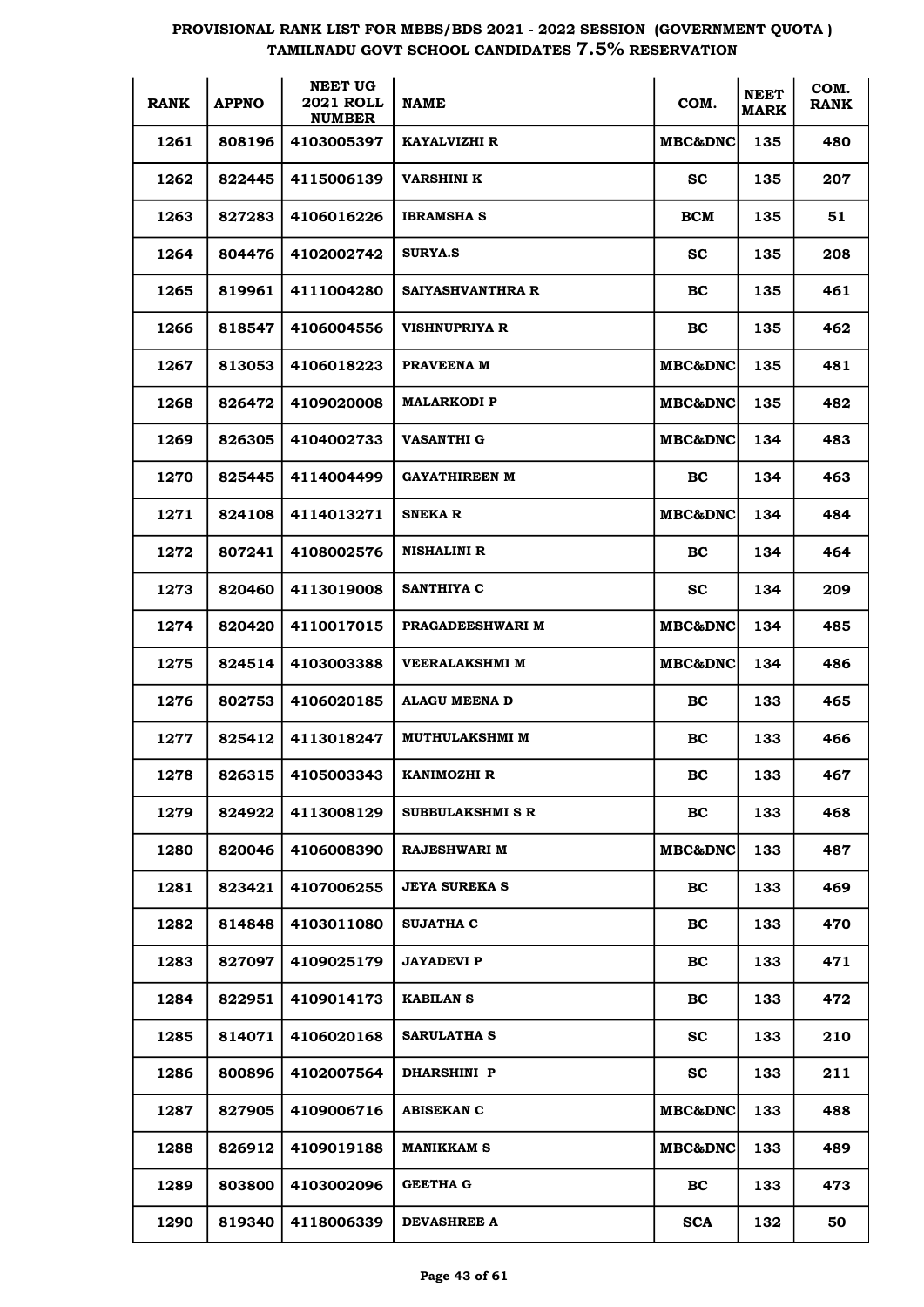| <b>RANK</b> | <b>APPNO</b> | NEET UG<br><b>2021 ROLL</b><br><b>NUMBER</b> | <b>NAME</b>             | COM.                | <b>NEET</b><br><b>MARK</b> | COM.<br><b>RANK</b> |
|-------------|--------------|----------------------------------------------|-------------------------|---------------------|----------------------------|---------------------|
| 1291        | 826409       | 4103009246                                   | NIRANJANI R             | <b>MBC&amp;DNC</b>  | 132                        | 490                 |
| 1292        | 821900       | 4110011278                                   | LAKSHMI PRIYA G         | BC                  | 132                        | 474                 |
| 1293        | 822144       | 4112021121                                   | <b>SURUTHI U</b>        | MBC&DNC             | 132                        | 491                 |
| 1294        | 808731       | 4101116167                                   | <b>RASHIYA D</b>        | <b>SC</b>           | 132                        | 212                 |
| 1295        | 812131       | 4101116196                                   | SIVARANJANI N           | <b>MBC&amp;DNC</b>  | 132                        | 492                 |
| 1296        | 826386       | 4109020226                                   | <b>ARCHANA S</b>        | <b>MBC&amp;DNC</b>  | 132                        | 493                 |
| 1297        | 824189       | 4110013240                                   | <b>SRIDHARSHINI P</b>   | BC                  | 132                        | 475                 |
| 1298        | 822732       | 4109017134                                   | <b>KAVIYA T</b>         | <b>MBC&amp;DNC </b> | 132                        | 494                 |
| 1299        | 812533       | 4107007145                                   | <b>SIVA DHARSHINI S</b> | BC                  | 132                        | 476                 |
| 1300        | 809851       | 4108002676                                   | <b>DHARSHINI C</b>      | <b>MBC&amp;DNC </b> | 132                        | 495                 |
| 1301        | 820289       | 4106019243                                   | <b>GUNADEVI C</b>       | <b>MBC&amp;DNC </b> | 132                        | 496                 |
| 1302        | 805486       | 4117003457                                   | <b>JANANI M</b>         | <b>SCA</b>          | 132                        | 51                  |
| 1303        | 821259       | 4112016125                                   | SHAMSIYA AFFRIN A       | BCM                 | 131                        | 52                  |
| 1304        | 810896       | 4106019057                                   | <b>MADHUMITHA M</b>     | <b>MBC&amp;DNC </b> | 131                        | 497                 |
| 1305        | 808803       | 4106011468                                   | SARMITHA S              | <b>SCA</b>          | 131                        | 52                  |
| 1306        | 825552       | 4106015352                                   | <b>GOWSALYA K</b>       | BC                  | 131                        | 477                 |
| 1307        | 826617       | 4114013266                                   | <b>DHAMODHARAN E</b>    | <b>MBC&amp;DNC</b>  | 131                        | 498                 |
| 1308        | 826320       | 4116008069                                   | <b>IMANUVEL G</b>       | ВC                  | 131                        | 478                 |
| 1309        | 808448       | 4113008166                                   | DAYANA RANI S           | BC                  | 131                        | 479                 |
| 1310        | 818151       | 4114012106                                   | PAVITHRA P              | BC                  | 130                        | 480                 |
| 1311        | 827797       | 4110002551                                   | <b>SWETHA R</b>         | BC                  | 130                        | 481                 |
| 1312        | 817741       | 4106019111                                   | <b>AARTHI M</b>         | BC                  | 130                        | 482                 |
| 1313        | 813245       | 4109022124                                   | <b>JINITHALS</b>        | <b>MBC&amp;DNC</b>  | 130                        | 499                 |
| 1314        | 820223       | 4110010271                                   | <b>ANUSHA C</b>         | MBC&DNC             | 130                        | 500                 |
| 1315        | 827322       | 4108001097                                   | NITHIYA S               | ST                  | 130                        | 10                  |
| 1316        | 815609       | 4101009362                                   | RAJA RAJESHWARI J       | BC                  | 130                        | 483                 |
| 1317        | 826477       | 4101117061                                   | <b>SUMATHI G</b>        | <b>MBC&amp;DNC</b>  | 130                        | 501                 |
| 1318        | 815267       | 4109017247                                   | <b>HARINI P</b>         | <b>SCA</b>          | 130                        | 53                  |
| 1319        | 824479       | 4118002455                                   | <b>KEERTHANA K</b>      | MBC&DNC             | 130                        | 502                 |
| 1320        | 827195       | 4110013027                                   | PRIYA R                 | MBC&DNC             | 130                        | 503                 |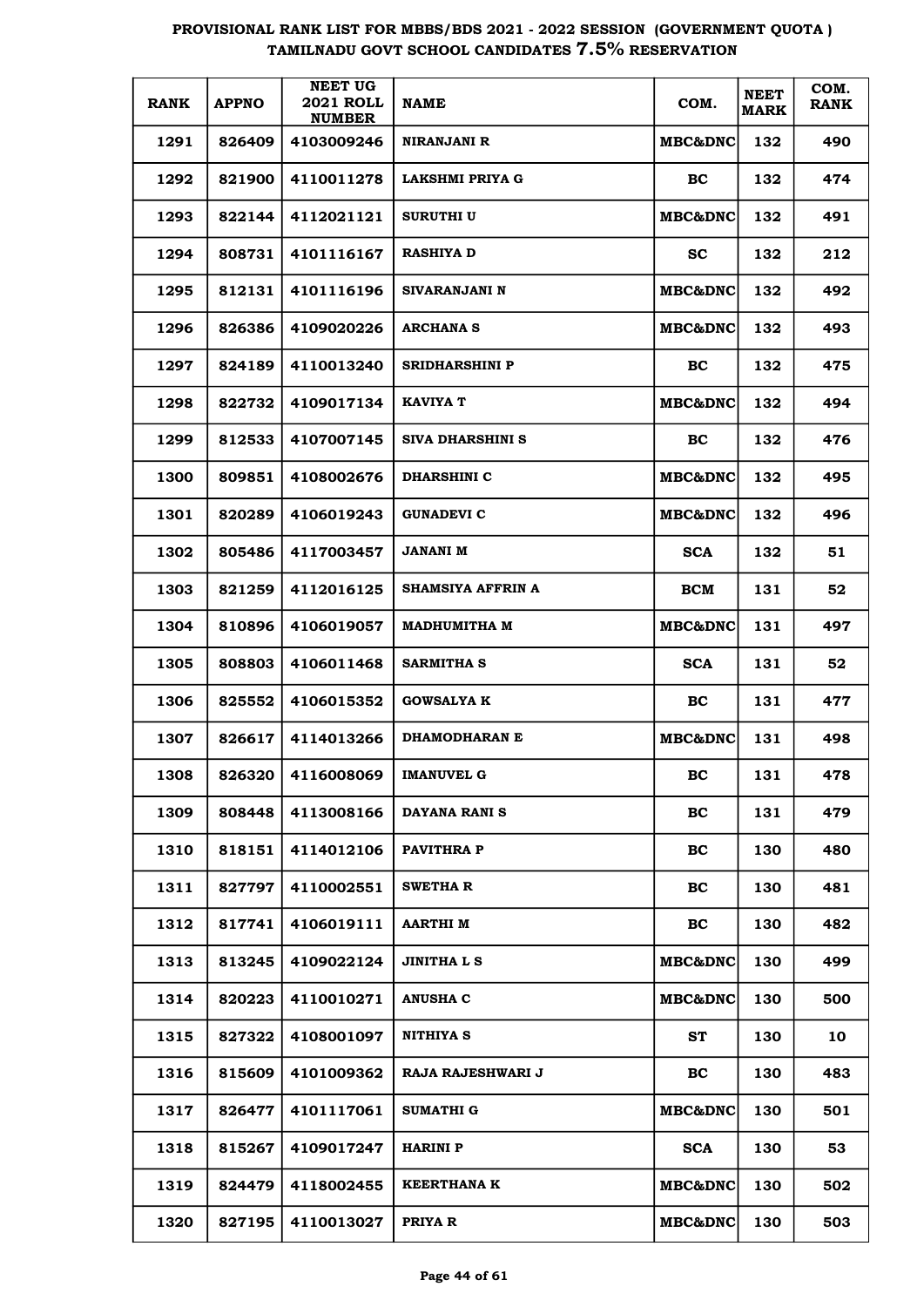| <b>RANK</b> | <b>APPNO</b> | <b>NEET UG</b><br><b>2021 ROLL</b><br><b>NUMBER</b> | <b>NAME</b>            | COM.               | <b>NEET</b><br><b>MARK</b> | COM.<br><b>RANK</b> |
|-------------|--------------|-----------------------------------------------------|------------------------|--------------------|----------------------------|---------------------|
| 1321        | 825155       | 4106020098                                          | <b>SUBHASHRI O</b>     | BC                 | 130                        | 484                 |
| 1322        | 818913       | 4108002451                                          | <b>ARCHANA S</b>       | BC                 | 130                        | 485                 |
| 1323        | 815340       | 4105003371                                          | ABINAYA B              | MBC&DNC            | 130                        | 504                 |
| 1324        | 824932       | 4110009228                                          | <b>MOHANRAM G</b>      | MBC&DNC            | 130                        | 505                 |
| 1325        | 813020       | 4101116075                                          | VICKRAMAN P            | <b>SCA</b>         | 130                        | 54                  |
| 1326        | 825349       | 4113019030                                          | <b>GOWRI M</b>         | <b>SC</b>          | 130                        | 213                 |
| 1327        | 809872       | 4103008219                                          | <b>DHANALAKSHMI M</b>  | <b>MBC&amp;DNC</b> | 130                        | 506                 |
| 1328        | 817849       | 4106003546                                          | ANJUTHA N              | BC                 | 130                        | 486                 |
| 1329        | 825151       | 4114014039                                          | <b>MOHANRAJ R</b>      | MBC&DNC            | 130                        | 507                 |
| 1330        | 827861       | 4110016032                                          | <b>GOWTHAMI A</b>      | MBC&DNC            | 130                        | 508                 |
| 1331        | 818033       | 4110015234                                          | <b>KEERTHANA N</b>     | <b>MBC&amp;DNC</b> | 130                        | 509                 |
| 1332        | 805167       | 4101016112                                          | LAVANYA E              | <b>SC</b>          | 130                        | 214                 |
| 1333        | 809158       | 4101107010                                          | <b>SWETHAR</b>         | <b>SC</b>          | 130                        | 215                 |
| 1334        | 825472       | 4113001456                                          | <b>MUGESHWARI P</b>    | BC                 | 130                        | 487                 |
| 1335        | 820991       | 4113002372                                          | <b>SUBIKSHA K</b>      | BC                 | 130                        | 488                 |
| 1336        | 818177       | 3701013134                                          | GIRI M                 | <b>SC</b>          | 130                        | 216                 |
| 1337        | 810023       | 4110010284                                          | <b>SARATHKUMAR J</b>   | BC                 | 130                        | 489                 |
| 1338        | 809116       | 4117002175                                          | <b>KUZHALI P</b>       | BC                 | 130                        | 490                 |
| 1339        | 803477       | 4110010277                                          | RATHIKA M              | <b>MBC&amp;DNC</b> | 130                        | 510                 |
| 1340        | 822404       | 4109017079                                          | SATHISH S              | <b>SC</b>          | 129                        | 217                 |
| 1341        | 807352       | 4106019262                                          | <b>MUTHUPRIYA P</b>    | BC                 | 129                        | 491                 |
| 1342        | 820240       | 4112020059                                          | <b>SNEGA N</b>         | <b>MBC&amp;DNC</b> | 129                        | 511                 |
| 1343        | 826228       | 4108005245                                          | <b>VASANTHAKUMAR G</b> | <b>SC</b>          | 129                        | 218                 |
| 1344        | 822858       | 4110014083                                          | <b>KEERTHANA E</b>     | BC                 | 129                        | 492                 |
| 1345        | 814670       | 4106017055                                          | <b>RAJARAJESWARI R</b> | <b>MBC&amp;DNC</b> | 129                        | 512                 |
| 1346        | 822966       | 4112018040                                          | <b>VAISHNAVI R</b>     | <b>SC</b>          | 129                        | 219                 |
| 1347        | 821675       | 4112016162                                          | <b>RENUGA M</b>        | <b>MBC&amp;DNC</b> | 129                        | 513                 |
| 1348        | 826457       | 4109019067                                          | <b>SWETHA P</b>        | <b>MBC&amp;DNC</b> | 129                        | 514                 |
| 1349        | 819154       | 4106016062                                          | JAYANTHI C             | <b>MBC&amp;DNC</b> | 129                        | 515                 |
| 1350        | 813869       | 4110006394                                          | <b>SIVASRI K</b>       | SC.                | 129                        | 220                 |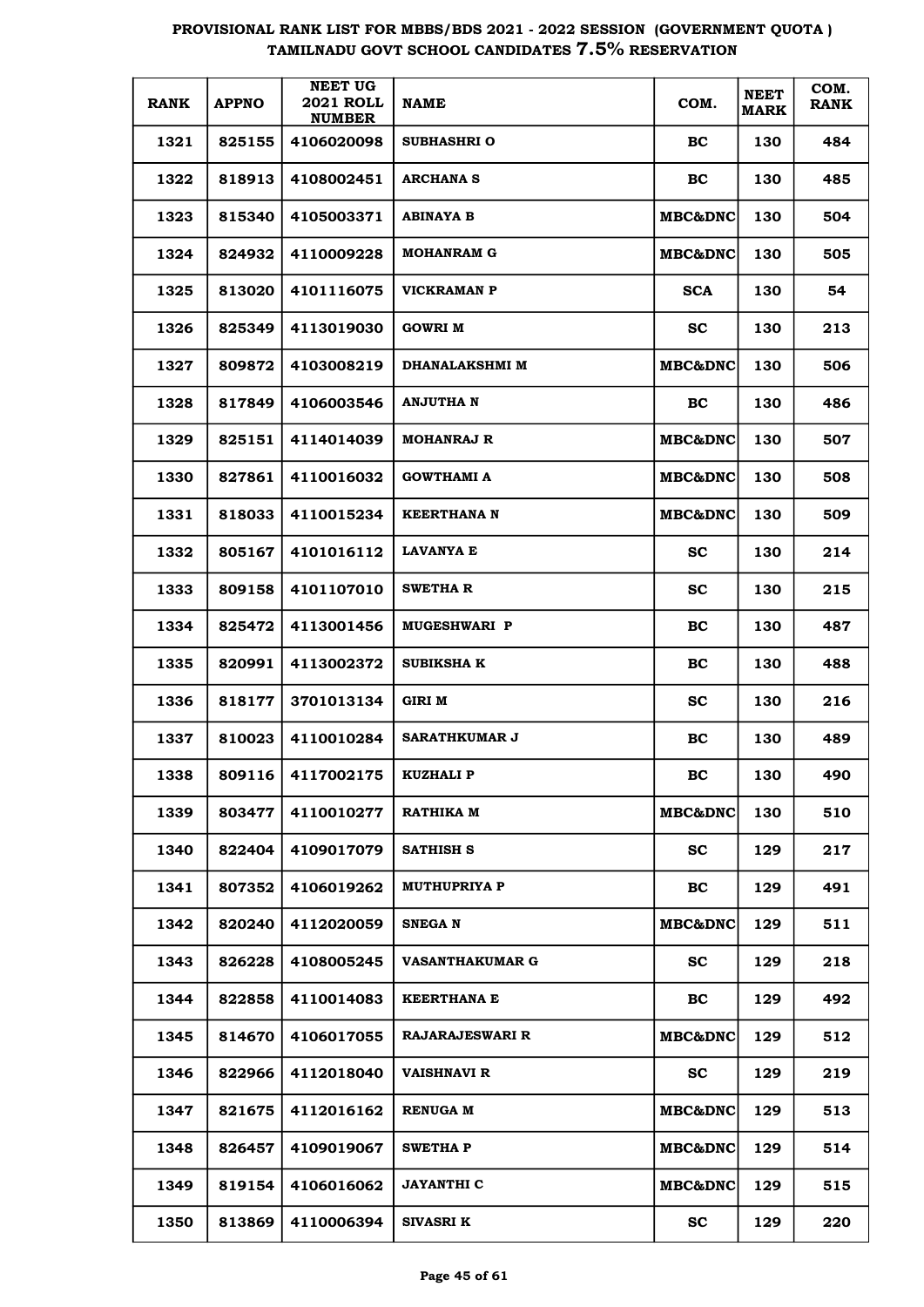| <b>RANK</b> | <b>APPNO</b> | <b>NEET UG</b><br><b>2021 ROLL</b><br><b>NUMBER</b> | <b>NAME</b>           | COM.               | <b>NEET</b><br><b>MARK</b> | COM.<br><b>RANK</b> |
|-------------|--------------|-----------------------------------------------------|-----------------------|--------------------|----------------------------|---------------------|
| 1351        | 824341       | 4113004404                                          | <b>ARUNA G</b>        | <b>MBC&amp;DNC</b> | 129                        | 516                 |
| 1352        | 827879       | 4112016211                                          | <b>NANDHAKUMAR S</b>  | BC                 | 129                        | 493                 |
| 1353        | 808938       | 4101003712                                          | <b>MONISHA K</b>      | BC                 | 129                        | 494                 |
| 1354        | 818877       | 4110011212                                          | <b>LOSHANA K</b>      | BC                 | 128                        | 495                 |
| 1355        | 822293       | 4111006049                                          | <b>SUGHASHINI T</b>   | <b>MBC&amp;DNC</b> | 128                        | 517                 |
| 1356        | 824482       | 4112015166                                          | <b>SUBHA M</b>        | <b>MBC&amp;DNC</b> | 128                        | 518                 |
| 1357        | 827497       | 4109022296                                          | <b>SASIKALA G</b>     | <b>MBC&amp;DNC</b> | 128                        | 519                 |
| 1358        | 809412       | 4108006195                                          | POOJA R               | <b>MBC&amp;DNC</b> | 128                        | 520                 |
| 1359        | 814272       | 4103010312                                          | <b>ARCHANA A</b>      | <b>MBC&amp;DNC</b> | 128                        | 521                 |
| 1360        | 824333       | 4102001266                                          | <b>FARGANA BANUS</b>  | BCM                | 128                        | 53                  |
| 1361        | 824755       | 4101108227                                          | <b>SUJITHRAJ A</b>    | sc                 | 128                        | 221                 |
| 1362        | 824442       | 4118007221                                          | <b>SRIMATHI V</b>     | BC                 | 128                        | 496                 |
| 1363        | 821943       | 4102007647                                          | <b>KAVIPRABHU K</b>   | <b>MBC&amp;DNC</b> | 128                        | 522                 |
| 1364        | 812293       | 4102008382                                          | <b>PAVITHRA T</b>     | BC                 | 128                        | 497                 |
| 1365        | 819651       | 4112016229                                          | SOWMIYA S             | <b>MBC&amp;DNC</b> | 128                        | 523                 |
| 1366        | 814096       | 4109003430                                          | PRAVEEN D             | <b>MBC&amp;DNC</b> | 128                        | 524                 |
| 1367        | 826197       | 4113018175                                          | <b>KANNIAMMAL S</b>   | <b>SCA</b>         | 128                        | 55                  |
| 1368        | 824255       | 4110017167                                          | ANBARASI A            | BС                 | 128                        | 498                 |
| 1369        | 813115       | 4114010266                                          | <b>MADHUMITHA G</b>   | BC                 | 128                        | 499                 |
| 1370        | 822641       | 4118006297                                          | <b>SATHYA D</b>       | <b>SCA</b>         | 128                        | 56                  |
| 1371        | 821314       | 4110010274                                          | SARIYATH NISHA A      | BCM                | 128                        | 54                  |
| 1372        | 814276       | 4107002544                                          | <b>HARISHMA G</b>     | BC                 | 128                        | 500                 |
| 1373        | 821020       | 4104001093                                          | ANUSIYA S             | <b>SC</b>          | 128                        | 222                 |
| 1374        | 806018       | 4101101802                                          | SINDHUJA.K            | MBC&DNC            | 127                        | 525                 |
| 1375        | 802221       | 4109012530                                          | KUMARAVEL A           | <b>SCA</b>         | 127                        | 57                  |
| 1376        | 823393       | 4118003097                                          | <b>ABINEUTRAA G P</b> | MBC&DNC            | 127                        | 526                 |
| 1377        | 819059       | 4107001062                                          | ABINAYA V G           | BC                 | 127                        | 501                 |
| 1378        | 814467       | 4103003107                                          | <b>ELAKIYA I</b>      | <b>MBC&amp;DNC</b> | 127                        | 527                 |
| 1379        | 818961       | 4114014269                                          | <b>VINOPRIYA C</b>    | <b>MBC&amp;DNC</b> | 127                        | 528                 |
| 1380        | 824104       | 4116008029                                          | <b>MARIYAMMAL M</b>   | <b>MBC&amp;DNC</b> | 127                        | 529                 |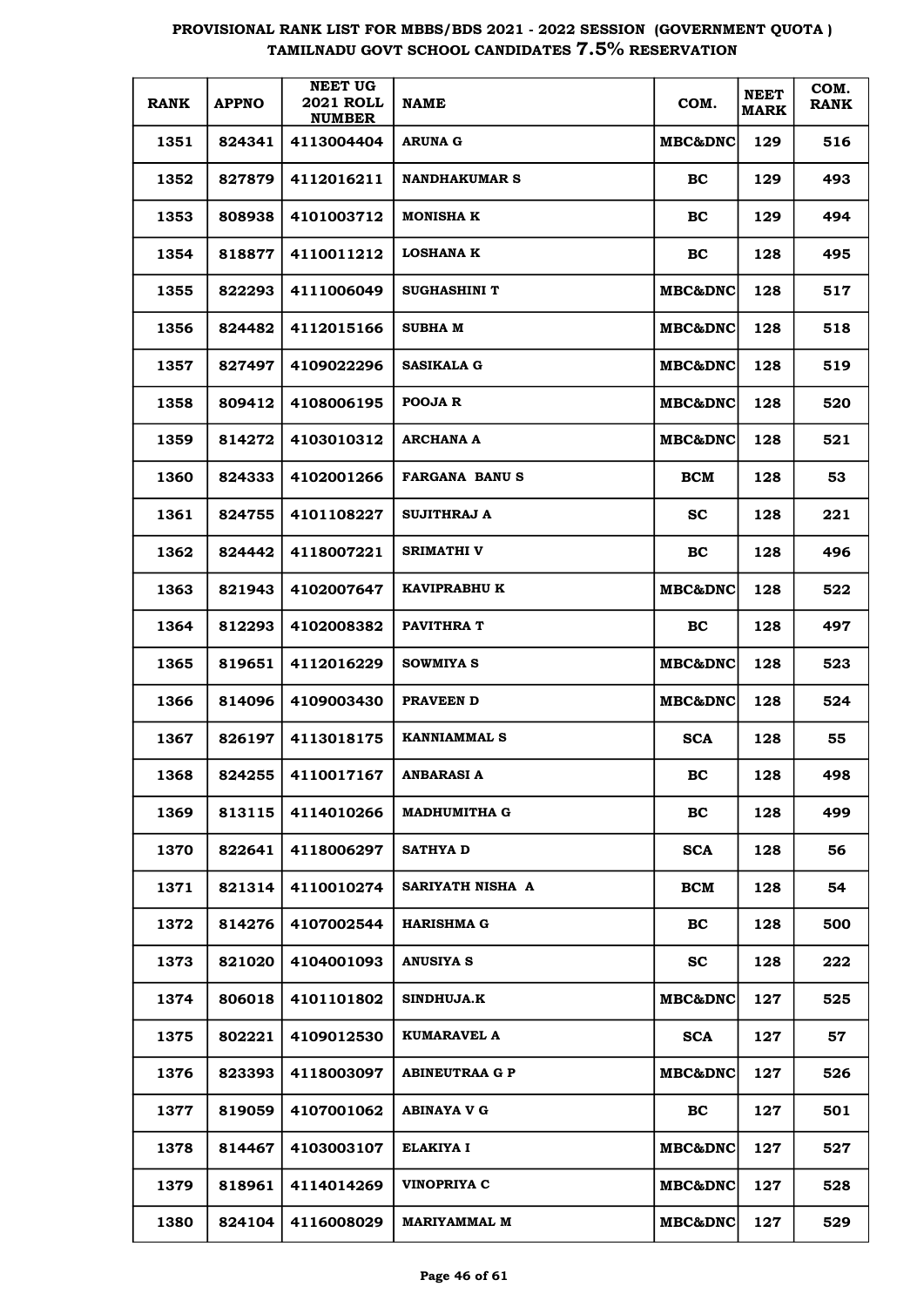| <b>RANK</b> | <b>APPNO</b> | <b>NEET UG</b><br><b>2021 ROLL</b><br><b>NUMBER</b> | <b>NAME</b>            | COM.               | <b>NEET</b><br><b>MARK</b> | COM.<br><b>RANK</b> |
|-------------|--------------|-----------------------------------------------------|------------------------|--------------------|----------------------------|---------------------|
| 1381        | 817838       | 4115006158                                          | <b>SURIYA A</b>        | <b>SC</b>          | 127                        | 223                 |
| 1382        | 803925       | 4110015300                                          | <b>SUREKA K</b>        | <b>SC</b>          | 127                        | 224                 |
| 1383        | 825131       | 4101117039                                          | <b>SRINITHI P</b>      | BC                 | 127                        | 502                 |
| 1384        | 822393       | 4116008002                                          | <b>KISHORE A</b>       | <b>SC</b>          | 127                        | 225                 |
| 1385        | 819121       | 4113014168                                          | PAVITHRA P             | <b>SC</b>          | 127                        | 226                 |
| 1386        | 826488       | 4106015417                                          | <b>SYED JALALIYA K</b> | BCM                | 127                        | 55                  |
| 1387        | 814094       | 4106019059                                          | HARINI DIVYA G         | <b>MBC&amp;DNC</b> | 127                        | 530                 |
| 1388        | 823705       | 4111005146                                          | <b>MUGESH C P</b>      | BC                 | 127                        | 503                 |
| 1389        | 811885       | 4109003105                                          | SABAREESHWARAN A       | <b>SCA</b>         | 127                        | 58                  |
| 1390        | 815954       | 4103004304                                          | <b>NAGARAJAN R</b>     | <b>MBC&amp;DNC</b> | 127                        | 531                 |
| 1391        | 818258       | 4103010243                                          | DILLI BABU K           | BC                 | 127                        | 504                 |
| 1392        | 827934       | 4114012084                                          | <b>SHANMUGAPRIYA M</b> | <b>MBC&amp;DNC</b> | 126                        | 532                 |
| 1393        | 822315       | 4110016183                                          | <b>SWETHA G</b>        | <b>MBC&amp;DNC</b> | 126                        | 533                 |
| 1394        | 826015       | 4109021248                                          | <b>SRIDHAR M</b>       | <b>MBC&amp;DNC</b> | 126                        | 534                 |
| 1395        | 802718       | 4110015272                                          | <b>BIRUNDHA K</b>      | <b>SC</b>          | 126                        | 227                 |
| 1396        | 815920       | 4115003179                                          | <b>ASWINI.K</b>        | <b>MBC&amp;DNC</b> | 126                        | 535                 |
| 1397        | 824143       | 4102008068                                          | <b>HARSHINI S</b>      | <b>SCA</b>         | 126                        | 59                  |
| 1398        | 803284       | 4109026138                                          | ARUNKUMAR A            | <b>MBC&amp;DNC</b> | 126                        | 536                 |
| 1399        | 824261       | 4102007762                                          | <b>REASHMA A</b>       | BCM                | 126                        | 56                  |
| 1400        | 822623       | 4110009354                                          | SUBASHINI K            | <b>BC</b>          | 126                        | 505                 |
| 1401        | 826281       | 4108005230                                          | <b>MYTHILI S</b>       | BC                 | 126                        | 506                 |
| 1402        | 814860       | 4103011112                                          | <b>BOOPATHI E</b>      | <b>SCA</b>         | 126                        | 60                  |
| 1403        | 814126       | 4106018327                                          | <b>SARMILI N</b>       | <b>BC</b>          | 126                        | 507                 |
| 1404        | 822505       | 4110014167                                          | ARTHI S                | <b>MBC&amp;DNC</b> | 126                        | 537                 |
| 1405        | 827425       | 4103010102                                          | <b>SIVABALAN E</b>     | <b>SCA</b>         | 126                        | 61                  |
| 1406        | 824234       | 4107007165                                          | <b>THASLEEMA T</b>     | BCM                | 125                        | 57                  |
| 1407        | 801055       | 4106014374                                          | <b>SURIYAKUMAR S</b>   | <b>BC</b>          | 125                        | 508                 |
| 1408        | 826938       | 4104002764                                          | PERANANTHAM M          | <b>MBC&amp;DNC</b> | 125                        | 538                 |
| 1409        | 817918       | 4109025104                                          | SARANYA S              | <b>MBC&amp;DNC</b> | 125                        | 539                 |
| 1410        | 824312       | 4109005271                                          | <b>GOKULRAJ R</b>      | <b>BC</b>          | 125                        | 509                 |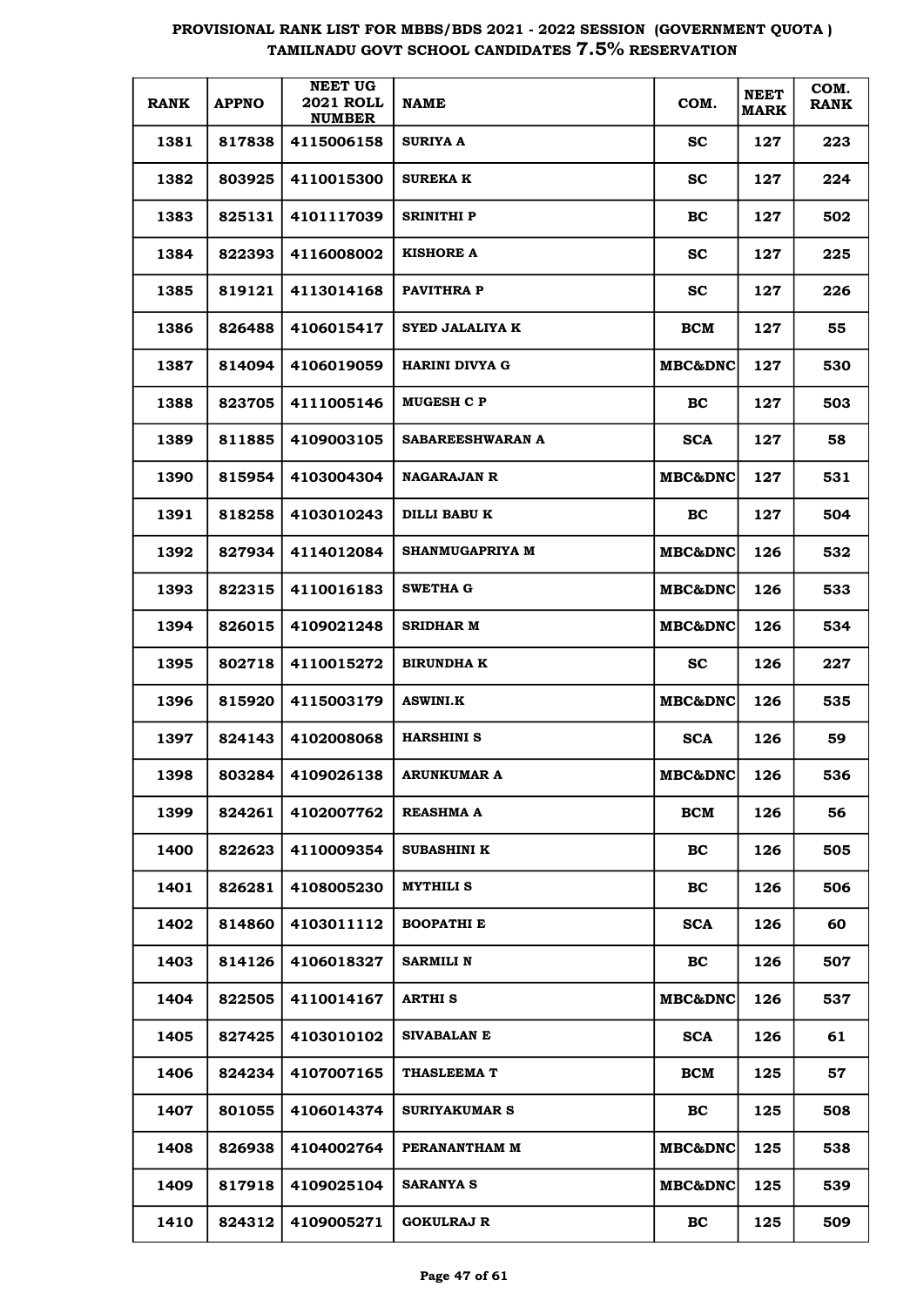| <b>RANK</b> | <b>APPNO</b> | <b>NEET UG</b><br><b>2021 ROLL</b><br><b>NUMBER</b> | <b>NAME</b>              | COM.               | <b>NEET</b><br><b>MARK</b> | COM.<br><b>RANK</b> |
|-------------|--------------|-----------------------------------------------------|--------------------------|--------------------|----------------------------|---------------------|
| 1411        | 827318       | 4109016019                                          | <b>PUGAZHENDHI I</b>     | <b>MBC&amp;DNC</b> | 125                        | 540                 |
| 1412        | 815338       | 4112013094                                          | <b>KOWSALYA S</b>        | BC.                | 125                        | 510                 |
| 1413        | 823446       | 4106018148                                          | <b>AATHILAKSHMI K</b>    | sc                 | 125                        | 228                 |
| 1414        | 809033       | 4112015295                                          | <b>PRAKASH J</b>         | <b>SC</b>          | 125                        | 229                 |
| 1415        | 818146       | 4117002580                                          | <b>TAMIZHARASI G</b>     | <b>SCA</b>         | 125                        | 62                  |
| 1416        | 824469       | 4118007275                                          | <b>RANJITHA S</b>        | BC.                | 125                        | 511                 |
| 1417        | 820911       | 4109022163                                          | SIVARANJANI C            | BC                 | 125                        | 512                 |
| 1418        | 815683       | 4109022023                                          | <b>VETRIYARASAN T</b>    | SС                 | 125                        | 230                 |
| 1419        | 826547       | 3701004093                                          | <b>DHAMODHARAN K</b>     | <b>MBC&amp;DNC</b> | 125                        | 541                 |
| 1420        | 819740       | 4112018037                                          | SRIVIDHYA N              | <b>MBC&amp;DNC</b> | 125                        | 542                 |
| 1421        | 820126       | 4113014148                                          | <b>KALAIVANI S</b>       | <b>SCA</b>         | 125                        | 63                  |
| 1422        | 824317       | 4112020167                                          | <b>MATHUBALA M</b>       | BC.                | 125                        | 513                 |
| 1423        | 814259       | 4111006070                                          | <b>THILAGA M</b>         | SС                 | 125                        | 231                 |
| 1424        | 813933       | 4106020056                                          | AKILAN M                 | SС                 | 125                        | 232                 |
| 1425        | 822253       | 4103010238                                          | <b>BAKKIYALAKSHMI V</b>  | BC                 | 125                        | 514                 |
| 1426        | 826170       | 4110015087                                          | NAVEENRAJ R              | <b>MBC&amp;DNC</b> | 125                        | 543                 |
| 1427        | 825240       | 4109024280                                          | <b>AARTHI A</b>          | SС                 | 125                        | 233                 |
| 1428        | 823588       | 4113002402                                          | <b>SELVA PRAKASH.J</b>   | BС                 | 125                        | 515                 |
| 1429        | 810966       | 4113012025                                          | <b>AMEEN VASIR S</b>     | <b>BCM</b>         | 125                        | 58                  |
| 1430        | 827173       | 4109005713                                          | YAGAVI M                 | <b>MBC&amp;DNC</b> | 125                        | 544                 |
| 1431        | 819021       | 4117003198                                          | <b>NISHANTH V</b>        | <b>SCA</b>         | 125                        | 64                  |
| 1432        | 821477       | 4106018080                                          | AARTHI M                 | BC.                | 125                        | 516                 |
| 1433        | 802456       | 4102002209                                          | <b>RANJANI PRIYA S</b>   | BC.                | 125                        | 517                 |
| 1434        | 822715       | 4106020130                                          | AKALYA J                 | BC                 | 125                        | 518                 |
| 1435        | 826923       | 4103010050                                          | ABINAYA N                | <b>SC</b>          | 124                        | 234                 |
| 1436        | 826441       | 4106006433                                          | <b>MUTHUPANDIAMMAL M</b> | <b>SC</b>          | 124                        | 235                 |
| 1437        | 826368       | 4109020171                                          | THENMOZHI K              | MBC&DNC            | 124                        | 545                 |
| 1438        | 827146       | 4112019060                                          | <b>GOPINATH S</b>        | <b>SC</b>          | 124                        | 236                 |
| 1439        | 813598       | 4106019021                                          | <b>DHANALAKSHMI V</b>    | BC                 | 124                        | 519                 |
| 1440        | 815886       | 4110012033                                          | SENTHOORAN A             | MBC&DNC            | 124                        | 546                 |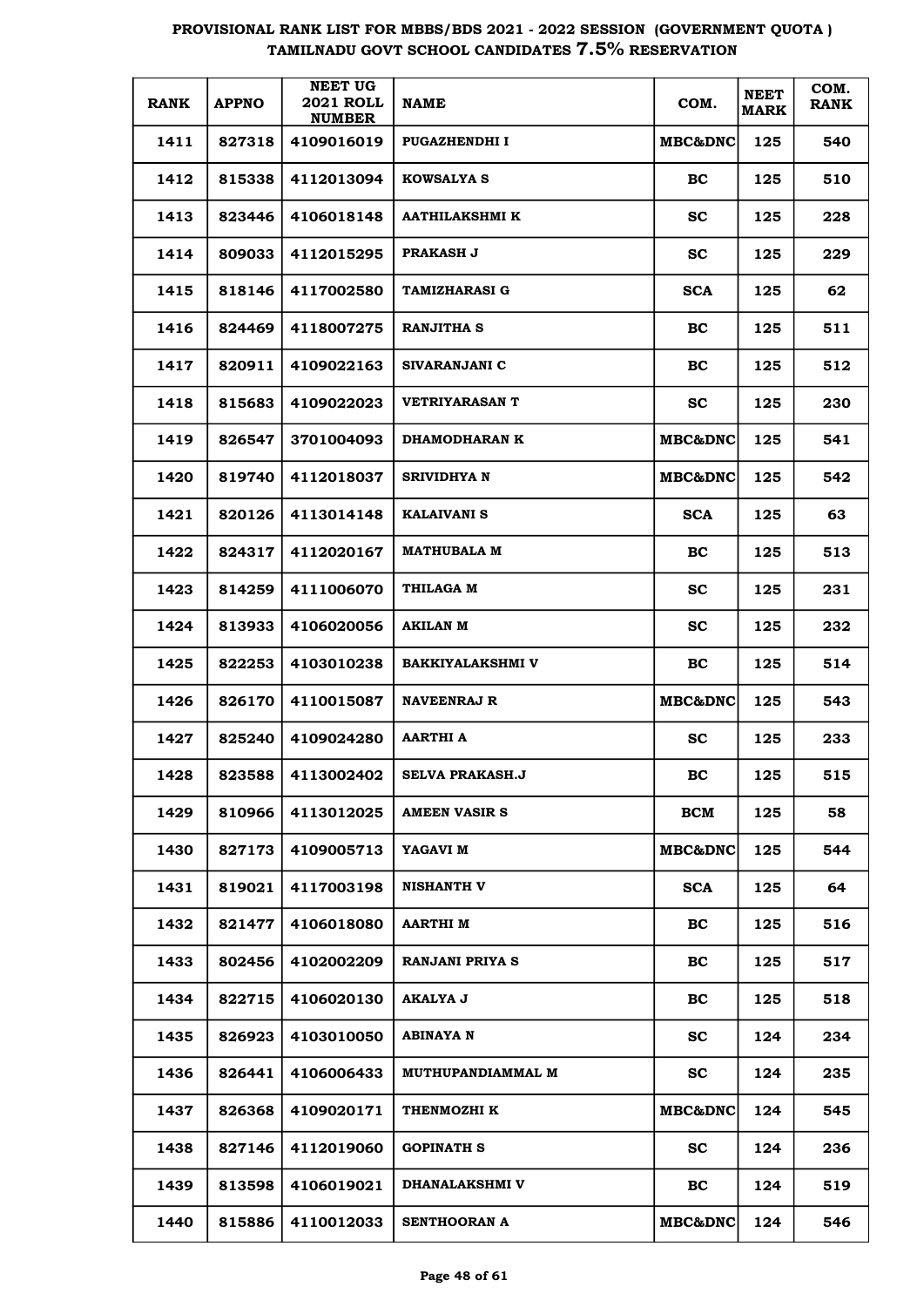| <b>RANK</b> | <b>APPNO</b> | <b>NEET UG</b><br><b>2021 ROLL</b><br><b>NUMBER</b> | <b>NAME</b>            | COM.               | <b>NEET</b><br><b>MARK</b> | COM.<br><b>RANK</b> |
|-------------|--------------|-----------------------------------------------------|------------------------|--------------------|----------------------------|---------------------|
| 1441        | 814454       | 4114016057                                          | <b>SELVAN D</b>        | BC                 | 124                        | 520                 |
| 1442        | 823332       | 4102008173                                          | PRITHIGA M             | <b>SCA</b>         | 124                        | 65                  |
| 1443        | 822609       | 4108003072                                          | <b>POORANIS</b>        | BC.                | 124                        | 521                 |
| 1444        | 820080       | 4102008249                                          | <b>MYTHILI M</b>       | <b>MBC&amp;DNC</b> | 124                        | 547                 |
| 1445        | 808301       | 4112021029                                          | <b>NITHISHKUMAR P</b>  | <b>MBC&amp;DNC</b> | 124                        | 548                 |
| 1446        | 824569       | 4101004406                                          | <b>SURIYAPRAKASH B</b> | BC.                | 124                        | 522                 |
| 1447        | 818043       | 3701014168                                          | ARUNACHALASIVAM S      | BC                 | 124                        | 523                 |
| 1448        | 824019       | 4103009260                                          | PARIVALLAL J           | SC.                | 124                        | 237                 |
| 1449        | 822368       | 4112020296                                          | SIVASANGARI N          | BC                 | 124                        | 524                 |
| 1450        | 822474       | 4114012273                                          | <b>MALATHI A</b>       | <b>MBC&amp;DNC</b> | 124                        | 549                 |
| 1451        | 825248       | 4109014356                                          | SRIRAMAN S             | <b>MBC&amp;DNC</b> | 124                        | 550                 |
| 1452        | 822706       | 4112020033                                          | <b>KAILASHWARAN R</b>  | <b>MBC&amp;DNC</b> | 123                        | 551                 |
| 1453        | 817235       | 4101117020                                          | <b>KALAIKUMAR V</b>    | SС                 | 123                        | 238                 |
| 1454        | 801088       | 4106018262                                          | <b>NAVEENKUMAR B</b>   | BC                 | 123                        | 525                 |
| 1455        | 800056       | 4106016269                                          | <b>MANI BHARATHI R</b> | BC                 | 123                        | 526                 |
| 1456        | 814280       | 4109022177                                          | <b>ELAVARASAN P</b>    | <b>MBC&amp;DNC</b> | 123                        | 552                 |
| 1457        | 818902       | 4116007166                                          | <b>KARTHIK R</b>       | <b>MBC&amp;DNC</b> | 123                        | 553                 |
| 1458        | 807514       | 4104003104                                          | <b>GOWTHAM K</b>       | SC.                | 123                        | 239                 |
| 1459        | 818932       | 4108001280                                          | <b>GAUSIKA A G</b>     | BC                 | 123                        | 527                 |
| 1460        | 813306       | 4106015260                                          | <b>BHARATH K</b>       | <b>MBC&amp;DNC</b> | 123                        | 554                 |
| 1461        | 816768       | 4110016019                                          | KANAGALASHMI A         | BC                 | 123                        | 528                 |
| 1462        | 827344       | 4116007179                                          | <b>MAREESWARI K</b>    | <b>MBC&amp;DNC</b> | 123                        | 555                 |
| 1463        | 828063       | 4113015069                                          | <b>JOSHMIN K</b>       | <b>BC</b>          | 123                        | 529                 |
| 1464        | 820663       | 4103006282                                          | <b>JANANI R</b>        | BC                 | 123                        | 530                 |
| 1465        | 809976       | 4105003318                                          | <b>INDHU B</b>         | MBC&DNC            | 123                        | 556                 |
| 1466        | 815570       | 4114014220                                          | <b>MITHRA T</b>        | MBC&DNC            | 123                        | 557                 |
| 1467        | 827083       | 4104002729                                          | YUVABHARATHI G         | <b>SC</b>          | 123                        | 240                 |
| 1468        | 826676       | 4114009310                                          | DAISCY JEMIMMAL T      | <b>SC</b>          | 123                        | 241                 |
| 1469        | 825761       | 4111005092                                          | <b>SARITHA P</b>       | BC                 | 123                        | 531                 |
| 1470        | 826434       | 4118004169                                          | <b>MANASVINI S</b>     | SC                 | 123                        | 242                 |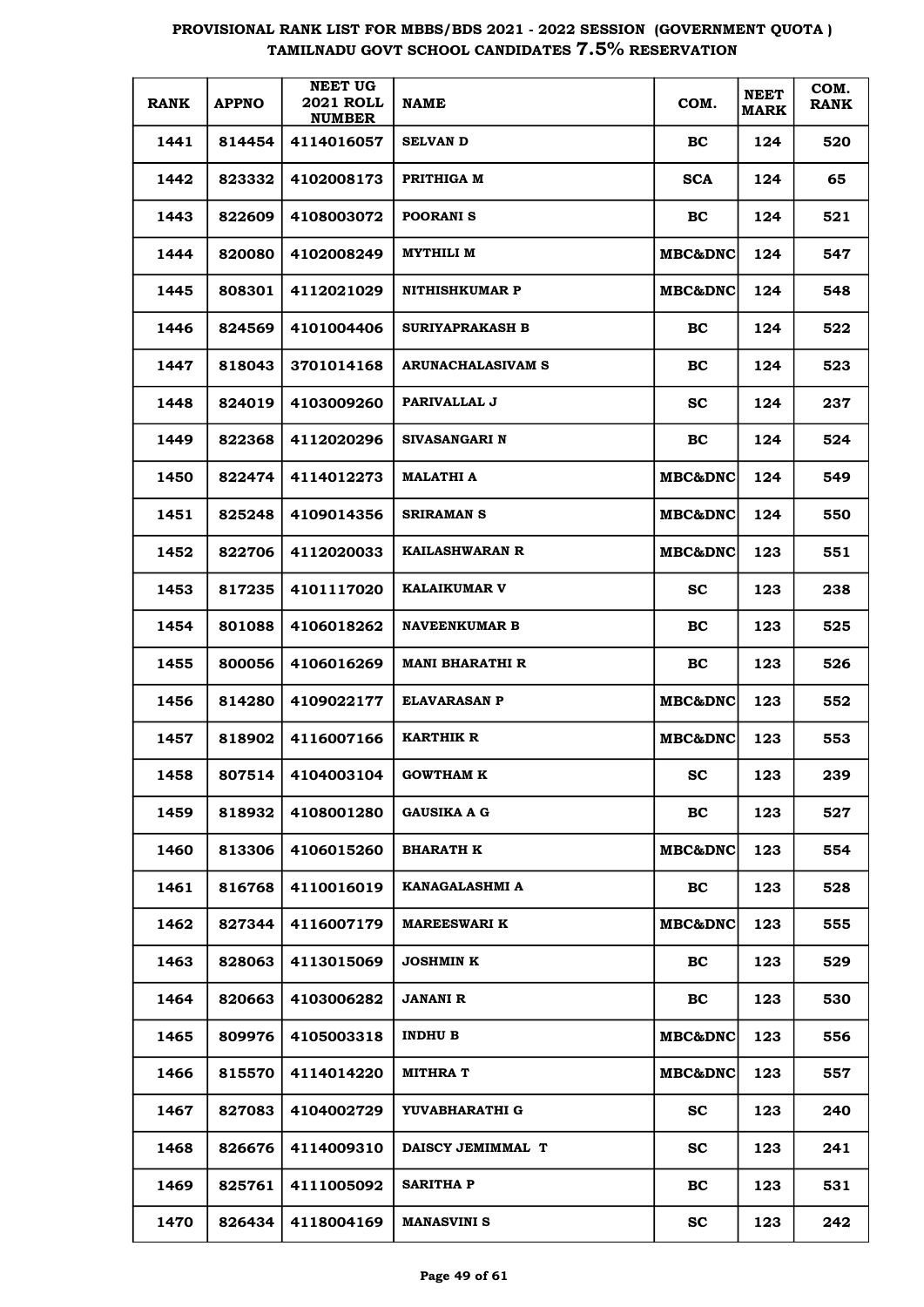| <b>RANK</b> | <b>APPNO</b> | <b>NEET UG</b><br><b>2021 ROLL</b><br><b>NUMBER</b> | <b>NAME</b>              | COM.               | <b>NEET</b><br><b>MARK</b> | COM.<br><b>RANK</b> |
|-------------|--------------|-----------------------------------------------------|--------------------------|--------------------|----------------------------|---------------------|
| 1471        | 822722       | 4114014154                                          | <b>NANDHINI K</b>        | BC.                | 123                        | 532                 |
| 1472        | 802492       | 4106015374                                          | <b>MAHALAKSHMI C</b>     | BC                 | 123                        | 533                 |
| 1473        | 825724       | 4114002323                                          | ROJAPRIYA S M            | sc                 | 123                        | 243                 |
| 1474        | 805475       | 4112014268                                          | <b>SARIKA G</b>          | <b>SC</b>          | 122                        | 244                 |
| 1475        | 805144       | 4106019018                                          | <b>HARIYADHARSHINI D</b> | <b>SC</b>          | 122                        | 245                 |
| 1476        | 825577       | 4103003175                                          | <b>SWATHI E</b>          | <b>SC</b>          | 122                        | 246                 |
| 1477        | 818921       | 4110016156                                          | <b>LOGESWARI V</b>       | <b>MBC&amp;DNC</b> | 122                        | 558                 |
| 1478        | 826389       | 4112018077                                          | <b>GUNAS</b>             | <b>MBC&amp;DNC</b> | 122                        | 559                 |
| 1479        | 818915       | 4106020123                                          | <b>CHARUMATHI M</b>      | <b>MBC&amp;DNC</b> | 122                        | 560                 |
| 1480        | 817943       | 4102002273                                          | <b>SARIGA S</b>          | <b>SCA</b>         | 122                        | 66                  |
| 1481        | 827801       | 4103010214                                          | <b>CHANDRUS</b>          | SC.                | 122                        | 247                 |
| 1482        | 825446       | 4109019021                                          | NITHISH T                | SС                 | 122                        | 248                 |
| 1483        | 822462       | 4112018283                                          | <b>SANDHIYA A</b>        | <b>MBC&amp;DNC</b> | 122                        | 561                 |
| 1484        | 826485       | 4104002649                                          | <b>MADHUPRIYA P</b>      | SС                 | 122                        | 249                 |
| 1485        | 812309       | 4114014105                                          | SAKTHI DHINESH K         | SС                 | 122                        | 250                 |
| 1486        | 812115       | 4109003596                                          | <b>SUGUMAR C</b>         | <b>SCA</b>         | 122                        | 67                  |
| 1487        | 821354       | 4105003366                                          | <b>HARINI S</b>          | SС                 | 122                        | 251                 |
| 1488        | 806794       | 4110014188                                          | PERSIYA A                | BC                 | 122                        | 534                 |
| 1489        | 806454       | 4110016035                                          | MUKESH N                 | <b>SC</b>          | 122                        | 252                 |
| 1490        | 824536       | 4114013295                                          | GAYATHRI T               | <b>MBC&amp;DNC</b> | 121                        | 562                 |
| 1491        | 826391       | 4109025094                                          | <b>GOKULA PRIYA S</b>    | <b>MBC&amp;DNC</b> | 121                        | 563                 |
| 1492        | 824550       | 4108006054                                          | <b>VISHNUPRIYA K</b>     | MBC&DNC            | 121                        | 564                 |
| 1493        | 826095       | 4112016130                                          | <b>NALINI D</b>          | <b>BC</b>          | 121                        | 535                 |
| 1494        | 827337       | 4110004511                                          | <b>SELSHIYA P</b>        | BC                 | 121                        | 536                 |
| 1495        | 803521       | 4103010317                                          | <b>AGALYA C</b>          | BC                 | 121                        | 537                 |
| 1496        | 826661       | 4112016152                                          | DHIVAKAR R               | BC                 | 121                        | 538                 |
| 1497        | 824524       | 4106020115                                          | <b>NANDHINI S</b>        | <b>SC</b>          | 121                        | 253                 |
| 1498        | 824039       | 4118002132                                          | MYTHILI G                | BC                 | 121                        | 539                 |
| 1499        | 809123       | 4101117188                                          | <b>ISWARIYA S</b>        | MBC&DNC            | 121                        | 565                 |
| 1500        | 824679       | 4109019002                                          | KOMATHI V                | MBC&DNC            | 121                        | 566                 |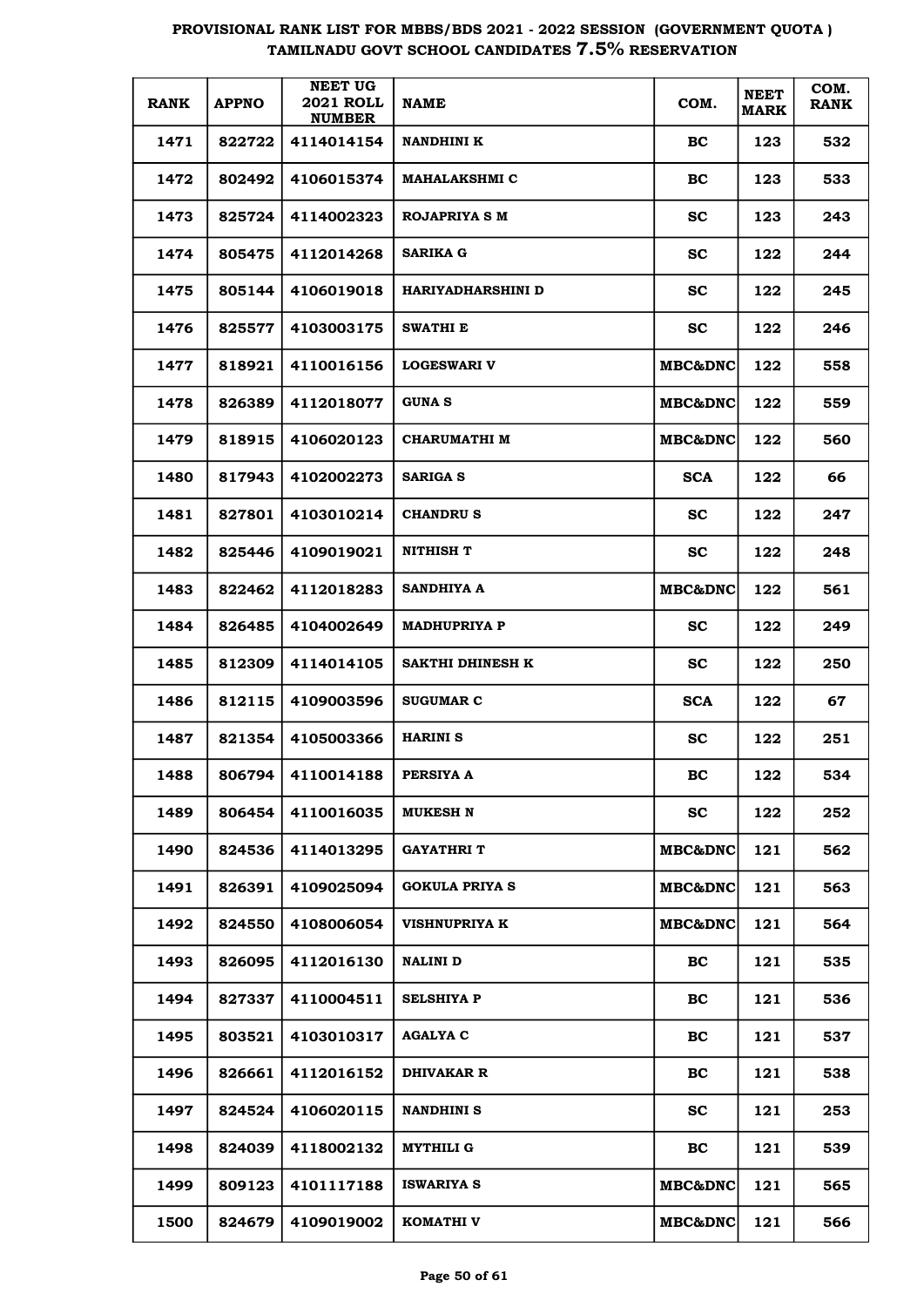| <b>RANK</b> | <b>APPNO</b> | <b>NEET UG</b><br><b>2021 ROLL</b><br><b>NUMBER</b> | NAME                  | COM.               | <b>NEET</b><br><b>MARK</b> | COM.<br><b>RANK</b> |
|-------------|--------------|-----------------------------------------------------|-----------------------|--------------------|----------------------------|---------------------|
| 1501        | 824409       | 4101005033                                          | <b>MARAN.A</b>        | <b>SC</b>          | 121                        | 254                 |
| 1502        | 822370       | 4116009031                                          | SATHIYA B             | <b>MBC&amp;DNC</b> | 121                        | 567                 |
| 1503        | 817965       | 4113010146                                          | <b>LOGESHWARI A</b>   | BC.                | 121                        | 540                 |
| 1504        | 824213       | 4112020030                                          | <b>AGALYA S</b>       | <b>SC</b>          | 121                        | 255                 |
| 1505        | 819266       | 4118007011                                          | DEEPAK S              | BC                 | 121                        | 541                 |
| 1506        | 826980       | 4106016002                                          | <b>UMAMAHESWARI G</b> | BC                 | 121                        | 542                 |
| 1507        | 803396       | 3701008085                                          | <b>ASMAA H</b>        | BCM                | 121                        | 59                  |
| 1508        | 814312       | 4117003381                                          | MEYMATHI N            | BC.                | 121                        | 543                 |
| 1509        | 816314       | 4117001145                                          | <b>MUNIYAPPAN R</b>   | <b>MBC&amp;DNC</b> | 121                        | 568                 |
| 1510        | 826670       | 4110010254                                          | <b>NITHISH S</b>      | SС                 | 121                        | 256                 |
| 1511        | 821542       | 4118006394                                          | <b>SARUMATHI R</b>    | <b>MBC&amp;DNC</b> | 120                        | 569                 |
| 1512        | 827906       | 4101116355                                          | <b>RAJALAKSHMI M</b>  | BC.                | 120                        | 544                 |
| 1513        | 810783       | 4109022172                                          | <b>POOVARASAN B</b>   | SС                 | 120                        | 257                 |
| 1514        | 811741       | 4112018064                                          | <b>VIGNESH V</b>      | <b>MBC&amp;DNC</b> | 120                        | 570                 |
| 1515        | 805210       | 4112019223                                          | <b>SANGAVI S</b>      | BC.                | 120                        | 545                 |
| 1516        | 822389       | 4118001393                                          | KAMALI K              | <b>MBC&amp;DNC</b> | 120                        | 571                 |
| 1517        | 802380       | 4114012287                                          | SUBAKARI M            | <b>MBC&amp;DNC</b> | 120                        | 572                 |
| 1518        | 813383       | 4109002778                                          | <b>THEJA.V</b>        | BC                 | 120                        | 546                 |
| 1519        | 820732       | 4109022058                                          | <b>LATHIKA C</b>      | BC                 | 120                        | 547                 |
| 1520        | 818425       | 4112007094                                          | SUBASRI S             | <b>MBC&amp;DNC</b> | 120                        | 573                 |
| 1521        | 803587       | 4109009452                                          | SWATHI M              | <b>SC</b>          | 120                        | 258                 |
| 1522        | 814059       | 4106018179                                          | VELLAI INDHIRAN V     | <b>SC</b>          | 120                        | 259                 |
| 1523        | 825474       | 4110011055                                          | GAYATHIRI S           | BC                 | 120                        | 548                 |
| 1524        | 827652       | 4101007484                                          | <b>SNEHAP</b>         | <b>SC</b>          | 120                        | 260                 |
| 1525        | 821956       | 4114004213                                          | <b>SARANYA J</b>      | BC                 | 120                        | 549                 |
| 1526        | 824167       | 4114012222                                          | CHARULATHA R          | BC                 | 120                        | 550                 |
| 1527        | 820070       | 4114004018                                          | <b>JEEVAGNANAM V</b>  | MBC&DNC            | 120                        | 574                 |
| 1528        | 811332       | 4107001080                                          | KARTHIKA R            | MBC&DNC            | 120                        | 575                 |
| 1529        | 819087       | 4114012113                                          | <b>SURESH R</b>       | <b>SC</b>          | 120                        | 261                 |
| 1530        | 805675       | 4109022169                                          | <b>DINESH K</b>       | SC                 | 120                        | 262                 |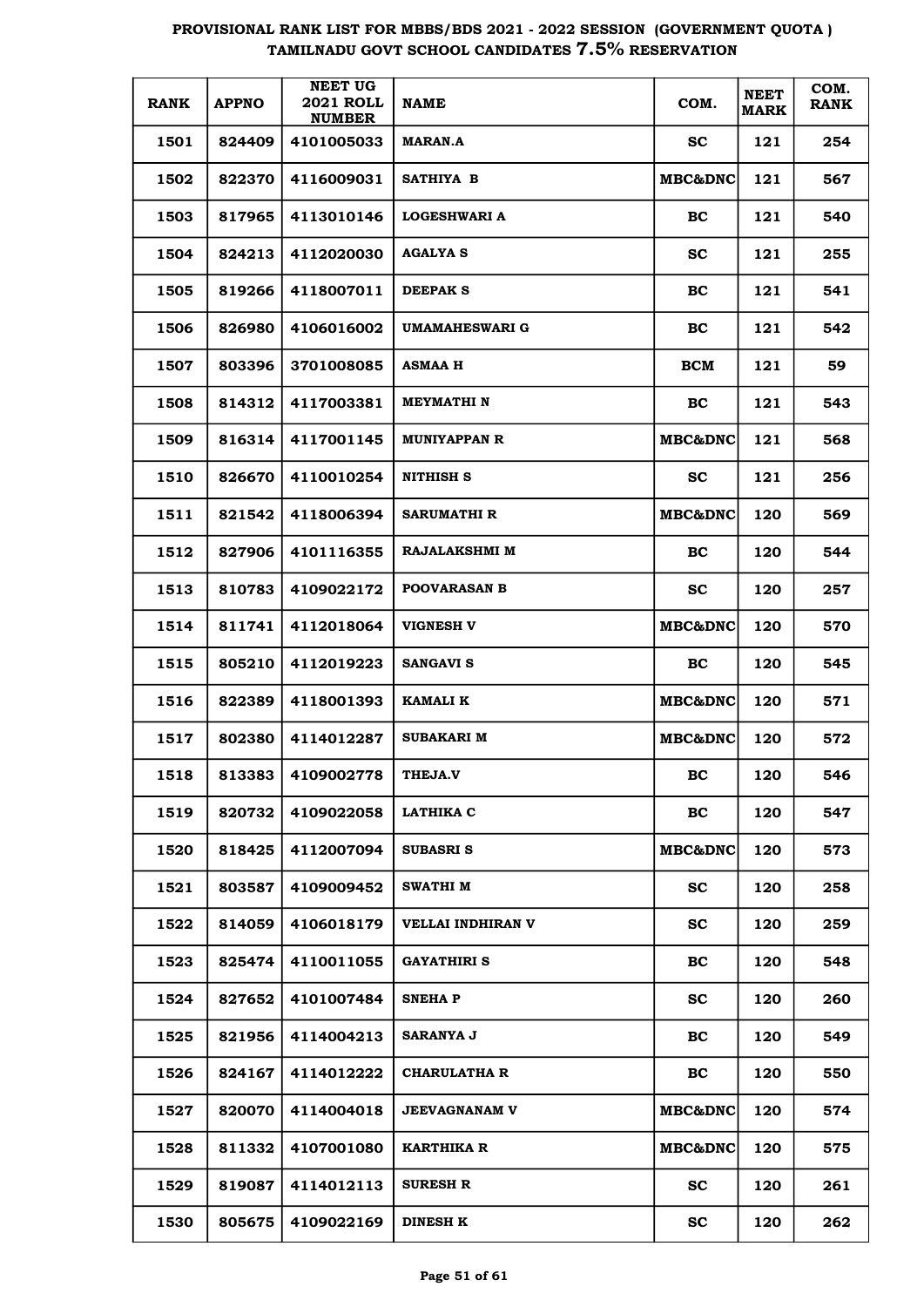| <b>RANK</b> | <b>APPNO</b> | <b>NEET UG</b><br><b>2021 ROLL</b><br><b>NUMBER</b> | <b>NAME</b>            | COM.               | <b>NEET</b><br><b>MARK</b> | COM.<br><b>RANK</b> |
|-------------|--------------|-----------------------------------------------------|------------------------|--------------------|----------------------------|---------------------|
| 1531        | 823765       | 4104002769                                          | <b>LOGAPRIYA S</b>     | BC                 | 120                        | 551                 |
| 1532        | 815738       | 4115001230                                          | <b>SINDHUJA G</b>      | <b>SC</b>          | 120                        | 263                 |
| 1533        | 826897       | 4109025115                                          | PARAMESHWARI R         | BC                 | 120                        | 552                 |
| 1534        | 820219       | 4110015084                                          | YOKESWARI S            | <b>MBC&amp;DNC</b> | 120                        | 576                 |
| 1535        | 826075       | 4103010236                                          | DINESH KUMAR G         | <b>MBC&amp;DNC</b> | 120                        | 577                 |
| 1536        | 825183       | 4110016244                                          | SUSHMITHA S            | BC                 | 120                        | 553                 |
| 1537        | 814678       | 4106004089                                          | <b>RAMEGA M</b>        | BC                 | 120                        | 554                 |
| 1538        | 804843       | 4109017355                                          | <b>SARASU J</b>        | BC                 | 120                        | 555                 |
| 1539        | 812403       | 4110015194                                          | <b>VETHAPRIYA N</b>    | <b>SC</b>          | 120                        | 264                 |
| 1540        | 826076       | 4103009088                                          | <b>RAJALAKSHMI R</b>   | <b>MBC&amp;DNC</b> | 120                        | 578                 |
| 1541        | 824384       | 4103007162                                          | <b>SUBIKSHA R</b>      | <b>SC</b>          | 120                        | 265                 |
| 1542        | 808620       | 4109017244                                          | <b>SATHISHKUMAR M</b>  | sc                 | 120                        | 266                 |
| 1543        | 813966       | 4102008102                                          | <b>KRISHNAN R A</b>    | <b>MBC&amp;DNC</b> | 120                        | 579                 |
| 1544        | 827613       | 4114016186                                          | SANDHIYASRI C          | <b>SC</b>          | 120                        | 267                 |
| 1545        | 814974       | 4114003848                                          | UMA MAGESWARI R        | <b>MBC&amp;DNC</b> | 120                        | 580                 |
| 1546        | 809955       | 4103011195                                          | <b>SAKTHIBALA K</b>    | <b>MBC&amp;DNC</b> | 120                        | 581                 |
| 1547        | 820318       | 4110010076                                          | PRIYADHARSHINI P       | BC                 | 120                        | 556                 |
| 1548        | 826569       | 4106009287                                          | <b>MURUGESHWARI P</b>  | <b>MBC&amp;DNC</b> | 120                        | 582                 |
| 1549        | 805752       | 4104003187                                          | <b>HARIHARAN S</b>     | <b>SC</b>          | 119                        | 268                 |
| 1550        | 817636       | 4106017272                                          | <b>VELMUTHU V</b>      | <b>MBC&amp;DNC</b> | 119                        | 583                 |
| 1551        | 827912       | 4114004210                                          | <b>MAGESHWARI R</b>    | <b>MBC&amp;DNC</b> | 119                        | 584                 |
| 1552        | 826490       | 4114001342                                          | ZOYA KAUNAIN L A       | BCM                | 119                        | 60                  |
| 1553        | 809930       | 4114015159                                          | SATHIYA R              | <b>MBC&amp;DNC</b> | 119                        | 585                 |
| 1554        | 827299       | 4106002206                                          | <b>SONAK</b>           | BC                 | 119                        | 557                 |
| 1555        | 807721       | 4102008071                                          | MOHAMMED IRFAN A       | BCM                | 119                        | 61                  |
| 1556        | 827581       | 4106014389                                          | <b>SURYA PRABA K H</b> | <b>BC</b>          | 119                        | 558                 |
| 1557        | 811637       | 4101006452                                          | MAHALAKSHMI K          | <b>MBC&amp;DNC</b> | 119                        | 586                 |
| 1558        | 826780       | 4114014012                                          | YUVARANI S             | <b>MBC&amp;DNC</b> | 119                        | 587                 |
| 1559        | 818066       | 4115006087                                          | THOLKAPPIYAN K         | <b>SC</b>          | 119                        | 269                 |
| 1560        | 809013       | 4101004476                                          | <b>AASHA V M</b>       | <b>MBC&amp;DNC</b> | 119                        | 588                 |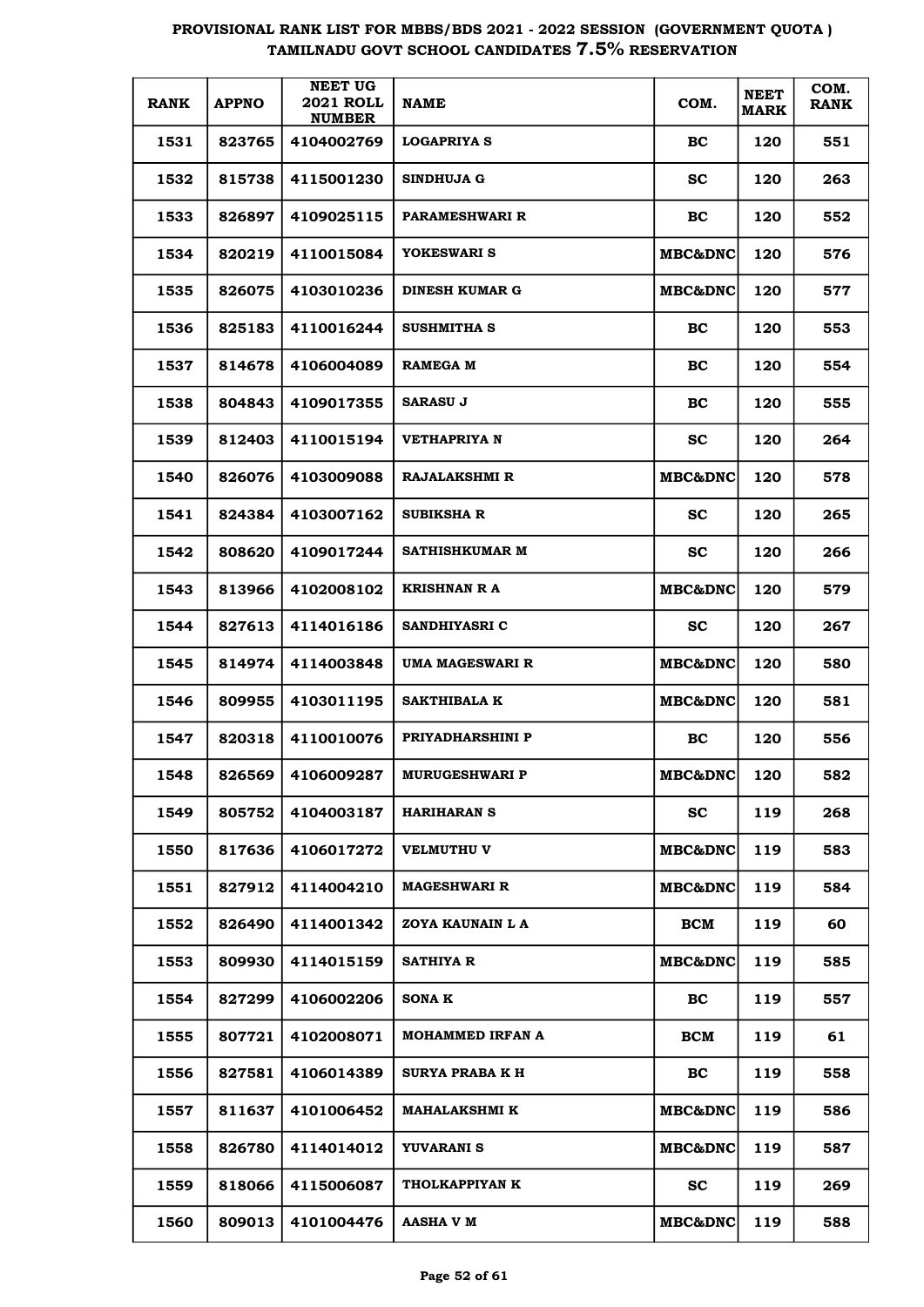| <b>RANK</b> | <b>APPNO</b> | <b>NEET UG</b><br><b>2021 ROLL</b><br><b>NUMBER</b> | <b>NAME</b>             | COM.                | <b>NEET</b><br><b>MARK</b> | COM.<br><b>RANK</b> |
|-------------|--------------|-----------------------------------------------------|-------------------------|---------------------|----------------------------|---------------------|
| 1561        | 801589       | 4106016132                                          | <b>RAMPRABU T</b>       | <b>MBC&amp;DNC</b>  | 119                        | 589                 |
| 1562        | 827194       | 4114012345                                          | <b>BHUVANESHWARI M</b>  | <b>MBC&amp;DNC </b> | 119                        | 590                 |
| 1563        | 817620       | 4118006340                                          | <b>KOWSALYA M</b>       | <b>SCA</b>          | 119                        | 68                  |
| 1564        | 819188       | 4101110243                                          | <b>DEEPIKA.R</b>        | <b>MBC&amp;DNC</b>  | 119                        | 591                 |
| 1565        | 805840       | 4115001202                                          | <b>SANGAVI M</b>        | <b>SC</b>           | 119                        | 270                 |
| 1566        | 822164       | 4111006036                                          | <b>KEERTHANA R</b>      | BC                  | 119                        | 559                 |
| 1567        | 825946       | 4104003017                                          | KUMARI A                | BC                  | 119                        | 560                 |
| 1568        | 826528       | 4118007103                                          | <b>VIRSHA R</b>         | <b>MBC&amp;DNC</b>  | 119                        | 592                 |
| 1569        | 801112       | 4107003445                                          | <b>KRISHNA RAGHUL K</b> | BC                  | 119                        | 561                 |
| 1570        | 802973       | 4102008267                                          | <b>JAYABHARATHI K</b>   | <b>MBC&amp;DNC</b>  | 119                        | 593                 |
| 1571        | 825059       | 4118007212                                          | <b>MUTHUKUMAR R</b>     | <b>SCA</b>          | 118                        | 69                  |
| 1572        | 811157       | 4109017253                                          | <b>BALAVAISHNAVI P</b>  | sc                  | 118                        | 271                 |
| 1573        | 803305       | 4102005768                                          | <b>AMIRDHASUDHAN A</b>  | BC                  | 118                        | 562                 |
| 1574        | 804675       | 3701013187                                          | PRIDEEPA T              | <b>SC</b>           | 118                        | 272                 |
| 1575        | 820224       | 4112014080                                          | <b>RAGINI B</b>         | BC                  | 118                        | 563                 |
| 1576        | 821715       | 4109003669                                          | <b>MANIMEGALAI M</b>    | <b>MBC&amp;DNC</b>  | 118                        | 594                 |
| 1577        | 825307       | 4101108157                                          | <b>MONISHA U</b>        | BC                  | 118                        | 564                 |
| 1578        | 827095       | 4103009285                                          | SOWNDHARYA S            | MBC&DNC             | 118                        | 595                 |
| 1579        | 822228       | 4103009276                                          | VINOTHINI V             | <b>SC</b>           | 118                        | 273                 |
| 1580        | 826431       | 4106018136                                          | YOGESHWARAN J           | <b>MBC&amp;DNC</b>  | 118                        | 596                 |
| 1581        | 827450       | 4106006600                                          | RUBINI G E              | BC                  | 118                        | 565                 |
| 1582        | 827824       | 4102001094                                          | EBINESH S               | sc                  | 118                        | 274                 |
| 1583        | 800860       | 4111006149                                          | <b>VETRIVEL B S</b>     | BC                  | 118                        | 566                 |
| 1584        | 827298       | 4112016282                                          | DEEPAK P                | BC                  | 118                        | 567                 |
| 1585        | 826949       | 4106001746                                          | PAVITHRA N              | BC                  | 118                        | 568                 |
| 1586        | 815335       | 4106019053                                          | <b>SANJAY D</b>         | <b>MBC&amp;DNC</b>  | 117                        | 597                 |
| 1587        | 822143       | 4109002670                                          | RITHIKA M               | BC                  | 117                        | 569                 |
| 1588        | 813693       | 4112016297                                          | <b>LOGASRIP</b>         | <b>SC</b>           | 117                        | 275                 |
| 1589        | 815586       | 4113001606                                          | MEERA JASMINE K         | <b>BCM</b>          | 117                        | 62                  |
| 1590        | 822682       | 4113011122                                          | <b>HANISH FATHIMA M</b> | <b>BCM</b>          | 117                        | 63                  |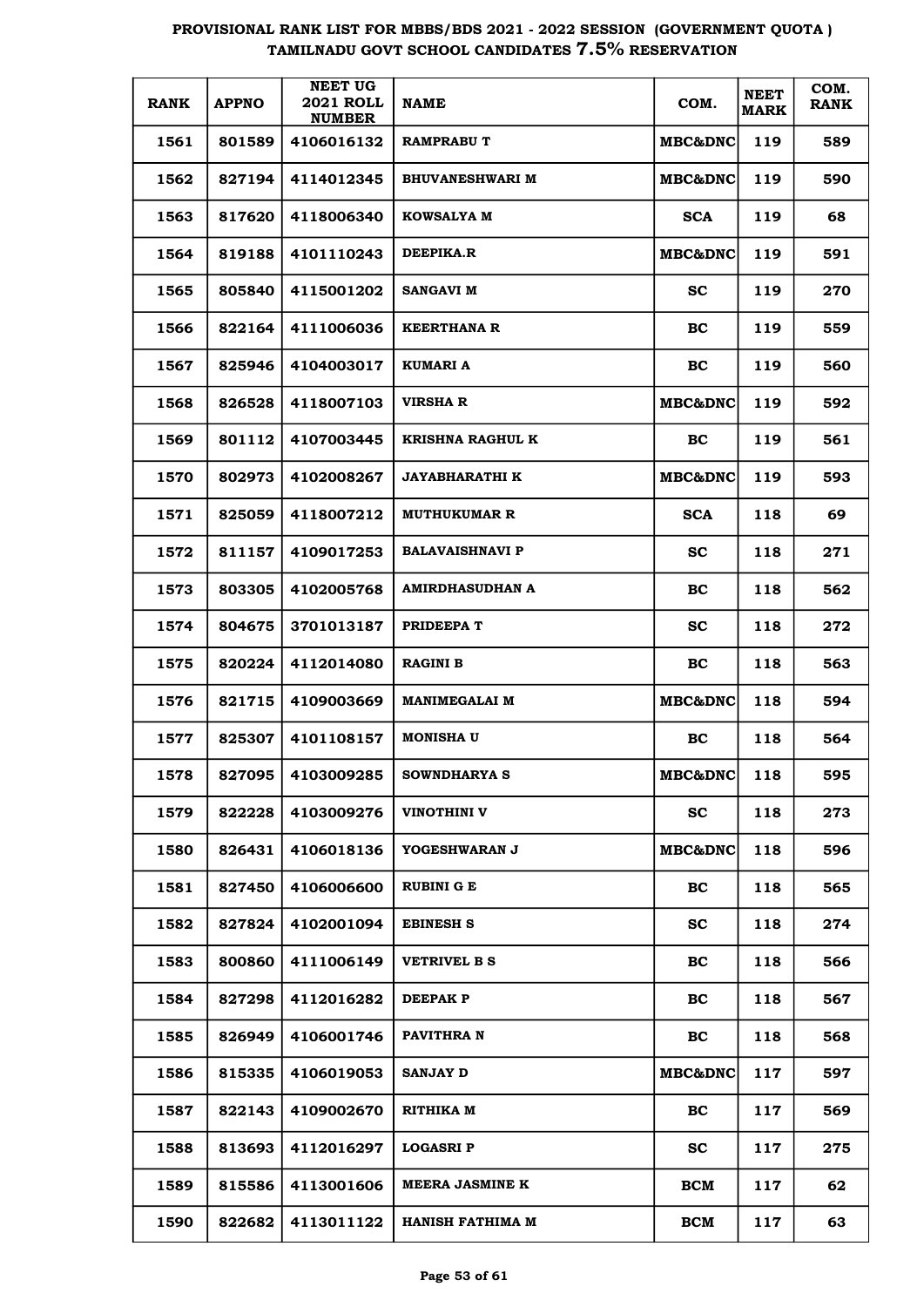| <b>RANK</b> | <b>APPNO</b> | <b>NEET UG</b><br><b>2021 ROLL</b><br><b>NUMBER</b> | <b>NAME</b>          | COM.               | <b>NEET</b><br><b>MARK</b> | COM.<br><b>RANK</b> |
|-------------|--------------|-----------------------------------------------------|----------------------|--------------------|----------------------------|---------------------|
| 1591        | 803348       | 4112015184                                          | <b>MANI MUTHU R</b>  | <b>MBC&amp;DNC</b> | 117                        | 598                 |
| 1592        | 809911       | 4106019186                                          | <b>LARENCE I</b>     | <b>SC</b>          | 117                        | 276                 |
| 1593        | 826395       | 4109006170                                          | NITHIYA S            | <b>BC</b>          | 117                        | 570                 |
| 1594        | 807118       | 4117001129                                          | HARITHA M            | <b>MBC&amp;DNC</b> | 117                        | 599                 |
| 1595        | 825591       | 4109018360                                          | SIVARANJANI S        | <b>MBC&amp;DNC</b> | 117                        | 600                 |
| 1596        | 814080       | 4106010084                                          | RAMYA S              | <b>MBC&amp;DNC</b> | 117                        | 601                 |
| 1597        | 825318       | 4114014085                                          | <b>GOMATHI E</b>     | <b>MBC&amp;DNC</b> | 117                        | 602                 |
| 1598        | 812383       | 4103010194                                          | PRIYADHARSHINI A     | <b>SC</b>          | 117                        | 277                 |
| 1599        | 808539       | 4109026240                                          | ABISRI P             | <b>SC</b>          | 117                        | 278                 |
| 1600        | 816023       | 4113012091                                          | <b>ARUMUGAM D</b>    | <b>MBC&amp;DNC</b> | 116                        | 603                 |
| 1601        | 812394       | 4102007416                                          | <b>NOWFIYA S R</b>   | BCM                | 116                        | 64                  |
| 1602        | 811593       | 4112014227                                          | ABINAYA A            | <b>BC</b>          | 116                        | 571                 |
| 1603        | 808331       | 4114015060                                          | VINODHA A            | <b>MBC&amp;DNC</b> | 116                        | 604                 |
| 1604        | 810138       | 4112016044                                          | AMARNATH R           | <b>SC</b>          | 116                        | 279                 |
| 1605        | 808393       | 4102008352                                          | LAVANYAA N           | <b>MBC&amp;DNC</b> | 116                        | 605                 |
| 1606        | 814814       | 4104003174                                          | PREETHA V            | <b>MBC&amp;DNC</b> | 116                        | 606                 |
| 1607        | 808132       | 4107007343                                          | <b>MATHUMITHA V</b>  | <b>BC</b>          | 116                        | 572                 |
| 1608        | 824247       | 4109010545                                          | JANANI M             | <b>SCA</b>         | 116                        | 70                  |
| 1609        | 816943       | 4110011031                                          | <b>SURUTHIKA A</b>   | <b>SC</b>          | 116                        | 280                 |
| 1610        | 812651       | 4109001075                                          | OVIYA A              | <b>BC</b>          | 116                        | 573                 |
| 1611        | 824628       | 4108006309                                          | <b>MONISHRAJ S</b>   | <b>SCA</b>         | 115                        | 71                  |
| 1612        | 800074       | 4102007781                                          | <b>THARISH K</b>     | <b>SCA</b>         | 115                        | 72                  |
| 1613        | 827901       | 4109021278                                          | <b>GOWRI P</b>       | <b>BC</b>          | 115                        | 574                 |
| 1614        | 808062       | 4109019178                                          | POONKODI D           | <b>MBC&amp;DNC</b> | 115                        | 607                 |
| 1615        | 813481       | 4101003647                                          | LISHALINI D          | <b>SC</b>          | 115                        | 281                 |
| 1616        | 823770       | 4102007515                                          | <b>AAGASH S</b>      | <b>SCA</b>         | 115                        | 73                  |
| 1617        | 822587       | 4102008094                                          | <b>MONISHA S</b>     | BC                 | 115                        | 575                 |
| 1618        | 814943       | 4114012154                                          | <b>RAMAN P</b>       | BC                 | 115                        | 576                 |
| 1619        | 818879       | 4108005480                                          | <b>SOWBARNIYA M</b>  | <b>MBC&amp;DNC</b> | 115                        | 608                 |
| 1620        | 820863       | 4112012068                                          | <b>KARTHIKEYAN R</b> | <b>BC</b>          | 115                        | 577                 |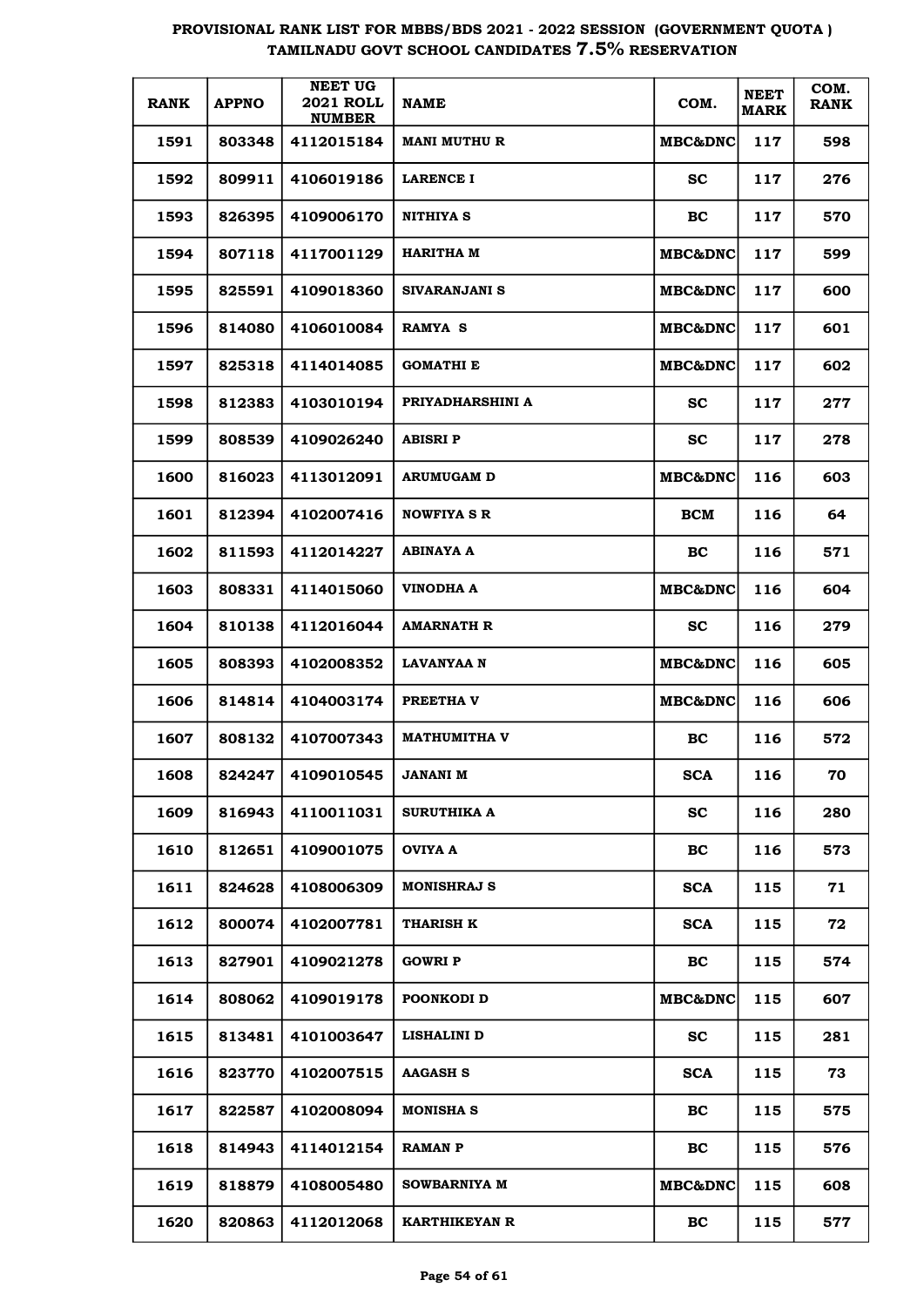| <b>RANK</b> | <b>APPNO</b> | <b>NEET UG</b><br><b>2021 ROLL</b><br><b>NUMBER</b> | <b>NAME</b>            | COM.               | <b>NEET</b><br><b>MARK</b> | COM.<br><b>RANK</b> |
|-------------|--------------|-----------------------------------------------------|------------------------|--------------------|----------------------------|---------------------|
| 1621        | 825154       | 4112018150                                          | UMADEVI C              | SC.                | 115                        | 282                 |
| 1622        | 821448       | 4112018106                                          | ABINAYA J              | <b>SCA</b>         | 115                        | 74                  |
| 1623        | 826606       | 4116008212                                          | FATHIMA BEEVI K        | BCM                | 115                        | 65                  |
| 1624        | 827196       | 4110011277                                          | <b>BALAMURUGAN M</b>   | <b>MBC&amp;DNC</b> | 115                        | 609                 |
| 1625        | 810424       | 4106007577                                          | <b>PANDIRAMYA S</b>    | <b>MBC&amp;DNC</b> | 115                        | 610                 |
| 1626        | 819678       | 4114003221                                          | <b>UDHAYAKUMAR P</b>   | <b>MBC&amp;DNC</b> | 115                        | 611                 |
| 1627        | 823798       | 4108006061                                          | <b>INDHU G</b>         | BC.                | 115                        | 578                 |
| 1628        | 803589       | 4103009196                                          | <b>NARMADHA G</b>      | sc                 | 115                        | 283                 |
| 1629        | 825282       | 4103010121                                          | <b>JAYALAKSHMY R</b>   | <b>MBC&amp;DNC</b> | 115                        | 612                 |
| 1630        | 826491       | 4118003086                                          | <b>SANTHOSHKUMAR R</b> | BC.                | 115                        | 579                 |
| 1631        | 826448       | 4106018065                                          | PRIYADHARSHINI G       | BC                 | 115                        | 580                 |
| 1632        | 824354       | 4106018329                                          | THIVATHIKA P           | BC.                | 115                        | 581                 |
| 1633        | 822512       | 4106016120                                          | PRIYADHARSHINI T       | <b>SC</b>          | 115                        | 284                 |
| 1634        | 807578       | 4114012146                                          | AMUDHAVALLI A          | <b>ST</b>          | 115                        | 11                  |
| 1635        | 811180       | 4109022215                                          | DEEPA S                | <b>SCA</b>         | 115                        | 75                  |
| 1636        | 819618       | 4107003096                                          | VINISHA V              | BC.                | 115                        | 582                 |
| 1637        | 815409       | 4102008097                                          | <b>MALLIKA ARJUN S</b> | BC                 | 115                        | 583                 |
| 1638        | 826590       | 4103010217                                          | KARMEGAVANNAN P        | <b>MBC&amp;DNC</b> | 115                        | 613                 |
| 1639        | 827486       | 3701014007                                          | <b>RAGUL R</b>         | <b>SC</b>          | 115                        | 285                 |
| 1640        | 823599       | 4116008071                                          | <b>ASWINIDEVI P</b>    | <b>MBC&amp;DNC</b> | 115                        | 614                 |
| 1641        | 813563       | 4106004571                                          | <b>MONASINGH D</b>     | <b>SCA</b>         | 115                        | 76                  |
| 1642        | 824243       | 4109020304                                          | MAHALAKSHMI G          | <b>SC</b>          | 115                        | 286                 |
| 1643        | 824437       | 4112015272                                          | <b>ABINAYA P</b>       | MBC&DNC            | 115                        | 615                 |
| 1644        | 827991       | 4109025186                                          | <b>EZHUMALAI C</b>     | ST                 | 115                        | 12                  |
| 1645        | 823900       | 4109023176                                          | SRIRAM K               | MBC&DNC            | 115                        | 616                 |
| 1646        | 825438       | 4109009323                                          | PARKAVI C              | MBC&DNC            | 115                        | 617                 |
| 1647        | 825316       | 4109006616                                          | <b>JAYAPRAKASH M</b>   | BC                 | 115                        | 584                 |
| 1648        | 826293       | 4104002102                                          | <b>KISHORE S</b>       | <b>SC</b>          | 115                        | 287                 |
| 1649        | 825053       | 4118007087                                          | <b>BALAMURUGAN L</b>   | MBC&DNC            | 115                        | 618                 |
| 1650        | 824099       | 4104002738                                          | PRATHAP L              | MBC&DNC            | 115                        | 619                 |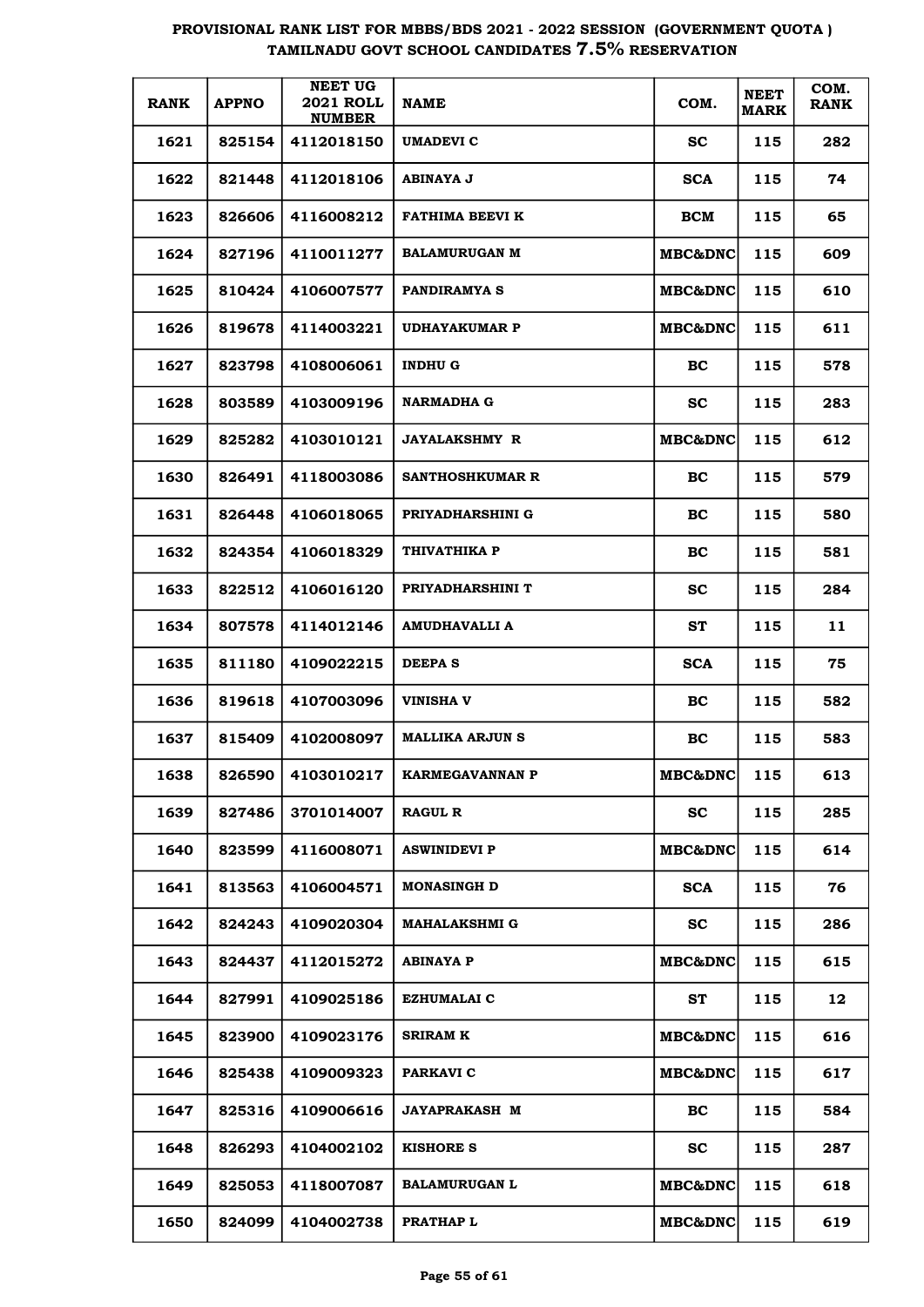| <b>RANK</b> | <b>APPNO</b> | <b>NEET UG</b><br><b>2021 ROLL</b><br><b>NUMBER</b> | <b>NAME</b>              | COM.               | <b>NEET</b><br><b>MARK</b> | COM.<br><b>RANK</b> |
|-------------|--------------|-----------------------------------------------------|--------------------------|--------------------|----------------------------|---------------------|
| 1651        | 817989       | 4103010244                                          | PUNITHAVATHI S           | <b>MBC&amp;DNC</b> | 115                        | 620                 |
| 1652        | 802228       | 4103002175                                          | <b>DURGA T</b>           | BC                 | 115                        | 585                 |
| 1653        | 825378       | 4110016194                                          | ABINAYA G                | sc                 | 115                        | 288                 |
| 1654        | 811318       | 4116006222                                          | ANANTHI K                | sc                 | 115                        | 289                 |
| 1655        | 807496       | 4106017025                                          | <b>MURUGADHARSHINI S</b> | <b>SC</b>          | 114                        | 290                 |
| 1656        | 802019       | 4109023010                                          | <b>KALAIARASI. S</b>     | <b>MBC&amp;DNC</b> | 114                        | 621                 |
| 1657        | 827454       | 4109001152                                          | YUVARAJ R                | <b>MBC&amp;DNC</b> | 114                        | 622                 |
| 1658        | 820530       | 4110006395                                          | <b>JANANI S</b>          | <b>MBC&amp;DNC</b> | 114                        | 623                 |
| 1659        | 804754       | 4118007326                                          | <b>KARTHIKEYAN S</b>     | <b>MBC&amp;DNC</b> | 114                        | 624                 |
| 1660        | 801877       | 4104003212                                          | <b>KIRUTHIKA G</b>       | BC                 | 114                        | 586                 |
| 1661        | 820108       | 4106003554                                          | <b>KAVIYA P</b>          | BC                 | 114                        | 587                 |
| 1662        | 826585       | 4104003164                                          | <b>ASWINI V</b>          | BC                 | 114                        | 588                 |
| 1663        | 813771       | 4106006140                                          | <b>MOHANA M</b>          | BC                 | 114                        | 589                 |
| 1664        | 826147       | 4114014056                                          | ROHINI J                 | BC                 | 114                        | 590                 |
| 1665        | 824411       | 4109017360                                          | GAYATHRI V               | <b>SC</b>          | 114                        | 291                 |
| 1666        | 825158       | 4112015123                                          | <b>MAHALAKSHMI M</b>     | <b>MBC&amp;DNC</b> | 114                        | 625                 |
| 1667        | 825678       | 4106018249                                          | <b>VEERENDRASEHWAG A</b> | MBC&DNC            | 114                        | 626                 |
| 1668        | 824423       | 4112018099                                          | DIVYABHARATHI M          | MBC&DNC            | 114                        | 627                 |
| 1669        | 807881       | 4113017215                                          | <b>SNEGA A</b>           | <b>SC</b>          | 114                        | 292                 |
| 1670        | 813575       | 4116006026                                          | <b>MAREESWARI K</b>      | <b>MBC&amp;DNC</b> | 114                        | 628                 |
| 1671        | 820723       | 4112017278                                          | <b>JAMUNA S</b>          | <b>SC</b>          | 114                        | 293                 |
| 1672        | 820528       | 4106015045                                          | <b>AZHAGUTHARANI P</b>   | sc                 | 114                        | 294                 |
| 1673        | 814207       | 4110010032                                          | <b>DHARSHINI T</b>       | BC                 | 114                        | 591                 |
| 1674        | 818371       | 4109013061                                          | <b>ANUVRINDHA B</b>      | <b>SCA</b>         | 113                        | 77                  |
| 1675        | 820743       | 4110014007                                          | <b>PRADHEESHA R</b>      | <b>SC</b>          | 113                        | 295                 |
| 1676        | 822620       | 3701007529                                          | <b>BADEBHARATH A</b>     | <b>SC</b>          | 113                        | 296                 |
| 1677        | 826525       | 4108006216                                          | <b>GOWTHAM P</b>         | <b>SCA</b>         | 113                        | 78                  |
| 1678        | 808706       | 4110017128                                          | <b>SARANYA M</b>         | BC                 | 113                        | 592                 |
| 1679        | 824092       | 4104002262                                          | VIJAYALAKSHMI S          | MBC&DNC            | 113                        | 629                 |
| 1680        | 821803       | 4112014245                                          | <b>VENNILA N</b>         | <b>SC</b>          | 113                        | 297                 |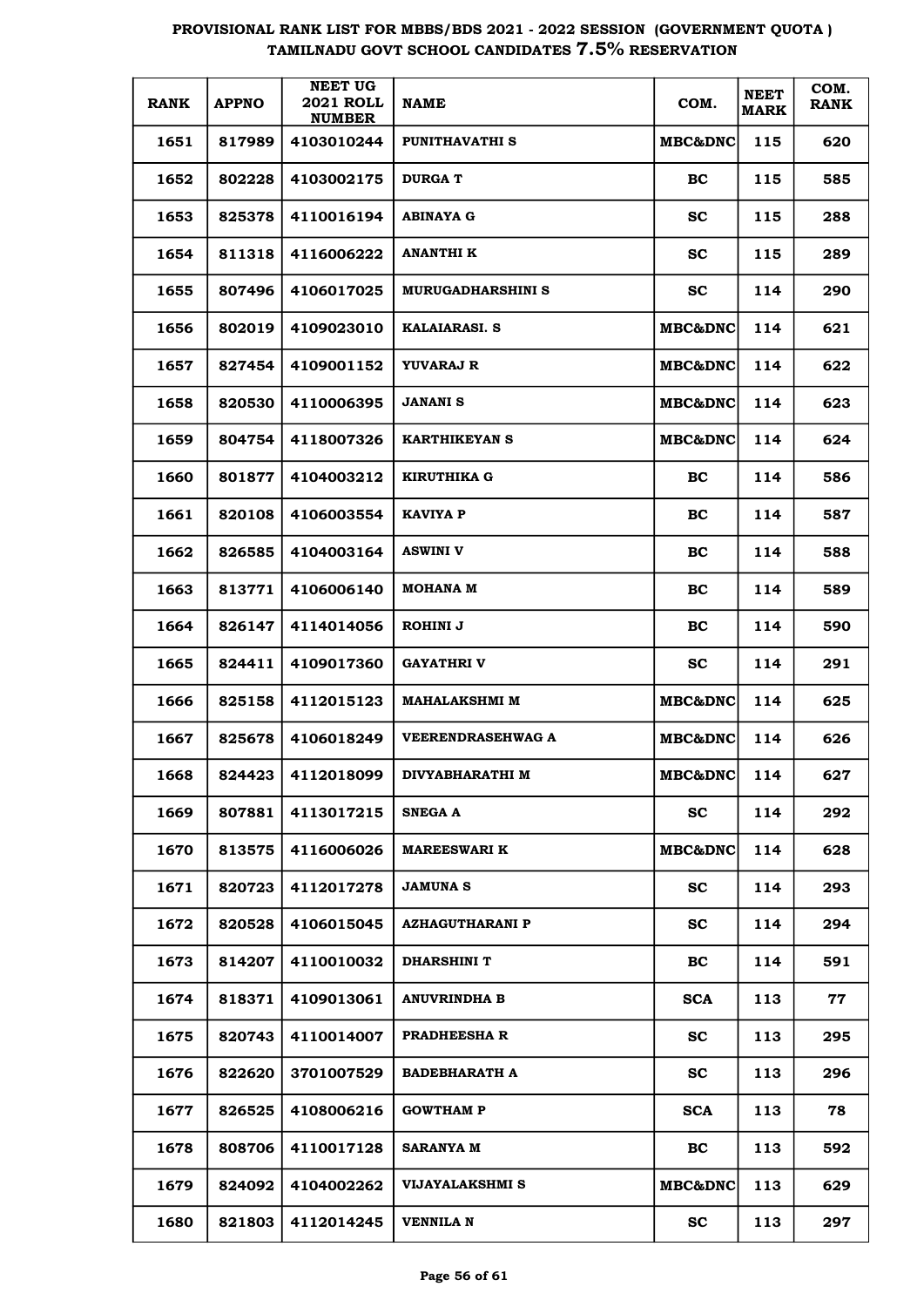| <b>RANK</b> | <b>APPNO</b> | <b>NEET UG</b><br><b>2021 ROLL</b><br><b>NUMBER</b> | <b>NAME</b>              | COM.               | <b>NEET</b><br><b>MARK</b> | COM.<br><b>RANK</b> |
|-------------|--------------|-----------------------------------------------------|--------------------------|--------------------|----------------------------|---------------------|
| 1681        | 819996       | 4115006105                                          | <b>MANIKANDAN R</b>      | MBC&DNC            | 113                        | 630                 |
| 1682        | 821300       | 4106019232                                          | <b>LAKSHMI M</b>         | MBC&DNC            | 113                        | 631                 |
| 1683        | 823248       | 4114014161                                          | <b>JEEVA B</b>           | MBC&DNC            | 113                        | 632                 |
| 1684        | 826964       | 4103001121                                          | <b>SUSMITHA A</b>        | MBC&DNC            | 113                        | 633                 |
| 1685        | 805709       | 4113012161                                          | <b>S.RAIHANA</b>         | <b>BCM</b>         | 113                        | 66                  |
| 1686        | 827387       | 4118006387                                          | KARTHIKA P               | <b>MBC&amp;DNC</b> | 113                        | 634                 |
| 1687        | 816716       | 4104002672                                          | VIJAYARAMAN K            | BC                 | 113                        | 593                 |
| 1688        | 824375       | 4106019188                                          | PONBARANIKA R            | BC                 | 113                        | 594                 |
| 1689        | 822772       | 4104001600                                          | ABI D                    | <b>SC</b>          | 113                        | 298                 |
| 1690        | 819805       | 4106001655                                          | MUTHUPRIYA M             | BC                 | 113                        | 595                 |
| 1691        | 818394       | 4109022227                                          | GIRITHARAN M             | <b>MBC&amp;DNC</b> | 113                        | 635                 |
| 1692        | 812015       | 4103009186                                          | AKILA K                  | <b>SC</b>          | 113                        | 299                 |
| 1693        | 808067       | 4114003778                                          | <b>SWATHIY</b>           | BC                 | 113                        | 596                 |
| 1694        | 821889       | 4114013318                                          | <b>JAYASURYA M</b>       | MBC&DNC            | 113                        | 636                 |
| 1695        | 821891       | 4113009152                                          | SHENBAGAVALLI M          | BC                 | 113                        | 597                 |
| 1696        | 821644       | 4111006002                                          | <b>RISHOTH P</b>         | <b>SC</b>          | 113                        | 300                 |
| 1697        | 821192       | 4110011133                                          | KARTHIKA S               | BC                 | 113                        | 598                 |
| 1698        | 826112       | 4112003083                                          | <b>SHIVANI K</b>         | BC                 | 113                        | 599                 |
| 1699        | 818139       | 4112007192                                          | <b>SERINA JELASTIN A</b> | BC                 | 113                        | 600                 |
| 1700        | 827555       | 4109014079                                          | <b>MAHALAKSHMI S</b>     | BC                 | 112                        | 601                 |
| 1701        | 826182       | 4109024195                                          | <b>POOVARASAN V</b>      | <b>MBC&amp;DNC</b> | 112                        | 637                 |
| 1702        | 825927       | 4108006064                                          | <b>GOKUL M</b>           | <b>SC</b>          | 112                        | 301                 |
| 1703        | 828000       | 4109020258                                          | <b>SURYAKARTHICK R</b>   | BC                 | 112                        | 602                 |
| 1704        | 822480       | 4107004307                                          | UTHITHRA L P             | BC                 | 112                        | 603                 |
| 1705        | 821002       | 4112001095                                          | <b>KAMALI C</b>          | <b>SC</b>          | 112                        | 302                 |
| 1706        | 816131       | 4106016235                                          | <b>KUMUTHA S</b>         | MBC&DNC            | 112                        | 638                 |
| 1707        | 823387       | 4110010230                                          | <b>HARIKRISHNA B</b>     | BC                 | 112                        | 604                 |
| 1708        | 825212       | 4112019098                                          | <b>MOUNIKA V</b>         | <b>MBC&amp;DNC</b> | 112                        | 639                 |
| 1709        | 825271       | 4109018182                                          | <b>RANJITHA A</b>        | <b>MBC&amp;DNC</b> | 112                        | 640                 |
| 1710        | 818834       | 4110016153                                          | <b>AATHISHA R</b>        | <b>BC</b>          | 112                        | 605                 |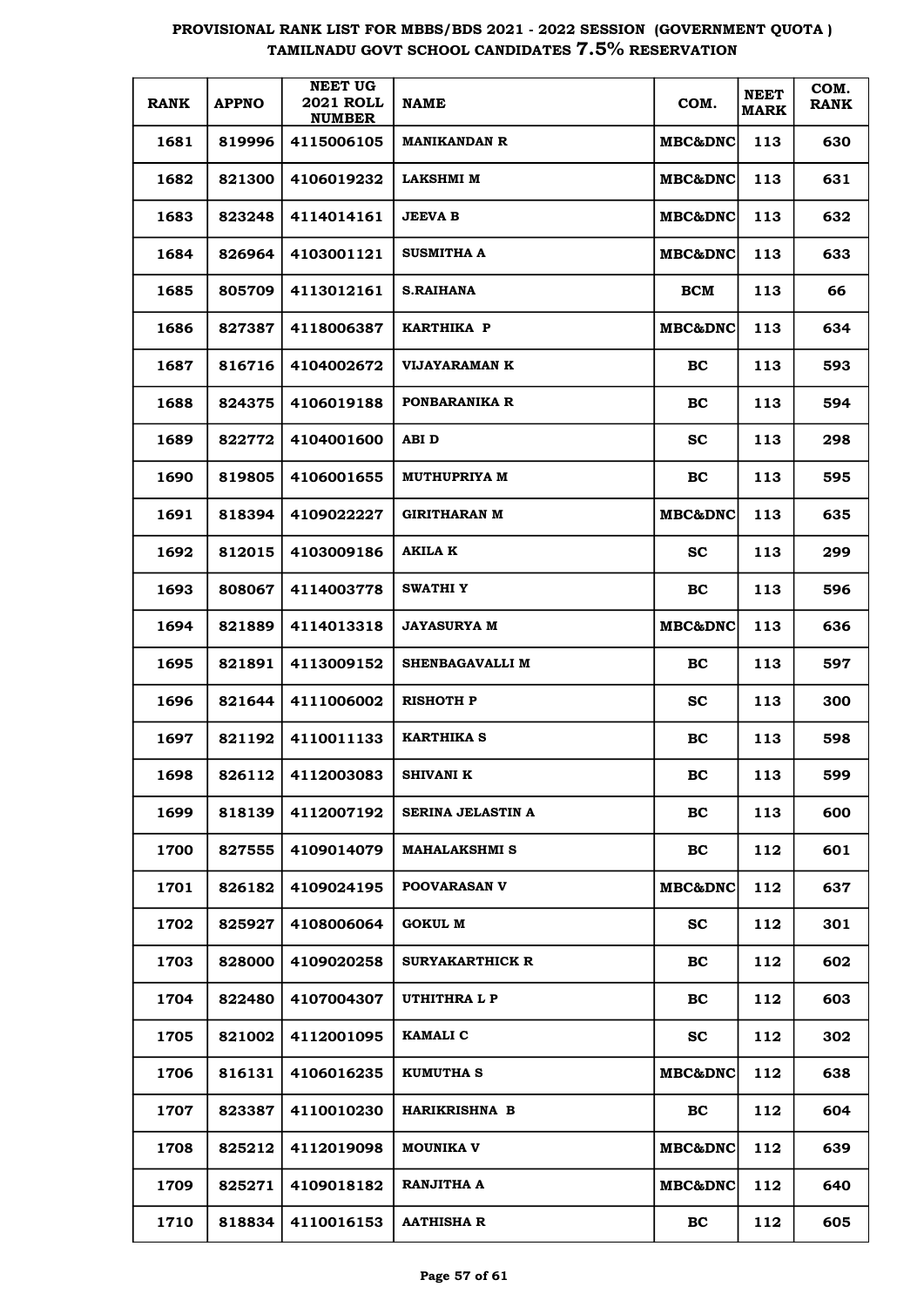| <b>RANK</b> | <b>APPNO</b> | <b>NEET UG</b><br><b>2021 ROLL</b><br><b>NUMBER</b> | <b>NAME</b>             | COM.               | <b>NEET</b><br><b>MARK</b> | COM.<br><b>RANK</b> |
|-------------|--------------|-----------------------------------------------------|-------------------------|--------------------|----------------------------|---------------------|
| 1711        | 827043       | 4112021058                                          | <b>RIJITHRA B</b>       | <b>MBC&amp;DNC</b> | 112                        | 641                 |
| 1712        | 821945       | 4114013150                                          | TANVEER AHMED A S       | BCM                | 112                        | 67                  |
| 1713        | 825076       | 4114013172                                          | <b>AGASHIYA R</b>       | <b>MBC&amp;DNC</b> | 112                        | 642                 |
| 1714        | 820417       | 4110014004                                          | ESTHAR EVANJILIN J      | <b>BC</b>          | 112                        | 606                 |
| 1715        | 818086       | 4109021112                                          | THILAGAVATHI R          | <b>SCA</b>         | 112                        | 79                  |
| 1716        | 814640       | 4106019314                                          | SIVARANJANI J           | <b>SC</b>          | 112                        | 303                 |
| 1717        | 822639       | 4106015016                                          | MIRUTHUSRI U            | <b>SC</b>          | 112                        | 304                 |
| 1718        | 814216       | 4101117019                                          | <b>BHARATHI S</b>       | <b>MBC&amp;DNC</b> | 112                        | 643                 |
| 1719        | 825645       | 4118007039                                          | <b>GAYATHIRI R</b>      | <b>SC</b>          | 112                        | 305                 |
| 1720        | 827177       | 4109022223                                          | PRIYANGA S              | <b>BC</b>          | 112                        | 607                 |
| 1721        | 823128       | 4112021028                                          | ARCHANABARATHI M        | <b>SC</b>          | 111                        | 306                 |
| 1722        | 813083       | 4108005491                                          | <b>KEERTHI V</b>        | <b>SCA</b>         | 111                        | 80                  |
| 1723        | 825364       | 4104001470                                          | <b>EZHILARASI M</b>     | <b>MBC&amp;DNC</b> | 111                        | 644                 |
| 1724        | 824268       | 4112016082                                          | <b>PONNAR P</b>         | <b>MBC&amp;DNC</b> | 111                        | 645                 |
| 1725        | 825360       | 4109023178                                          | <b>DIVYA V</b>          | <b>SCA</b>         | 111                        | 81                  |
| 1726        | 819897       | 4102007587                                          | VINITH J                | <b>MBC&amp;DNC</b> | 111                        | 646                 |
| 1727        | 824631       | 4112015024                                          | <b>SAGUNTHALADEVI S</b> | MBC&DNC            | 111                        | 647                 |
| 1728        | 827769       | 4118007012                                          | <b>GOKUL RAJ K</b>      | <b>BC</b>          | 111                        | 608                 |
| 1729        | 802657       | 4118007098                                          | <b>EPSIPA M</b>         | <b>SCA</b>         | 111                        | 82                  |
| 1730        | 823642       | 4110016064                                          | THARANIKUMAR A          | <b>SC</b>          | 111                        | 307                 |
| 1731        | 825354       | 4109020297                                          | <b>DHILIPAN E</b>       | MBC&DNC            | 111                        | 648                 |
| 1732        | 821724       | 4112018168                                          | <b>RAMYA M</b>          | MBC&DNC            | 111                        | 649                 |
| 1733        | 822399       | 4111005187                                          | <b>DURGA DEVI P</b>     | MBC&DNC            | 111                        | 650                 |
| 1734        | 825147       | 4105003207                                          | DEEPA R                 | MBC&DNC            | 111                        | 651                 |
| 1735        | 808445       | 4114015235                                          | <b>VASANTHI R</b>       | MBC&DNC            | 111                        | 652                 |
| 1736        | 804022       | 4112003131                                          | <b>SUWATHI M</b>        | BC                 | 111                        | 609                 |
| 1737        | 803718       | 4114007012                                          | PREMALATHA P            | <b>SCA</b>         | 110                        | 83                  |
| 1738        | 822548       | 4112016057                                          | KARALMANIKANDAN V       | <b>SC</b>          | 110                        | 308                 |
| 1739        | 827754       | 4102001437                                          | SHREE NIDHI M           | <b>BC</b>          | 110                        | 610                 |
| 1740        | 825598       | 4108006202                                          | <b>BHUVANAKAVI G</b>    | BC                 | 110                        | 611                 |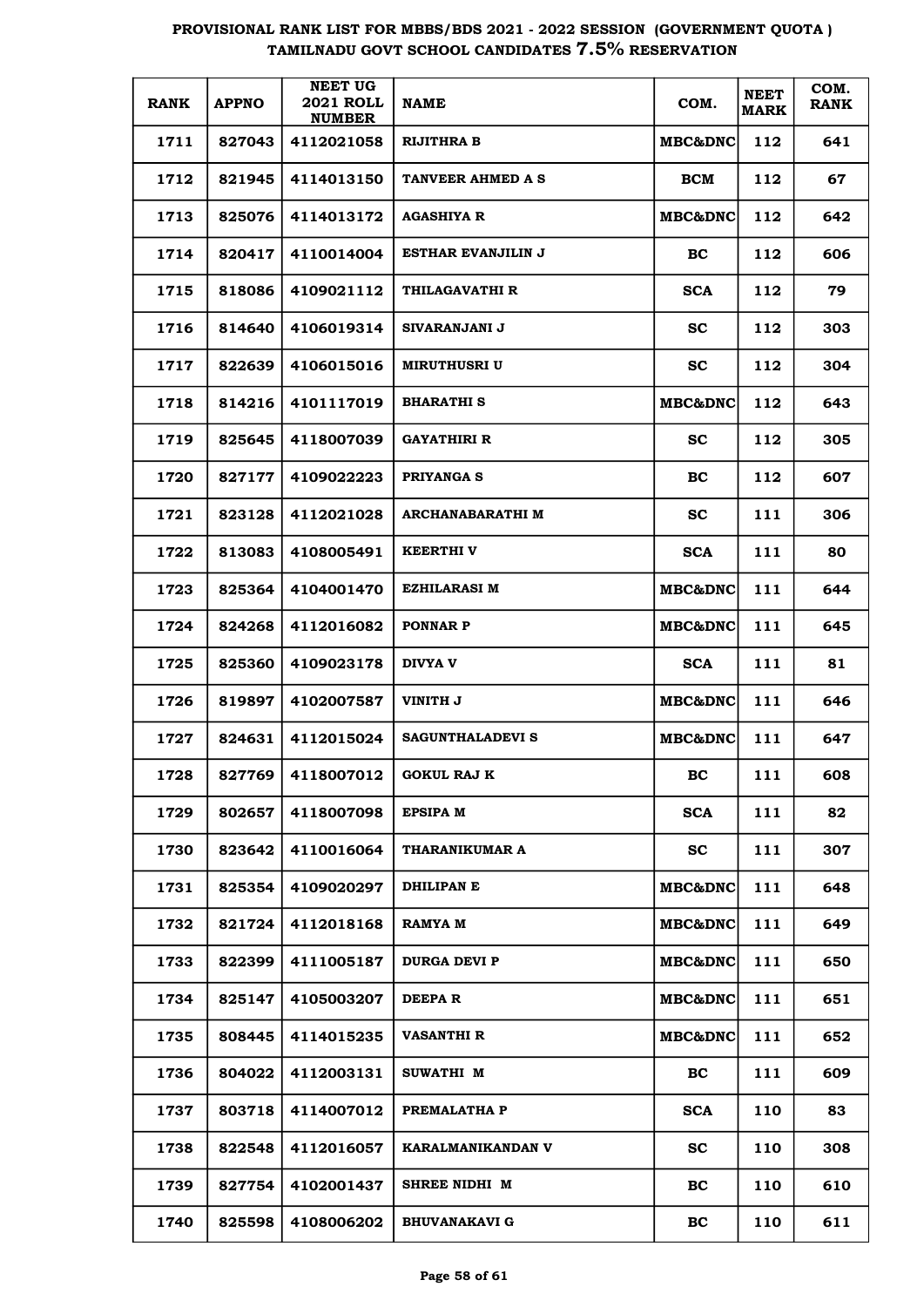| <b>RANK</b> | <b>APPNO</b> | <b>NEET UG</b><br><b>2021 ROLL</b><br><b>NUMBER</b> | <b>NAME</b>           | COM.               | <b>NEET</b><br><b>MARK</b> | COM.<br><b>RANK</b> |
|-------------|--------------|-----------------------------------------------------|-----------------------|--------------------|----------------------------|---------------------|
| 1741        | 821570       | 4109024147                                          | <b>ARULMOZHI T</b>    | <b>MBC&amp;DNC</b> | 110                        | 653                 |
| 1742        | 813848       | 4109024163                                          | NATHIYA K             | <b>SC</b>          | 110                        | 309                 |
| 1743        | 812786       | 4101104469                                          | <b>SARANYA S</b>      | sc                 | 110                        | 310                 |
| 1744        | 827220       | 4109023062                                          | PRIYADHARSHINI R      | <b>SC</b>          | 110                        | 311                 |
| 1745        | 808339       | 4110017105                                          | YOGARANI B            | BC                 | 110                        | 612                 |
| 1746        | 824272       | 4106017117                                          | <b>AMAITHIPOO K</b>   | <b>MBC&amp;DNC</b> | 110                        | 654                 |
| 1747        | 824126       | 4103010268                                          | <b>KARTHIKA S</b>     | <b>MBC&amp;DNC</b> | 110                        | 655                 |
| 1748        | 802970       | 4107005465                                          | <b>JESRIN S</b>       | <b>BCM</b>         | 110                        | 68                  |
| 1749        | 804770       | 4104001497                                          | LAVANYA K             | <b>BC</b>          | 110                        | 613                 |
| 1750        | 807394       | 4113017156                                          | SNEHA L               | <b>SC</b>          | 110                        | 312                 |
| 1751        | 827130       | 4114002405                                          | <b>KOKILA S</b>       | <b>MBC&amp;DNC</b> | 110                        | 656                 |
| 1752        | 822751       | 4113018214                                          | <b>MUGESH S</b>       | <b>MBC&amp;DNC</b> | 110                        | 657                 |
| 1753        | 806072       | 4106017049                                          | VALARMATHI P          | SС                 | 110                        | 313                 |
| 1754        | 814352       | 4109027072                                          | PREMALATHA M          | <b>MBC&amp;DNC</b> | 110                        | 658                 |
| 1755        | 813566       | 4113020092                                          | SANKARI M             | BC.                | 110                        | 614                 |
| 1756        | 825796       | 4101117274                                          | <b>VIJAYAKUMAR P</b>  | <b>MBC&amp;DNC</b> | 110                        | 659                 |
| 1757        | 819477       | 4112021092                                          | <b>TAMILARASU A</b>   | <b>MBC&amp;DNC</b> | 110                        | 660                 |
| 1758        | 823797       | 4110017175                                          | <b>ABTHAGIR K</b>     | <b>BCM</b>         | 110                        | 69                  |
| 1759        | 827910       | 4110016208                                          | <b>SNEHA S</b>        | <b>SC</b>          | 110                        | 314                 |
| 1760        | 827205       | 4112015131                                          | <b>LOGESH P</b>       | BC                 | 110                        | 615                 |
| 1761        | 825097       | 4101015367                                          | <b>MADHUMITHA S</b>   | <b>MBC&amp;DNC</b> | 110                        | 661                 |
| 1762        | 808250       | 4108002224                                          | <b>SOUNDHARYA S</b>   | MBC&DNC            | 110                        | 662                 |
| 1763        | 825420       | 4112017274                                          | <b>GOPAL V</b>        | <b>MBC&amp;DNC</b> | 110                        | 663                 |
| 1764        | 822941       | 4109005198                                          | PATHMAPRIYA S         | MBC&DNC            | 110                        | 664                 |
| 1765        | 818506       | 4116005113                                          | THULASIBRAMMAVIDHYA B | <b>BC</b>          | 110                        | 616                 |
| 1766        | 809081       | 4115006216                                          | <b>SUMITHRA D</b>     | MBC&DNC            | 110                        | 665                 |
| 1767        | 814993       | 4118007282                                          | DHIVYA C              | <b>BC</b>          | 110                        | 617                 |
| 1768        | 822520       | 4112001016                                          | <b>HARIPRIYA N P</b>  | MBC&DNC            | 110                        | 666                 |
| 1769        | 823255       | 4110015080                                          | <b>SURYA E</b>        | <b>SC</b>          | 110                        | 315                 |
| 1770        | 806144       | 4113017179                                          | KARTHIKA R            | MBC&DNC            | 110                        | 667                 |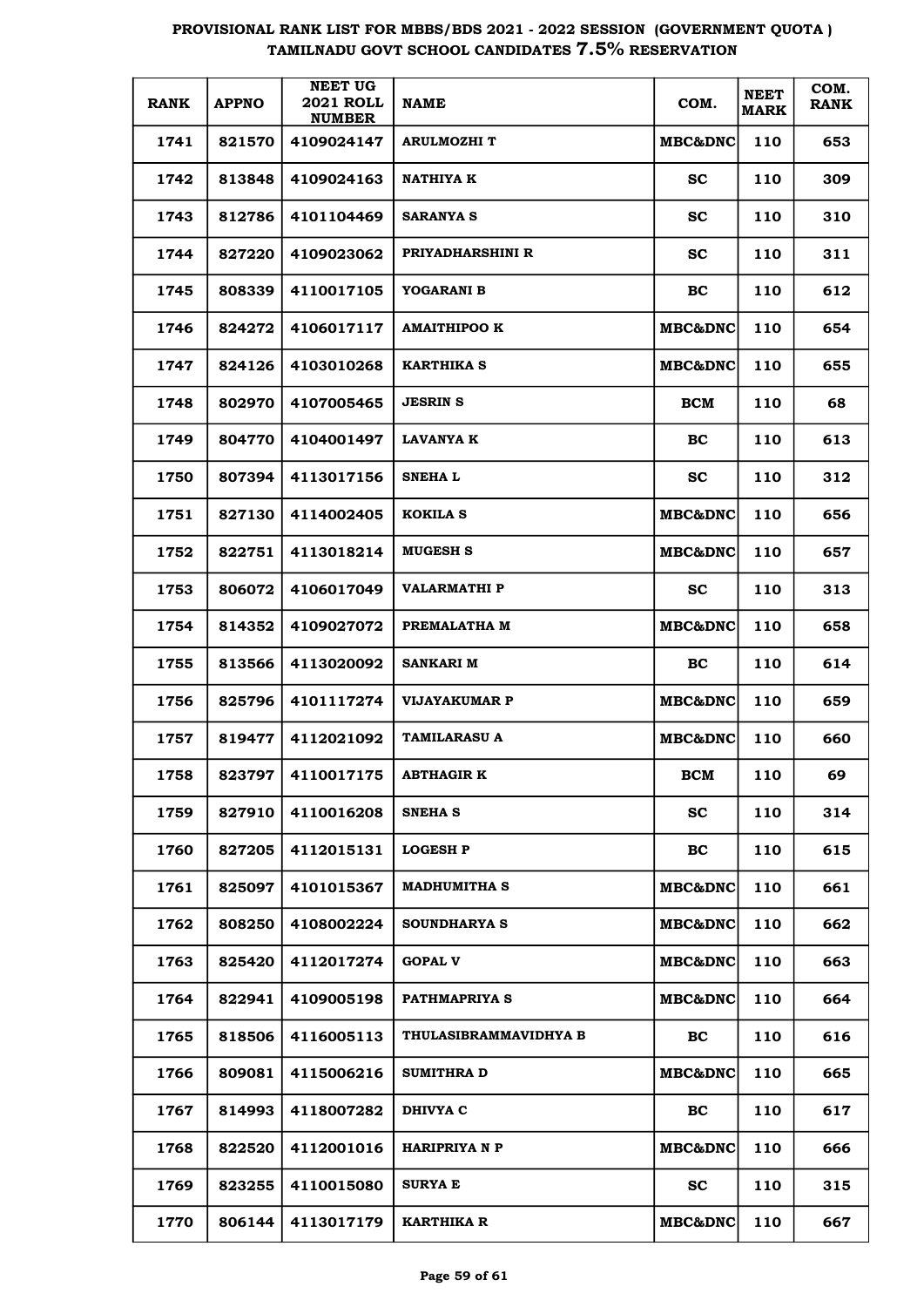| <b>RANK</b> | <b>APPNO</b> | <b>NEET UG</b><br><b>2021 ROLL</b><br><b>NUMBER</b> | <b>NAME</b>           | COM.               | <b>NEET</b><br><b>MARK</b> | COM.<br><b>RANK</b> |
|-------------|--------------|-----------------------------------------------------|-----------------------|--------------------|----------------------------|---------------------|
| 1771        | 824451       | 4102004222                                          | THAMARAISELVI S       | BC.                | 110                        | 618                 |
| 1772        | 825387       | 4112018046                                          | <b>DHANUSHIYA A</b>   | BC                 | 110                        | 619                 |
| 1773        | 807021       | 4112019274                                          | VENI V                | SC.                | 110                        | 316                 |
| 1774        | 807781       | 4115006004                                          | JAYASRI S             | SC.                | 110                        | 317                 |
| 1775        | 817733       | 4107007398                                          | <b>SIVASUNTHARI K</b> | <b>BC</b>          | 109                        | 620                 |
| 1776        | 823356       | 4102008230                                          | <b>NANDHINI S</b>     | <b>MBC&amp;DNC</b> | 109                        | 668                 |
| 1777        | 821321       | 4102003837                                          | POOVIZHI D            | <b>MBC&amp;DNC</b> | 109                        | 669                 |
| 1778        | 827507       | 4112015126                                          | PRIYA N               | <b>SC</b>          | 109                        | 318                 |
| 1779        | 824543       | 4118007274                                          | SATHISHKUMAR A        | <b>SCA</b>         | 109                        | 84                  |
| 1780        | 816687       | 4109019209                                          | <b>SUSMITHA S</b>     | SC.                | 109                        | 319                 |
| 1781        | 812468       | 4102001072                                          | MALATHI S             | <b>SC</b>          | 109                        | 320                 |
| 1782        | 821456       | 4113016100                                          | ESAKKITHAI S          | <b>MBC&amp;DNC</b> | 109                        | 670                 |
| 1783        | 827475       | 4109026182                                          | UMAMAGESHWARI M       | <b>MBC&amp;DNC</b> | 109                        | 671                 |
| 1784        | 811955       | 4102007582                                          | MAHALAKSHMI P         | <b>SC</b>          | 109                        | 321                 |
| 1785        | 820809       | 4113005319                                          | VIJAYA PRIYA S        | <b>MBC&amp;DNC</b> | 109                        | 672                 |
| 1786        | 813120       | 4105003113                                          | <b>HEMARANJANI M</b>  | BC.                | 109                        | 621                 |
| 1787        | 825036       | 4102008045                                          | MIDHUNA K             | <b>SC</b>          | 109                        | 322                 |
| 1788        | 800175       | 4112020128                                          | VINOTH V              | SC.                | 109                        | 323                 |
| 1789        | 822258       | 4108006295                                          | ABIRAMI J             | <b>BC</b>          | 109                        | 622                 |
| 1790        | 818897       | 4116007110                                          | VIJAYALAKSHMI R       | <b>SC</b>          | 109                        | 324                 |
| 1791        | 824421       | 4118004289                                          | DIVYA R S             | BC                 | 109                        | 623                 |
| 1792        | 824426       | 4104001669                                          | <b>SUBIKSHA R K</b>   | <b>BC</b>          | 109                        | 624                 |
| 1793        | 827202       | 4112007212                                          | <b>RUKKUMANI K</b>    | <b>BC</b>          | 109                        | 625                 |
| 1794        | 821800       | 4110010067                                          | JAI S                 | <b>BC</b>          | 108                        | 626                 |
| 1795        | 822550       | 4109015199                                          | KESAVARTHINI A        | BC                 | 108                        | 627                 |
| 1796        | 826372       | 4109008016                                          | <b>DHIVYASHREE S</b>  | MBC&DNC            | 108                        | 673                 |
| 1797        | 820763       | 4112008261                                          | JAYASRI N             | BC                 | 108                        | 628                 |
| 1798        | 815618       | 4101104452                                          | SUNITHA M             | MBC&DNC            | 108                        | 674                 |
| 1799        | 824217       | 4114011417                                          | POOJA J               | MBC&DNC            | 108                        | 675                 |
| 1800        | 813655       | 4113016045                                          | SORNALATHA M          | <b>SC</b>          | 108                        | 325                 |